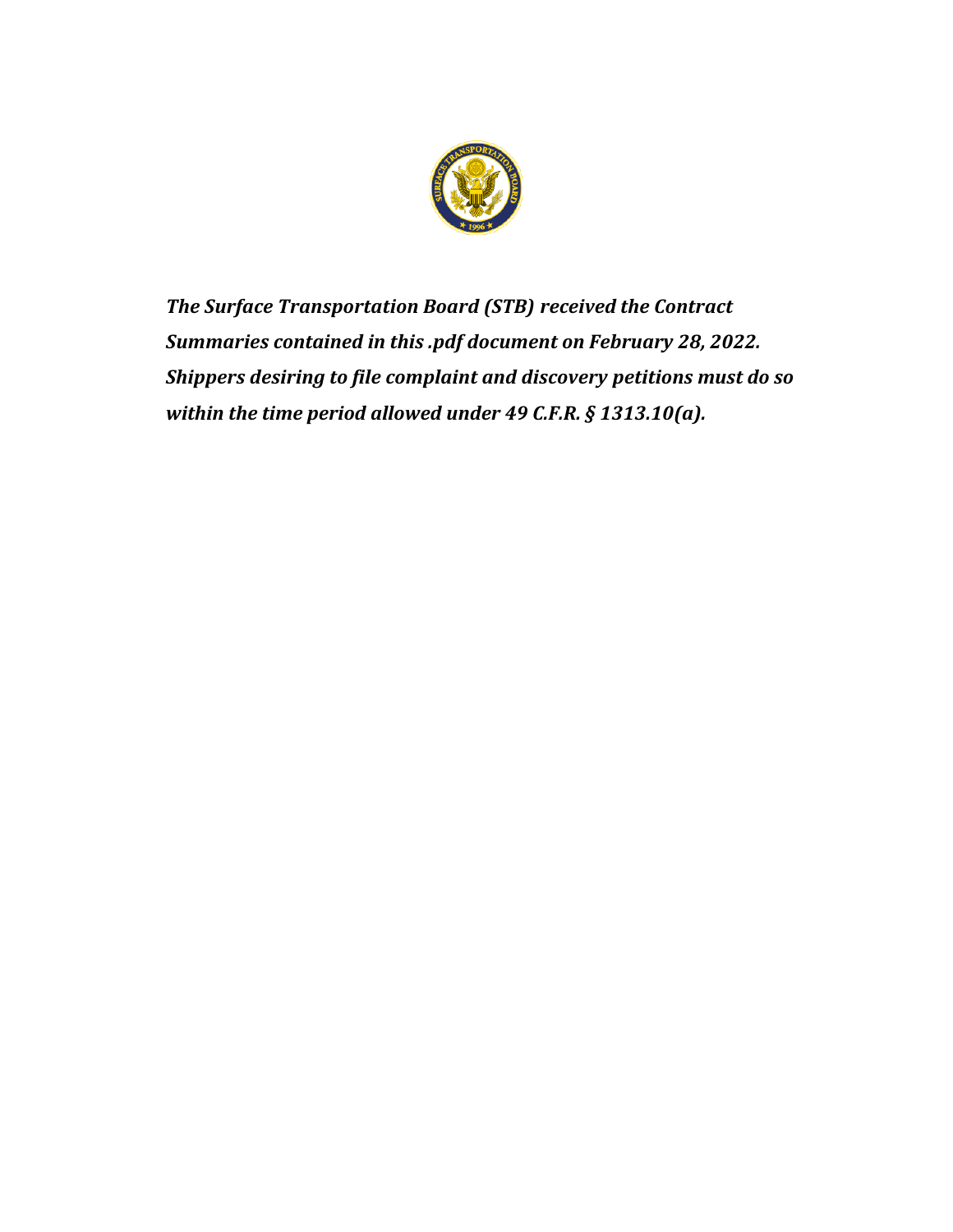

STB-UPOTMQ 161565-AK

# **UNION PACIFIC RAILROAD COMPANY**

# **AMENDED CONTRACT SUMMARY**

**Issued:**  February 25, 2022

**Effective:** January 1, 2022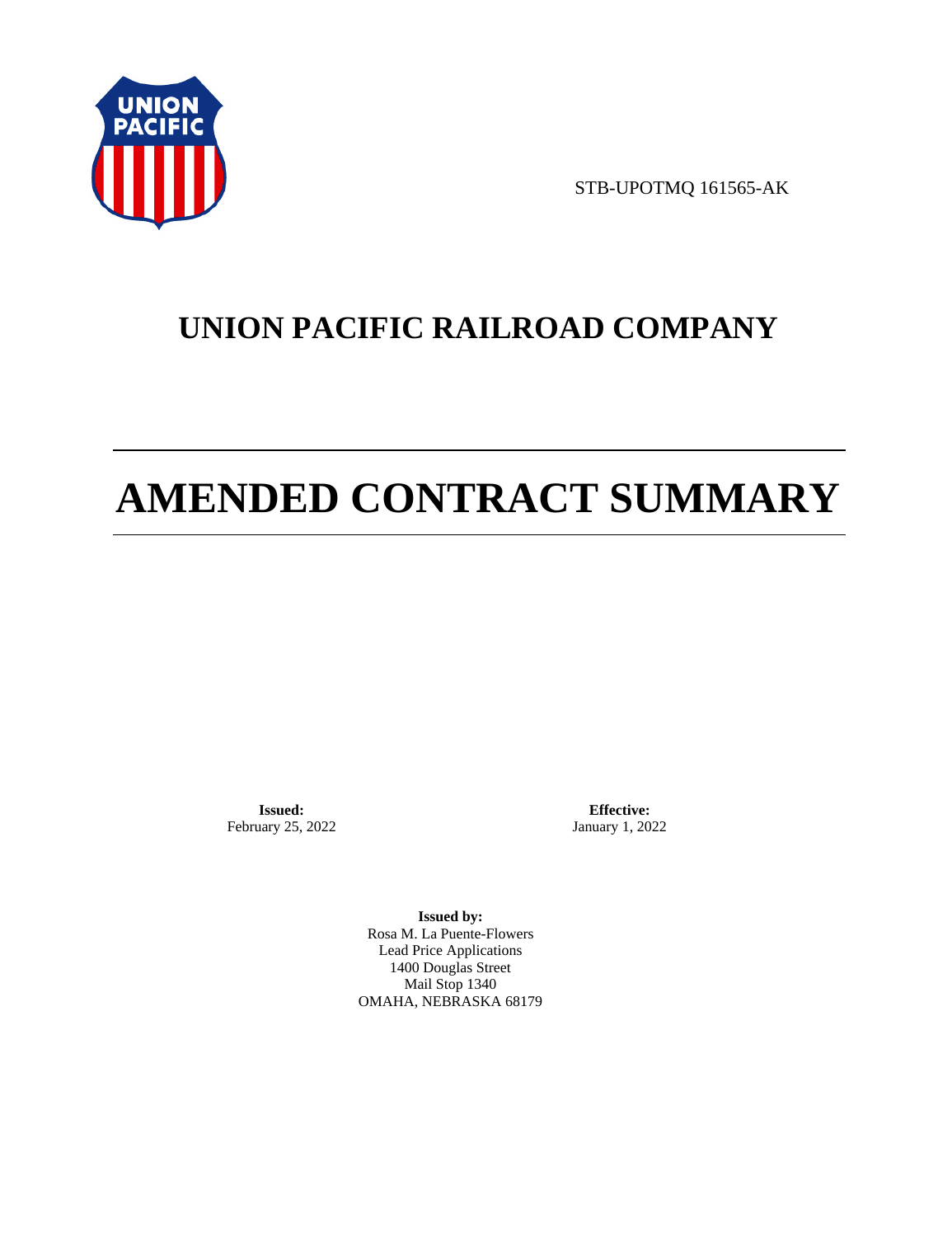UNION PACIFIC RAILROAD COMPANY 1400 Douglas St. Omaha, NE 68179

#### **COMMODITY:**

 Soybean Cake,Flour,Grits,Meal Or Other By-Products Exc.Fatty Acids See 28994 **ADDITION**  Wet Process Corn Or Similar Mill By- Products **ADDITION** 

#### **SHIPPER:**

CARGILL INC

#### **ORIGIN(S):**

 BRIDGEPORT, IA **ADDITION**  IOWA FALLS, IA **ADDITION**  CEDAR RAPIDS, IA **ADDITION** 

#### **DESTINATION(S):**

 BLAIR, NE **ADDITION**  SWEETWATER, TX **ADDITION**  BRIDGEPORT, IA **ADDITION** 

#### **PORT(S):**

Not Applicable

## **DURATION:**

 Effective Date: June 9, 2017 Amendment Effective Date: January 1, 2022 **ADDITION**  Expiration Date: December 31, 2022 **EXTENSION** 

#### **RAIL CAR DATA:**

 Carrier Equipment not involved. **ADDITION**  No cars dedicated to service under this Contract. Cars are provided on a common carrier basis only. **DELETION** 

# **RATES & CHARGES:**

Not applicable

# **VOLUME:**

Single Car Shipments **ADDITION** 

#### **SPECIAL FEATURES:**

Special Switching Provision

#### **SPECIAL NOTICE:**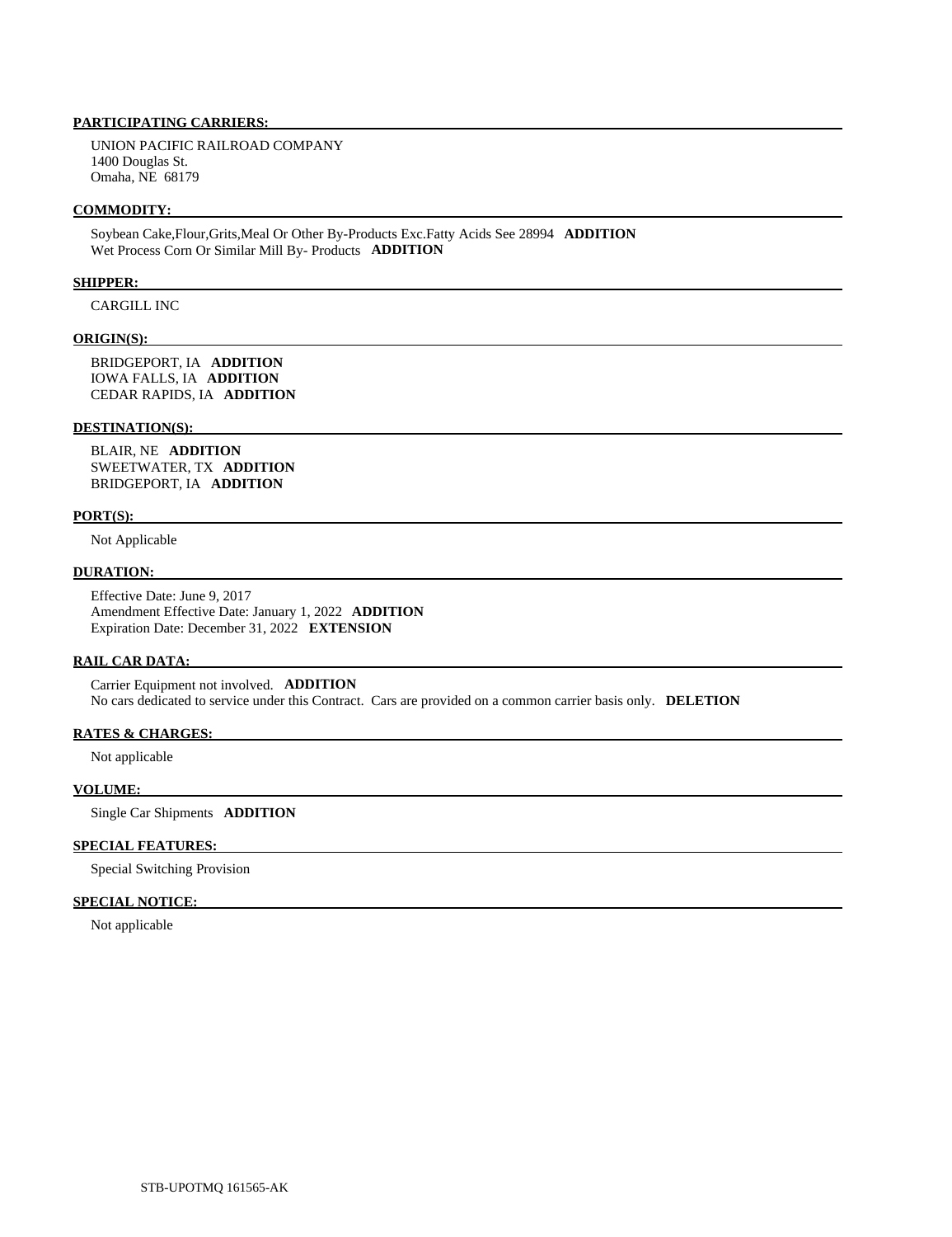

STB-UPOTMQ 161804-A

# **UNION PACIFIC RAILROAD COMPANY**

# **AMENDED CONTRACT SUMMARY**

**Issued:**  February 22, 2022

**Effective:** January 1, 2022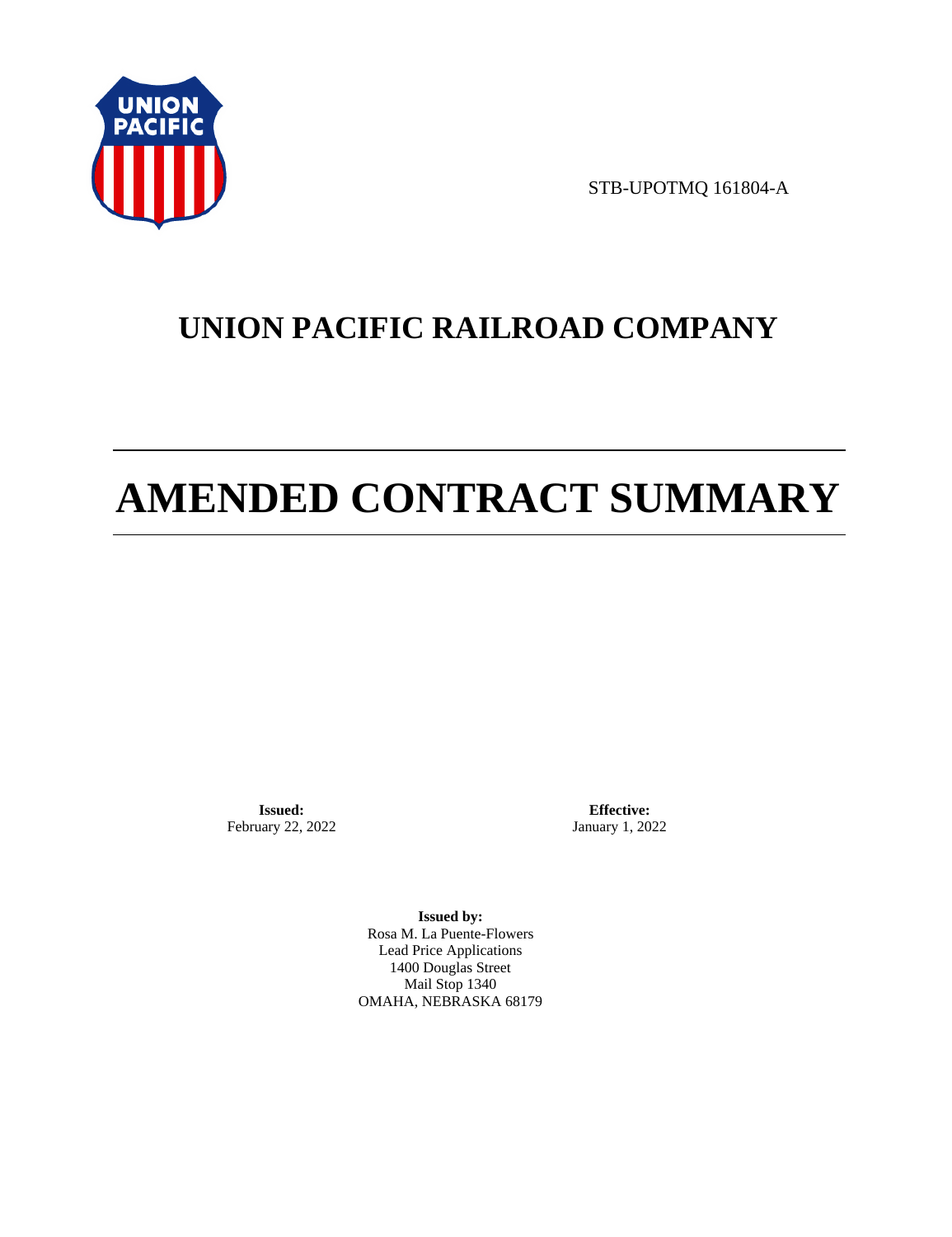UNION PACIFIC RAILROAD COMPANY 1400 Douglas St. Omaha, NE 68179

#### **COMMODITY:**

Soybean Cake,Flour,Grits,Meal Or Other By-Products Exc.Fatty Acids See 28994

#### **SHIPPER:**

ARCHER DANIELS MIDLAND CO

#### **ORIGIN(S):**

 MANKATO, MN **ADDITION**  DES MOINES, IA **DELETION** 

#### **DESTINATION(S):**

 NOGALES, AZ **ADDITION**  AMA, LA **DELETION** 

# **PORT(S):**

Not Applicable

### **DURATION:**

 Effective Date: October 15, 2015 Amendment Effective Date: January 1, 2022 **ADDITION**  Expiration Date: December 31, 2022 **EXTENSION** 

# **RAIL CAR DATA:**

No cars dedicated to service under this Contract. Cars are provided on a common carrier basis only.

## **RATES & CHARGES:**

Subject to increases.

## **VOLUME:**

Single Car Shipments

# **SPECIAL FEATURES:**

Special Switching Provision

# **SPECIAL NOTICE:**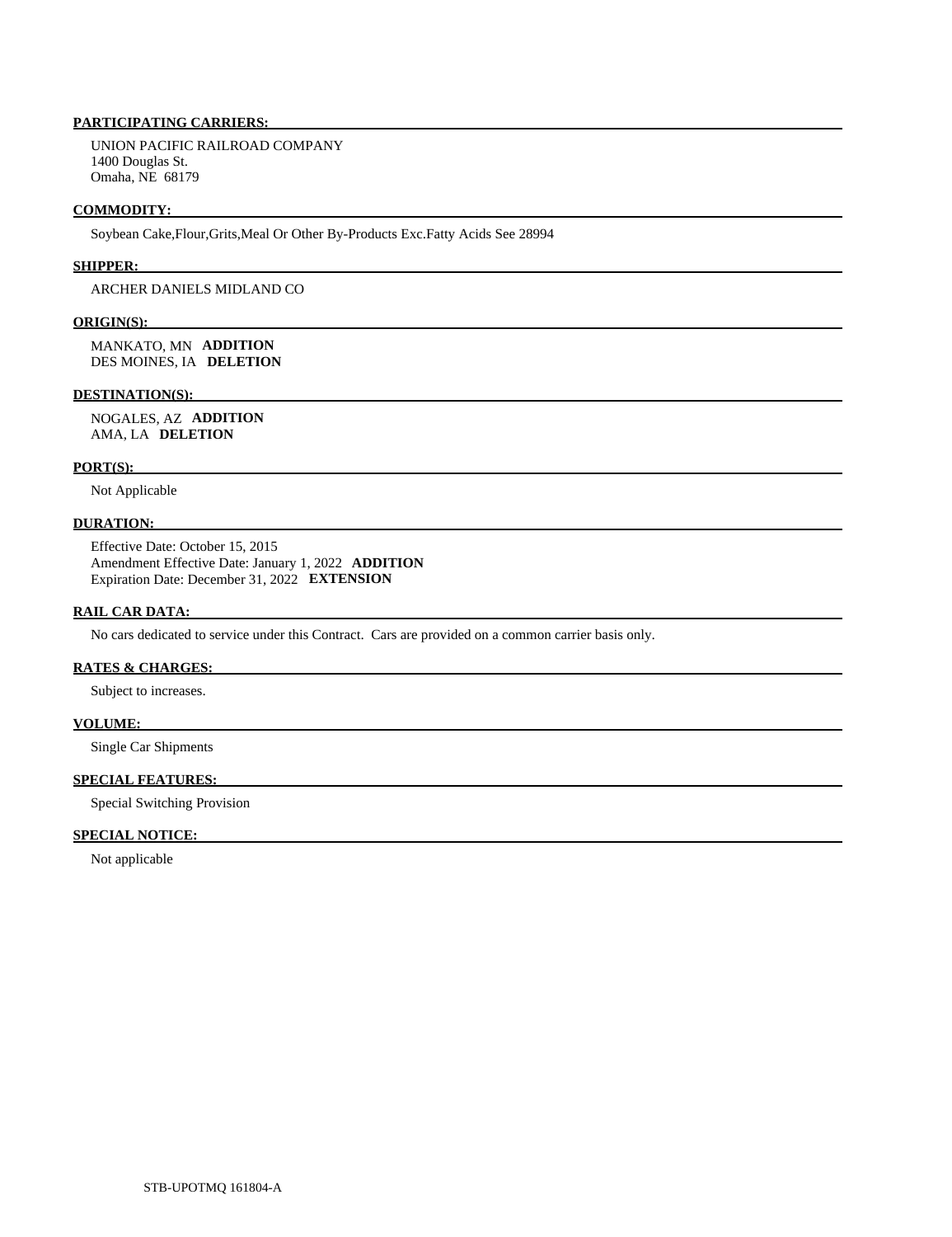

STB-UPOTMQ 164641-AI

# **UNION PACIFIC RAILROAD COMPANY**

# **AMENDED CONTRACT SUMMARY**

**Issued:**  February 25, 2022

**Effective:** January 1, 2021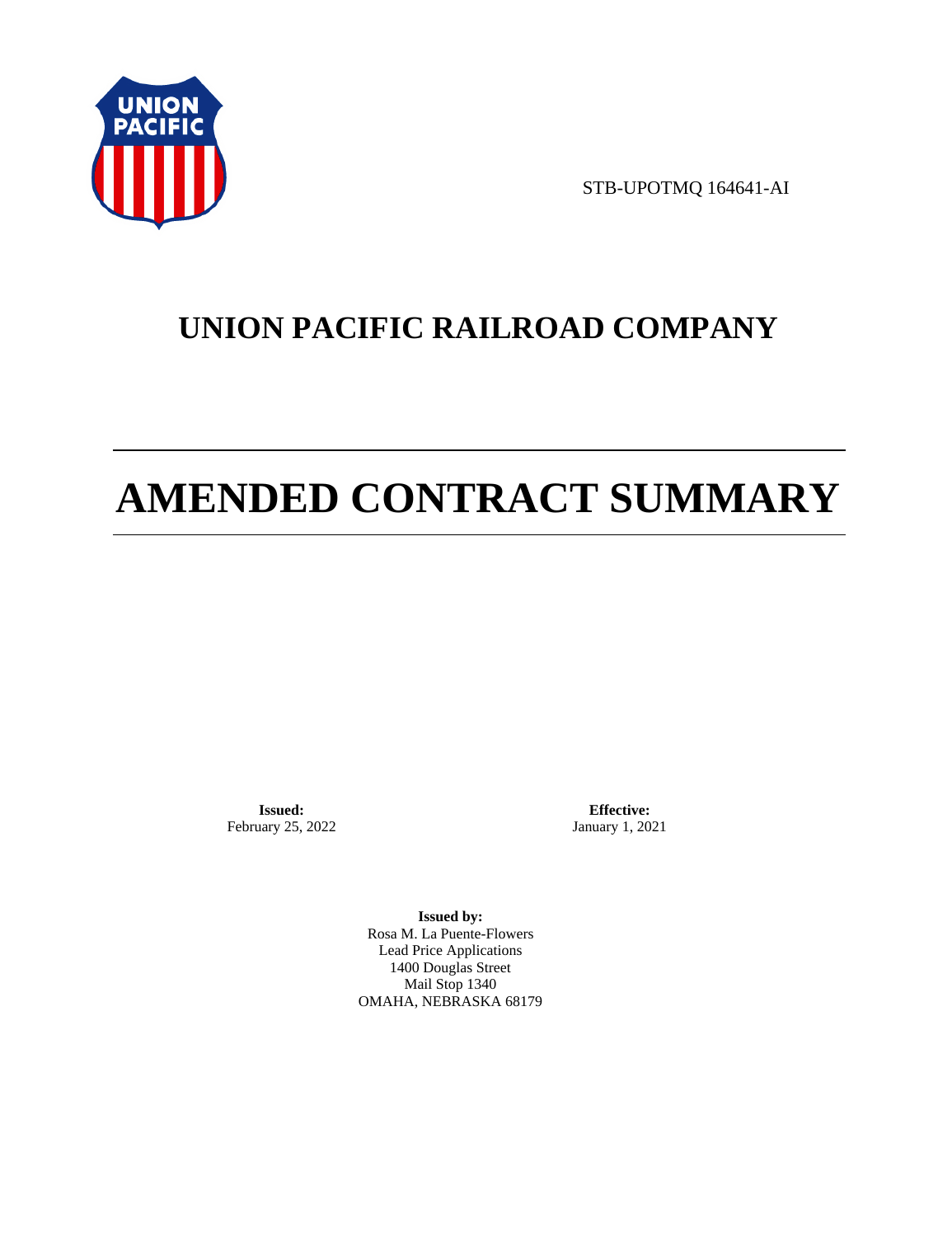UNION PACIFIC RAILROAD COMPANY 1400 Douglas St. Omaha, NE 68179

#### **COMMODITY:**

 Soybean Hulls, Pelletized **ADDITION**  Prepared Feed,Animal,Fish Or Poultry, Other Than Dog,Cat Or Other Pet Food, Nec Exc.Canned See 20423,Or Chopped,Ground Or Pulverized Hay,Straw Or Related Products See 01991-01992 **ADDITION**  Wet Process Corn Or Similar Mill By- Products **ADDITION** 

#### **SHIPPER:**

CARGILL INC

#### **ORIGIN(S):**

 EDDYVILLE, IA **ADDITION**  BRIDGEPORT, IA **ADDITION**  MCALLEN, TX **ADDITION**  BRIDGEVIEW, IL **ADDITION**  PINE BLUFF, AR **ADDITION**  GRAND PRAIRIE, TX **ADDITION**  WACO, TX **ADDITION**  SCHUYLER, NE **ADDITION**  CLINTON, IA **ADDITION**  ARLINGTON, TX **ADDITION**  HOUSTON, TX **ADDITION**  BLAIR, NE **ADDITION**  MEMPHIS, TN **ADDITION**  CEDAR RAPIDS, IA **ADDITION**  IOWA FALLS, IA **ADDITION**  AVONDALE, LA **ADDITION**  CLEARFIELD, UT **ADDITION** 

#### **DESTINATION(S):**

 BLAIR, NE **ADDITION**  FT WORTH, TX **ADDITION**  CEDAR RAPIDS, IA **ADDITION**  STERLING, CO **ADDITION**  WACO, TX **ADDITION**  SHREVEPORT, LA **ADDITION**  OKLAHOMA CITY, OK **ADDITION**  SCHUYLER, NE **ADDITION**  EDDYVILLE, IA **ADDITION**  BRIDGEPORT, IA **ADDITION**  SWEETWATER, TX **ADDITION**  MINNEAPOLIS, MN **ADDITION**  LODI, CA **ADDITION** 

#### **PORT(S):**

Not Applicable

#### **DURATION:**

 Effective Date: January 1, 2019 Amendment Effective Date: January 1, 2021 **ADDITION**  Expiration Date: December 31, 2021 **EXTENSION** 

#### **RAIL CAR DATA:**

No cars dedicated to service under this Contract. Cars are provided on a common carrier basis only.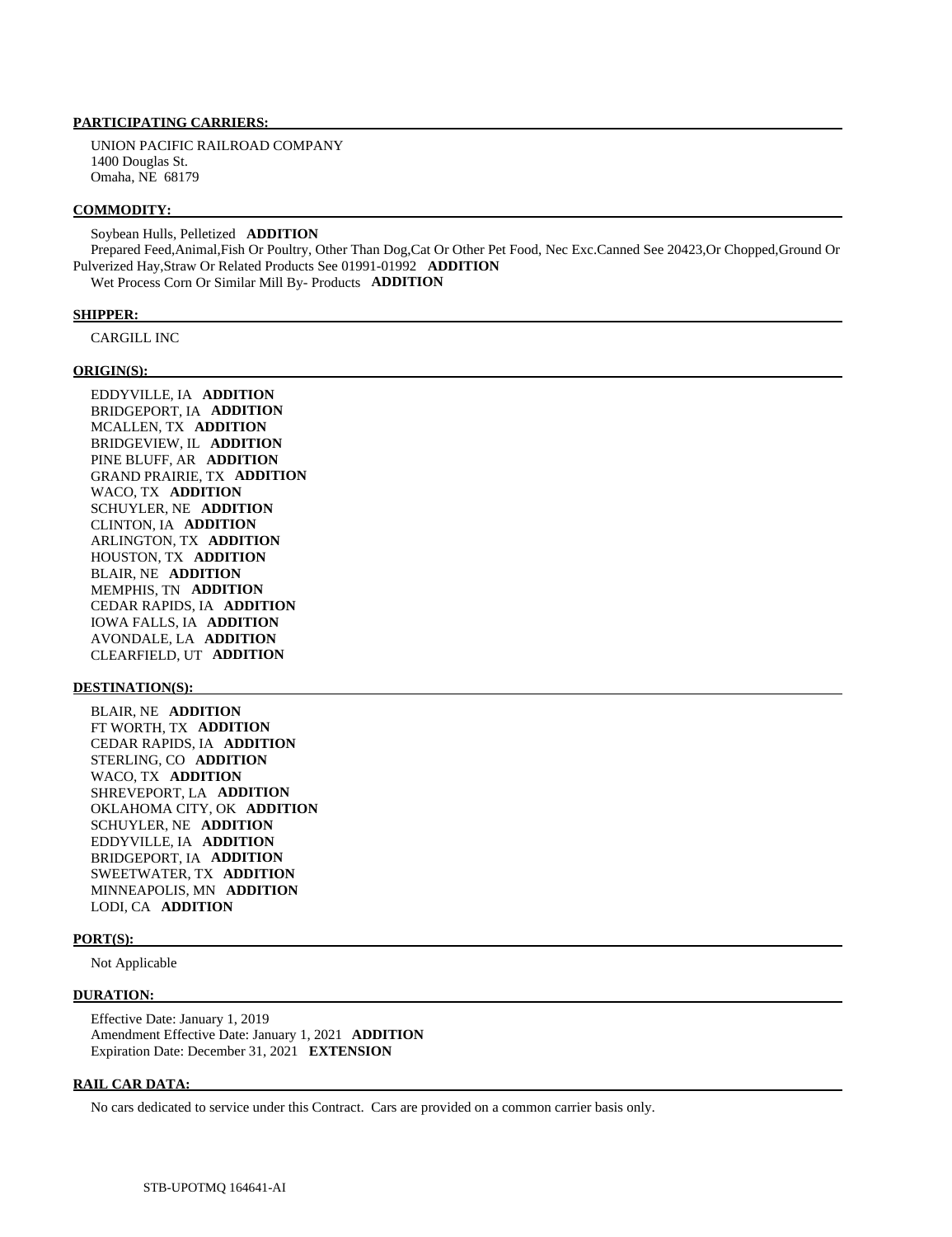# **RATES & CHARGES:**

Not applicable

# **VOLUME:**

Single Car Shipments **ADDITION** 

# **SPECIAL FEATURES:**

 Special Switching Provision Not Applicable. This change pertained only to confidential data. (Switching)

# **SPECIAL NOTICE:**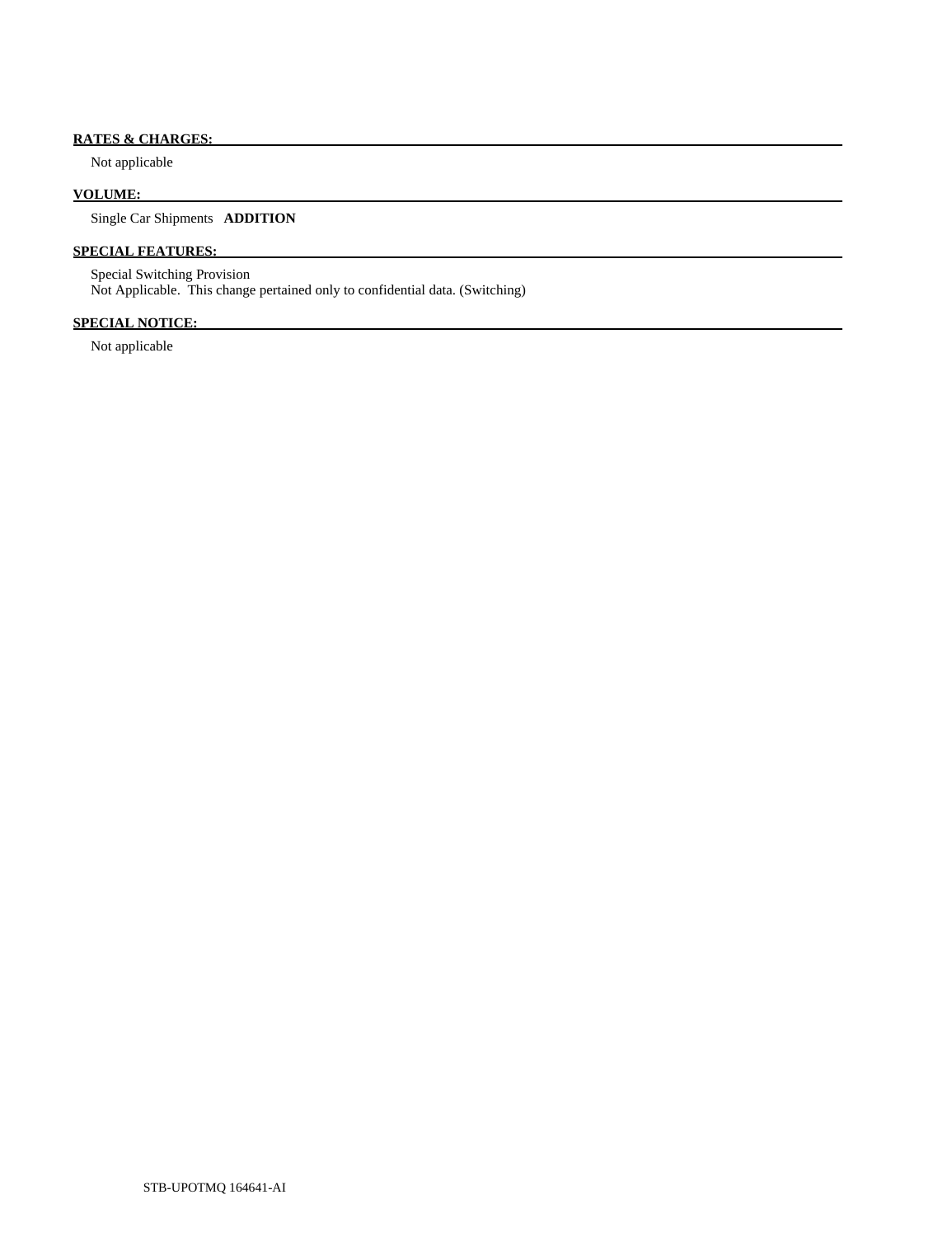

STB-UPOTMQ 166054-J

# **UNION PACIFIC RAILROAD COMPANY**

# **AMENDED CONTRACT SUMMARY**

**Issued:**  February 23, 2022

**Effective:** January 1, 2022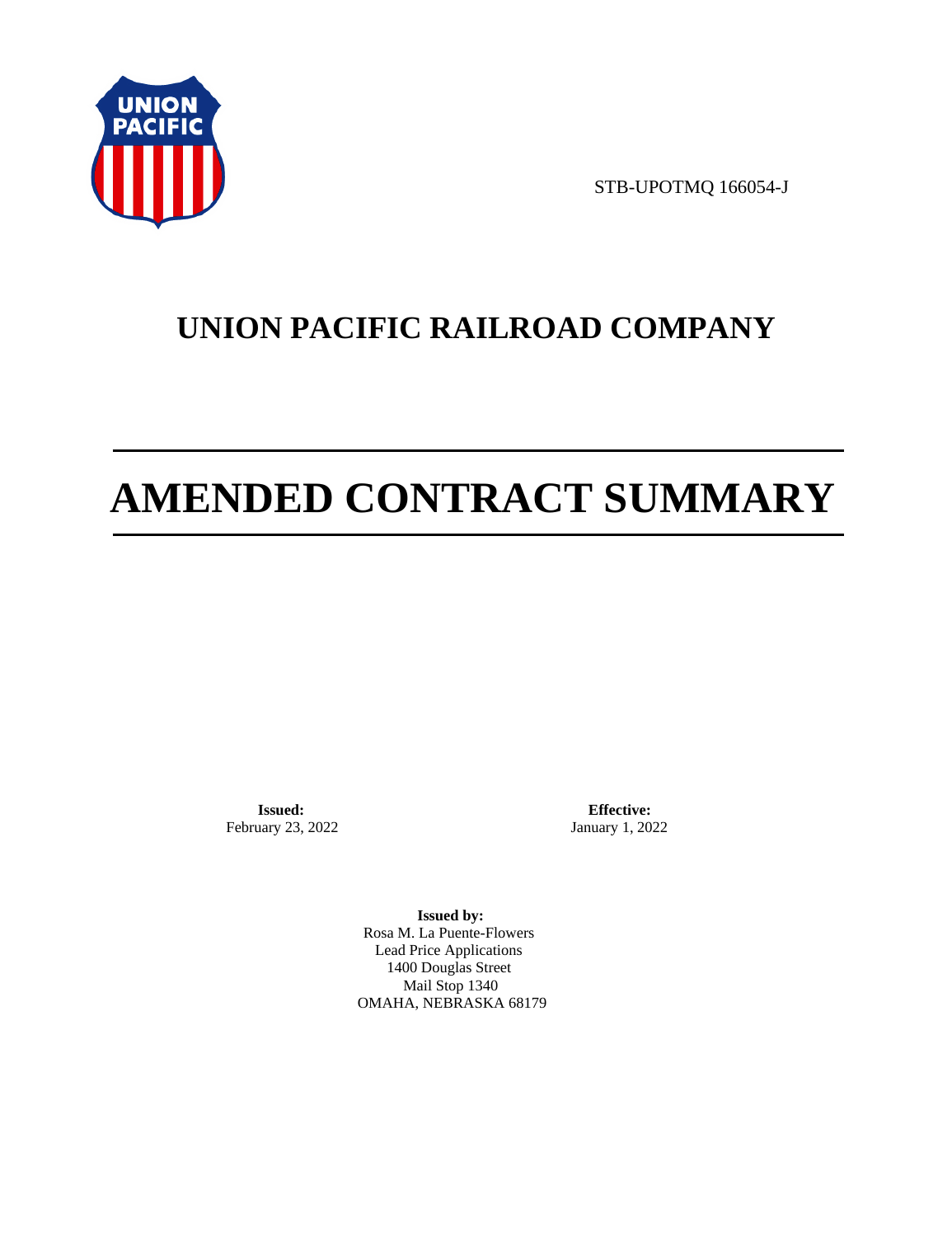UNION PACIFIC RAILROAD COMPANY 1400 Douglas St. Omaha, NE 68179

## **COMMODITY:**

Cake,Meal Or Screenings, Soybean,Not Fit For Human Consumption **ADDITION** 

# **SHIPPER:**

 TYSON FOODS INC TYSON FOODS

#### **ORIGIN(S):**

 NACOGDOCHES, TX **ADDITION**  EASTPORT, ID **ADDITION** 

#### **DESTINATION(S):**

 GONZALES, TX **ADDITION**  LEXINGTON, NE **ADDITION**  NORTH HOPE, AR **ADDITION**  HOPE, AR **ADDITION** 

#### **PORT(S):**

Not Applicable

### **DURATION:**

 Effective Date: January 1, 2020 Amendment Effective Date: January 1, 2022 **ADDITION**  Expiration Date: December 31, 2022 **EXTENSION** 

# **RAIL CAR DATA:**

No cars dedicated to service under this Contract. Cars are provided on a common carrier basis only.

# **RATES & CHARGES:**

Not applicable

# **VOLUME:**

Single Car Shipments **ADDITION** 

### **SPECIAL FEATURES:**

Special Switching Provision

# **SPECIAL NOTICE:**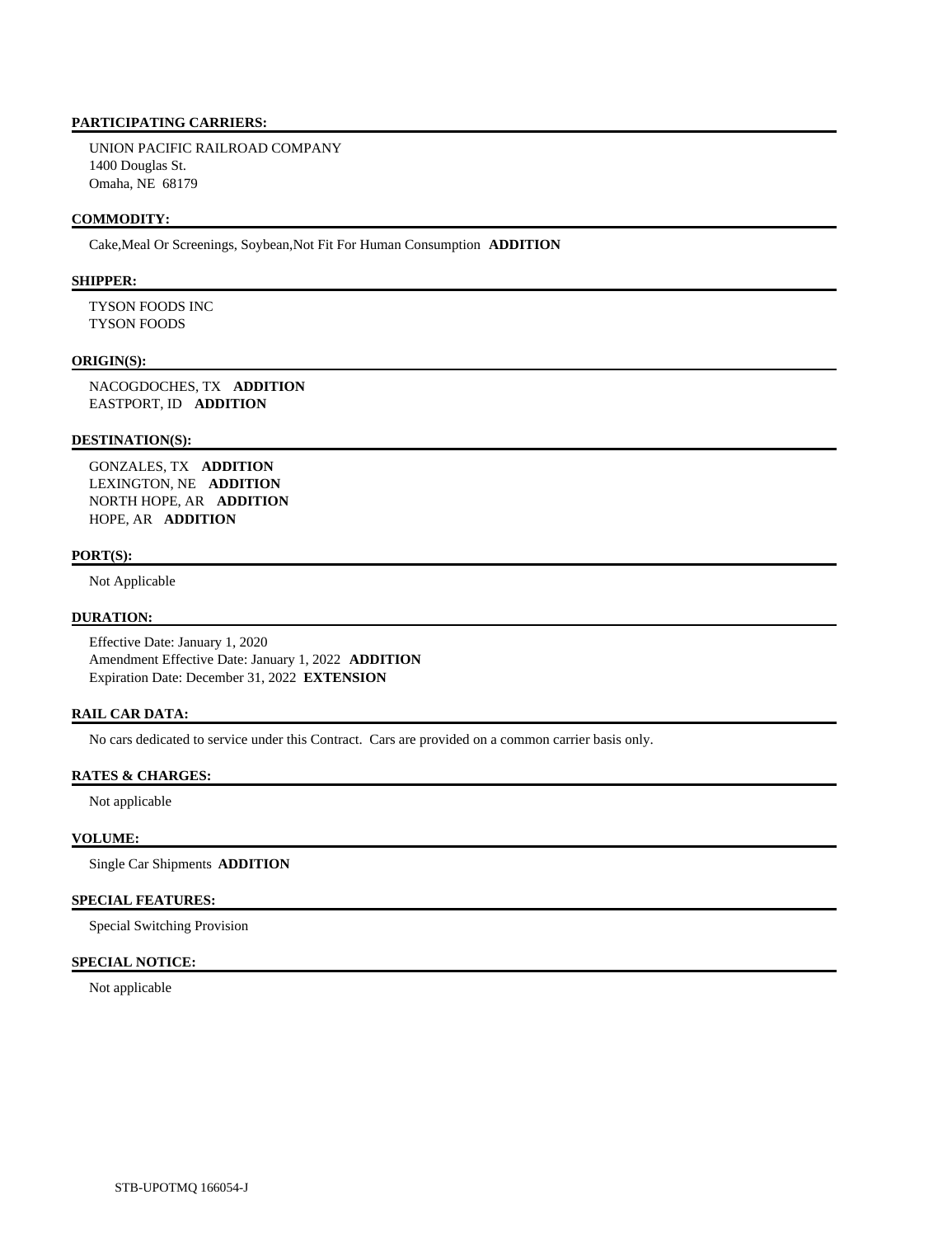

STB-UPOTMQ 166601-E

# **UNION PACIFIC RAILROAD COMPANY**

# **AMENDED CONTRACT SUMMARY**

**Issued:**  February 25, 2022

**Effective:** January 1, 2022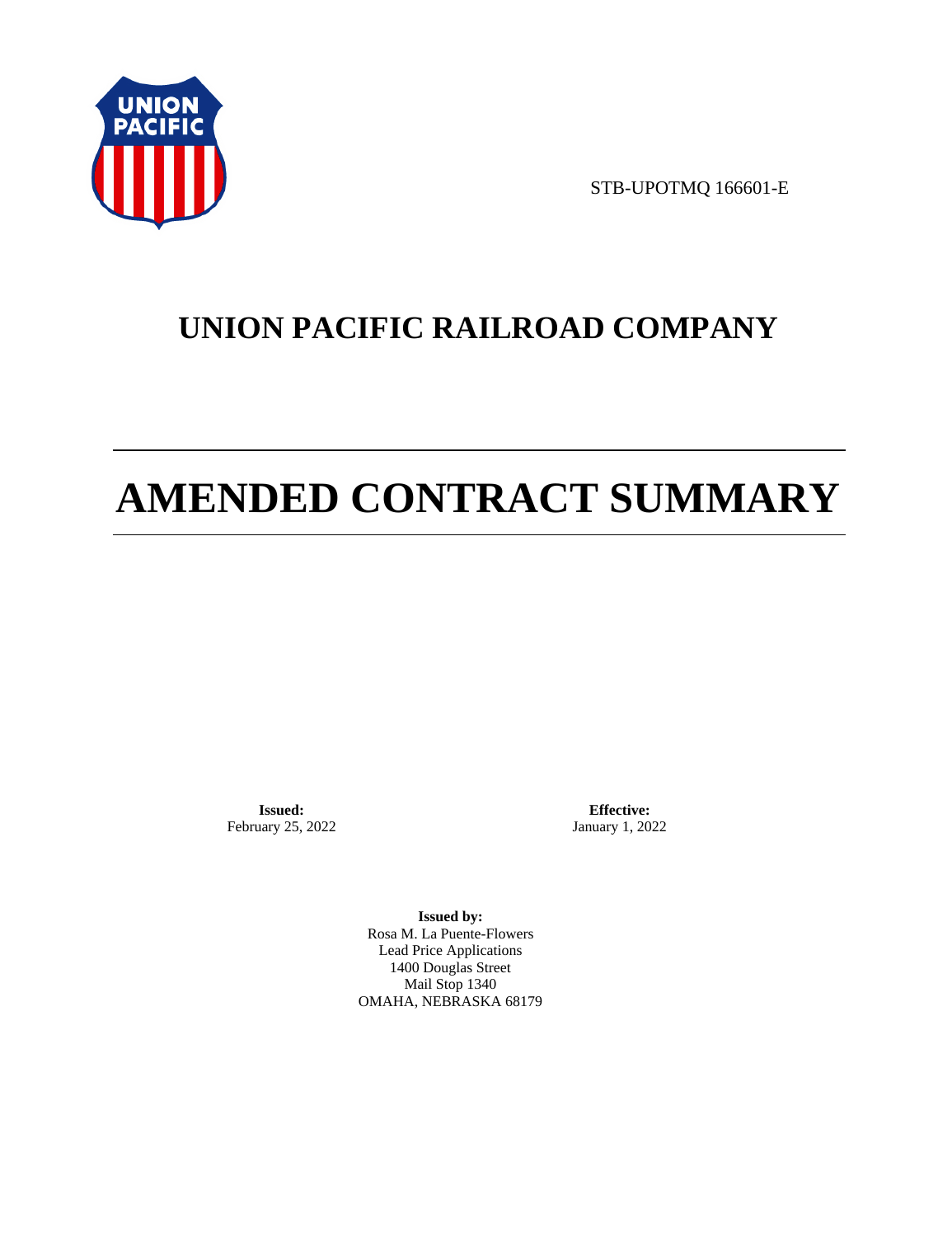UNION PACIFIC RAILROAD COMPANY 1400 Douglas St. Omaha, NE 68179

#### **COMMODITY:**

 Soybean Cake,Flour,Grits,Meal Or Other By-Products Exc.Fatty Acids See 28994 **ADDITION**  Cake,Meal Or Screenings, Soybean,Not Fit For Human Consumption **ADDITION** 

#### **SHIPPER:**

CHS INC

#### **ORIGIN(S):**

 FAIRMONT, MN **ADDITION**  LIVONIA, LA **ADDITION**  ALEXANDRIA, LA **ADDITION** 

#### **DESTINATION(S):**

 SWEETWATER, TX **ADDITION**  FLATONIA, TX **ADDITION** 

#### **PORT(S):**

Not Applicable

#### **DURATION:**

 Effective Date: January 1, 2019 Amendment Effective Date: January 1, 2022 **ADDITION**  Expiration Date: December 31, 2022 **EXTENSION** 

#### **RAIL CAR DATA:**

 No cars dedicated to service under this Contract. Cars are provided on a common carrier basis only. **ADDITION**  Carrier Equipment not involved. **DELETION** 

#### **RATES & CHARGES:**

Subject to increases.

#### **VOLUME:**

Single Car Shipments **ADDITION** 

# **SPECIAL FEATURES:**

Special Switching Provision

## **SPECIAL NOTICE:**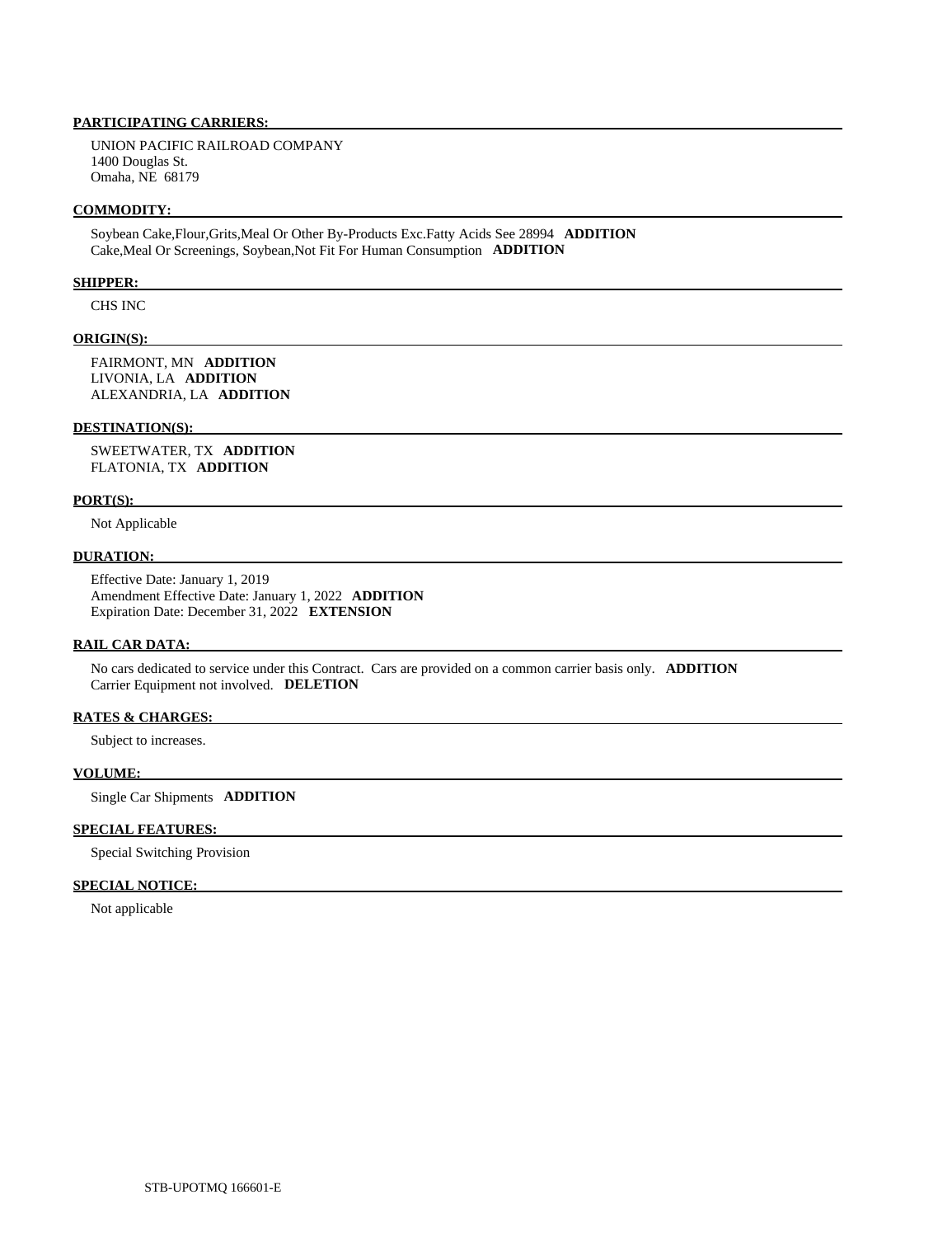

STB-UPOTMQ 167556-B

# **UNION PACIFIC RAILROAD COMPANY**

# **AMENDED CONTRACT SUMMARY**

**Issued:**  February 24, 2022

**Effective:** July 1, 2021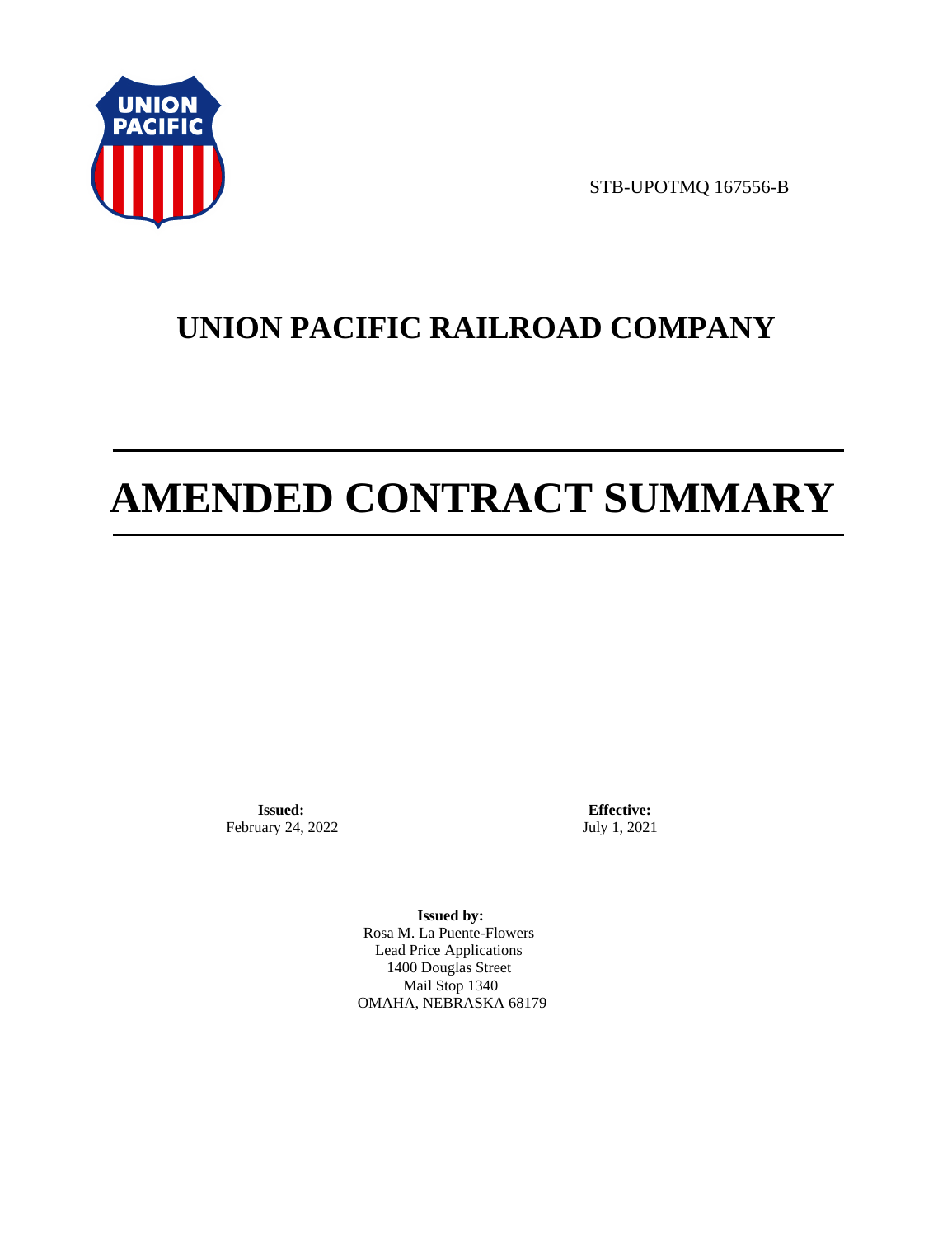UNION PACIFIC RAILROAD COMPANY 1400 Douglas St. Omaha, NE 68179

## **COMMODITY:**

Wheat Exc.Buckwheat See 01139

# **SHIPPER:**

THE ANDERSONS INC

# **ORIGIN(S):**

 CHICAGO, IL **ADDITION**  REXFORD, KS

#### **DESTINATION(S):**

 GERLACH, NV **ADDITION**  GALENA PARK, TX

## **PORT(S):**

Not Applicable

# **DURATION:**

 Effective Date: July 1, 2021 Amendment Effective Date: July 1, 2021 **ADDITION**  Expiration Date: June 30, 2022 **EXTENSION** 

# **RAIL CAR DATA:**

No cars dedicated to service under this Contract. Cars are provided on a common carrier basis only.

# **RATES & CHARGES:**

Subject to increases.

# **VOLUME:**

Single Car Shipments

# **SPECIAL FEATURES:**

Special Switching Provision

# **SPECIAL NOTICE:**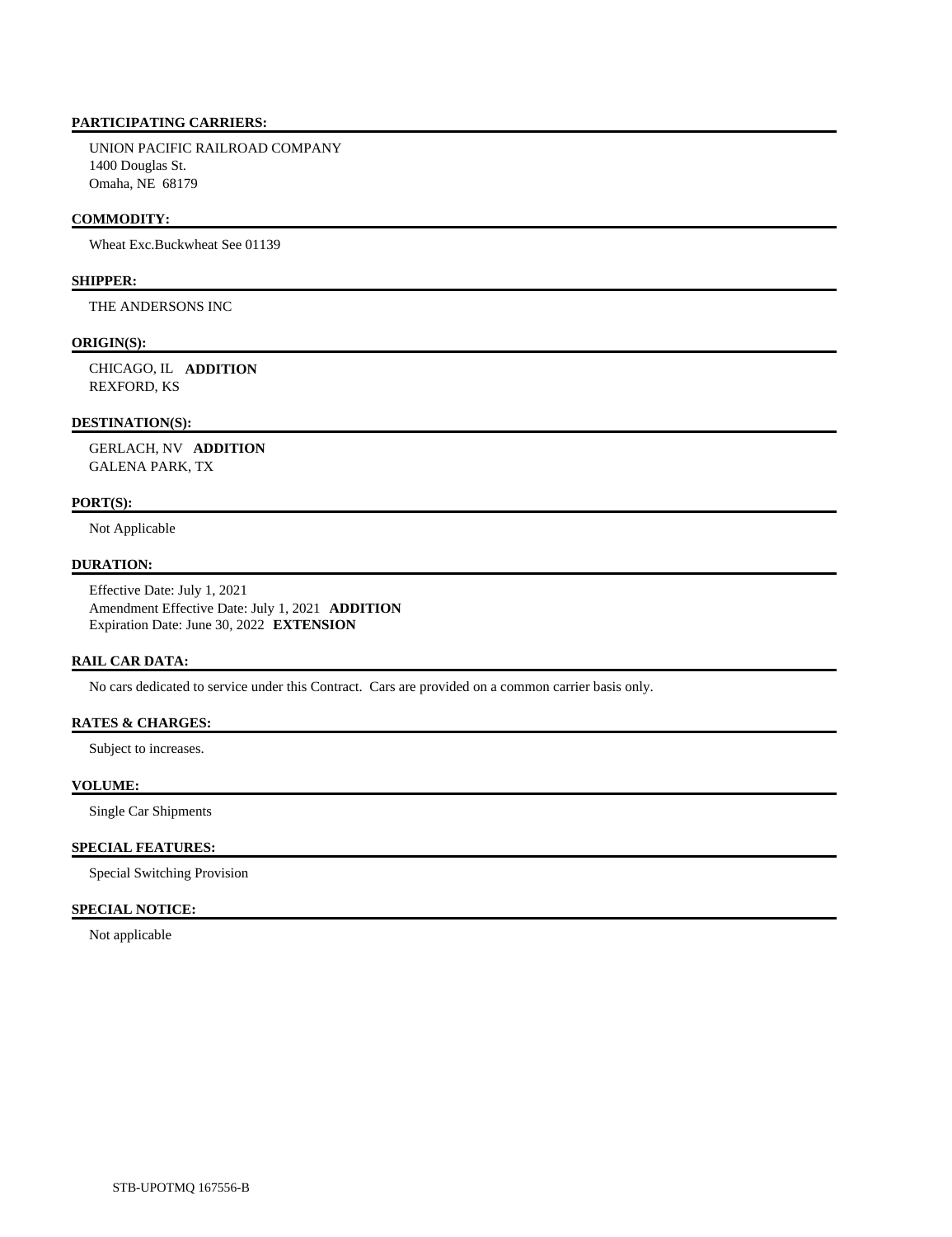

STB-UPOTMQ 168055-B

# **UNION PACIFIC RAILROAD COMPANY**

# **AMENDED CONTRACT SUMMARY**

**Issued:**  February 24, 2022

**Effective:** January 1, 2022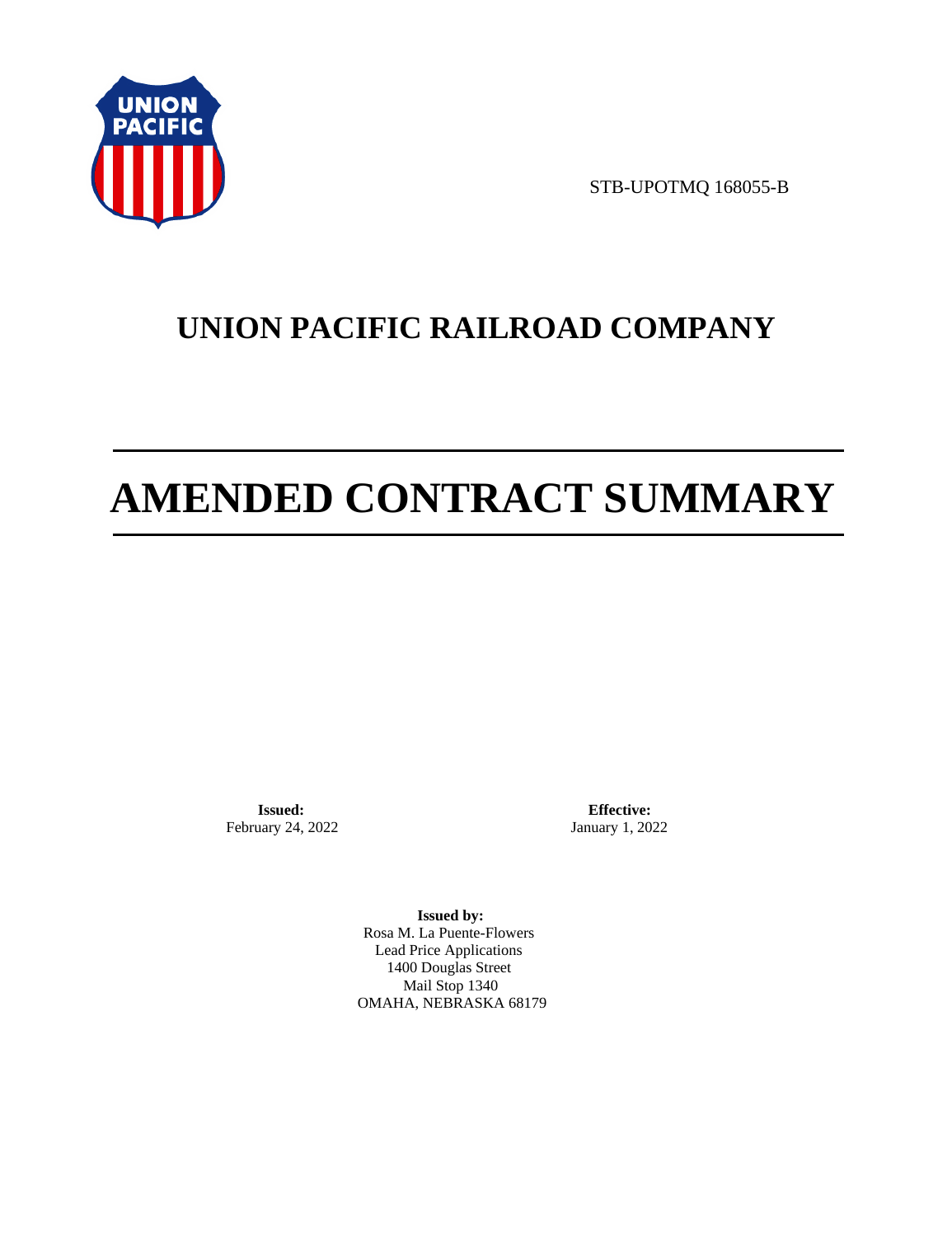UNION PACIFIC RAILROAD COMPANY 1400 Douglas St. Omaha, NE 68179

## **COMMODITY:**

 Corn Exc.Popcorn See 01152 Wheat Exc.Buckwheat See 01139 **ADDITION** 

# **SHIPPER:**

THE SCOULAR COMPANY

#### **ORIGIN(S):**

 SALINA, KS **ADDITION**  SEDAN, NE DOWNS, KS

# **DESTINATION(S):**

 CHICAGO, IL **ADDITION**  PRATT, KS DOWNEY, CA

### **PORT(S):**

Not Applicable

### **DURATION:**

 Effective Date: January 1, 2022 Amendment Effective Date: January 1, 2022 **ADDITION**  Expiration Date: December 31, 2022 **EXTENSION** 

# **RAIL CAR DATA:**

No cars dedicated to service under this Contract. Cars are provided on a common carrier basis only.

# **RATES & CHARGES:**

Not applicable

# **VOLUME:**

 Minimum shipment of 107 carloads. Multiple Car Shipments Single Car Shipments **DELETION** 

#### **SPECIAL FEATURES:**

Special Switching Provision

# **SPECIAL NOTICE:**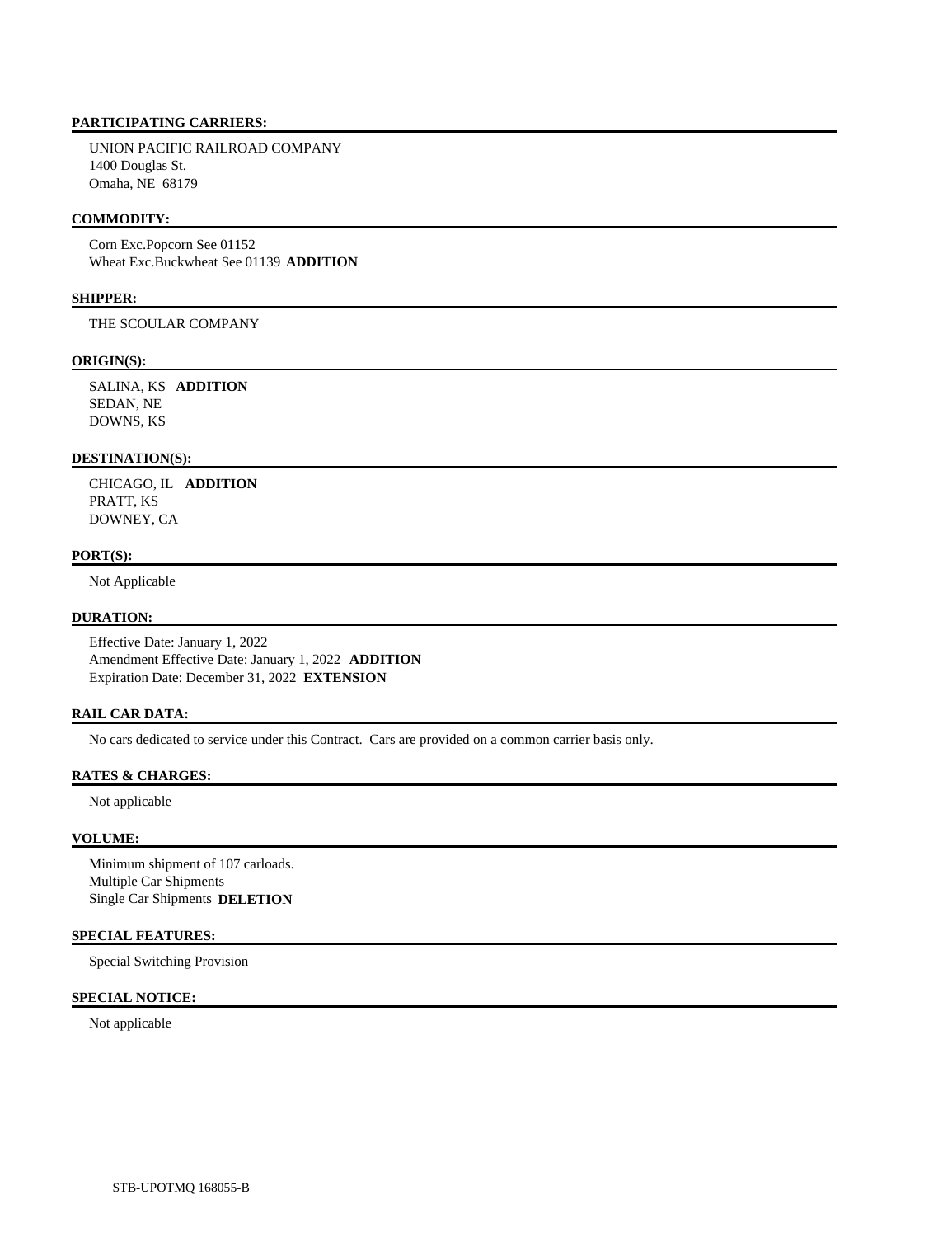

STB-UPOTMQ 168075-C

# **UNION PACIFIC RAILROAD COMPANY**

# **AMENDED CONTRACT SUMMARY**

**Issued:**  February 25, 2022

**Effective:** January 1, 2022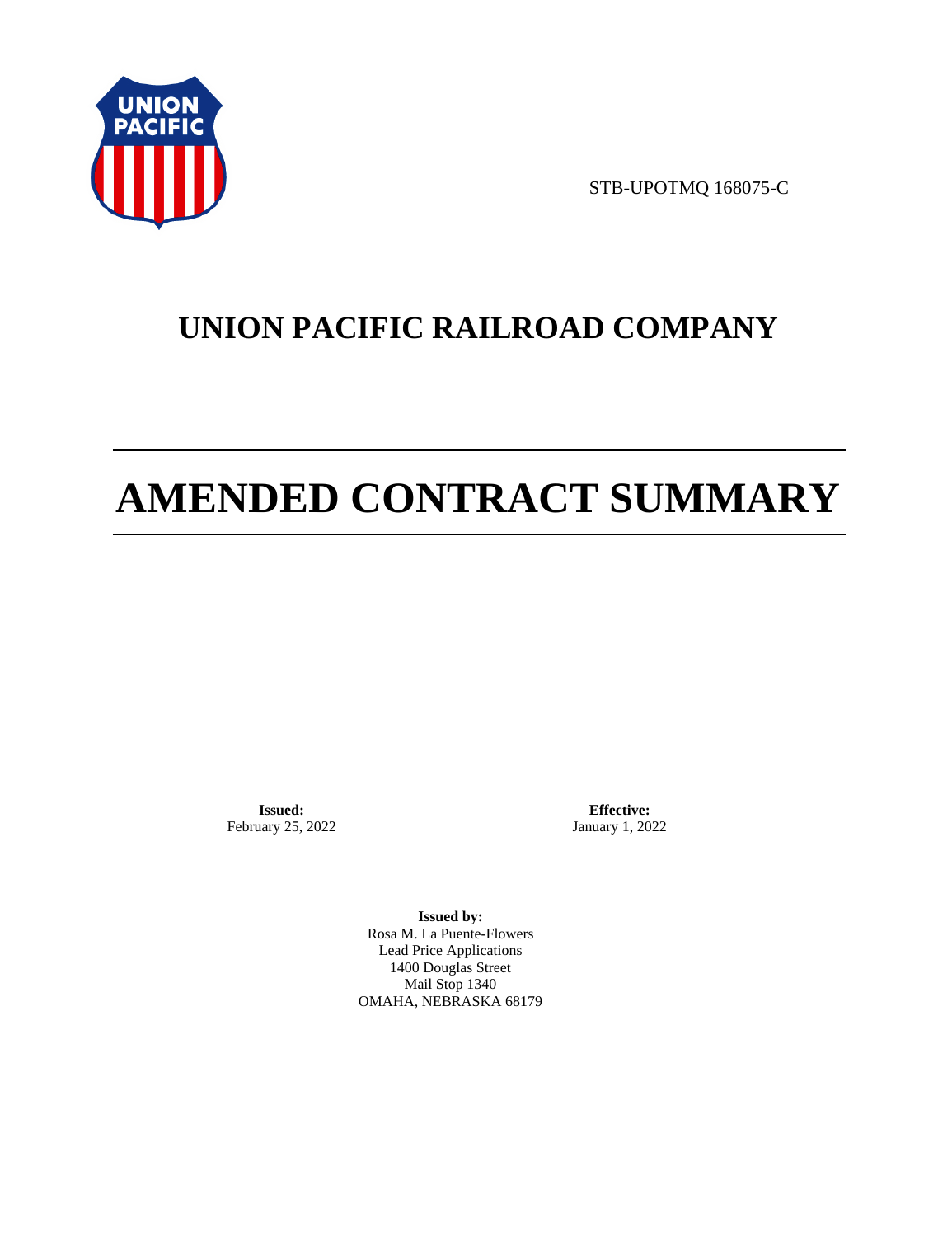UNION PACIFIC RAILROAD COMPANY 1400 Douglas St. Omaha, NE 68179

#### **COMMODITY:**

Wheat Flour Exc.Blended Or Prepared See 20451- 20452 **ADDITION** 

#### **SHIPPER:**

GRAIN CRAFT INC **ADDITION** 

#### **ORIGIN(S):**

 ELMENDORF, TX **ADDITION**  TACOMA, WA **ADDITION**  KANSAS CITY, KS **ADDITION** 

#### **DESTINATION(S):**

 OGDEN, UT **ADDITION**  BLACKFOOT, ID **ADDITION**  COLLINS, ID **ADDITION** 

#### **PORT(S):**

Not Applicable

#### **DURATION:**

 Effective Date: January 1, 2022 Amendment Effective Date: January 1, 2022 **ADDITION**  Expiration Date: December 31, 2022 **EXTENSION** 

# **RAIL CAR DATA:**

No cars dedicated to service under this Contract. Cars are provided on a common carrier basis only.

# **RATES & CHARGES:**

Subject to increases.

#### **VOLUME:**

Single Car Shipments **ADDITION** 

# **SPECIAL FEATURES:**

 Special Switching Provision Not Applicable. This change pertained only to confidential data. (Switching)

## **SPECIAL NOTICE:**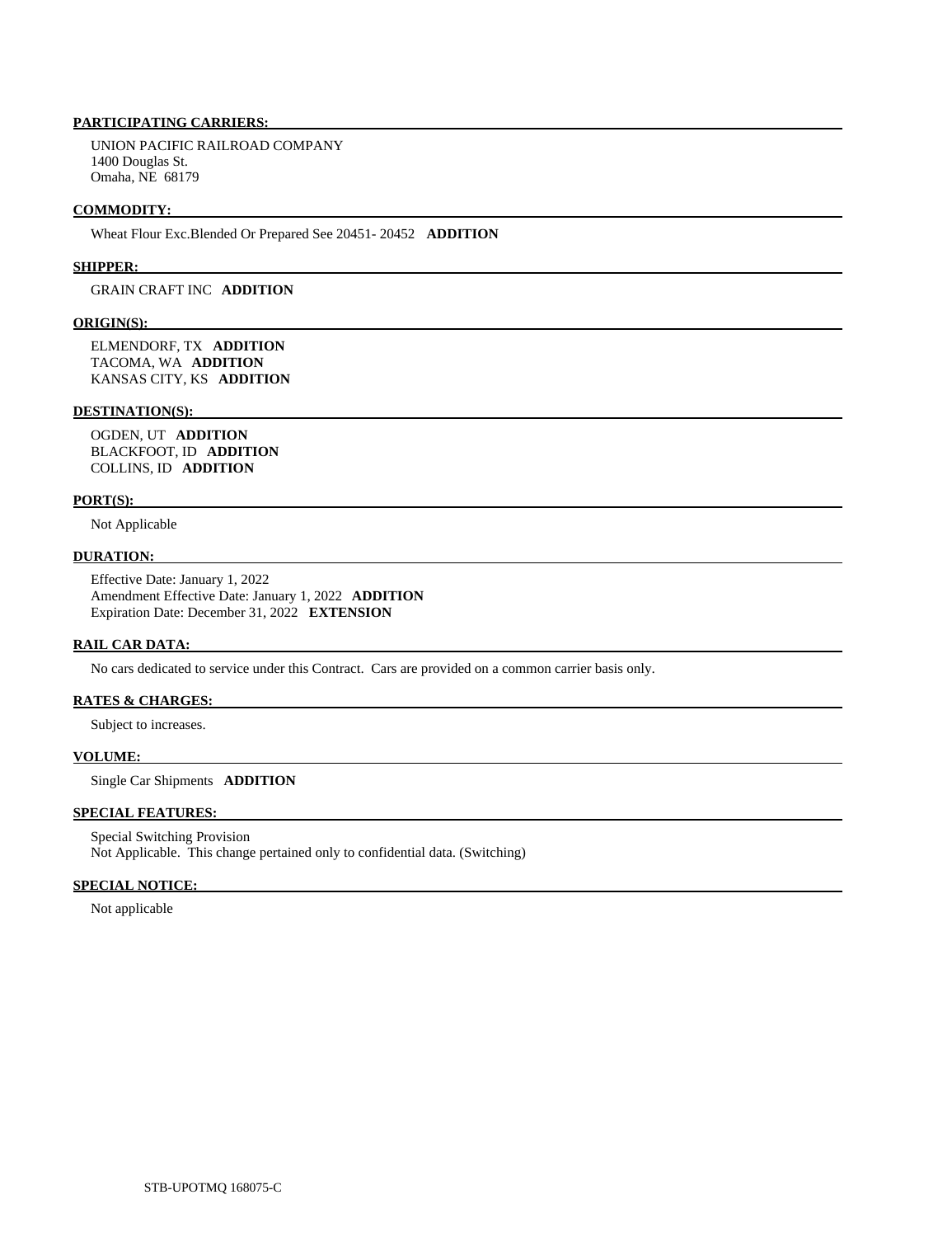

STB-UPOTMQ 168088-A

# **UNION PACIFIC RAILROAD COMPANY**

# **AMENDED CONTRACT SUMMARY**

**Issued:**  February 24, 2022

**Effective:** January 1, 2022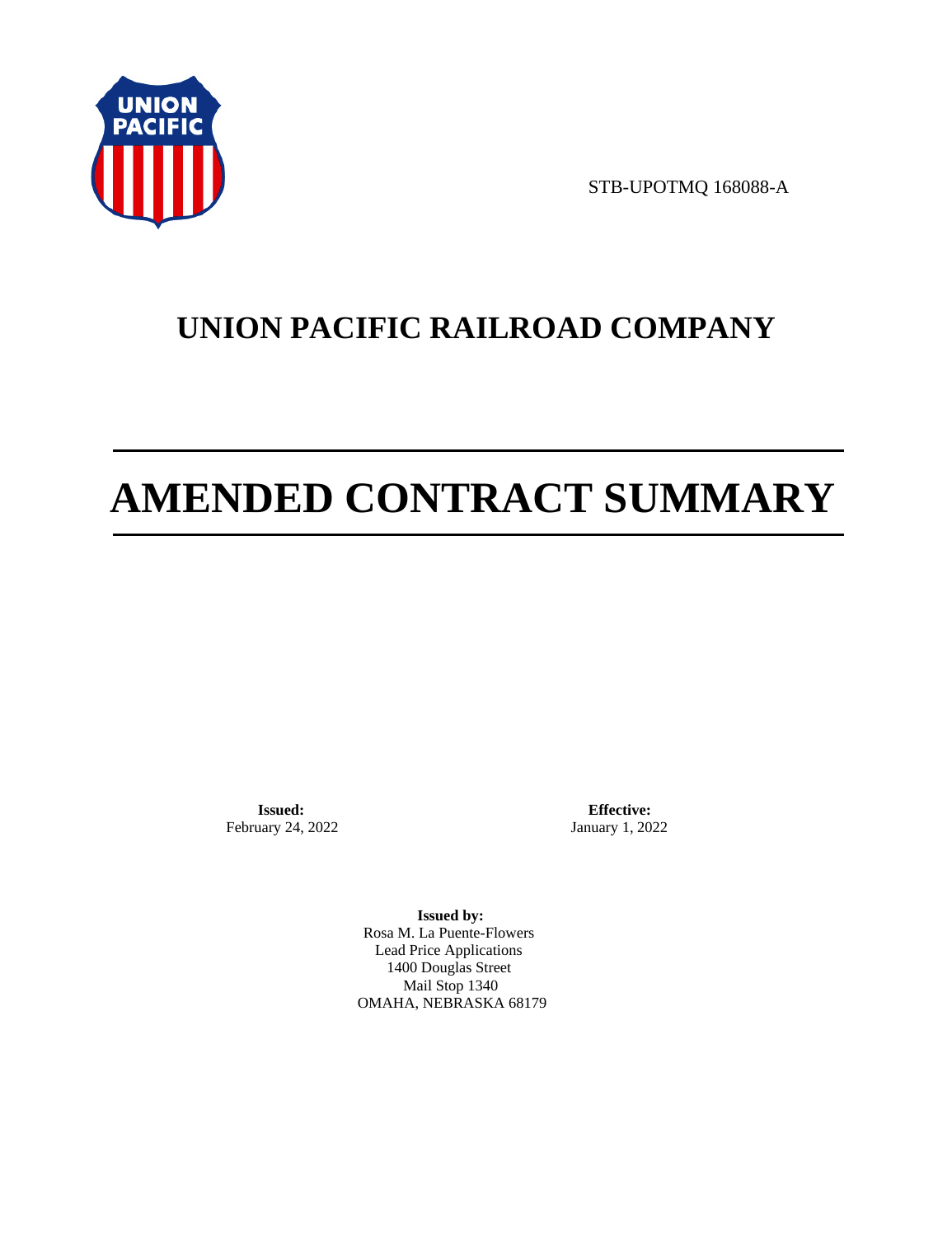UNION PACIFIC RAILROAD COMPANY 1400 Douglas St. Omaha, NE 68179

# **COMMODITY:**

 Wheat Middlings Or Shorts,Pelletized Corn Exc.Popcorn See 01152 **ADDITION** 

# **SHIPPER:**

 JD HEISKELL HOLDINGS LLC JD HEISKELL HOLDINGS LLC **ADDITION** 

#### **ORIGIN(S):**

 BOONE, IA **ADDITION**  ST LOUIS, MO

# **DESTINATION(S):**

 JORDAN, IA **ADDITION**  WENDELL, ID

# **PORT(S):**

Not Applicable

#### **DURATION:**

 Effective Date: January 1, 2022 Amendment Effective Date: January 1, 2022 **ADDITION**  Expiration Date: December 31, 2022 **EXTENSION** 

#### **RAIL CAR DATA:**

Carrier Equipment not involved.

# **RATES & CHARGES:**

Subject to increases. **DELETION** 

# **VOLUME:**

Single Car Shipments

# **SPECIAL FEATURES:**

Special Switching Provision

# **SPECIAL NOTICE:**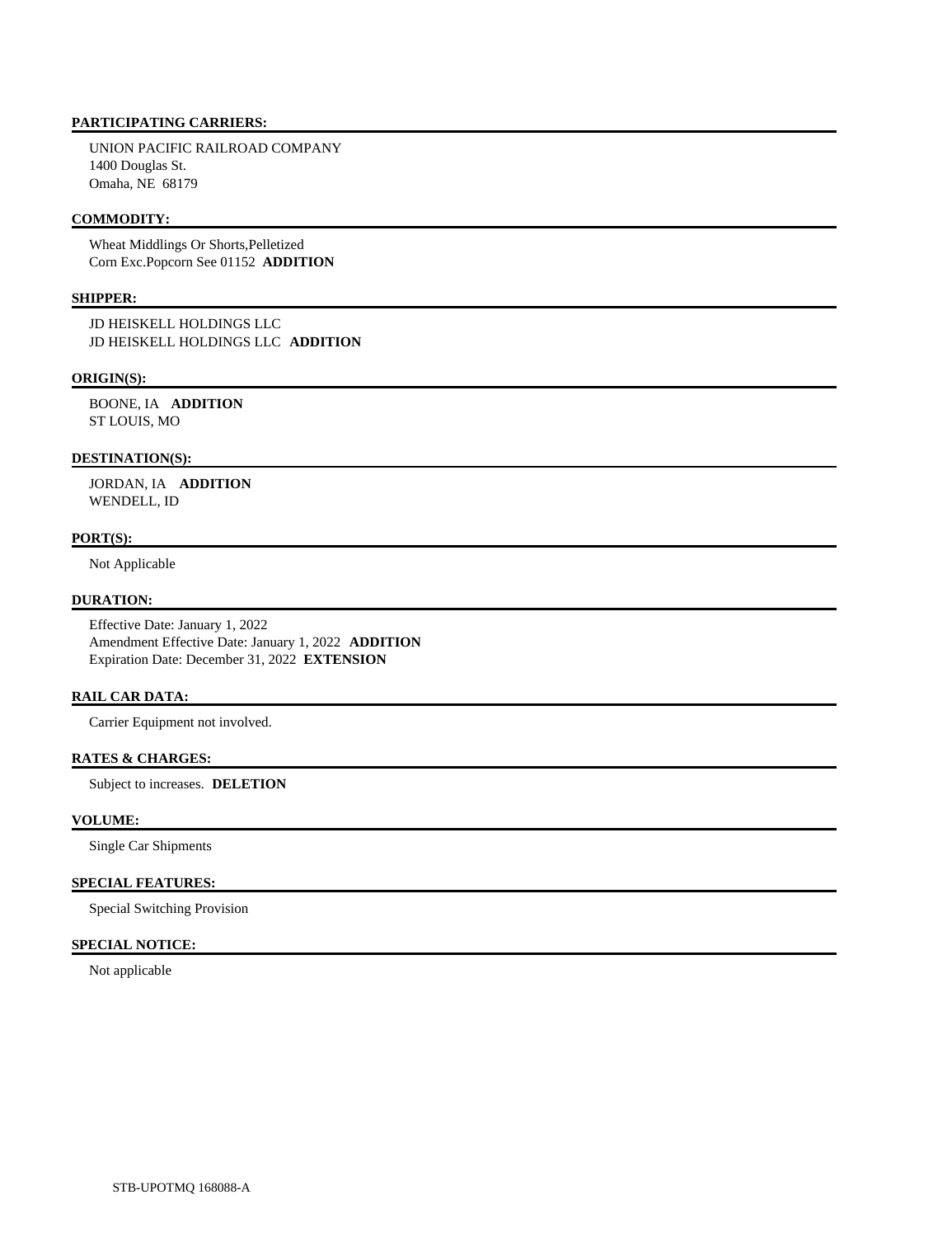

STB-UPOTMQ 168108-B

# **UNION PACIFIC RAILROAD COMPANY**

# **AMENDED CONTRACT SUMMARY**

**Issued:**  February 25, 2022

**Effective:** January 1, 2022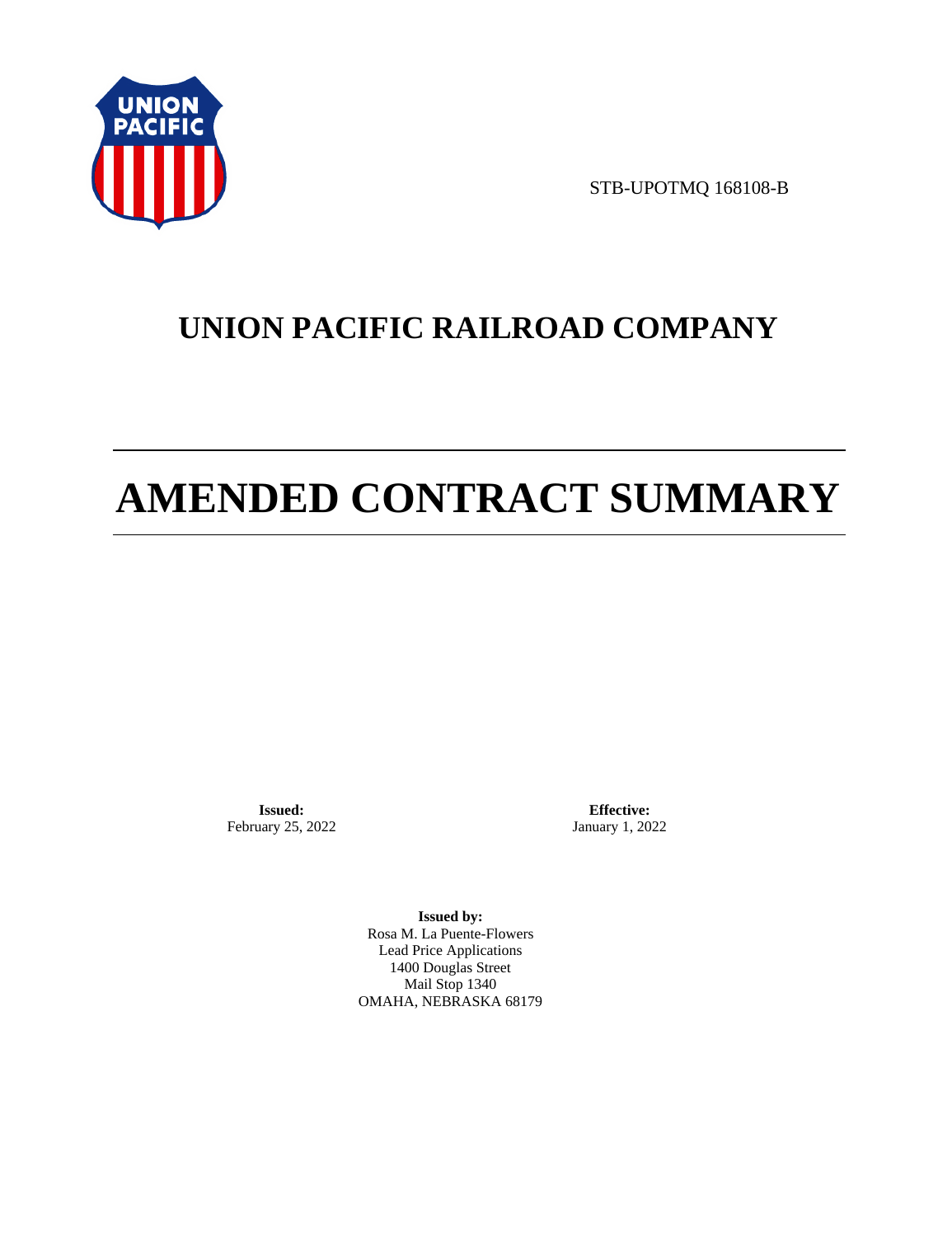UNION PACIFIC RAILROAD COMPANY 1400 Douglas St. Omaha, NE 68179

#### **COMMODITY:**

Wheat Exc.Buckwheat See 01139 **ADDITION** 

#### **SHIPPER:**

 NORAG LLC **ADDITION**  SHAY GRAIN CO **ADDITION** 

#### **ORIGIN(S):**

LIMON, CO **ADDITION** 

#### **DESTINATION(S):**

 LOS ANGELES, CA **ADDITION**  KANSAS CITY, MO **ADDITION**  TX - AUSTIN AGS (See Exhibit Definition) IL - ST LOUIS AGS (See Exhibit Definition) MEMPHIS, TN **ADDITION** 

#### **PORT(S):**

Not Applicable

# **DURATION:**

 Effective Date: January 1, 2022 Amendment Effective Date: January 1, 2022 **ADDITION**  Expiration Date: December 31, 2022 **EXTENSION** 

#### **RAIL CAR DATA:**

No cars dedicated to service under this Contract. Cars are provided on a common carrier basis only.

#### **RATES & CHARGES:**

Subject to increases.

# **VOLUME:**

Single Car Shipments **ADDITION** 

# **SPECIAL FEATURES:**

 Special Switching Provision Not Applicable. This change pertained only to confidential data. (Switching)

#### **SPECIAL NOTICE:**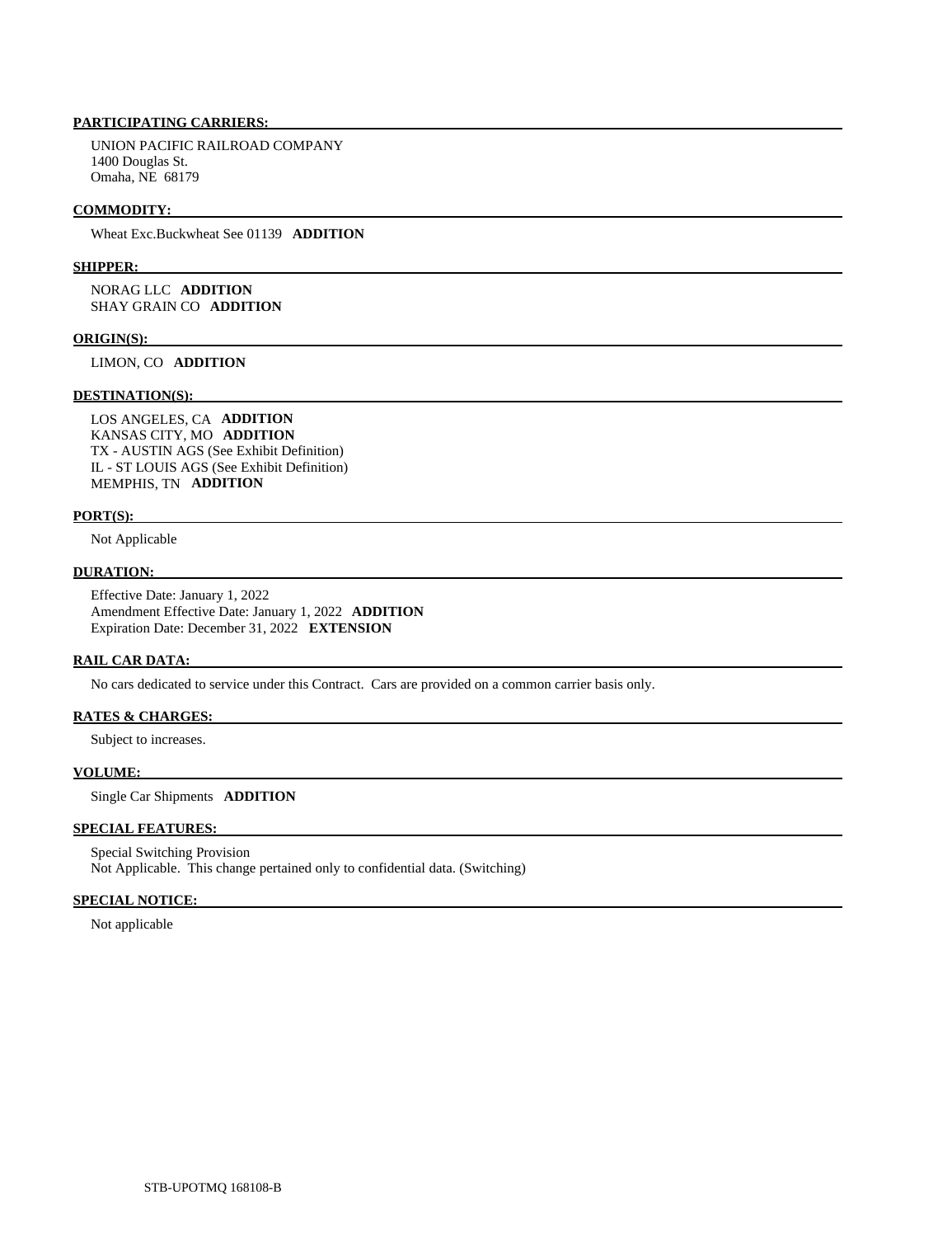TX - AUSTIN AGS consist of: ABERCROMBIE, TX **ADDITION**  ADAMS, TX **ADDITION**  ALLEYTON, TX **ADDITION**  ALTAIR, TX **ADDITION**  AUSTIN, TX **ADDITION**  BARTLETT, TX **ADDITION**  BASTROP, TX **ADDITION**  BECKMANN, TX **ADDITION**  BERGS, TX **ADDITION**  BERTRAM, TX **ADDITION**  BLEWETT, TX **ADDITION**  BLUMBERG SPUR, TX **ADDITION**  BRACKEN, TX **ADDITION**  BUDA, TX **ADDITION**  BURNET, TX **ADDITION**  BUTLER, TX **ADDITION**  BUTTER KRUST, TX **ADDITION**  CADET, TX **ADDITION**  CALDWELL, TX **ADDITION**  CAMPBELLTON, TX **ADDITION**  CEDAR PARK, TX **ADDITION**  CEMENTVILLE, TX **ADDITION**  CENTEX, TX **ADDITION**  CHARLES, TX **ADDITION**  CIBOLO, TX **ADDITION**  CLINE, TX **ADDITION**  COLUMBUS, TX **ADDITION**  CONVERSE, TX **ADDITION**  CORBYN, TX **ADDITION**  COUGHRAN, TX **ADDITION**  COUPLAND, TX **ADDITION**  CUERO, TX **ADDITION**  D HANIS, TX **ADDITION**  DABNEY, TX **ADDITION**  DECKER, TX **ADDITION**  DEMARCO, TX **ADDITION**  DIME BOX, TX **ADDITION**  DITTLINGER, TX **ADDITION**  DUNLAY, TX **ADDITION**  DUNLAY, TX **ADDITION**  DUNSTAN, TX **ADDITION**  ELGIN, TX **ADDITION**  ELMENDORF, TX **ADDITION**  ESPEY SAND PIT, TX **ADDITION**  FAIRLAND, TX **ADDITION**  FAYETTEVILLE, TX **ADDITION**  FELD, TX **ADDITION**  FLATONIA, TX **ADDITION**  FLORINE, TX **ADDITION**  FRATT, TX **ADDITION**  FROMME, TX **ADDITION**  GANDY, TX **ADDITION**  GARWOOD, TX **ADDITION**  GEORGETOWN, TX **ADDITION**  GIDDINGS, TX **ADDITION**  GLIDDEN, TX **ADDITION**  GONZALES, TX **ADDITION**  GOODWIN, TX **ADDITION**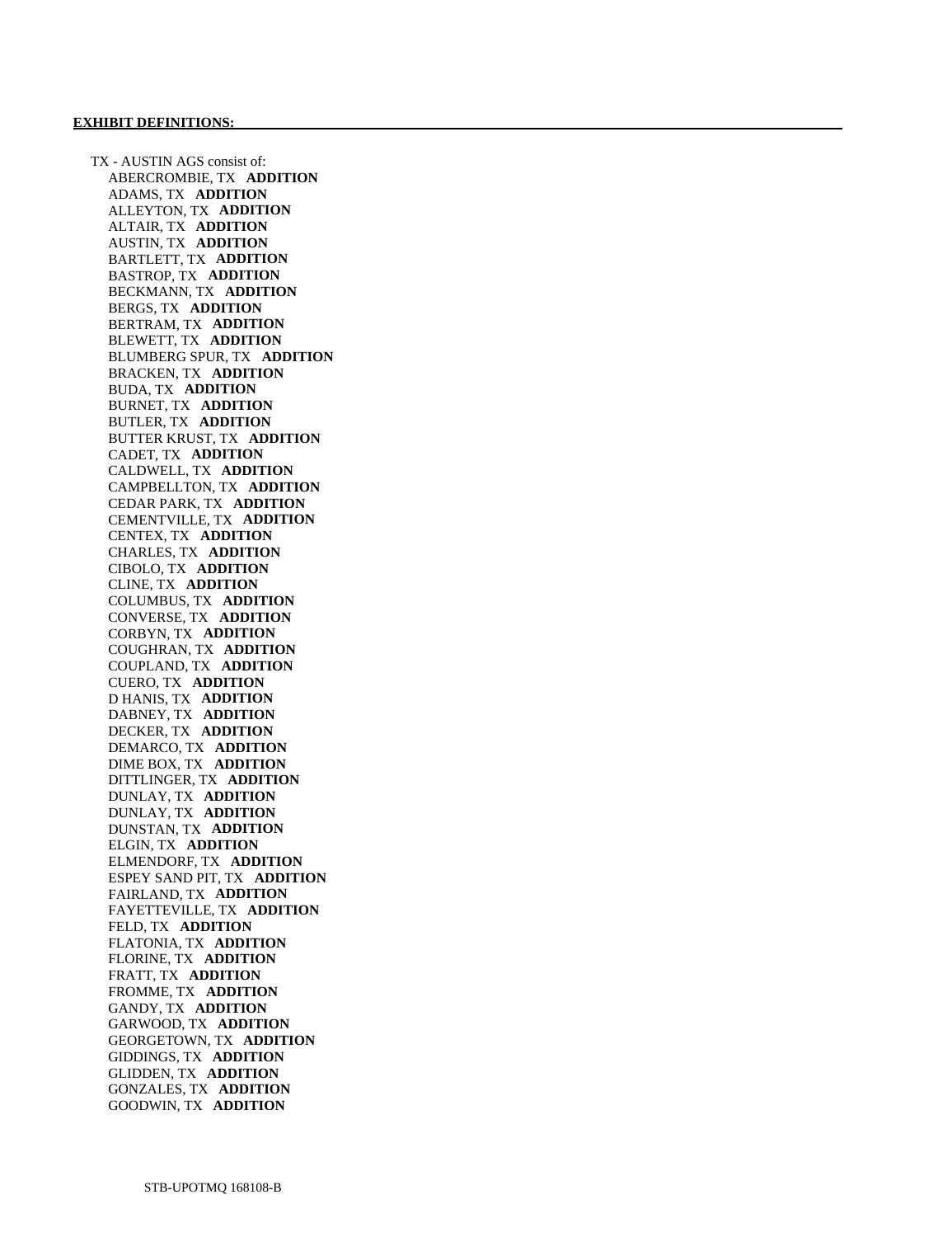GRANGER, TX **ADDITION**  GRANITE MOUNTAIN, TX **ADDITION**  GRANITE MTN, TX **ADDITION**  HALSTED, TX **ADDITION**  HARWOOD, TX **ADDITION**  HEAFER, TX **ADDITION**  HEBCO, TX **ADDITION**  HILLS, TX **ADDITION**  HOLLAND, TX **ADDITION**  HONDO, TX **ADDITION**  HOOPER, TX **ADDITION**  HUNTER, TX **ADDITION**  HUTTO, TX **ADDITION**  KERR, TX **ADDITION**  KINGSLAND, TX **ADDITION**  KIRBY, TX **ADDITION**  KNIPPA, TX **ADDITION**  KYLE, TX **ADDITION**  LA COSTE, TX **ADDITION**  LA GRANGE, TX **ADDITION**  LAKELINE, TX **ADDITION**  LEANDER, TX **ADDITION**  LEHR, TX **ADDITION**  LEMING, TX **ADDITION**  LIBERTY HILL, TX **ADDITION**  LITTIG, TX **ADDITION**  LITTLE RIVER, TX **ADDITION**  LLANO, TX **ADDITION**  LOCKHART, TX **ADDITION**  LONGHORN, TX **ADDITION**  LULING, TX **ADDITION**  LUXELLO, TX **ADDITION**  LYTLE, TX **ADDITION**  MANOR, TX **ADDITION**  MARBLE FALLS, TX **ADDITION**  MARION, TX **ADDITION**  MARJORIE, TX **ADDITION**  MAXWELL, TX **ADDITION**  MCCOY, TX **ADDITION**  MCDADE, TX **ADDITION**  MCNEIL, TX **ADDITION**  MILBY, TX **ADDITION**  MOULTON, TX **ADDITION**  MULDOON, TX **ADDITION**  NEW BRAUNFELS, TX **ADDITION**  NEW ULM, TX **ADDITION**  NOLTE, TX **ADDITION**  NORTH LOOP, TX **ADDITION**  OGDEN, TX **ADDITION**  OLD MANOR, TX **ADDITION**  OLD ROUND ROCK, TX **ADDITION**  PAIGE, TX **ADDITION**  PERSHING, TX **ADDITION**  PHELAN, TX **ADDITION**  PLEASANTON, TX **ADDITION**  PLUM, TX **ADDITION**  PURCELL, TX **ADDITION**  RED ROCK, TX **ADDITION**  REEDVILLE, TX **ADDITION**  REMOUNT, TX **ADDITION**  ROBARDS, TX **ADDITION**  ROCKDALE, TX **ADDITION**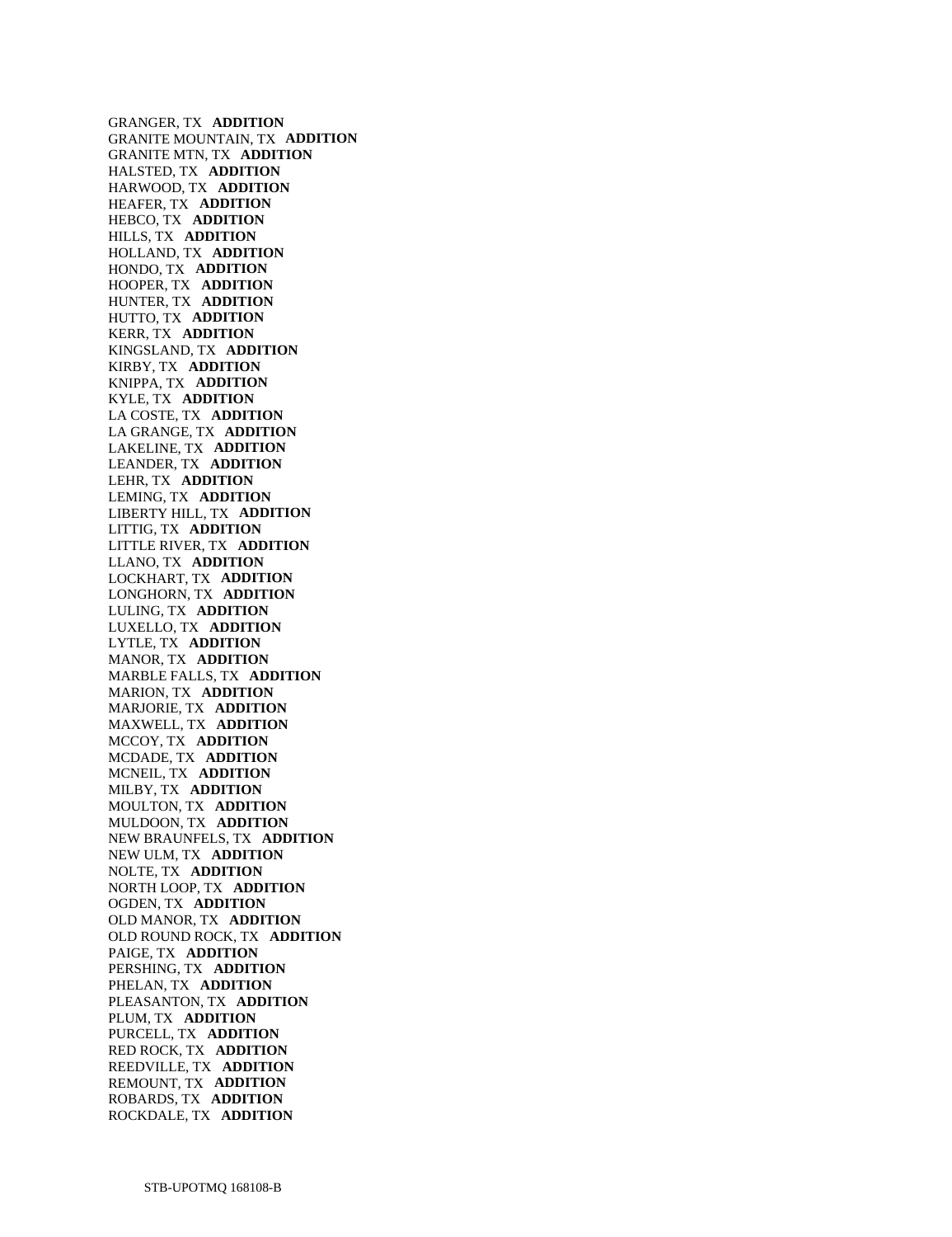ROUND ROCK, TX **ADDITION**  RUTLEDGE, TX **ADDITION**  SABINAL, TX **ADDITION**  SAIT, TX **ADDITION**  SAN ANTONIO, TX **ADDITION**  SAN ANTONIO EYARD, TX **ADDITION**  SAN JOSE, TX **ADDITION**  SAN MARCOS, TX **ADDITION**  SAN MIGUEL, TX **ADDITION**  SANDOW, TX **ADDITION**  SANSOM, TX **ADDITION**  SCHULENBURG, TX **ADDITION**  SCOBEE, TX **ADDITION**  SEGUIN, TX **ADDITION**  SHINER, TX **ADDITION**  SID, TX **ADDITION**  SMITHVILLE, TX **ADDITION**  SMOOT, TX **ADDITION**  SNEED, TX **ADDITION**  SOUTHTON, TX **ADDITION**  STACKS, TX **ADDITION**  STOLZ, TX **ADDITION**  STONETOWN, TX **ADDITION**  SUDDUTH, TX **ADDITION**  SUMMIT, TX **ADDITION**  TAYLOR, TX **ADDITION**  THORNDALE, TX **ADDITION**  THRALL, TX **ADDITION**  TRAPROCK, TX **ADDITION**  TRAVIS, TX **ADDITION**  UTILITY, TX **ADDITION**  UVALDE, TX **ADDITION**  VARISCO, TX **ADDITION**  VINSON, TX **ADDITION**  WAELDER, TX **ADDITION**  WEIMAR, TX **ADDITION**  WEIR, TX **ADDITION**  WETMORE, TX **ADDITION**  WHITESTONE, TX **ADDITION**  WHITSETT, TX **ADDITION**  YOAKUM, TX **ADDITION**  IL - ST LOUIS AGS consist of: ALTON, IL **ADDITION**  BALDWIN, IL **ADDITION**  BEAUCOUP, IL **ADDITION**  BRIDGE JUNCTION, IL **ADDITION**  BRIGHTON, IL **ADDITION**  BROOKLYN, IL **ADDITION**  BURNING STAR 2, IL **ADDITION**  BURNING STAR 3, IL **ADDITION**  CAHOKIA, IL **ADDITION**  CAPTAIN MINE, IL **ADDITION**  CARLINVILLE, IL **ADDITION**  CENTREVILLE, IL **ADDITION**  CHESTER, IL **ADDITION**  COULTERVILLE, IL **ADDITION**  CUTLER, IL **ADDITION**  DUPO, IL **ADDITION**  EAST ALTON, IL **ADDITION**  EAST ALTON, IL **ADDITION**  EAST GREENVILLE, IL **ADDITION**  EAST ST LOUIS, IL **ADDITION**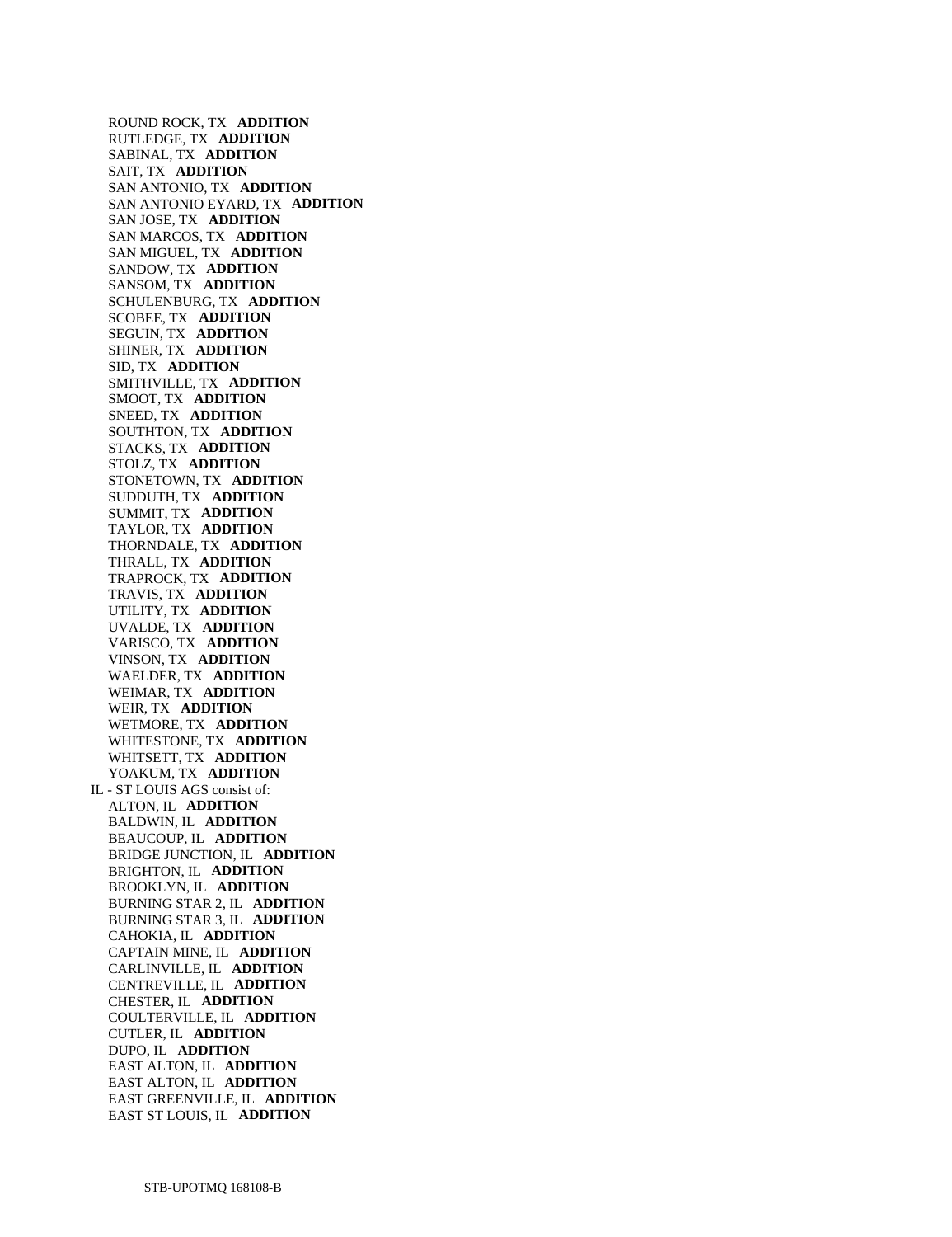FEDERAL, IL **ADDITION**  FLINTON, IL **ADDITION**  FORD, IL **ADDITION**  FOUNTAIN, IL **ADDITION**  FULTS, IL **ADDITION**  GATEWAY MINE, IL **ADDITION**  GATEWAY YARD, IL **ADDITION**  GIRARD, IL **ADDITION**  GODFREY, IL **ADDITION**  GRANITE CITY, IL **ADDITION**  HARTFORD, IL **ADDITION**  HILLSBORO, IL **ADDITION**  IRVING, IL **ADDITION**  KELLOGG, IL **ADDITION**  LENOX, IL **ADDITION**  LENZBURG, IL **ADDITION**  LIVINGSTON, IL **ADDITION**  MADISON, IL **ADDITION**  MAPLEWOOD, IL **ADDITION**  MENARD, IL **ADDITION**  MITCHELL, IL **ADDITION**  MITCHELL YARD, IL **ADDITION**  MONTEREY MINE 1, IL **ADDITION**  NAMEOKI, IL **ADDITION**  NATIONAL STOCK YARD, IL **ADDITION**  NEW WILSON, IL **ADDITION**  NILWOOD, IL **ADDITION**  NOKOMIS, IL **ADDITION**  OHLMAN, IL **ADDITION**  PERCY, IL **ADDITION**  PINCKNEYVILLE, IL **ADDITION**  PLAINVIEW, IL **ADDITION**  PRAIRIE DU ROCHER, IL **ADDITION**  REILY LAKE, IL **ADDITION**  ROSAMOND, IL **ADDITION**  ROXANA, IL **ADDITION**  SAUGET, IL **ADDITION**  SHIPMAN, IL **ADDITION**  SPARTA, IL **ADDITION**  SPARTAN MINE, IL **ADDITION**  STEELEVILLE, IL **ADDITION**  TAMAROA, IL **ADDITION**  TAYLOR SPRINGS, IL **ADDITION**  TOLSON, IL **ADDITION**  VALLEY JCT, IL **ADDITION**  VALMEYER, IL **ADDITION**  VENICE, IL **ADDITION**  VENICE JCT, IL **ADDITION**  VINER, IL **ADDITION**  VIRDEN, IL **ADDITION**  WANN, IL **ADDITION**  WARNOCK, IL **ADDITION**  WASHINGTON PARK, IL **ADDITION**  WELGE, IL **ADDITION**  WEST SMITHBORO, IL **ADDITION**  WITT, IL **ADDITION**  WOMAC, IL **ADDITION**  WOOD RIVER, IL **ADDITION**  AIR PARK, MO **ADDITION**  BADEN, MO **ADDITION**  BARRETTS, MO **ADDITION**  BEAUFORT, MO **ADDITION**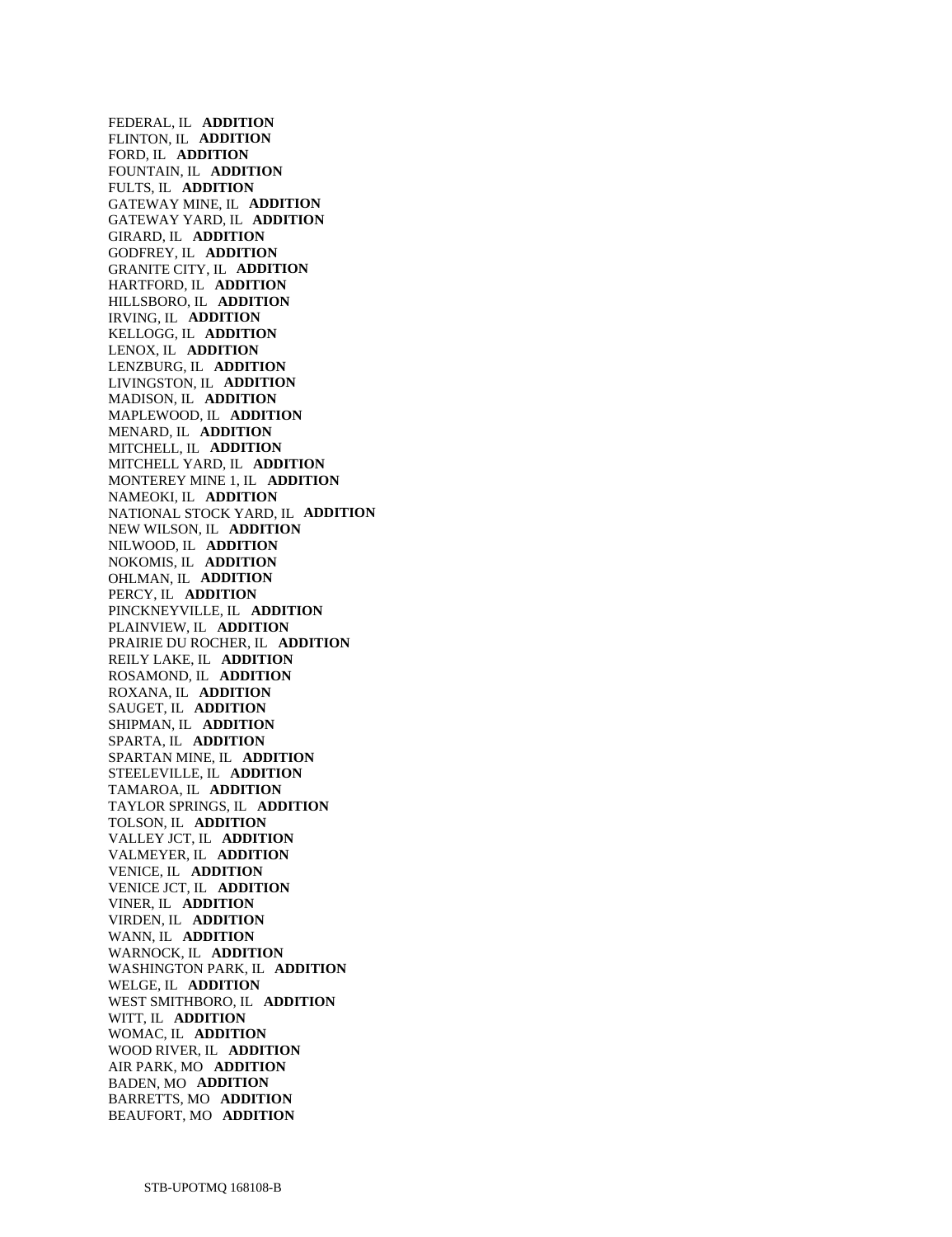BON HOMME, MO **ADDITION**  BONHOMME, MO **ADDITION**  BRENTWOOD, MO **ADDITION**  BUSSEN SPUR, MO **ADDITION**  CENTAUR, MO **ADDITION**  CHESTERFIELD, MO **ADDITION**  CRYSTAL CITY, MO **ADDITION**  DESOTO, MO **ADDITION**  EUREKA, MO **ADDITION**  FESTUS, MO **ADDITION**  GLENDALE, MO **ADDITION**  GRAY SUMMIT, MO **ADDITION**  HERCULANEUM, MO **ADDITION**  HILL CREST, MO **ADDITION**  HILLSDALE, MO **ADDITION**  HINE, MO **ADDITION**  HORINE, MO **ADDITION**  IVORY, MO **ADDITION**  JEDBURG, MO **ADDITION**  JEFFERSON BARRACKS, MO **ADDITION**  JEFFRIESBURG, MO **ADDITION**  KIRKWOOD, MO **ADDITION**  LABADIE, MO **ADDITION**  LACKLAND, MO **ADDITION**  LADUE, MO **ADDITION**  LAKE JCT, MO **ADDITION**  LARKIN, MO **ADDITION**  MAPLEWOOD, MO **ADDITION**  MARYLAND HEIGHTS, MO **ADDITION**  OLIVETTE, MO **ADDITION**  OVERLAND, MO **ADDITION**  PACIFIC, MO **ADDITION**  PAGEDALE, MO **ADDITION**  PAGEDALE, MO **ADDITION**  PEVELY, MO **ADDITION**  SOUTH POINT, MO **ADDITION**  ST ALBANS, MO **ADDITION**  ST LOU MP, MO **ADDITION**  ST LOUIS, MO **ADDITION**  ST LOUIS (MP), MO **ADDITION**  UNION, MO **ADDITION**  UNIVERSITY CITY, MO **ADDITION**  VALLEY PARK, MO **ADDITION**  VIGUS, MO **ADDITION**  VILLA RIDGE, MO **ADDITION**  VILLAGE OF CHARLACK, MO **ADDITION**  VINITA PARK, MO **ADDITION**  WASHINGTON, MO **ADDITION**  WEBSTER GROVES, MO **ADDITION**  WELLSTON, MO **ADDITION**  WEST LABADIE, MO **ADDITION**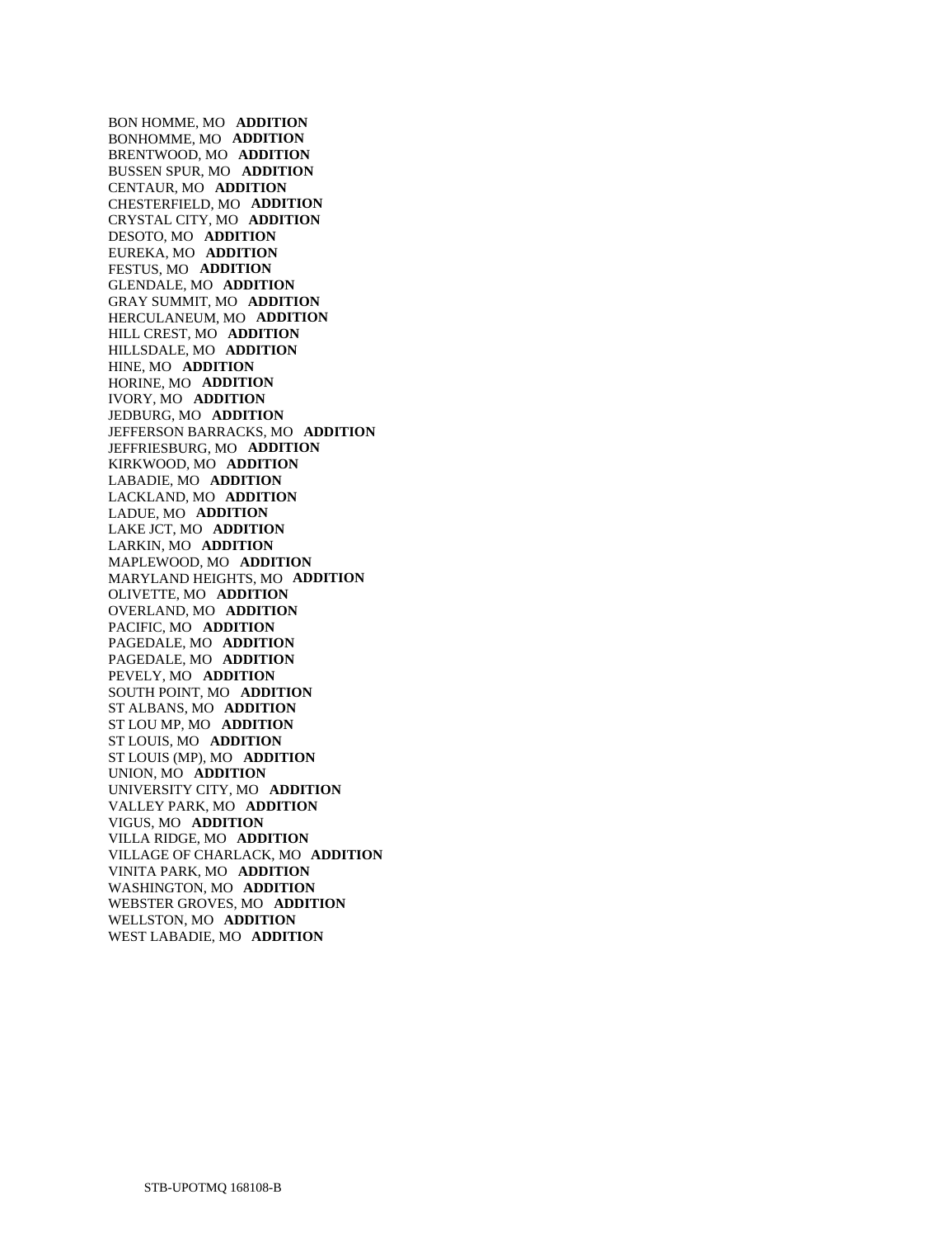

STB-UP-C-56752-11

# **UNION PACIFIC RAILROAD COMPANY**

# **AMENDED CONTRACT SUMMARY**

**Issued:**  February 23, 2022

**Effective:** October 1, 2021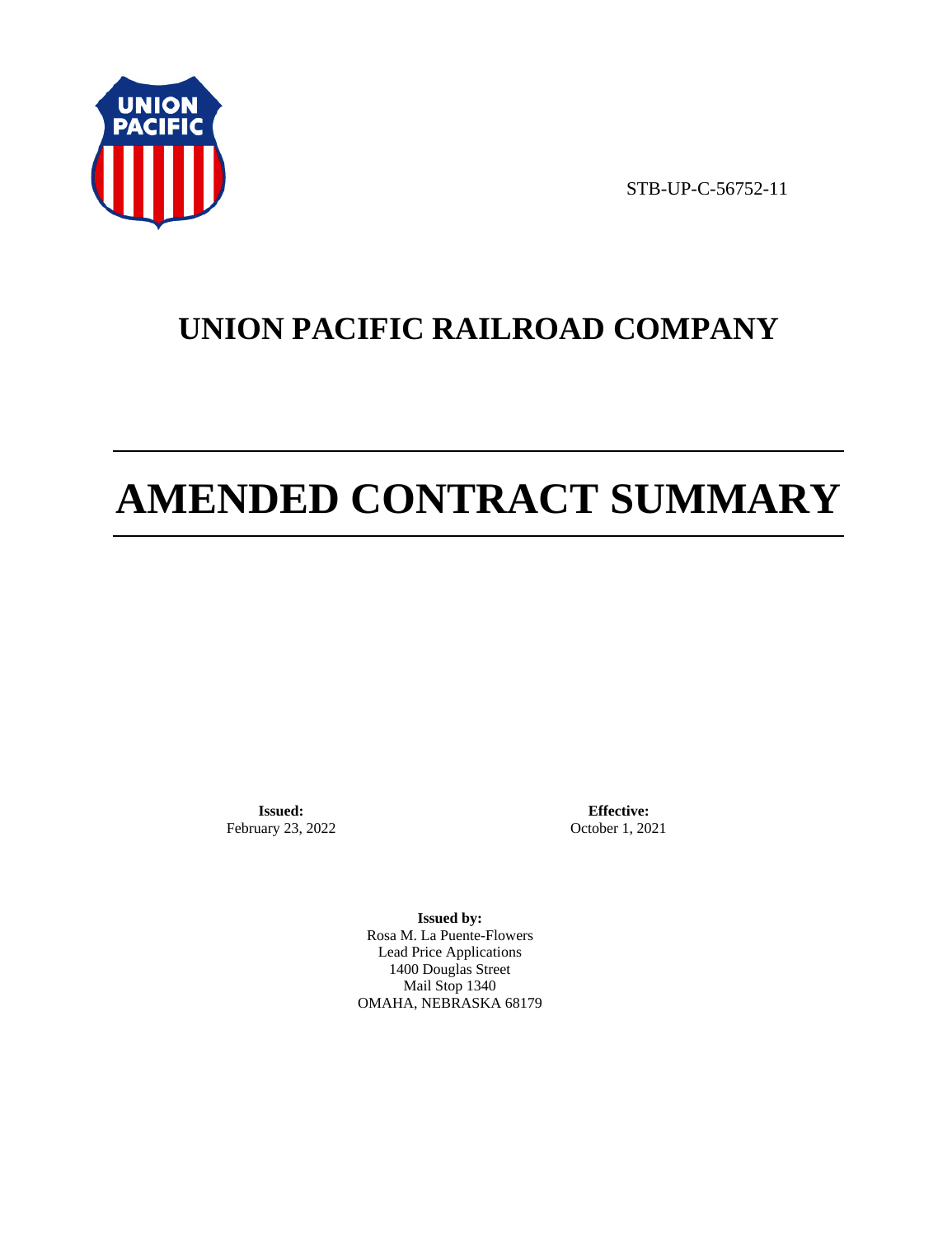UNION PACIFIC RAILROAD COMPANY 1400 Douglas St. Omaha, NE 68179

### **COMMODITY:**

 Corn Exc.Popcorn See 01152 Soybeans (Soya Beans) Wheat Exc.Buckwheat See 01139 **ADDITION** 

#### **SHIPPER:**

CARGILL INC

#### **ORIGIN(S):**

 APPROVED SHUTTLE ORIGINS (See Exhibit Definition) NON IL ORIGINS (See Exhibit Definition) SAVAGE, MN CB/ATCH/TOPEKA (See Exhibit Definition) State of Illinois. (see Exhibit Definition) **ADDITION** 

#### **DESTINATION(S):**

 CHICALOTE/ENCARNACION/SAN JUAN DE LOS LAGOS (See Exhibit Definition) CELAYA, GJ GOMEZ PALACIO/TORREON/VINEDO (See Exhibit Definition) VIBORILLAS, QA ALL UP GRAIN SHUTTLE POINTS (See Exhibit Definition) ALL UP MINUS FAMOSO, CA (See Exhibit Definition) PENJAMO/GUAD/LA JUNTA/LA BARCA/PATTI (See Exhibit Definition) MEX CITY (See Exhibit Definition) WESTERN MEX (See Exhibit Definition) HERMOSILLO (See Exhibit Definition) CIUDAD OBREGON, SO **ADDITION**  VILLAGRAN, GJ **ADDITION**  LA BARCA, JA

#### **PORT(S):**

Not Applicable

# **DURATION:**

 Effective Date: October 1, 2017 Amendment Effective Date: October 1, 2021 **ADDITION**  Expiration Date: September 30, 2022 **EXTENSION** 

#### **RAIL CAR DATA:**

No cars dedicated to service under this Contract. Cars are provided on a common carrier basis only.

#### **RATES & CHARGES:**

Not applicable

#### **VOLUME:**

 Minimum shipment of 92 carloads. Multiple Car Shipments Single Car Shipments **DELETION** 

#### **SPECIAL FEATURES:**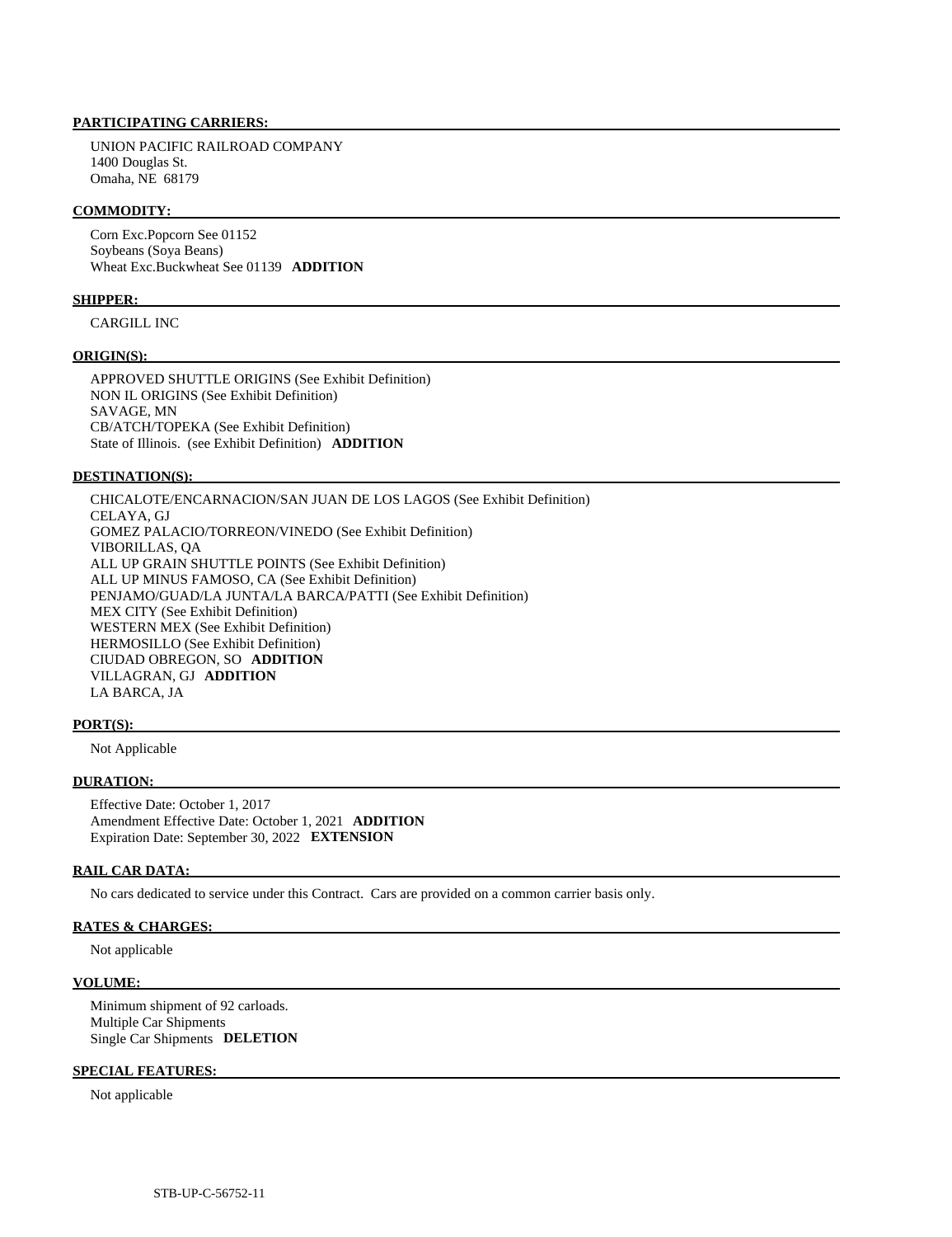# **SPECIAL NOTICE:**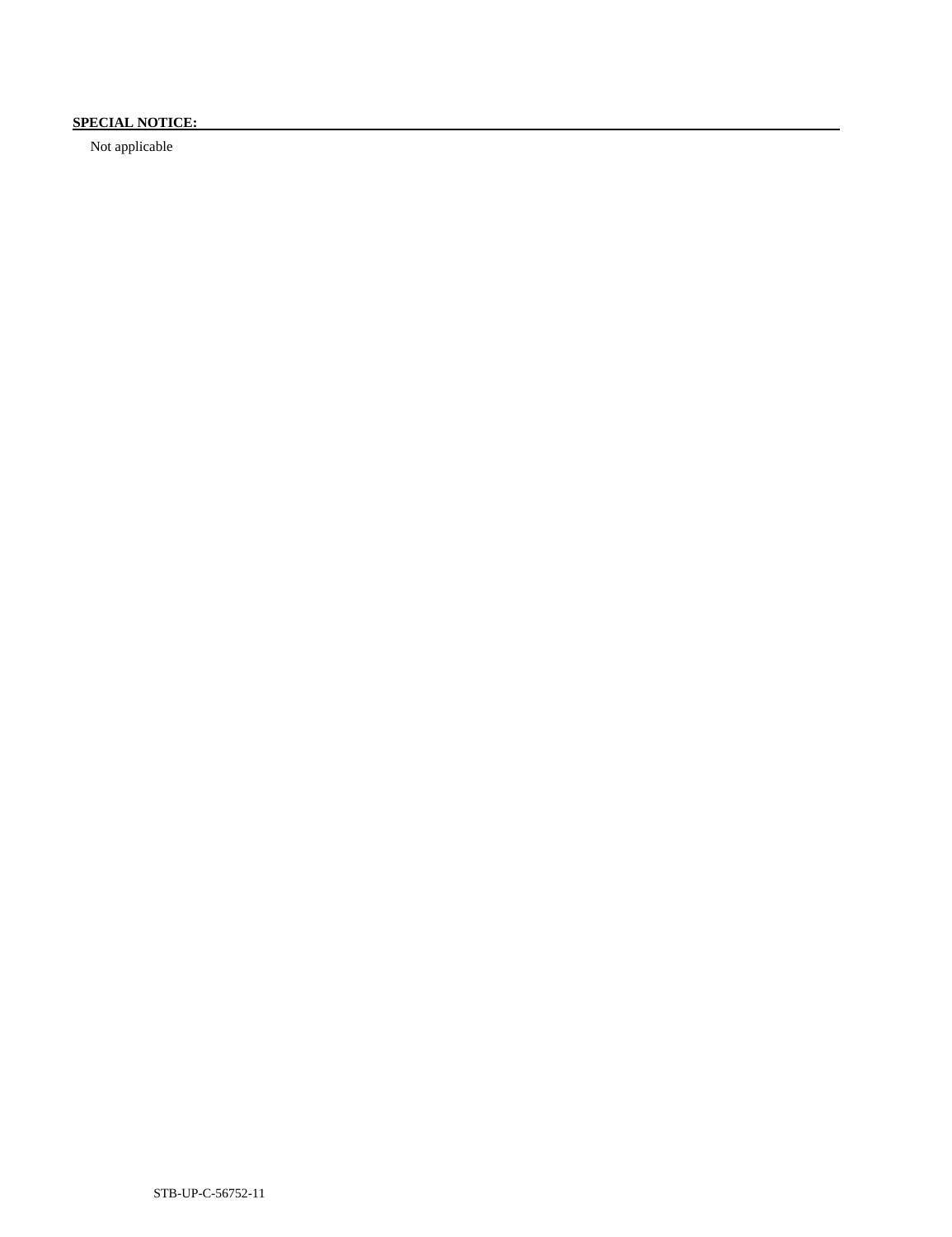### **EXHIBIT DEFINITIONS:**

 APPROVED SHUTTLE ORIGINS consist of: BYERS, CO CHEYENNE WELLS, CO ALBERT CITY, IA ALTON, IA ASHTON, IA AVON, IA BELMOND, IA BRADFORD, IA BURT, IA CHAPIN, IA CLARE, IA CLARION, IA COUNCIL BLUFFS, IA DOWS, IA EMMETSBURG, IA FARNHAMVILLE, IA GARDEN CITY, IA GOWRIE, IA GRUVER, IA HANCOCK, IA HARTLEY, IA HAVELOCK, IA HINTON, IA JEFFERSON, IA JOICE, IA JORDAN, IA MALLARD, IA MARATHON, IA NEVADA, IA NORTHWOOD, IA PICKERING, IA RAKE, IA RALSTON, IA ROELYN, IA ROLFE, IA SLOAN, IA SUPERIOR, IA VINCENT, IA WEST BEND, IA BLISS, ID ALLEN, IL BLOOMINGTON, IL ELKHART, IL HARVARD, IL PONTIAC, IL ROYAL, IL SOUTH BELOIT, IL STERLING, IL TUSCOLA, IL ABILENE, KS ATCHISON, KS CANTON, KS COLBY, KS DOWNS, KS FRANKFORT, KS GLEN ELDER, KS GREAT BEND, KS HANOVER, KS HAVILAND, KS HUTCHINSON, KS KANSAS CITY, KS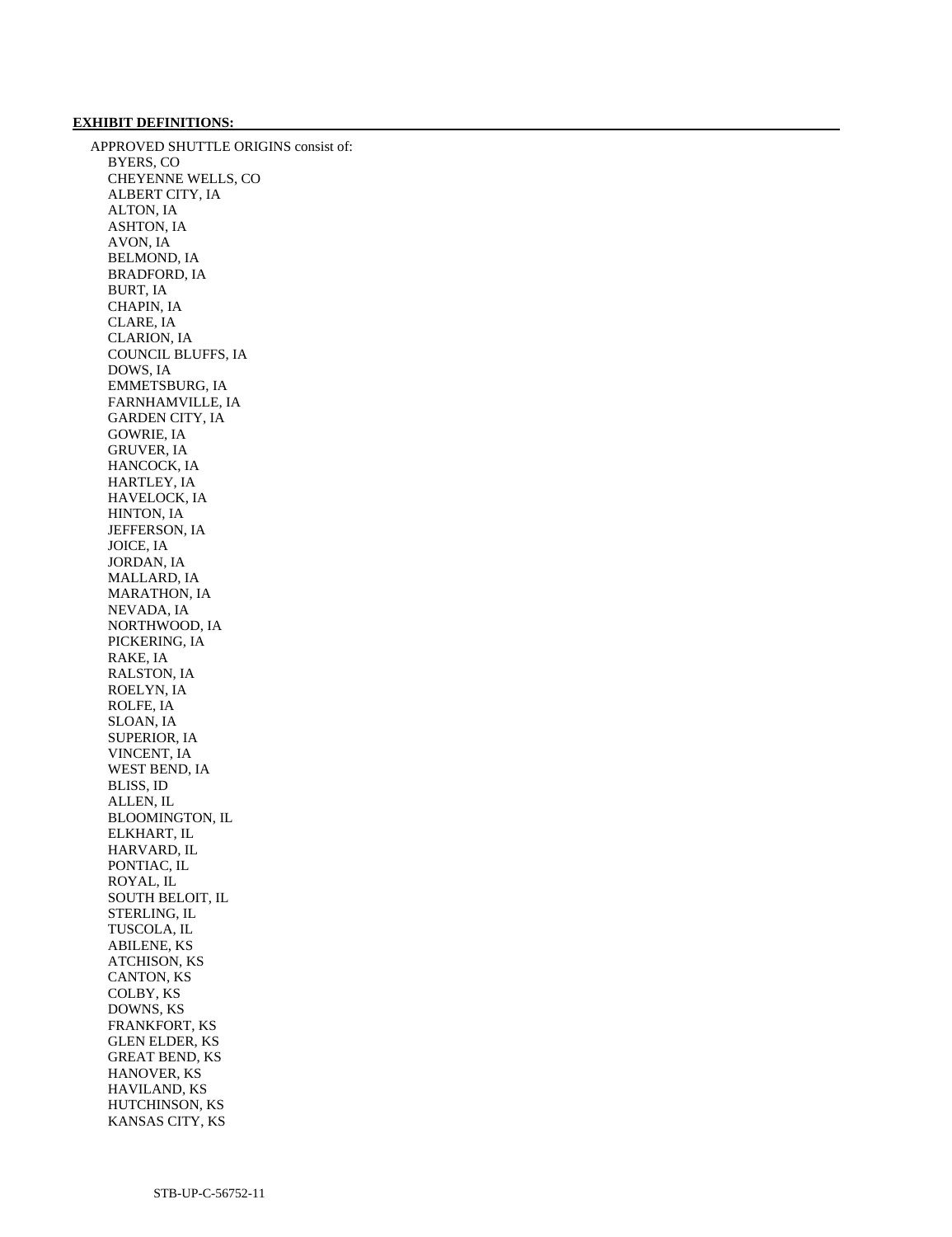LIBERAL, KS NEW CAMBRIA, KS OGALLAH, KS PLAINS, KS PRATT, KS SALINA, KS SHARON SPRINGS, KS TOPEKA, KS WAKEENEY, KS WICHITA, KS APPLETON, MN BREWSTER, MN BROWNTON, MN BUFFALO LAKE, MN DANUBE, MN DELAVAN, MN DULUTH, MN FAIRMONT, MN HERON LAKE, MN HOPE, MN LAMBERTON, MN MADELIA, MN MARNA, MN MILOMA, MN MONTEVIDEO, MN MOUNTAIN LAKE, MN NEW ULM, MN RANDOLPH, MN SAVAGE, MN SPRINGFIELD, MN ST JAMES, MN WALNUT GROVE, MN WELCOME, MN ADRIAN, MO ESSEX, MO SANDSTONE, MO ST JOSEPH, MO ALBION, NE BRAINARD, NE BROWNSON, NE CARLETON, NE CHAPPELL, NE COZAD, NE ELM CREEK, NE ENOLA, NE FREMONT, NE GIBBON, NE GOTHENBURG, NE GRAND ISLAND, NE HASTINGS, NE HAYLAND, NE JANSEN, NE KEARNEY, NE KIMBALL, NE LEXINGTON, NE LINCOLN, NE MEAD, NE MONROE, NE NEBRASKA CITY, NE NORTH BEND, NE NORTH PLATTE, NE ORD, NE OVERTON, NE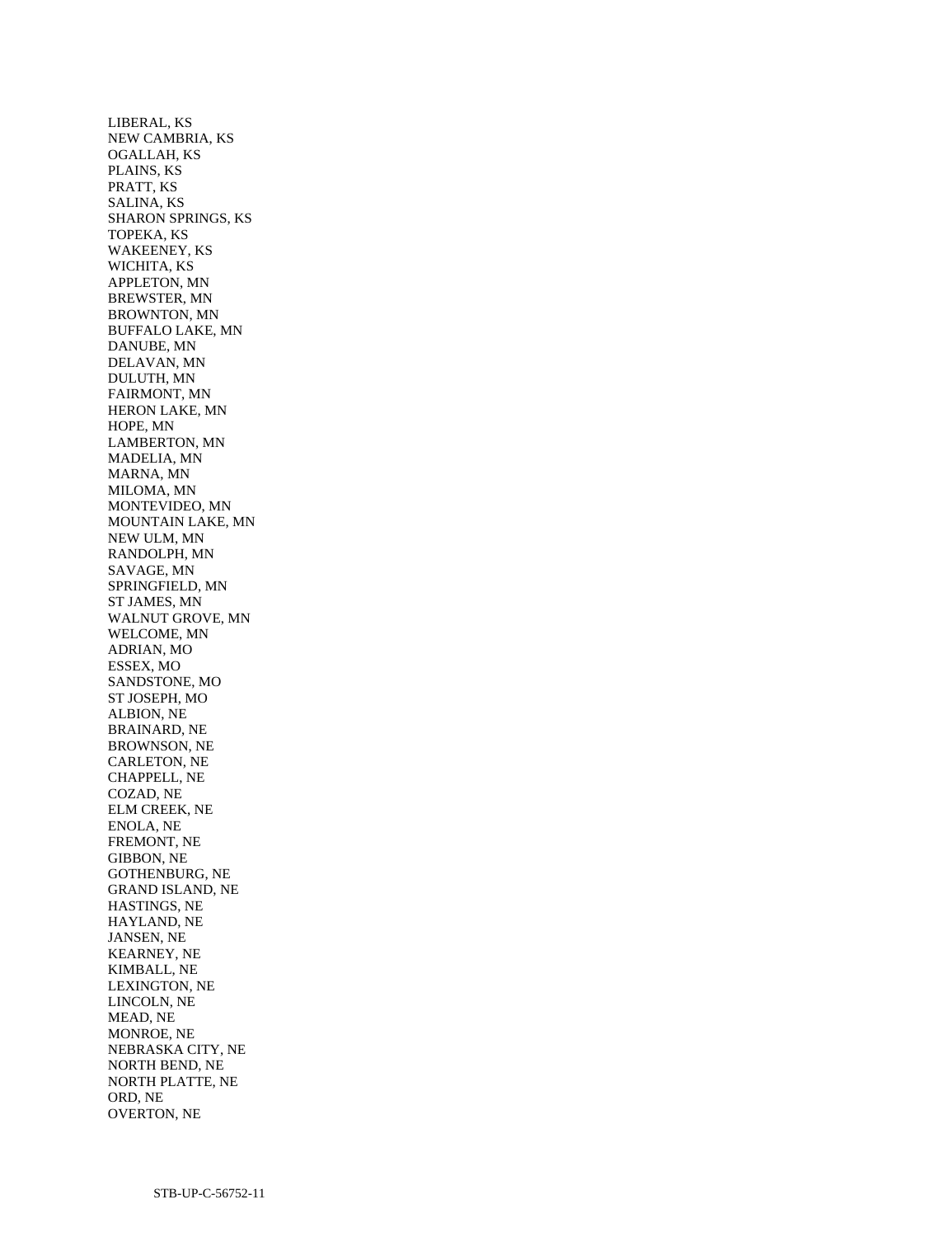PLYMOUTH, NE POLK, NE SCHAFER, NE SEDAN, NE SHELBY, NE SHELTON, NE ST EDWARD, NE STROMSBURG, NE SUPERIOR, NE SYRACUSE, NE THUMEL, NE WOOD RIVER, NE YANKA, NE KINGFISHER, OK MEDFORD, OK OPTIMA, OK AMARILLO, TX AVALON, WI EVANSVILLE, WI SUPERIOR, WI NON IL ORIGINS consist of: All railpoints in the state of Iowa as published in OPSL 6000-Series. All railpoints in the state of Kansas as published in OPSL 6000-Series. All railpoints in the state of Minnesota as published in OPSL 6000-Series. All railpoints in the state of Missouri as published in OPSL 6000-Series. All railpoints in the state of Nebraska as published in OPSL 6000-Series. CB/ATCH/TOPEKA consist of: COUNCIL BLUFFS, IA ATCHISON, KS TOPEKA, KS All railpoints in the state of Illinois as published in OPSL 6000-Series. CHICALOTE/ENCARNACION/SAN JUAN DE LOS LAGOS consist of: CHICALOTE, AG ENCARNACION, JA SAN JUAN DE LOS LAG, JA GOMEZ PALACIO/TORREON/VINEDO consist of: TORREON, CU GOMEZ PALACIO, DG VINEDO, DG ALL UP GRAIN SHUTTLE POINTS consist of: All railpoints in the state of Aguascalientes as published in OPSL 6000-Series. All railpoints in the state of Arkansas as published in OPSL 6000-Series. All railpoints in the state of Arizona as published in OPSL 6000-Series. All railpoints in the state of California as published in OPSL 6000-Series. All railpoints in the state of Chihuahua as published in OPSL 6000-Series. All railpoints in the state of Colorado as published in OPSL 6000-Series. All railpoints in the state of Coahuila as published in OPSL 6000-Series. All railpoints in the state of Durango as published in OPSL 6000-Series. All railpoints in the state of Estado de Mexico as published in OPSL 6000-Series. All railpoints in the state of Guanajuato as published in OPSL 6000-Series. All railpoints in the state of Iowa as published in OPSL 6000-Series. All railpoints in the state of Idaho as published in OPSL 6000-Series. All railpoints in the state of Illinois as published in OPSL 6000-Series. All railpoints in the state of Jalisco as published in OPSL 6000-Series. All railpoints in the state of Kansas as published in OPSL 6000-Series. All railpoints in the state of Louisiana as published in OPSL 6000-Series. All railpoints in the state of Michoacan as published in OPSL 6000-Series. All railpoints in the state of Minnesota as published in OPSL 6000-Series. All railpoints in the state of Missouri as published in OPSL 6000-Series. All railpoints in the state of Montana as published in OPSL 6000-Series. All railpoints in the state of Nebraska as published in OPSL 6000-Series. All railpoints in the state of Nuevo Leon as published in OPSL 6000-Series. All railpoints in the state of New Mexico as published in OPSL 6000-Series.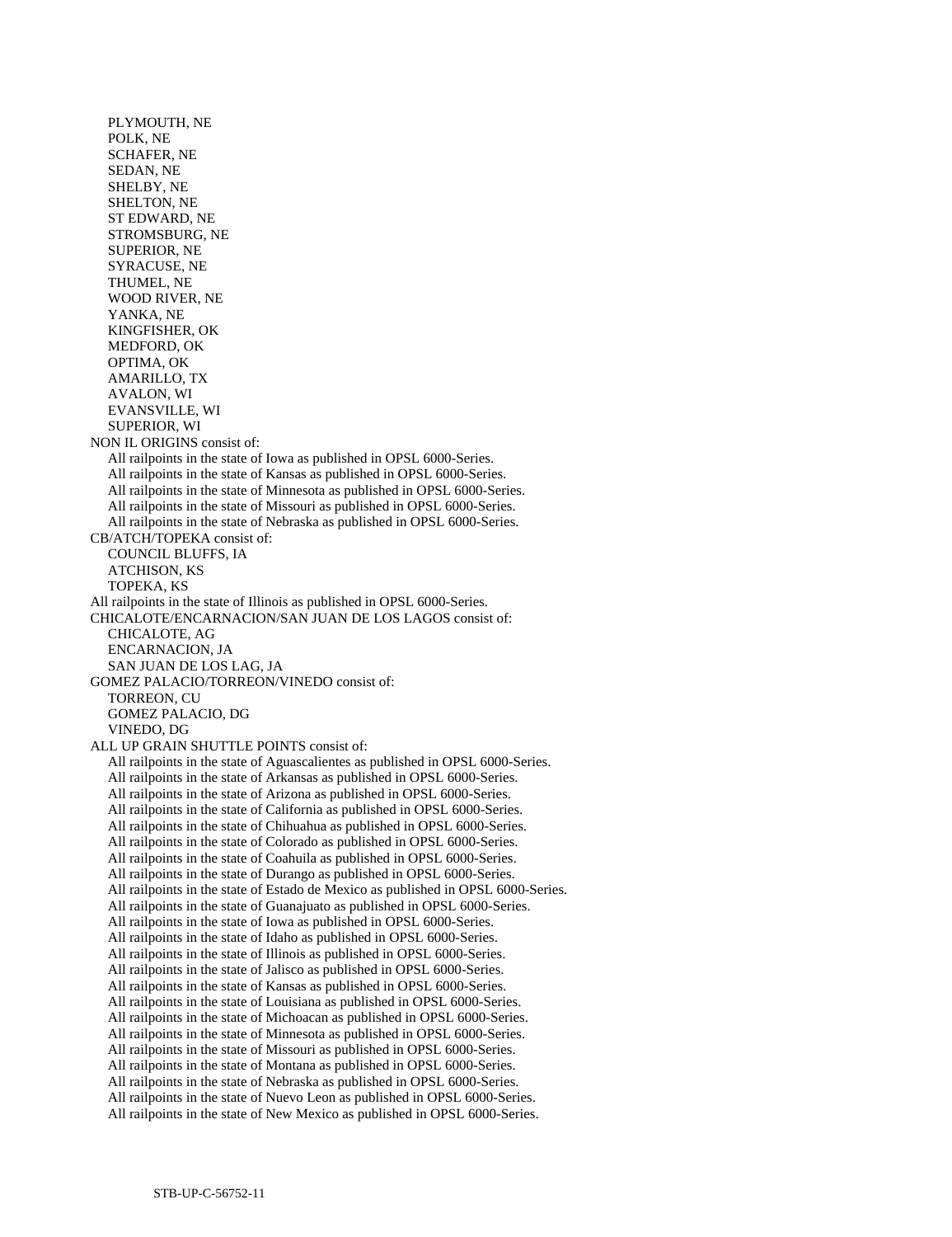All railpoints in the state of Nevada as published in OPSL 6000-Series. All railpoints in the state of Oklahoma as published in OPSL 6000-Series. All railpoints in the state of Oregon as published in OPSL 6000-Series. All railpoints in the state of Queretaro as published in OPSL 6000-Series. All railpoints in the state of San Luis Potosi as published in OPSL 6000-Series. All railpoints in the state of Tennessee as published in OPSL 6000-Series. All railpoints in the state of Texas as published in OPSL 6000-Series. All railpoints in the state of Utah as published in OPSL 6000-Series. All railpoints in the state of Washington as published in OPSL 6000-Series. All railpoints in the state of Wisconsin as published in OPSL 6000-Series. All railpoints in the state of Wyoming as published in OPSL 6000-Series. ALL UP MINUS FAMOSO, CA consist of: All railpoints in the state of Aguascalientes as published in OPSL 6000-Series. All railpoints in the state of Alabama as published in OPSL 6000-Series. All railpoints in the state of Arkansas as published in OPSL 6000-Series. All railpoints in the state of Arizona as published in OPSL 6000-Series. All railpoints in the state of California as published in OPSL 6000-Series. All railpoints in the state of Chihuahua as published in OPSL 6000-Series. All railpoints in the state of Colorado as published in OPSL 6000-Series. All railpoints in the state of Connecticut as published in OPSL 6000-Series. All railpoints in the state of Coahuila as published in OPSL 6000-Series. All railpoints in the state of Delaware as published in OPSL 6000-Series. All railpoints in the state of Durango as published in OPSL 6000-Series. All railpoints in the state of Estado de Mexico as published in OPSL 6000-Series. All railpoints in the state of Florida as published in OPSL 6000-Series. All railpoints in the state of Georgia as published in OPSL 6000-Series. All railpoints in the state of Guanajuato as published in OPSL 6000-Series. All railpoints in the state of Hidalgo as published in OPSL 6000-Series. All railpoints in the state of Iowa as published in OPSL 6000-Series. All railpoints in the state of Idaho as published in OPSL 6000-Series. All railpoints in the state of Illinois as published in OPSL 6000-Series. All railpoints in the state of Indiana as published in OPSL 6000-Series. All railpoints in the state of Jalisco as published in OPSL 6000-Series. All railpoints in the state of Kansas as published in OPSL 6000-Series. All railpoints in the state of Kentucky as published in OPSL 6000-Series. All railpoints in the state of Louisiana as published in OPSL 6000-Series. All railpoints in the state of Massachusets as published in OPSL 6000-Series. All railpoints in the state of Maryland as published in OPSL 6000-Series. All railpoints in the state of Maine as published in OPSL 6000-Series. All railpoints in the state of Michoacan as published in OPSL 6000-Series. All railpoints in the state of Michigan as published in OPSL 6000-Series. All railpoints in the state of Minnesota as published in OPSL 6000-Series. All railpoints in the state of Missouri as published in OPSL 6000-Series. All railpoints in the state of Mississippi as published in OPSL 6000-Series. All railpoints in the state of Montana as published in OPSL 6000-Series. All railpoints in the state of North Carolina as published in OPSL 6000-Series. All railpoints in the state of North Dakota as published in OPSL 6000-Series. All railpoints in the state of Nebraska as published in OPSL 6000-Series. All railpoints in the state of New Hampshire as published in OPSL 6000-Series. All railpoints in the state of New Jersey as published in OPSL 6000-Series. All railpoints in the state of Nuevo Leon as published in OPSL 6000-Series. All railpoints in the state of New Mexico as published in OPSL 6000-Series. All railpoints in the state of Nevada as published in OPSL 6000-Series. All railpoints in the state of New York as published in OPSL 6000-Series. All railpoints in the state of Ohio as published in OPSL 6000-Series. All railpoints in the state of Oklahoma as published in OPSL 6000-Series. All railpoints in the state of Oregon as published in OPSL 6000-Series. All railpoints in the state of Pennsylvania as published in OPSL 6000-Series. All railpoints in the state of Queretaro as published in OPSL 6000-Series. All railpoints in the state of Rhode Island as published in OPSL 6000-Series. All railpoints in the state of South Carolina as published in OPSL 6000-Series. All railpoints in the state of South Dakota as published in OPSL 6000-Series. All railpoints in the state of Sinaloa as published in OPSL 6000-Series.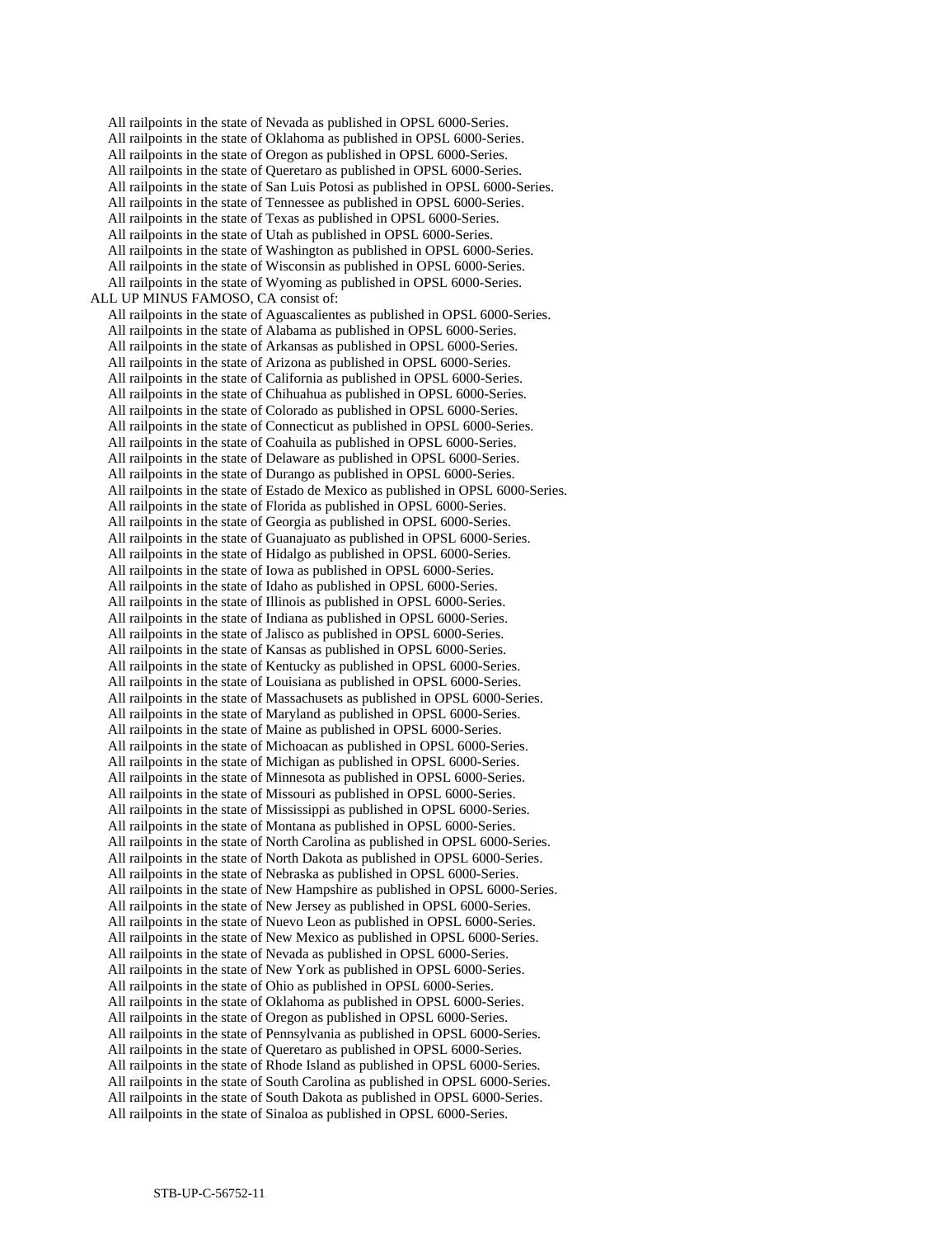All railpoints in the state of San Luis Potosi as published in OPSL 6000-Series. All railpoints in the state of Sonora as published in OPSL 6000-Series. All railpoints in the state of Tamaulipas as published in OPSL 6000-Series. All railpoints in the state of Tennessee as published in OPSL 6000-Series. All railpoints in the state of Texas as published in OPSL 6000-Series. All railpoints in the state of Utah as published in OPSL 6000-Series. All railpoints in the state of Virginia as published in OPSL 6000-Series. All railpoints in the state of Vermont as published in OPSL 6000-Series. All railpoints in the state of Washington as published in OPSL 6000-Series. All railpoints in the state of Wisconsin as published in OPSL 6000-Series. All railpoints in the state of West Virginia as published in OPSL 6000-Series. All railpoints in the state of Wyoming as published in OPSL 6000-Series. FAMOSO, CA PENJAMO/GUAD/LA JUNTA/LA BARCA/PATTI consist of: PENJAMO, GJ GUADALAJARA, JA LA BARCA, JA LA JUNTA, JA PATTI, MH MEX CITY consist of: JULIA, DF **ADDITION**  PANTACO, DF **ADDITION**  CUAUTITLAN, EM **ADDITION**  TLALNEPANTLA, EM **ADDITION**  TULTEPEC, EM **ADDITION**  WESTERN MEX consist of: CIUDAD INDUSTRIAL, SO **ADDITION**  CIUDAD OBREGON, SO **ADDITION**  HERMOSILLO, SO **ADDITION**  HERMOSILLO consist of: CIUDAD INDUSTRIAL, SO **ADDITION**  HERMOSILLO, SO **ADDITION**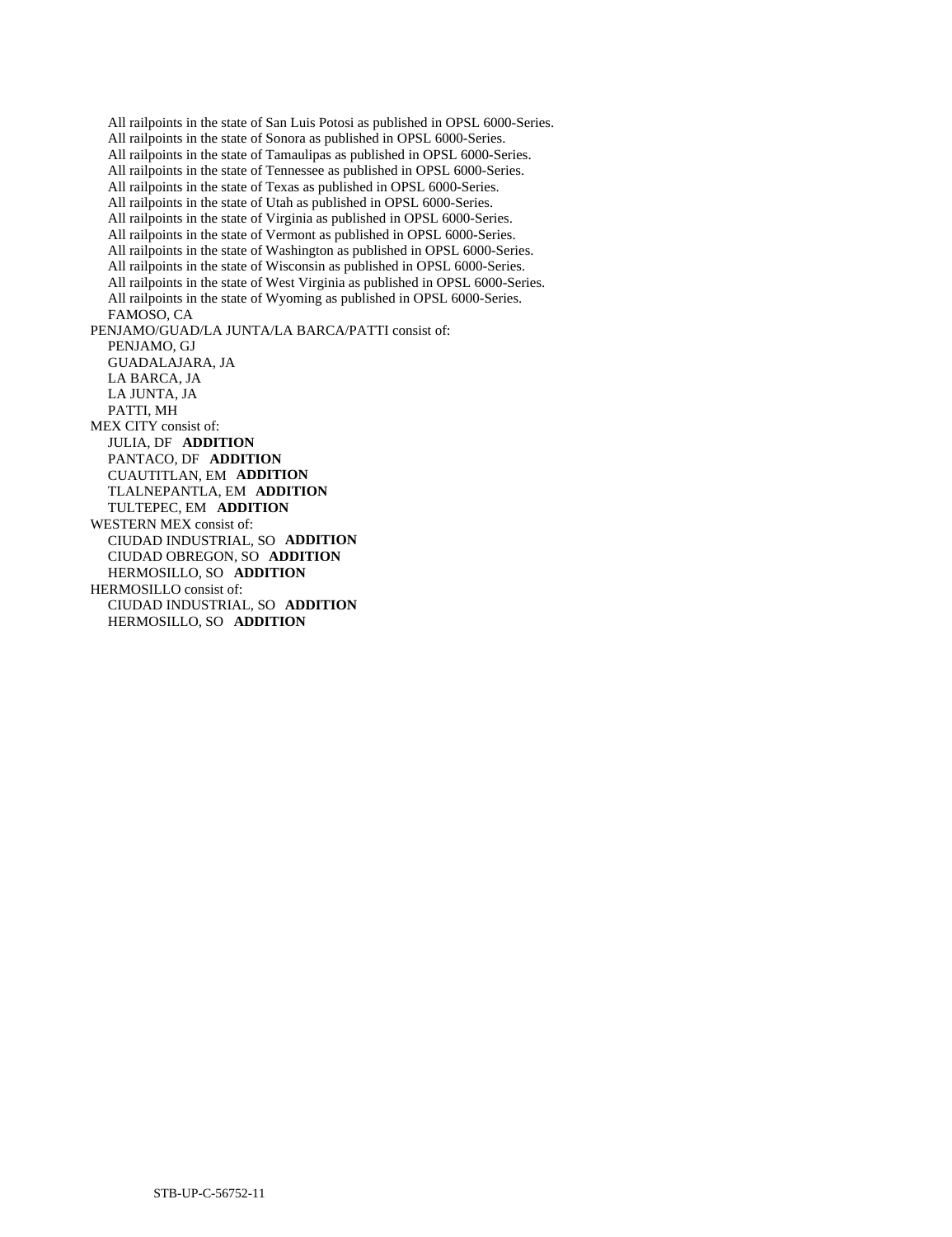

STB-UP-C-57536-03

# **UNION PACIFIC RAILROAD COMPANY**

# **AMENDED CONTRACT SUMMARY**

**Issued:**  February 22, 2022

**Effective:** January 1, 2022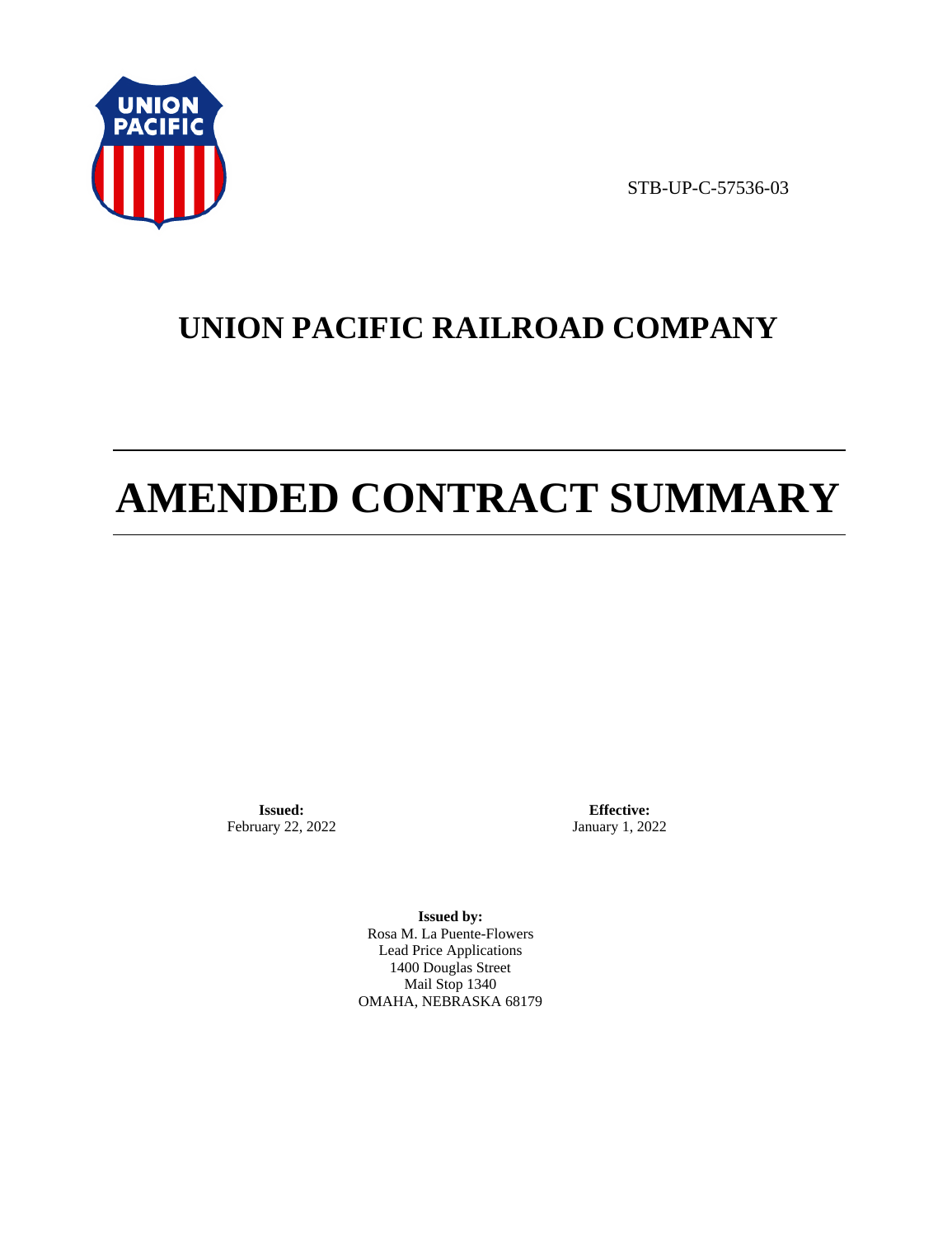# **PARTICIPATING CARRIERS:**

 UNION PACIFIC RAILROAD COMPANY 1400 Douglas St. Omaha, NE 68179

#### **COMMODITY:**

Wheat Exc.Buckwheat See 01139

### **SHIPPER:**

GRUPO TRIMEX SA DE CV

#### **ORIGIN(S):**

APPROVED SHUTTLE ORIGINS (See Exhibit Definition)

## **DESTINATION(S):**

 CUAUTITLAN, EM TULTEPEC, EM

#### **PORT(S):**

Not Applicable

# **DURATION:**

 Effective Date: August 1, 2020 Amendment Effective Date: January 1, 2022 **ADDITION**  Expiration Date: March 31, 2022 **EXTENSION** 

#### **RAIL CAR DATA:**

No cars dedicated to service under this Contract. Cars are provided on a common carrier basis only.

#### **RATES & CHARGES:**

Not applicable

#### **VOLUME:**

 Minimum shipment of 92 carloads. Multiple Car Shipments Single Car Shipments **DELETION** 

# **SPECIAL FEATURES:**

Not applicable

#### **SPECIAL NOTICE:**

Not applicable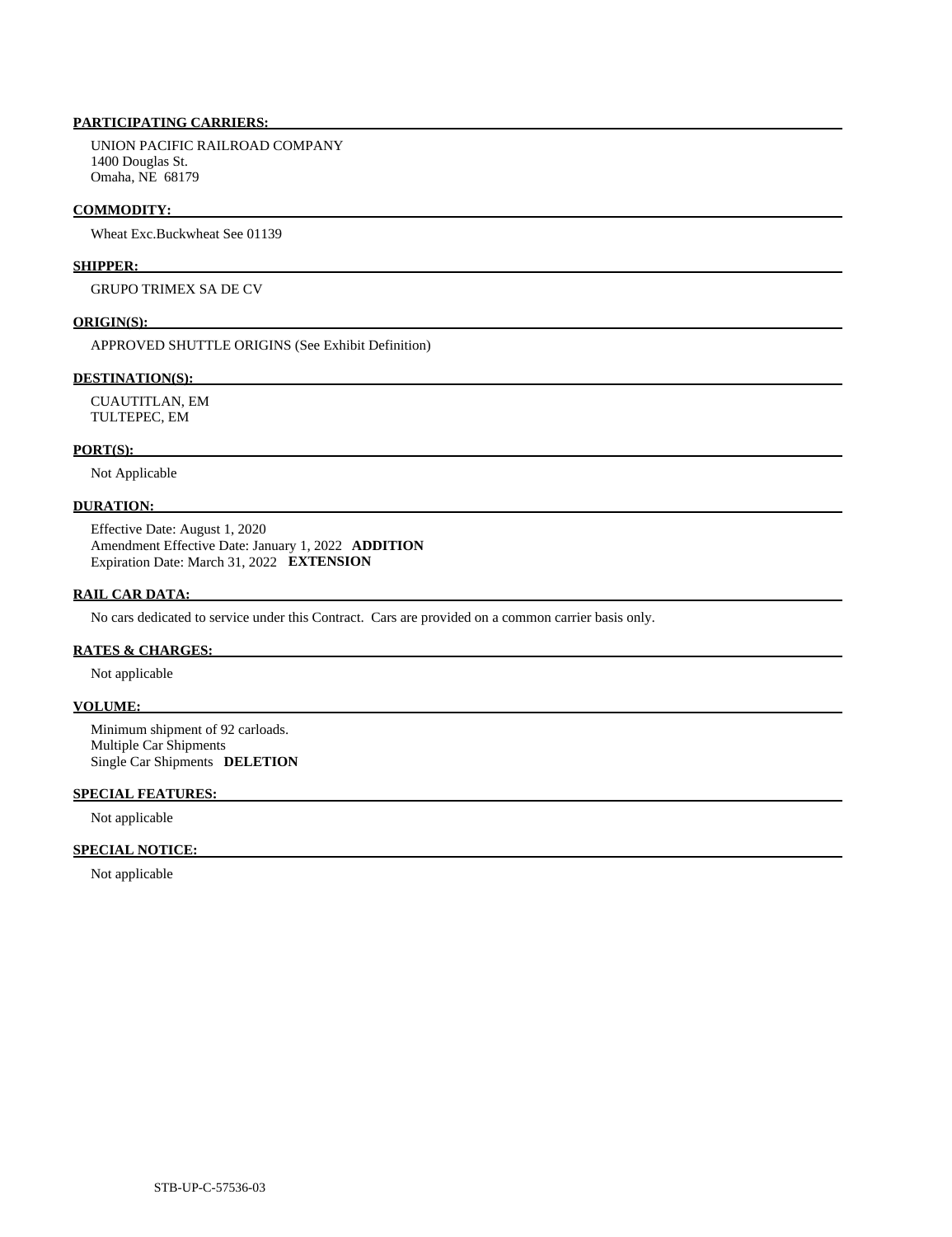# **EXHIBIT DEFINITIONS:**

 APPROVED SHUTTLE ORIGINS consist of: BYERS, CO CHEYENNE WELLS, CO ALBERT CITY, IA ALTON, IA ASHTON, IA AVON, IA BELMOND, IA BRADFORD, IA BURT, IA CHAPIN, IA CLARE, IA CLARION, IA COUNCIL BLUFFS, IA DOWS, IA EMMETSBURG, IA FARNHAMVILLE, IA GARDEN CITY, IA GOWRIE, IA GRUVER, IA HANCOCK, IA HARTLEY, IA HAVELOCK, IA HINTON, IA JEFFERSON, IA JOICE, IA JORDAN, IA MALLARD, IA MARATHON, IA NEVADA, IA NORTHWOOD, IA PICKERING, IA RAKE, IA RALSTON, IA ROELYN, IA ROLFE, IA SLOAN, IA SUPERIOR, IA VINCENT, IA WEST BEND, IA BLISS, ID ALLEN, IL BLOOMINGTON, IL ELKHART, IL HARVARD, IL PONTIAC, IL ROYAL, IL SOUTH BELOIT, IL STERLING, IL TUSCOLA, IL ABILENE, KS ATCHISON, KS CANTON, KS COLBY, KS DOWNS, KS FRANKFORT, KS GLEN ELDER, KS GREAT BEND, KS HANOVER, KS HAVILAND, KS HUTCHINSON, KS KANSAS CITY, KS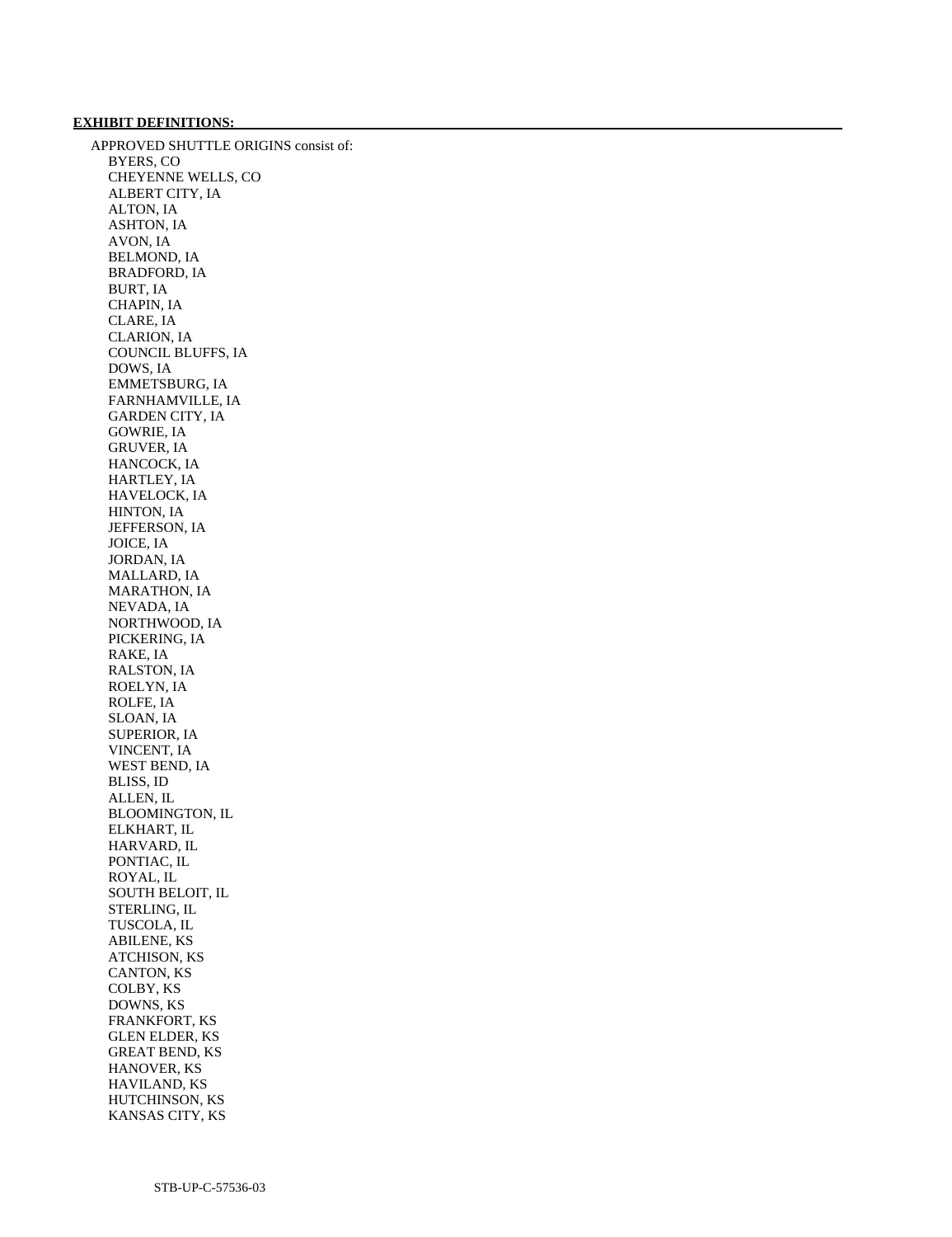LIBERAL, KS NEW CAMBRIA, KS OGALLAH, KS PLAINS, KS PRATT, KS SALINA, KS SHARON SPRINGS, KS TOPEKA, KS WAKEENEY, KS WICHITA, KS APPLETON, MN BREWSTER, MN BROWNTON, MN BUFFALO LAKE, MN DANUBE, MN DELAVAN, MN DULUTH, MN FAIRMONT, MN HERON LAKE, MN HOPE, MN LAMBERTON, MN MADELIA, MN MARNA, MN MILOMA, MN MONTEVIDEO, MN MOUNTAIN LAKE, MN NEW ULM, MN RANDOLPH, MN SAVAGE, MN SPRINGFIELD, MN ST JAMES, MN WALNUT GROVE, MN WELCOME, MN ADRIAN, MO ESSEX, MO SANDSTONE, MO ST JOSEPH, MO ALBION, NE BRAINARD, NE BROWNSON, NE CARLETON, NE CHAPPELL, NE COZAD, NE ELM CREEK, NE ENOLA, NE FREMONT, NE GIBBON, NE GOTHENBURG, NE GRAND ISLAND, NE HASTINGS, NE HAYLAND, NE JANSEN, NE KEARNEY, NE KIMBALL, NE LEXINGTON, NE LINCOLN, NE MEAD, NE MONROE, NE NEBRASKA CITY, NE NORTH BEND, NE NORTH PLATTE, NE ORD, NE OVERTON, NE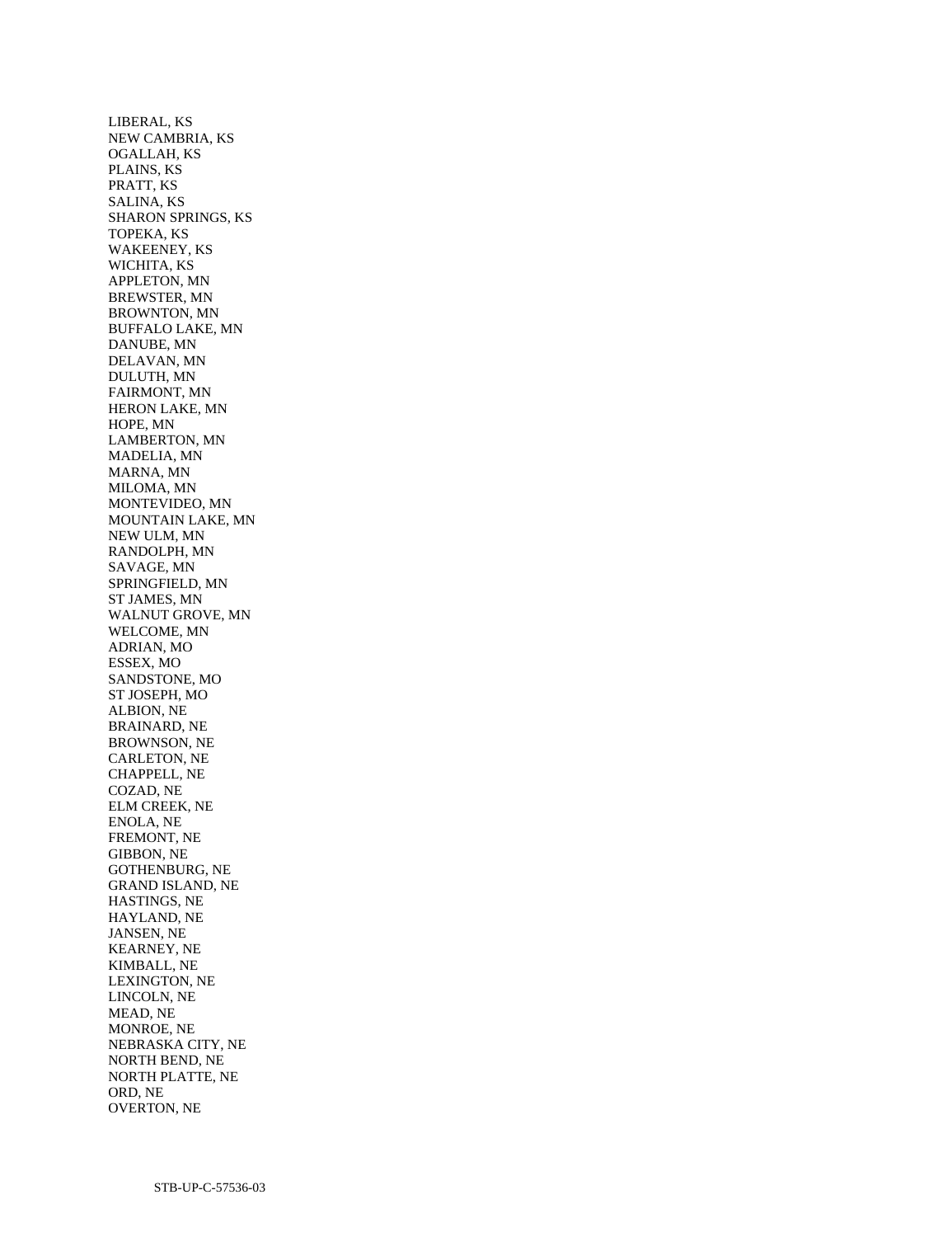PLYMOUTH, NE POLK, NE SCHAFER, NE SEDAN, NE SHELBY, NE SHELTON, NE ST EDWARD, NE STROMSBURG, NE SUPERIOR, NE SYRACUSE, NE THUMEL, NE WOOD RIVER, NE YANKA, NE KINGFISHER, OK MEDFORD, OK OPTIMA, OK AMARILLO, TX AVALON, WI EVANSVILLE, WI SUPERIOR, WI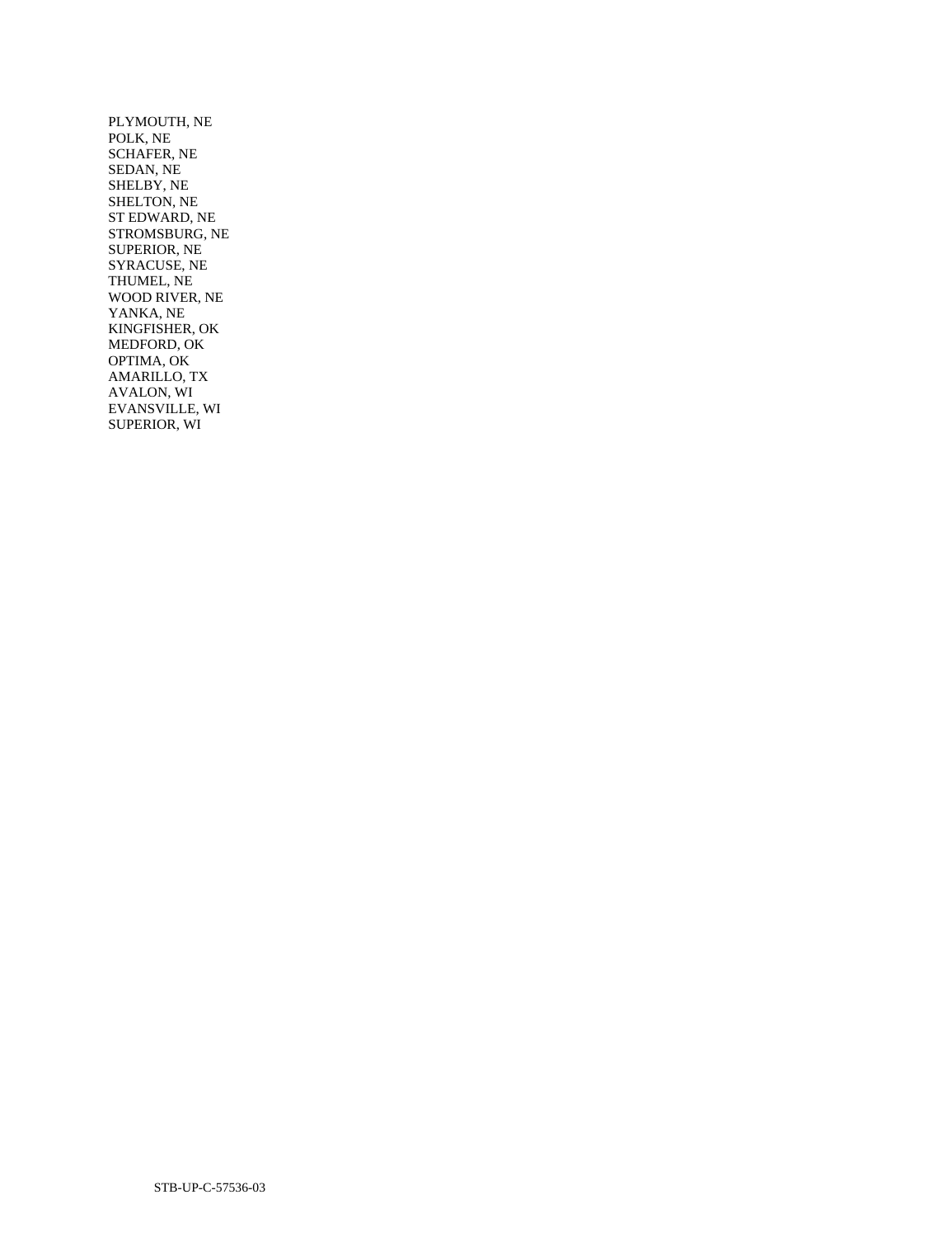

STB-UP-C-57863-01

# **UNION PACIFIC RAILROAD COMPANY**

# **AMENDED CONTRACT SUMMARY**

**Issued:**  February 25, 2022

**Effective:** April 1, 2022

**Issued by:**  Rosa M. La Puente-Flowers Lead Price Applications 1400 Douglas Street Mail Stop 1340 OMAHA, NEBRASKA 68179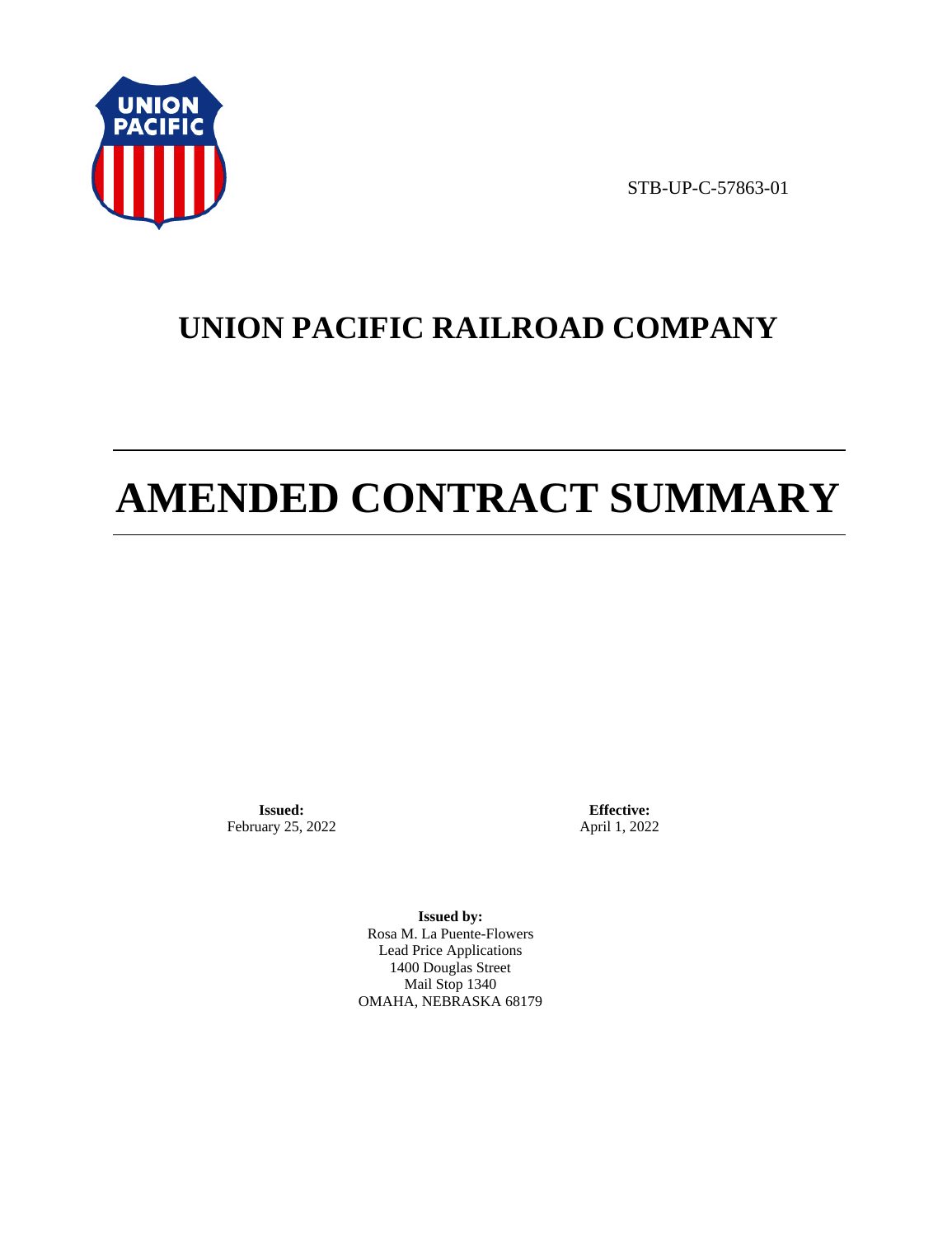# **PARTICIPATING CARRIERS:**

 UNION PACIFIC RAILROAD COMPANY 1400 Douglas St. Omaha, NE 68179

#### **COMMODITY:**

 Corn Exc.Popcorn See 01152 Wheat Exc.Buckwheat See 01139 **DELETION** 

#### **SHIPPER:**

ATTEBURY GRAIN LLC

## **ORIGIN(S):**

APPROVED SHUTTLE ORIGINS (See Exhibit Definition)

#### **DESTINATION(S):**

 TORREON, CU **ADDITION**  SAN JUAN DE LOS LAG, JA **DELETION**  LA BARCA, JA **DELETION** 

#### **PORT(S):**

Not Applicable

## **DURATION:**

 Effective Date: October 1, 2021 Amendment Effective Date: April 1, 2022 **ADDITION**  Expiration Date: September 30, 2022 **EXTENSION** 

#### **RAIL CAR DATA:**

No cars dedicated to service under this Contract. Cars are provided on a common carrier basis only.

# **RATES & CHARGES:**

Not applicable

#### **VOLUME:**

 Minimum shipment of 92 carloads. Multiple Car Shipments Single Car Shipments **DELETION** 

# **SPECIAL FEATURES:**

Not applicable

## **SPECIAL NOTICE:**

Not applicable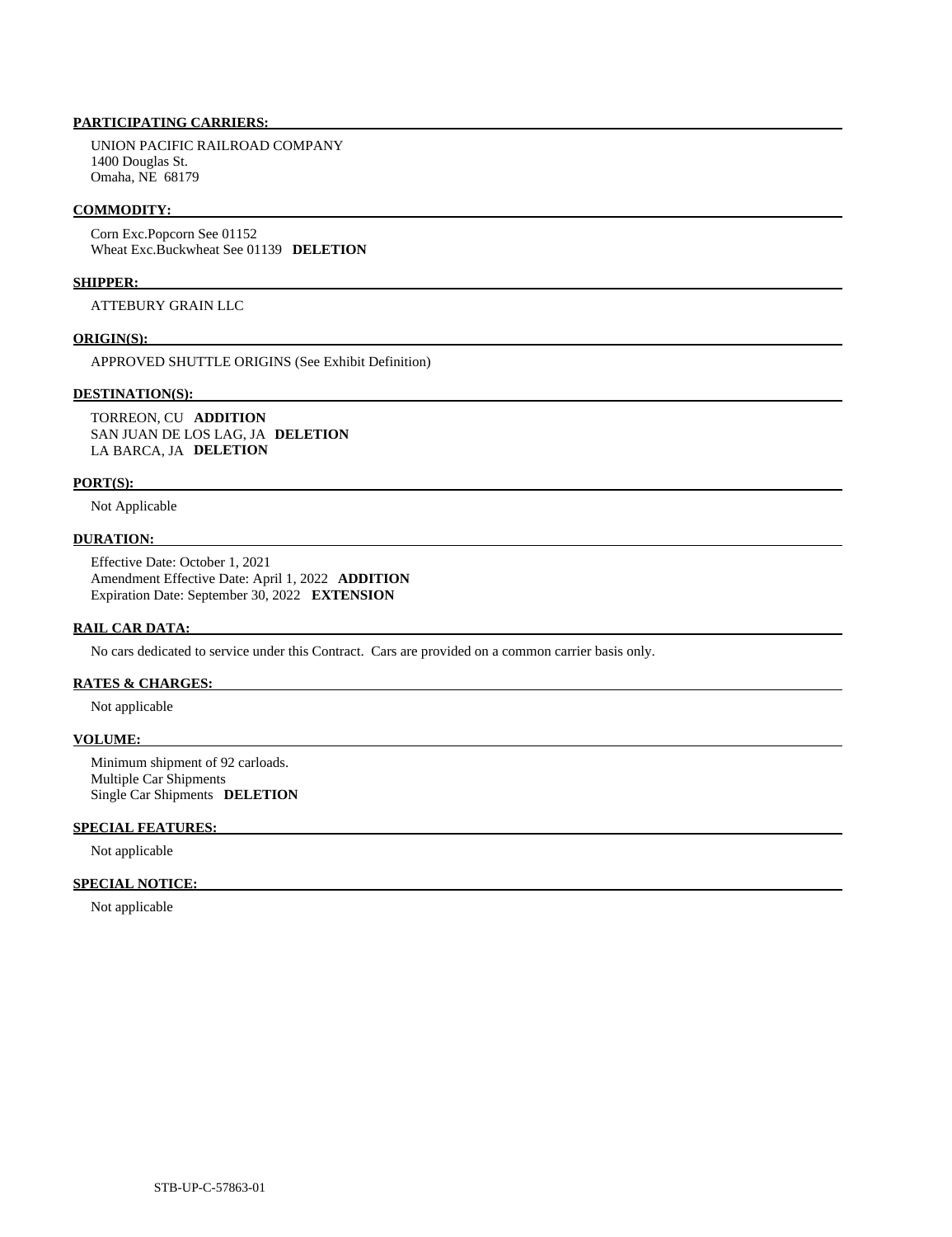## **EXHIBIT DEFINITIONS:**

 APPROVED SHUTTLE ORIGINS consist of: BYERS, CO CHEYENNE WELLS, CO ALBERT CITY, IA ALTON, IA ASHTON, IA AVON, IA BELMOND, IA BRADFORD, IA BURT, IA CHAPIN, IA CLARE, IA CLARION, IA COUNCIL BLUFFS, IA DOWS, IA EMMETSBURG, IA FARNHAMVILLE, IA GARDEN CITY, IA GOWRIE, IA GRUVER, IA HANCOCK, IA HARTLEY, IA HAVELOCK, IA HINTON, IA JEFFERSON, IA JOICE, IA JORDAN, IA MALLARD, IA MARATHON, IA NEVADA, IA NORTHWOOD, IA PICKERING, IA RAKE, IA RALSTON, IA ROELYN, IA ROLFE, IA SLOAN, IA SUPERIOR, IA VINCENT, IA WEST BEND, IA BLISS, ID ALLEN, IL BLOOMINGTON, IL ELKHART, IL HARVARD, IL PONTIAC, IL ROYAL, IL SOUTH BELOIT, IL STERLING, IL TUSCOLA, IL ABILENE, KS ATCHISON, KS CANTON, KS COLBY, KS DOWNS, KS FRANKFORT, KS GLEN ELDER, KS GREAT BEND, KS HANOVER, KS HAVILAND, KS HUTCHINSON, KS KANSAS CITY, KS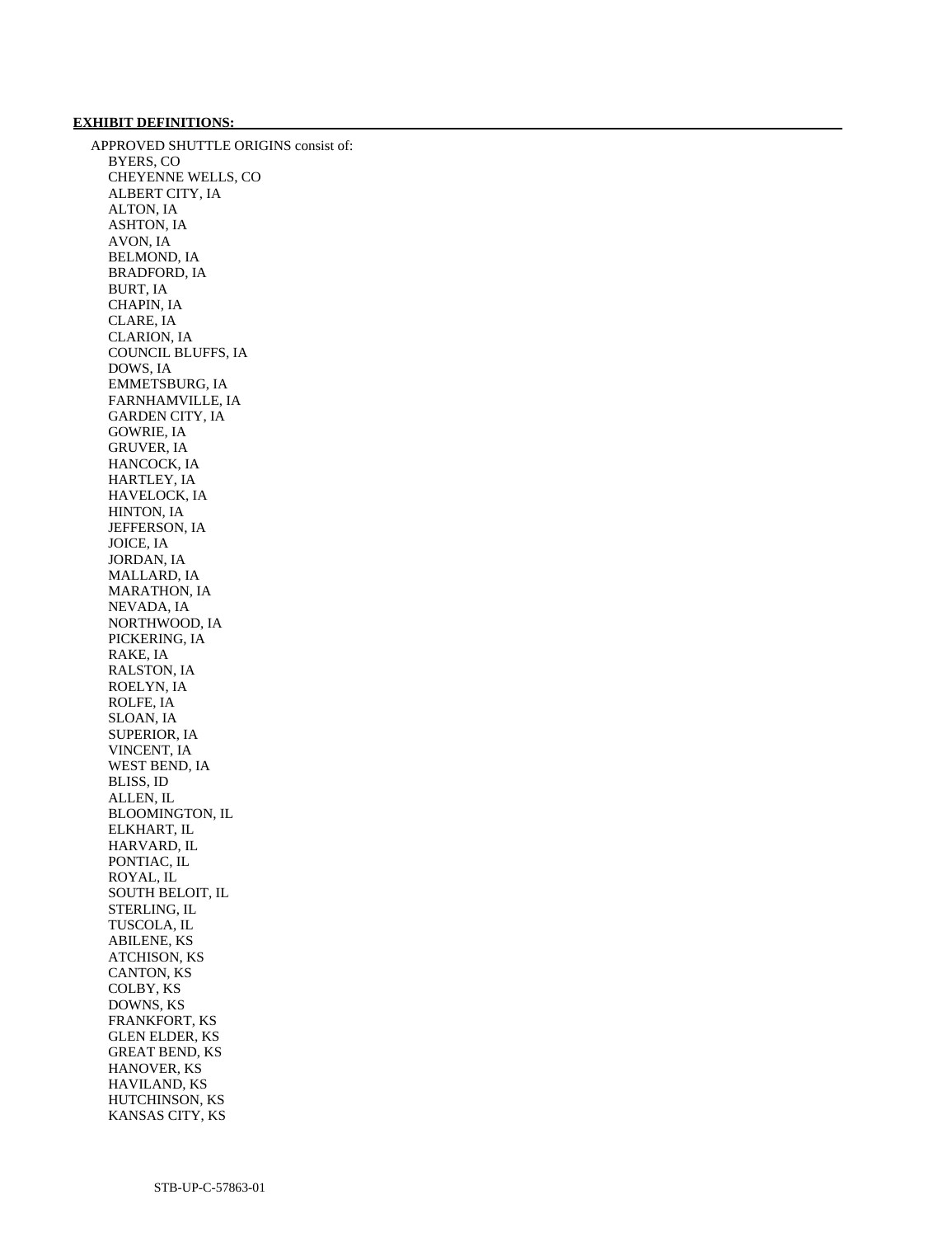LIBERAL, KS NEW CAMBRIA, KS OGALLAH, KS PLAINS, KS PRATT, KS SALINA, KS SHARON SPRINGS, KS TOPEKA, KS WAKEENEY, KS WICHITA, KS APPLETON, MN BREWSTER, MN BROWNTON, MN BUFFALO LAKE, MN DANUBE, MN DELAVAN, MN DULUTH, MN FAIRMONT, MN HERON LAKE, MN HOPE, MN LAMBERTON, MN MADELIA, MN MARNA, MN MILOMA, MN MONTEVIDEO, MN MOUNTAIN LAKE, MN NEW ULM, MN RANDOLPH, MN SAVAGE, MN SPRINGFIELD, MN ST JAMES, MN WALNUT GROVE, MN WELCOME, MN ADRIAN, MO ESSEX, MO SANDSTONE, MO ST JOSEPH, MO ALBION, NE BRAINARD, NE BROWNSON, NE CARLETON, NE CHAPPELL, NE COZAD, NE ELM CREEK, NE ENOLA, NE FREMONT, NE GIBBON, NE GOTHENBURG, NE GRAND ISLAND, NE HASTINGS, NE HAYLAND, NE JANSEN, NE KEARNEY, NE KIMBALL, NE LEXINGTON, NE LINCOLN, NE MEAD, NE MONROE, NE NEBRASKA CITY, NE NORTH BEND, NE NORTH PLATTE, NE ORD, NE OVERTON, NE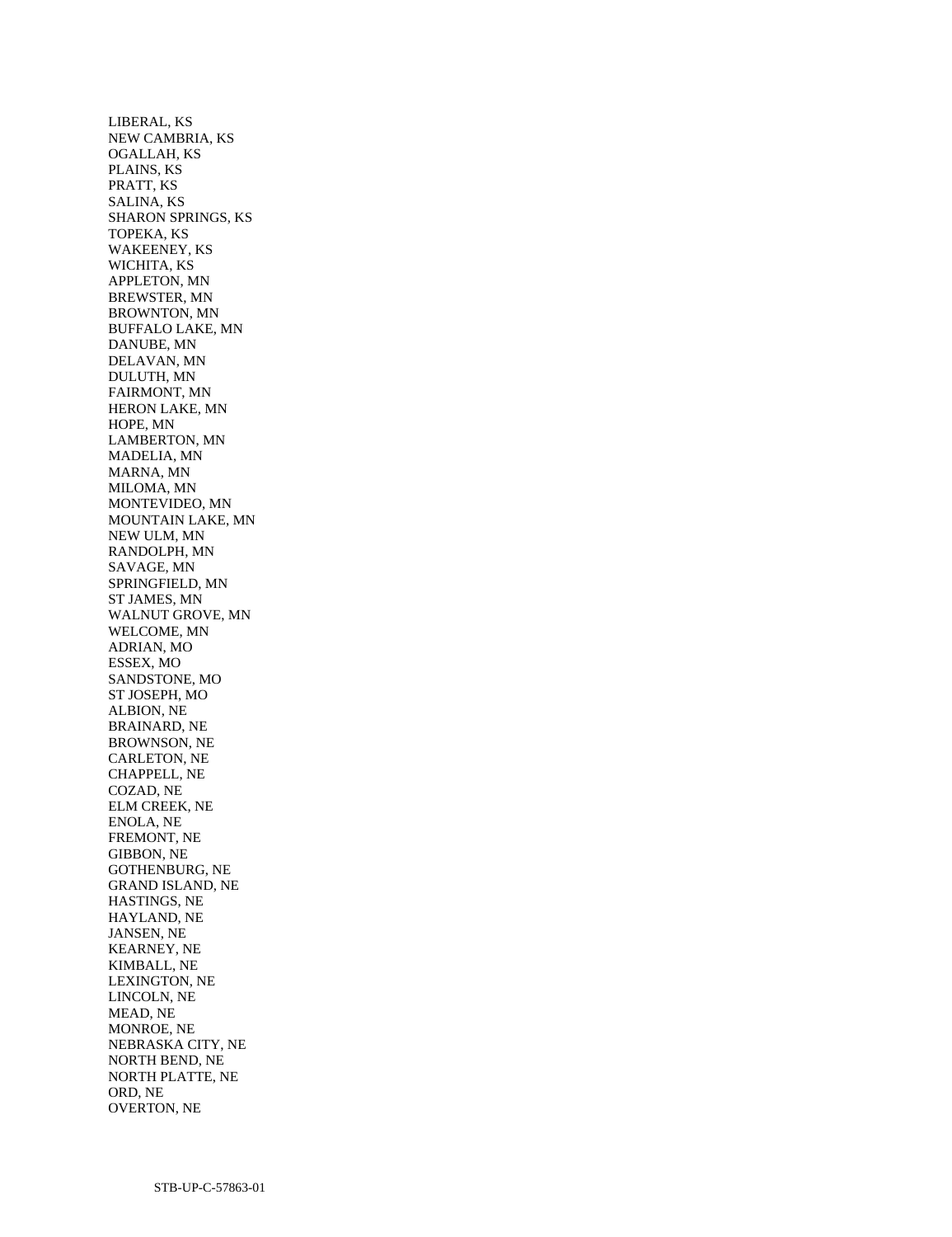PLYMOUTH, NE POLK, NE SCHAFER, NE SEDAN, NE SHELBY, NE SHELTON, NE ST EDWARD, NE STROMSBURG, NE SUPERIOR, NE SYRACUSE, NE THUMEL, NE WOOD RIVER, NE YANKA, NE KINGFISHER, OK MEDFORD, OK OPTIMA, OK AMARILLO, TX AVALON, WI EVANSVILLE, WI SUPERIOR, WI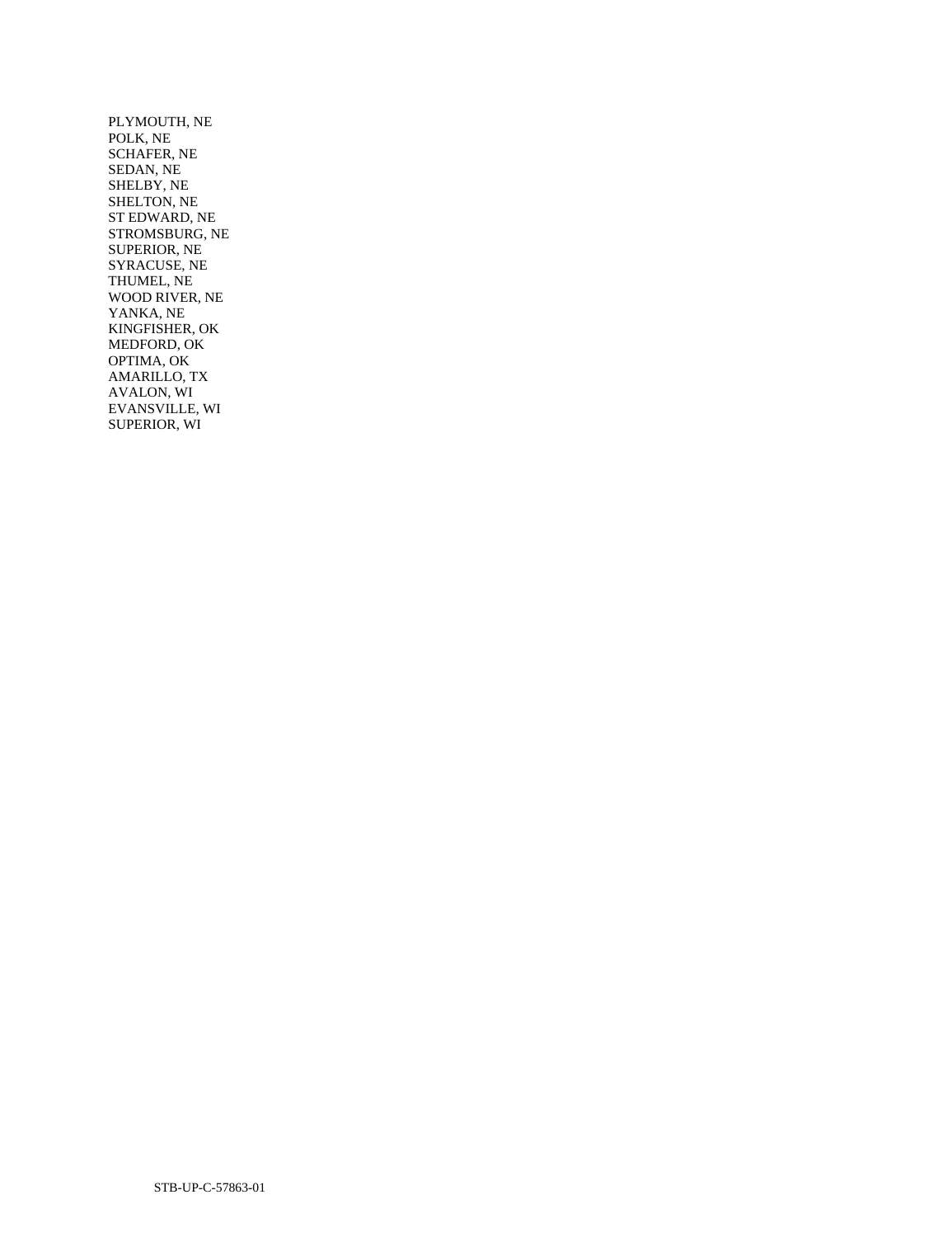

STB-UP-C-57889-01

# **UNION PACIFIC RAILROAD COMPANY**

# **AMENDED CONTRACT SUMMARY**

**Issued:**  February 23, 2022

**Effective:** June 1, 2022

**Issued by:**  Rosa M. La Puente-Flowers Lead Price Applications 1400 Douglas Street Mail Stop 1340 OMAHA, NEBRASKA 68179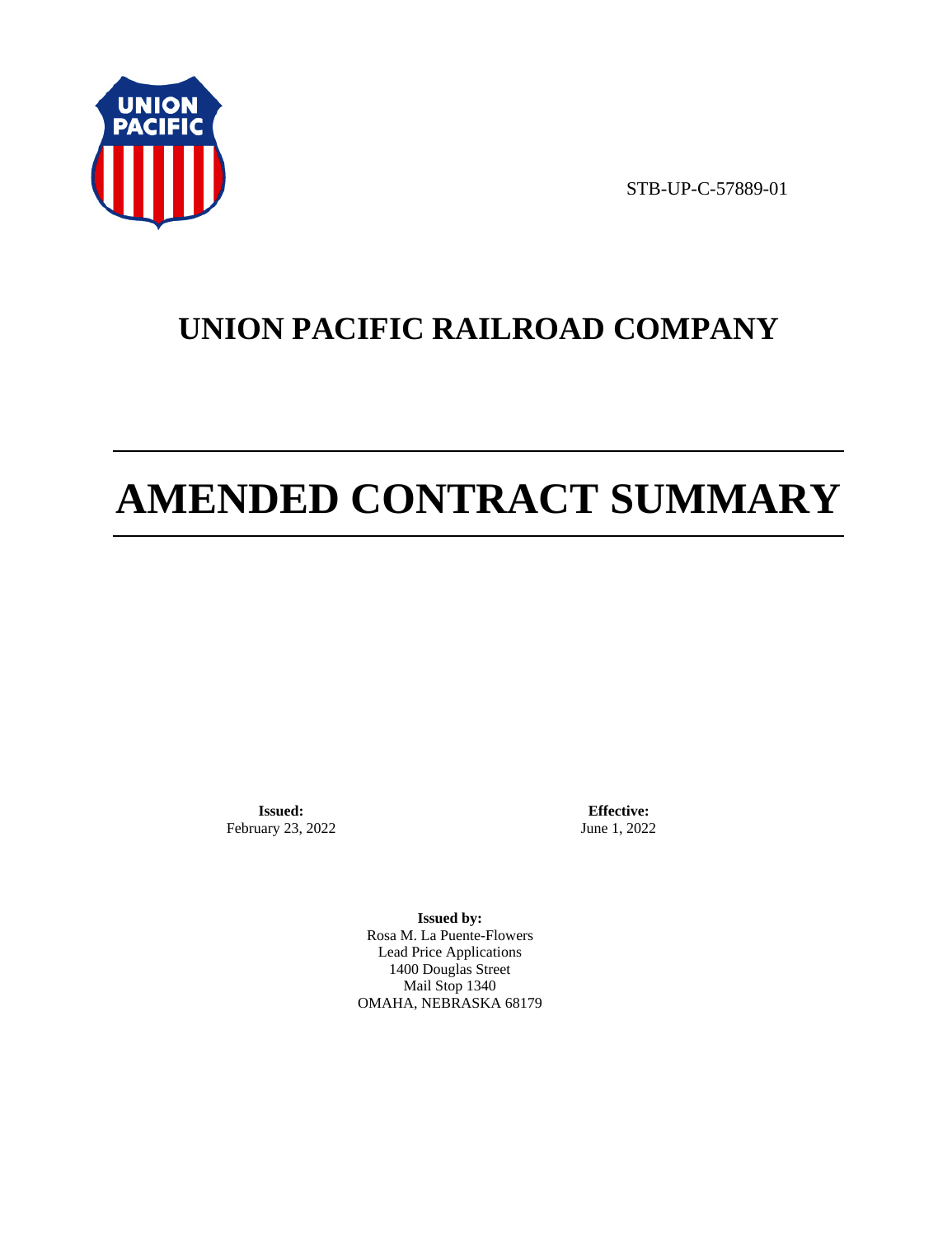#### **PARTICIPATING CARRIERS:**

 UNION PACIFIC RAILROAD COMPANY 1400 Douglas St. Omaha, NE 68179

## **COMMODITY:**

Wheat Exc.Buckwheat See 01139

#### **SHIPPER:**

THE ANDERSONS INC

#### **ORIGIN(S):**

 APPROVED SHUTTLE ORIGINS (See Exhibit Definition) BELDEN, IL **DELETION**  KINGS, IL **DELETION**  ADAMS, WI **DELETION**  ADELL, WI **DELETION**  ARENA, WI **DELETION**  ASHIPPUN, WI **DELETION**  ATWATER, WI **DELETION**  AVOCA, WI **DELETION**  BAIN, WI **DELETION**  BARABOO, WI **DELETION**  BARDWELL, WI **DELETION**  BEAVER DAM, WI **DELETION**  BELGIUM, WI **DELETION**  BELOIT, WI **DELETION**  BIRCH ROAD SIDING, WI **DELETION**  BLACK EARTH, WI **DELETION**  BLUE RIVER, WI **DELETION**  BOSCOBEL, WI **DELETION**  BRANDON, WI **DELETION**  BRIDGEPORT, WI **DELETION**  BRODHEAD, WI **DELETION**  BROOKS, WI **DELETION**  BURKE, WI **DELETION**  BURLINGTON ROAD, WI **DELETION**  BURNETT, WI **DELETION**  BUTLER, WI **DELETION**  CAMBRIA, WI **DELETION**  CEDAR GROVE, WI **DELETION**  CLINTON, WI **DELETION**  CLYMAN, WI **DELETION**  CLYMAN JCT, WI **DELETION**  COLUMBUS, WI **DELETION**  COTTAGE GROVE, WI **DELETION**  CRAWFORD, WI **DELETION**  CROSS PLAINS, WI **DELETION**  CUDAHY, WI **DELETION**  DALTON, WI **DELETION**  DANE, WI **DELETION**  DARIEN, WI **DELETION**  DBR SDG, WI **DELETION**  DEANSVILLE, WI **DELETION**  DELAVAN, WI **DELETION**  EAGLE, WI **DELETION**  EAST TROY, WI **DELETION**  EDGERTON, WI **DELETION**  ELKHART LAKE, WI **DELETION**  ELKHORN, WI **DELETION**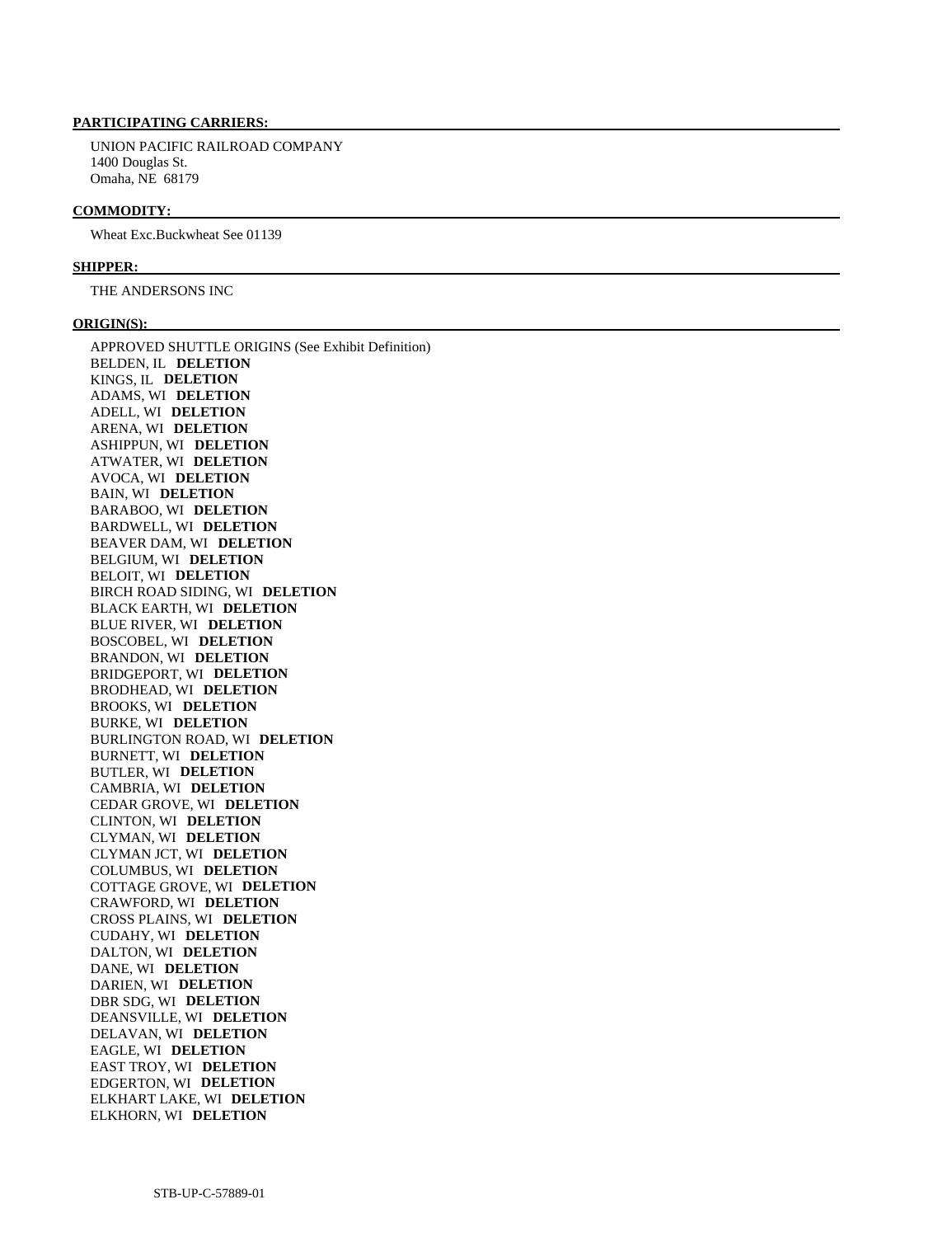FAIRWATER, WI **DELETION**  FISK, WI **DELETION**  FONDA, WI **DELETION**  FOX LAKE, WI **DELETION**  FREDONIA, WI **DELETION**  FRIESLAND, WI **DELETION**  FT ATKINSON, WI **DELETION**  GENESEE DEPOT, WI **DELETION**  GENEVA ROAD, WI **DELETION**  GERMANTOWN, WI **DELETION**  GLENDALE YD, WI **DELETION**  GLENOAK, WI **DELETION**  GRAND MARSH, WI **DELETION**  GRANVILLE, WI **DELETION**  HANOVER, WI **DELETION**  HARTFORD, WI **DELETION**  HAVEN, WI **DELETION**  HORICON, WI **DELETION**  IRON RIDGE, WI **DELETION**  IVES, WI **DELETION**  JANESVILLE, WI **DELETION**  JEFFERSON, WI **DELETION**  JEFFERSON JCT, WI **DELETION**  JOHNSON CREEK, WI **DELETION**  JONES ISLAND, WI **DELETION**  JUDA, WI **DELETION**  KENOSHA, WI **DELETION**  KIEL, WI **DELETION**  KOHLER, WI **DELETION**  LEBANON, WI **DELETION**  LEYDEN, WI **DELETION**  LIMA CENTER, WI **DELETION**  LODI, WI **DELETION**  LONE ROCK, WI **DELETION**  MADISON, WI **DELETION**  MAPLETON, WI **DELETION**  MARKESAN, WI **DELETION**  MARSHALL, WI **DELETION**  MAYVILLE, WI **DELETION**  MAZOMANIE, WI **DELETION**  MCFARLAND, WI **DELETION**  MENDOTA, WI **DELETION**  MEQUON, WI **DELETION**  MIDDLETON, WI **DELETION**  MILTON, WI **DELETION**  MILTON JCT, WI **DELETION**  MILWAUKEE, WI **DELETION**  MINNESOTA JCT, WI **DELETION**  MONROE, WI **DELETION**  MUKWONAGO, WI **DELETION**  MUSCODA, WI **DELETION**  NEW BERLIN, WI **DELETION**  NINE SPRINGS, WI **DELETION**  NORTH FREEDOM, WI **DELETION**  NORTH LAKE, WI **DELETION**  NORTH LOWELL, WI **DELETION**  NORTH MILWAUKEE, WI **DELETION**  NORTH PRAIRIE, WI **DELETION**  OAK CREEK, WI **DELETION**  OAK CREEK POWER, WI **DELETION**  OOSTBURG, WI **DELETION**  ORFORDVILLE, WI **DELETION**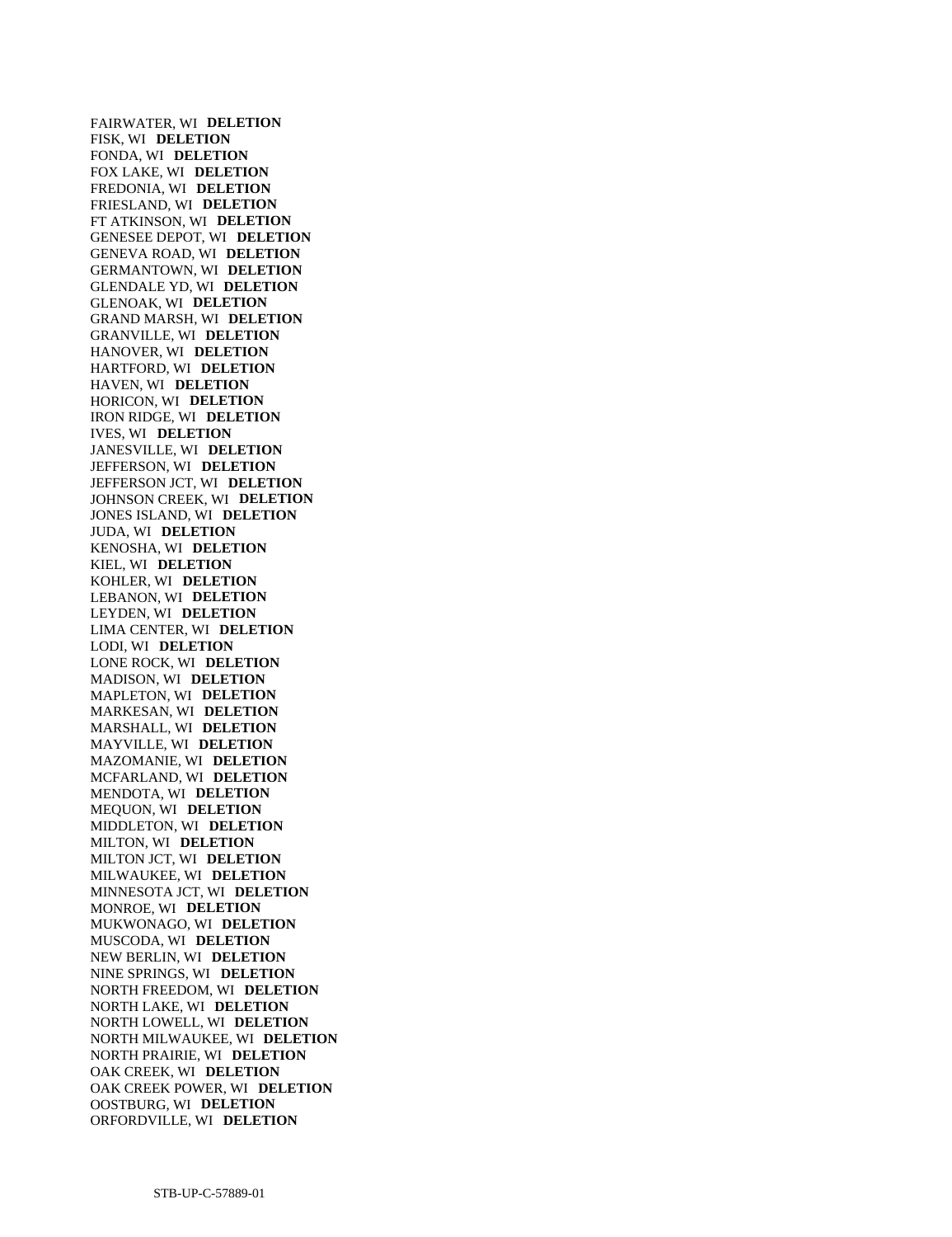OSHKOSH, WI **DELETION**  OXFORD, WI **DELETION**  PALMYRA, WI **DELETION**  PICKETT, WI **DELETION**  PLEASANT PRAIRIE, WI **DELETION**  PLYMOUTH, WI **DELETION**  PORT WASHINGTON, WI **DELETION**  PORTAGE, WI **DELETION**  PRAIRIE DU CHIEN, WI **DELETION**  RACINE, WI **DELETION**  RANDOLPH, WI **DELETION**  RANDOM LAKE, WI **DELETION**  RAWSON, WI **DELETION**  REEDSBURG, WI **DELETION**  RICHFIELD, WI **DELETION**  RIPON, WI **DELETION**  ROCK SPRINGS, WI **DELETION**  RUGBY JCT, WI **DELETION**  SAUK CITY, WI **DELETION**  SAUKVILLE, WI **DELETION**  SHARON, WI **DELETION**  SHEBOYGAN, WI **DELETION**  SHEBOYGAN FALLS, WI **DELETION**  SLINGER, WI **DELETION**  SOUTH BEAVER DAM, WI **DELETION**  SOUTH MILWAUKEE, WI **DELETION**  SOUTH RANDOLPH, WI **DELETION**  SPRING GREEN, WI **DELETION**  ST FRANCIS, WI **DELETION**  STOUGHTON, WI **DELETION**  STURTEVANT, WI **DELETION**  SUN PRAIRIE, WI **DELETION**  TIFFANY, WI **DELETION**  TRUESDELL, WI **DELETION**  UTLEY, WI **DELETION**  WALDO, WI **DELETION**  WALWORTH, WI **DELETION**  WATERLOO, WI **DELETION**  WATERTOWN, WI **DELETION**  WAUKESHA, WI **DELETION**  WAUNAKEE, WI **DELETION**  WAUPUN, WI **DELETION**  WAUZEKA, WI **DELETION**  WAXDALE, WI **DELETION**  WEST ALLIS, WI **DELETION**  WEST OSHKOSH, WI **DELETION**  WHITE LIME, WI **DELETION**  WHITEWATER, WI **DELETION**  WISCONSIN DELLS, WI **DELETION**  WOODLAND, WI **DELETION**  WOODMAN, WI **DELETION**  ZENDA, WI **DELETION** 

#### **DESTINATION(S):**

 MEX CITY (See Exhibit Definition) MONTERREY, NL **DELETION**  MORALES, NL **DELETION**  TORREON, CU **DELETION**  GOMEZ PALACIO, DG **DELETION**  VINEDO, DG **DELETION**  VILLAGRAN, GJ **DELETION**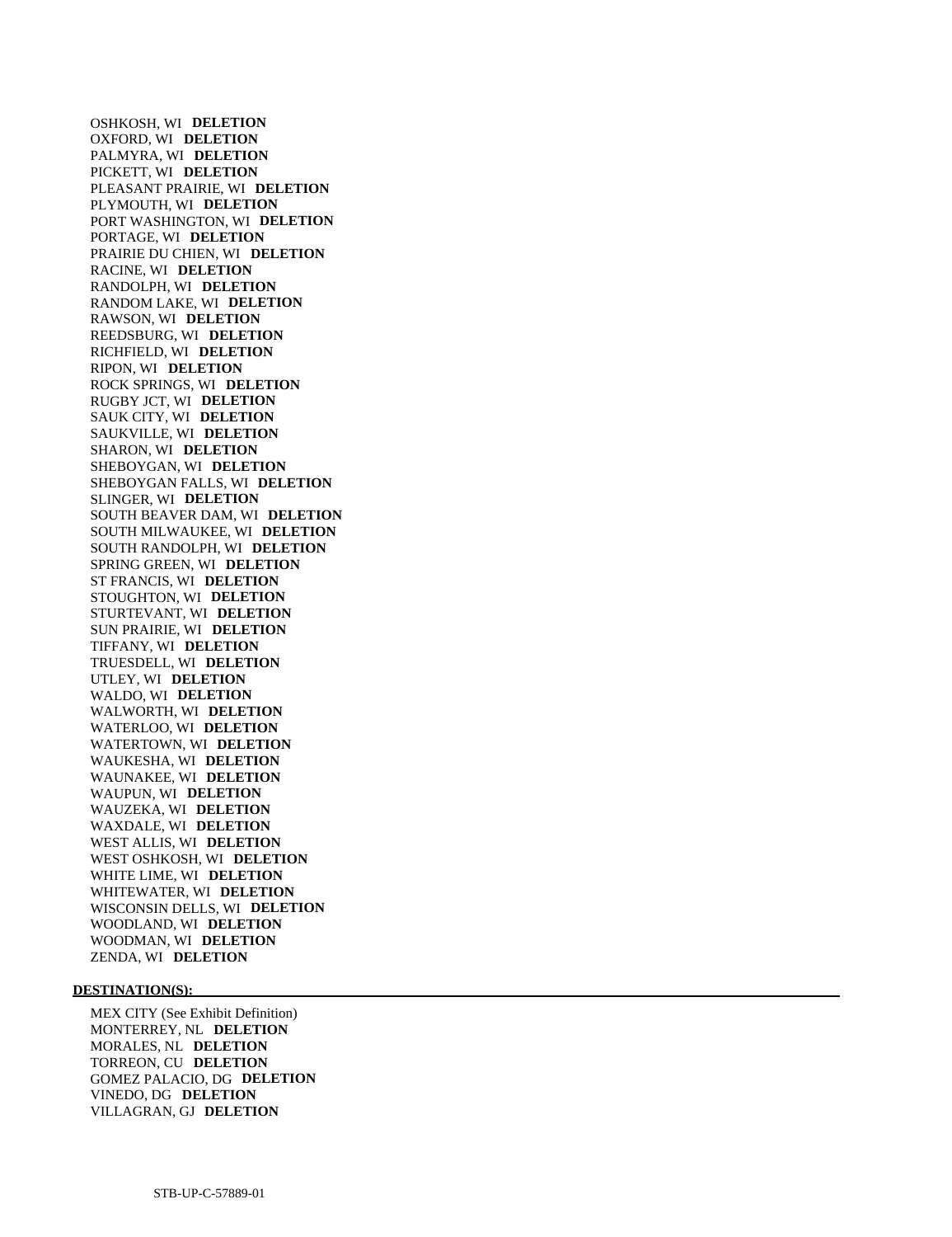#### **PORT(S):**

Not Applicable

# **DURATION:**

 Effective Date: January 1, 2022 Amendment Effective Date: June 1, 2022 **ADDITION**  Expiration Date: June 30, 2022 **EXTENSION** 

# **RAIL CAR DATA:**

No cars dedicated to service under this Contract. Cars are provided on a common carrier basis only.

#### **RATES & CHARGES:**

Not applicable

#### **VOLUME:**

 Minimum shipment of 92 carloads. Multiple Car Shipments Single Car Shipments **DELETION** 

# **SPECIAL FEATURES:**

Not applicable

# **SPECIAL NOTICE:**

Not applicable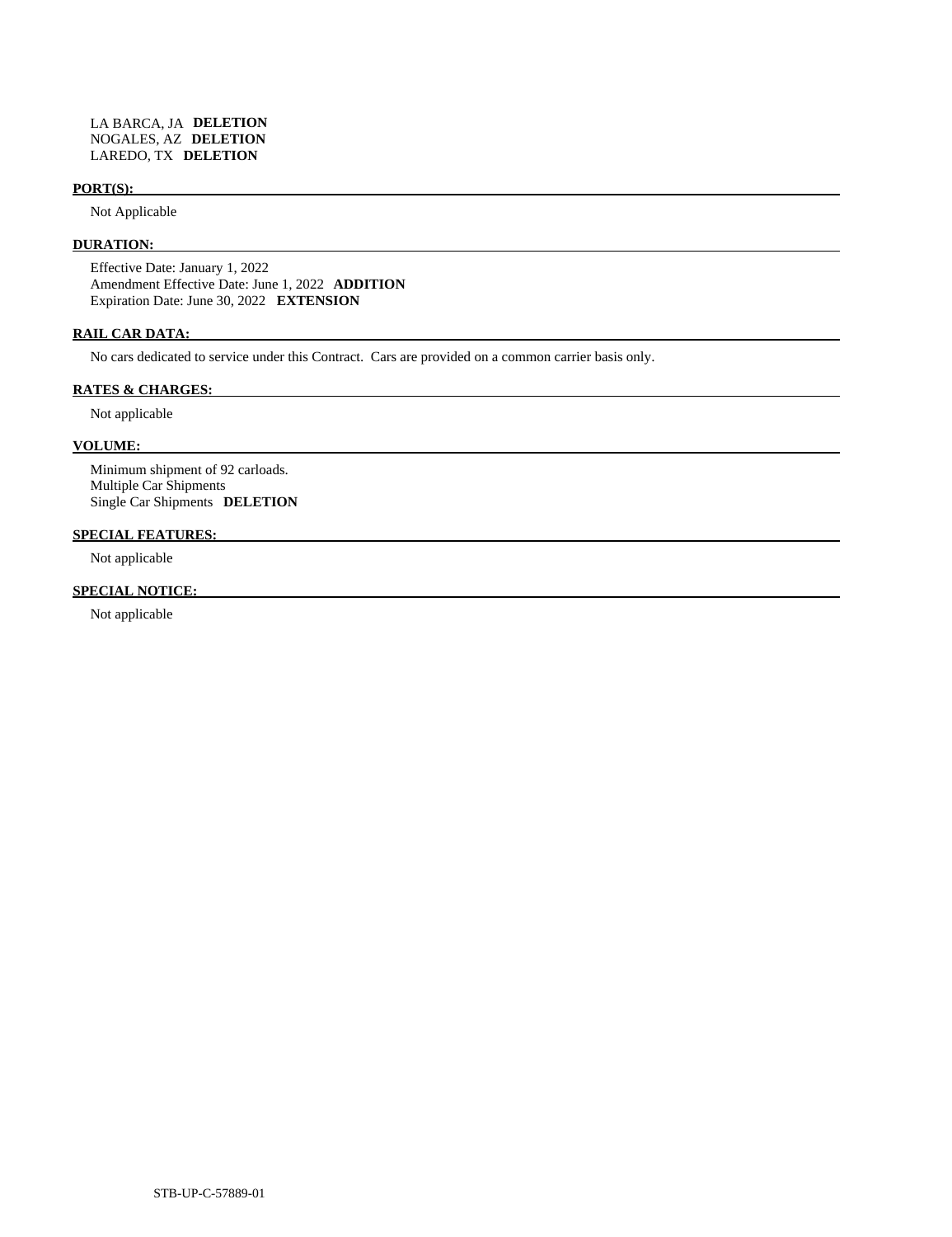## **EXHIBIT DEFINITIONS:**

 APPROVED SHUTTLE ORIGINS consist of: BYERS, CO CHEYENNE WELLS, CO ALBERT CITY, IA ALTON, IA ASHTON, IA AVON, IA BELMOND, IA BRADFORD, IA BURT, IA CHAPIN, IA CLARE, IA CLARION, IA COUNCIL BLUFFS, IA DOWS, IA EMMETSBURG, IA FARNHAMVILLE, IA GARDEN CITY, IA GOWRIE, IA GRUVER, IA HANCOCK, IA HARTLEY, IA HAVELOCK, IA HINTON, IA JEFFERSON, IA JOICE, IA JORDAN, IA MALLARD, IA MARATHON, IA NEVADA, IA NORTHWOOD, IA PICKERING, IA RAKE, IA RALSTON, IA ROELYN, IA ROLFE, IA SLOAN, IA SUPERIOR, IA VINCENT, IA WEST BEND, IA BLISS, ID ALLEN, IL BLOOMINGTON, IL ELKHART, IL HARVARD, IL PONTIAC, IL ROYAL, IL SOUTH BELOIT, IL STERLING, IL TUSCOLA, IL ABILENE, KS ATCHISON, KS CANTON, KS COLBY, KS DOWNS, KS FRANKFORT, KS GLEN ELDER, KS GREAT BEND, KS HANOVER, KS HAVILAND, KS HUTCHINSON, KS KANSAS CITY, KS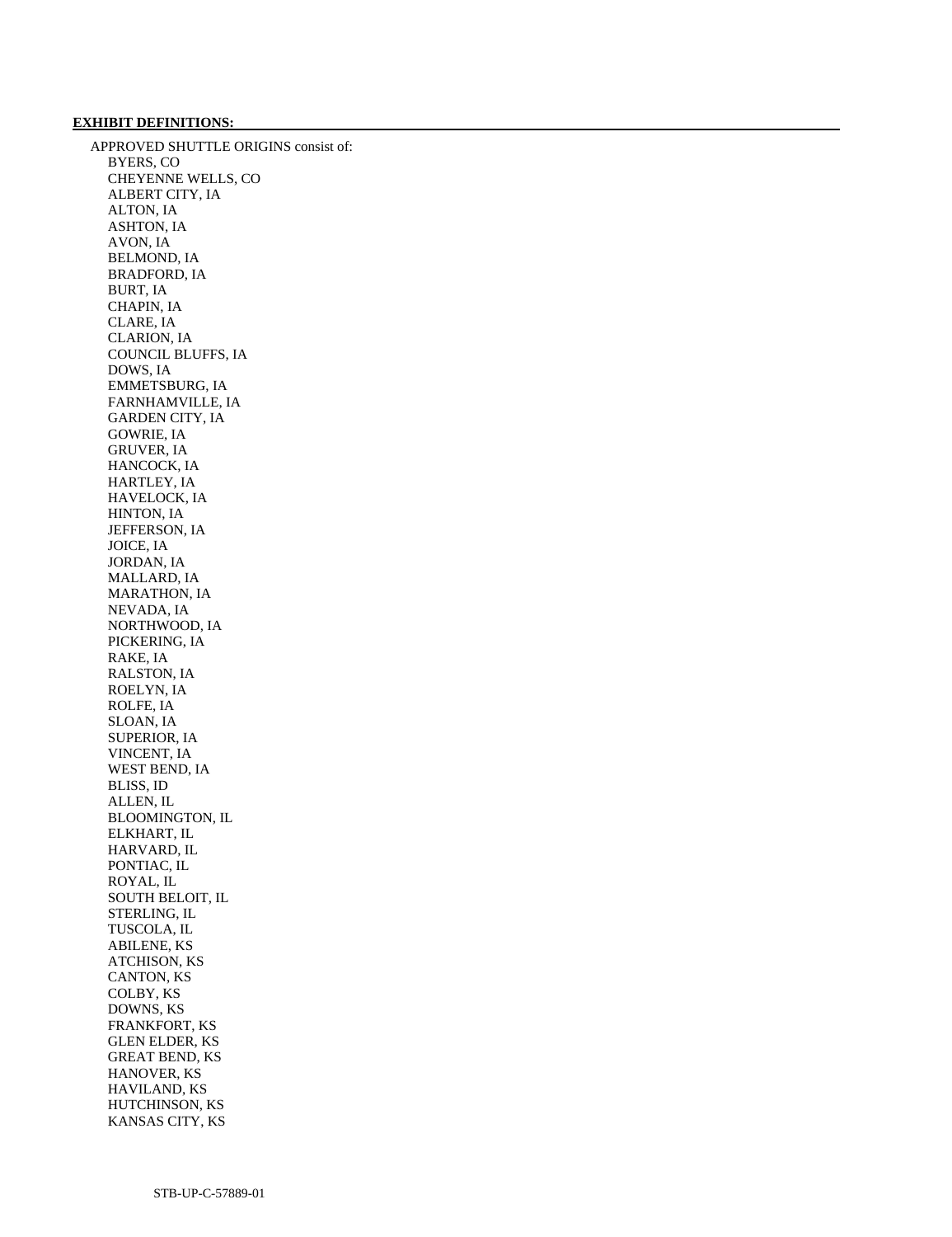LIBERAL, KS NEW CAMBRIA, KS OGALLAH, KS PLAINS, KS PRATT, KS SALINA, KS SHARON SPRINGS, KS TOPEKA, KS WAKEENEY, KS WICHITA, KS APPLETON, MN BREWSTER, MN BROWNTON, MN BUFFALO LAKE, MN DANUBE, MN DELAVAN, MN DULUTH, MN FAIRMONT, MN HERON LAKE, MN HOPE, MN LAMBERTON, MN MADELIA, MN MARNA, MN MILOMA, MN MONTEVIDEO, MN MOUNTAIN LAKE, MN NEW ULM, MN RANDOLPH, MN SAVAGE, MN SPRINGFIELD, MN ST JAMES, MN WALNUT GROVE, MN WELCOME, MN ADRIAN, MO ESSEX, MO SANDSTONE, MO ST JOSEPH, MO ALBION, NE BRAINARD, NE BROWNSON, NE CARLETON, NE CHAPPELL, NE COZAD, NE ELM CREEK, NE ENOLA, NE FREMONT, NE GIBBON, NE GOTHENBURG, NE GRAND ISLAND, NE HASTINGS, NE HAYLAND, NE JANSEN, NE KEARNEY, NE KIMBALL, NE LEXINGTON, NE LINCOLN, NE MEAD, NE MONROE, NE NEBRASKA CITY, NE NORTH BEND, NE NORTH PLATTE, NE ORD, NE OVERTON, NE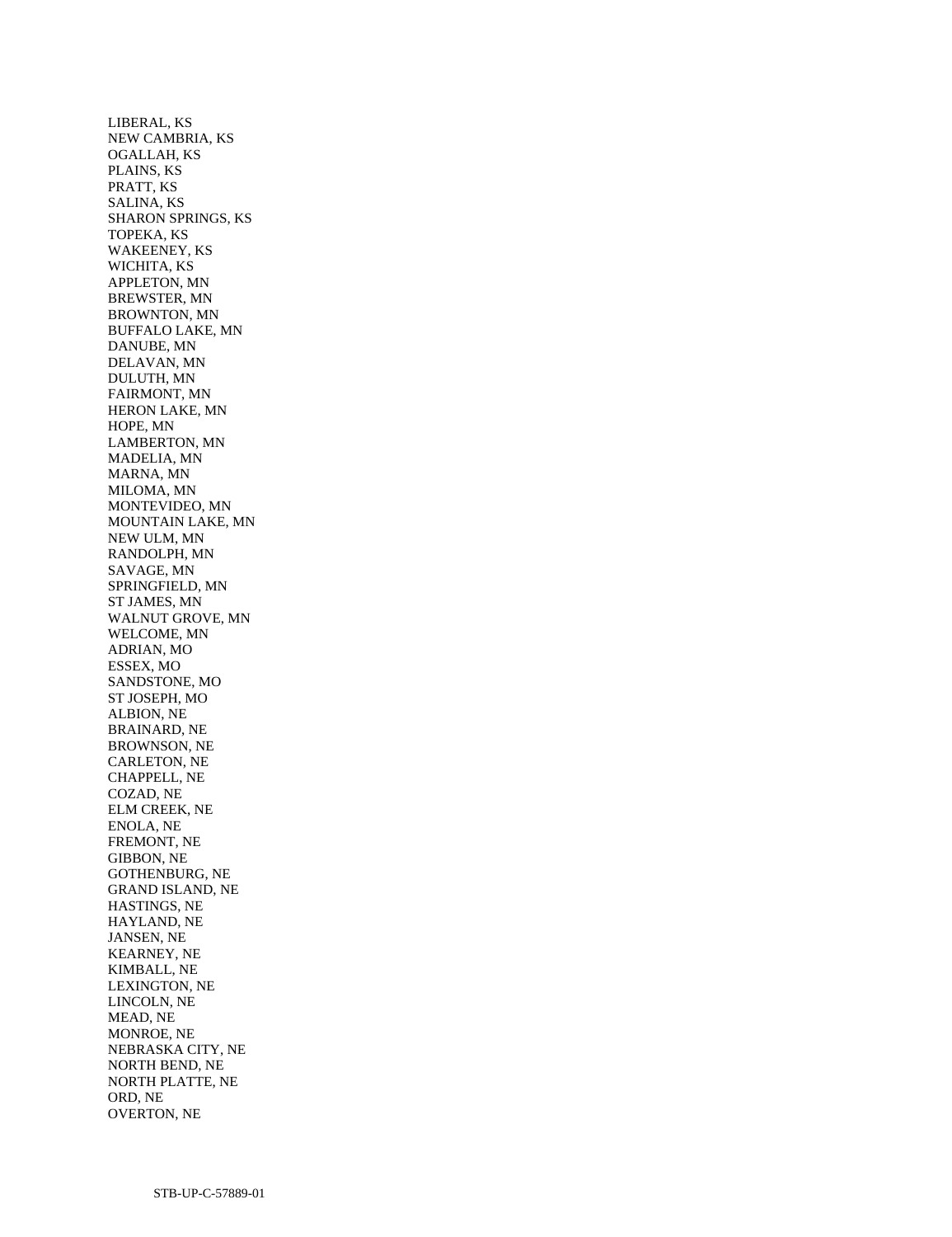PLYMOUTH, NE POLK, NE SCHAFER, NE SEDAN, NE SHELBY, NE SHELTON, NE ST EDWARD, NE STROMSBURG, NE SUPERIOR, NE SYRACUSE, NE THUMEL, NE WOOD RIVER, NE YANKA, NE KINGFISHER, OK MEDFORD, OK OPTIMA, OK AMARILLO, TX AVALON, WI EVANSVILLE, WI SUPERIOR, WI MEX CITY consist of: JULIA, DF CUAUTITLAN, EM TLALNEPANTLA, EM TULTEPEC, EM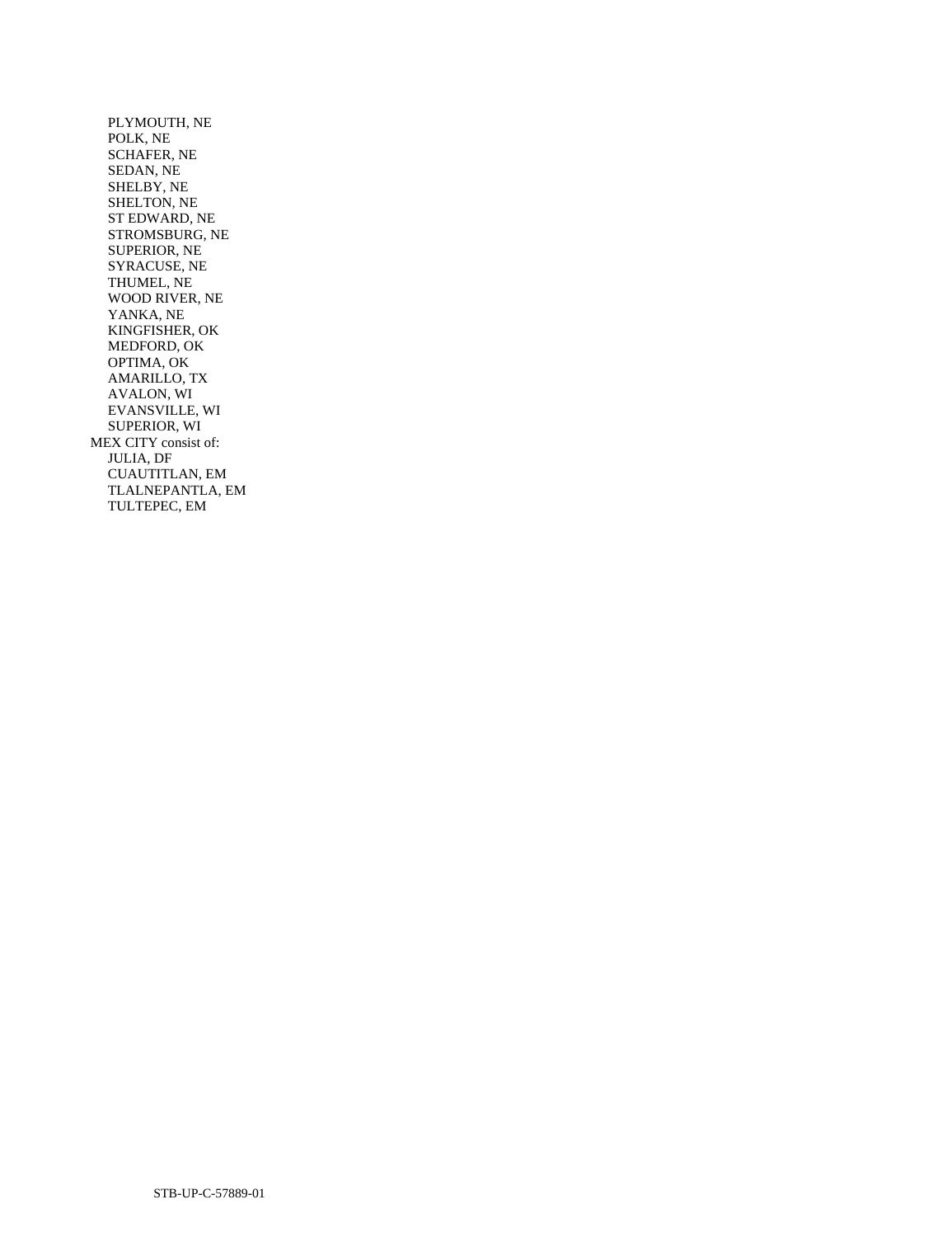

STB-UP-C-57906-01

# **UNION PACIFIC RAILROAD COMPANY**

# **AMENDED CONTRACT SUMMARY**

**Issued:**  February 25, 2022

**Effective:** April 1, 2022

**Issued by:**  Rosa M. La Puente-Flowers Lead Price Applications 1400 Douglas Street Mail Stop 1340 OMAHA, NEBRASKA 68179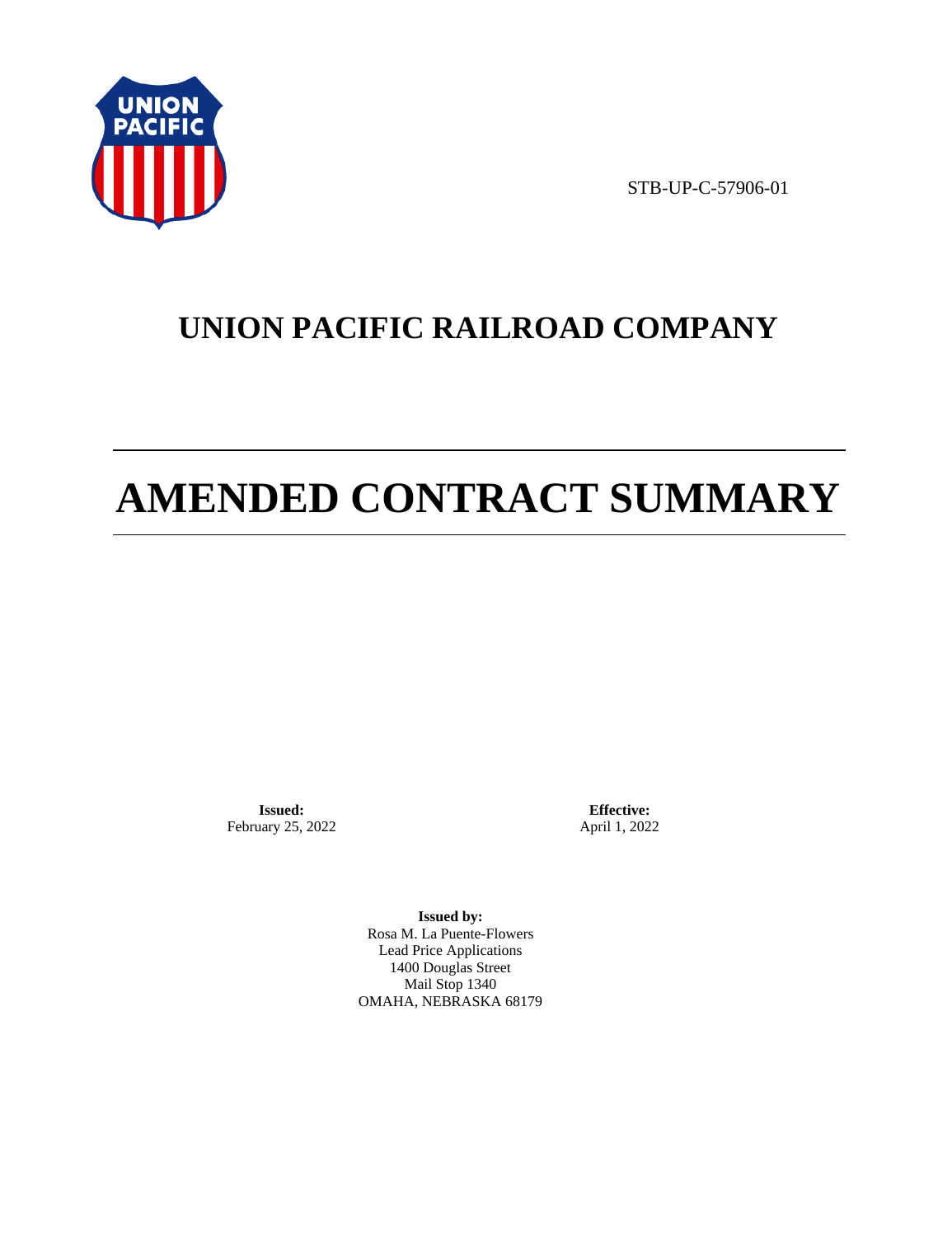# **PARTICIPATING CARRIERS:**

 UNION PACIFIC RAILROAD COMPANY 1400 Douglas St. Omaha, NE 68179

#### **COMMODITY:**

Wheat Exc.Buckwheat See 01139

## **SHIPPER:**

HARINERA GUADALUPE SA DE CV

#### **ORIGIN(S):**

APPROVED SHUTTLE ORIGINS (See Exhibit Definition)

## **DESTINATION(S):**

LA BARCA, JA

### **PORT(S):**

Not Applicable

## **DURATION:**

 Effective Date: January 1, 2022 Amendment Effective Date: April 1, 2022 **ADDITION**  Expiration Date: December 31, 2022 **EXTENSION** 

# **RAIL CAR DATA:**

No cars dedicated to service under this Contract. Cars are provided on a common carrier basis only.

### **RATES & CHARGES:**

Not applicable

# **VOLUME:**

 Minimum shipment of 92 carloads. Multiple Car Shipments Single Car Shipments **DELETION** 

## **SPECIAL FEATURES:**

Not applicable

# **SPECIAL NOTICE:**

Not applicable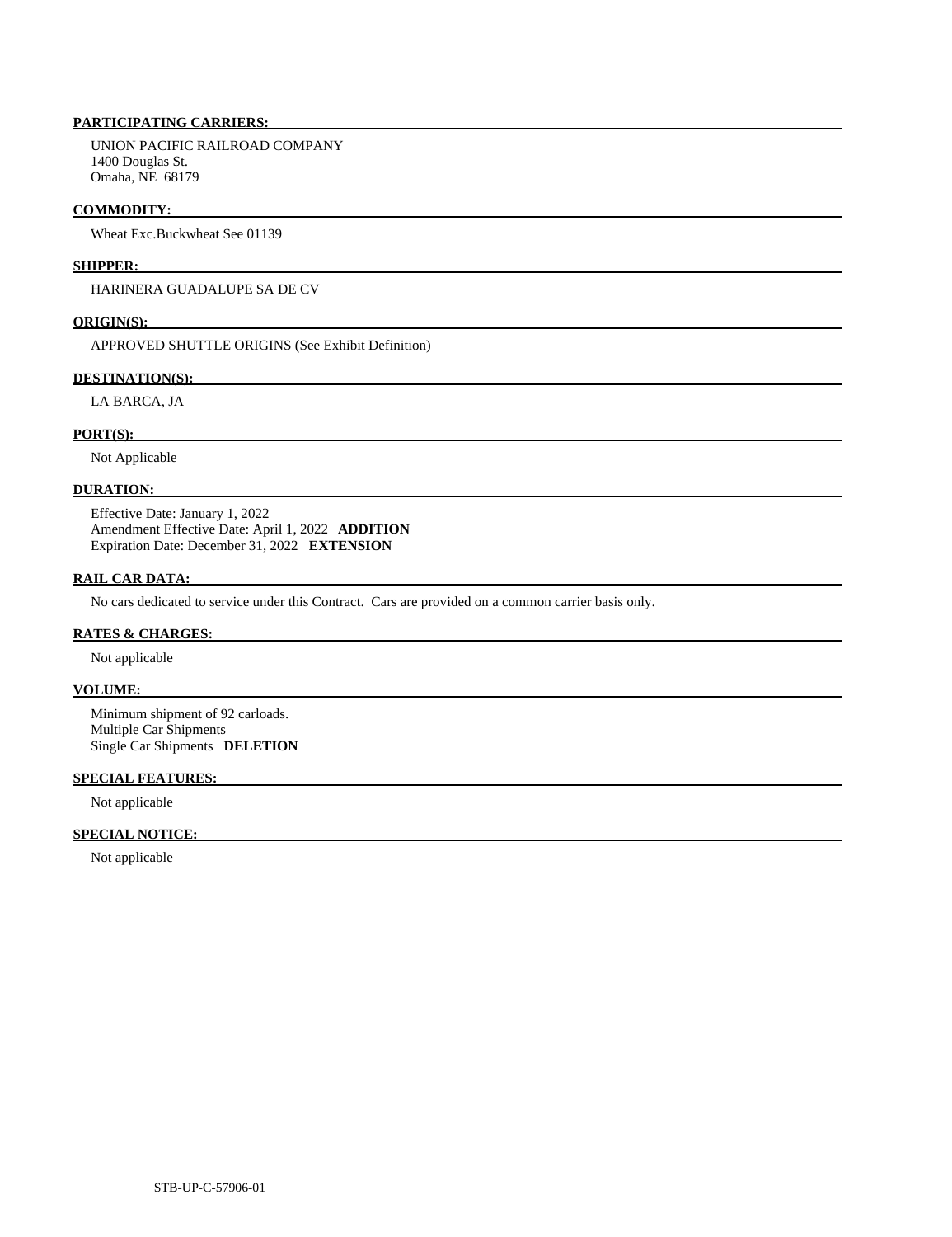## **EXHIBIT DEFINITIONS:**

 APPROVED SHUTTLE ORIGINS consist of: BYERS, CO CHEYENNE WELLS, CO ALBERT CITY, IA ALTON, IA ASHTON, IA AVON, IA BELMOND, IA BRADFORD, IA BURT, IA CHAPIN, IA CLARE, IA CLARION, IA COUNCIL BLUFFS, IA DOWS, IA EMMETSBURG, IA FARNHAMVILLE, IA GARDEN CITY, IA GOWRIE, IA GRUVER, IA HANCOCK, IA HARTLEY, IA HAVELOCK, IA HINTON, IA JEFFERSON, IA JOICE, IA JORDAN, IA MALLARD, IA MARATHON, IA NEVADA, IA NORTHWOOD, IA PICKERING, IA RAKE, IA RALSTON, IA ROELYN, IA ROLFE, IA SLOAN, IA SUPERIOR, IA VINCENT, IA WEST BEND, IA BLISS, ID ALLEN, IL BLOOMINGTON, IL ELKHART, IL HARVARD, IL PONTIAC, IL ROYAL, IL SOUTH BELOIT, IL STERLING, IL TUSCOLA, IL ABILENE, KS ATCHISON, KS CANTON, KS COLBY, KS DOWNS, KS FRANKFORT, KS GLEN ELDER, KS GREAT BEND, KS HANOVER, KS HAVILAND, KS HUTCHINSON, KS KANSAS CITY, KS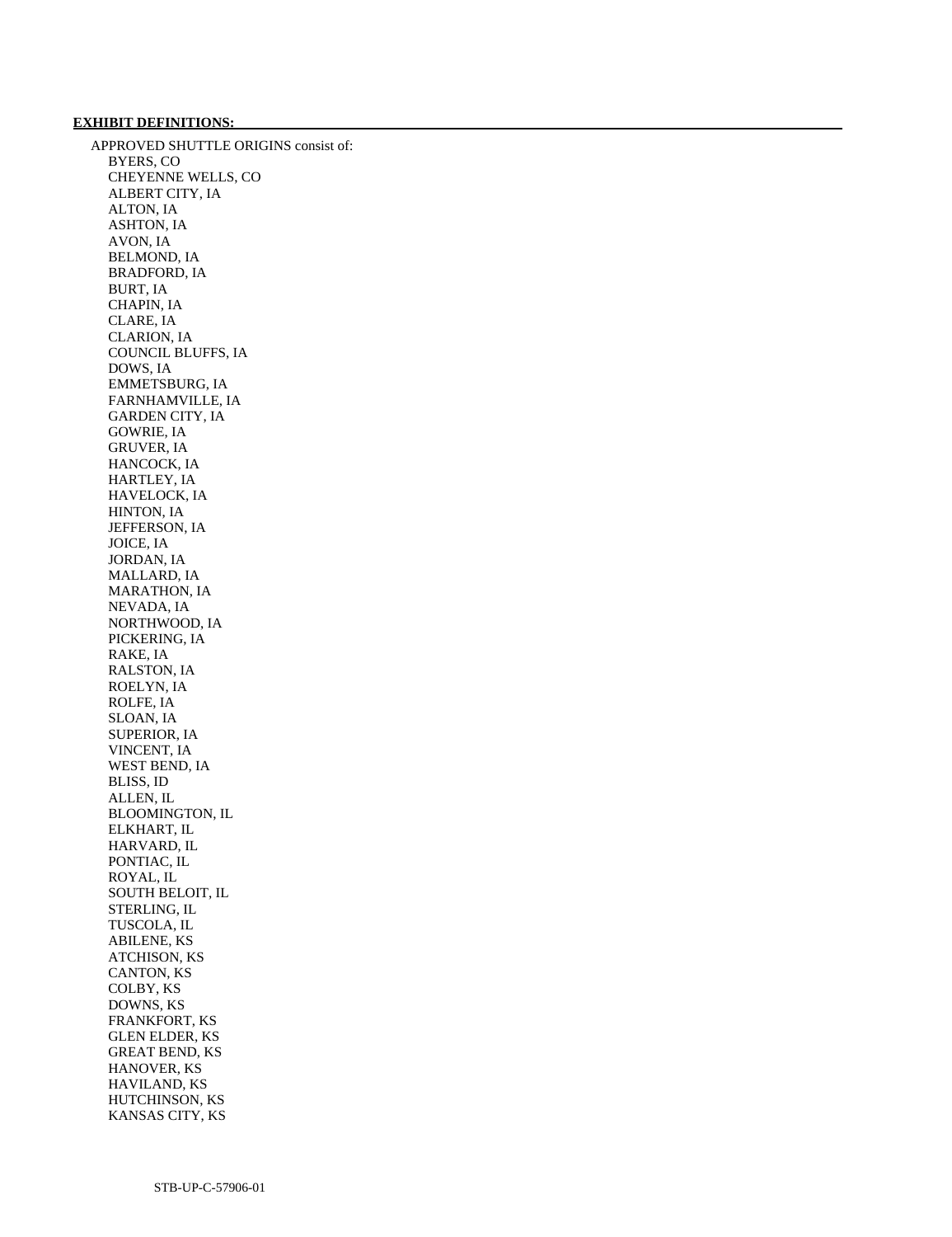LIBERAL, KS NEW CAMBRIA, KS OGALLAH, KS PLAINS, KS PRATT, KS SALINA, KS SHARON SPRINGS, KS TOPEKA, KS WAKEENEY, KS WICHITA, KS APPLETON, MN BREWSTER, MN BROWNTON, MN BUFFALO LAKE, MN DANUBE, MN DELAVAN, MN DULUTH, MN FAIRMONT, MN HERON LAKE, MN HOPE, MN LAMBERTON, MN MADELIA, MN MARNA, MN MILOMA, MN MONTEVIDEO, MN MOUNTAIN LAKE, MN NEW ULM, MN RANDOLPH, MN SAVAGE, MN SPRINGFIELD, MN ST JAMES, MN WALNUT GROVE, MN WELCOME, MN ADRIAN, MO ESSEX, MO SANDSTONE, MO ST JOSEPH, MO ALBION, NE BRAINARD, NE BROWNSON, NE CARLETON, NE CHAPPELL, NE COZAD, NE ELM CREEK, NE ENOLA, NE FREMONT, NE GIBBON, NE GOTHENBURG, NE GRAND ISLAND, NE HASTINGS, NE HAYLAND, NE JANSEN, NE KEARNEY, NE KIMBALL, NE LEXINGTON, NE LINCOLN, NE MEAD, NE MONROE, NE NEBRASKA CITY, NE NORTH BEND, NE NORTH PLATTE, NE ORD, NE OVERTON, NE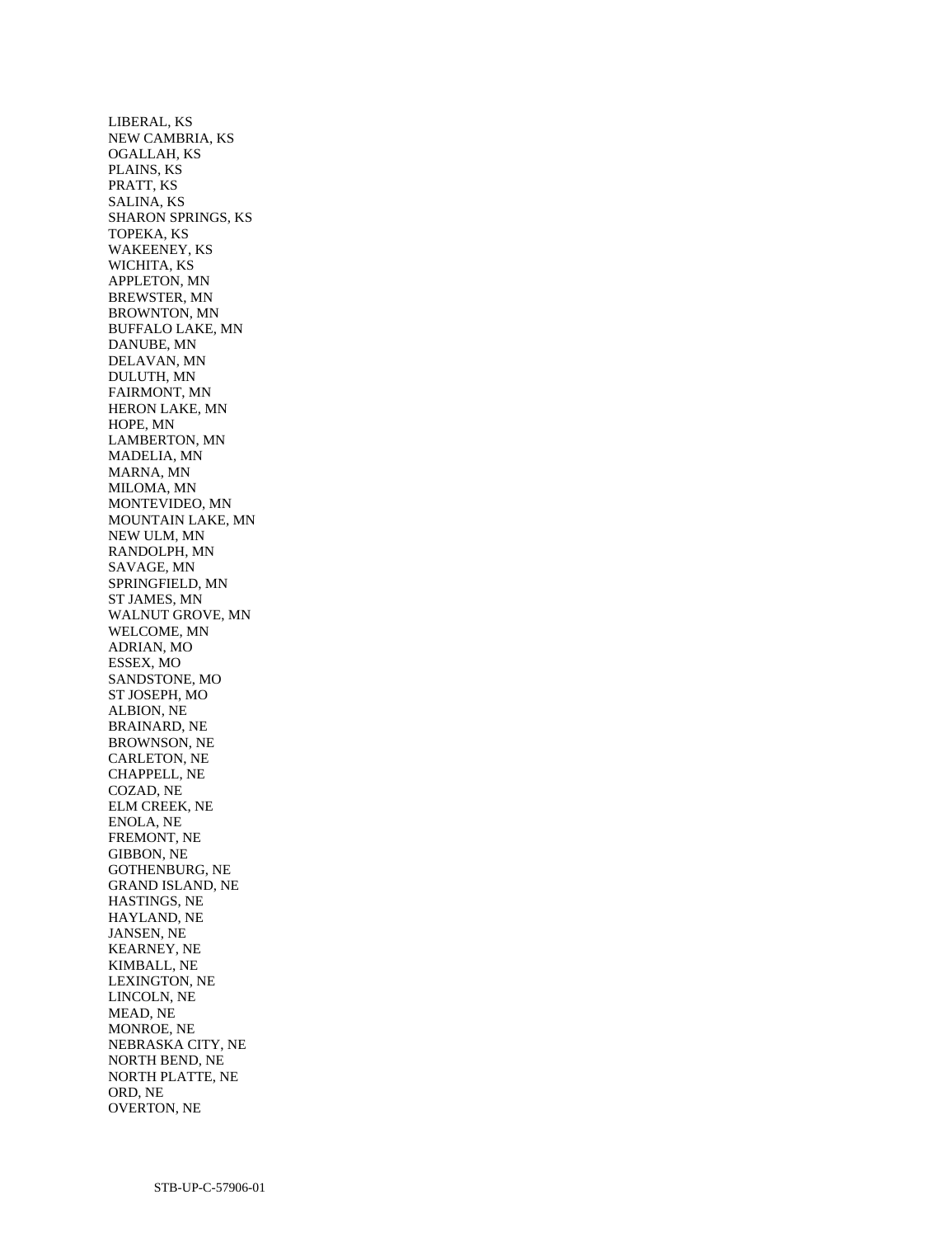PLYMOUTH, NE POLK, NE SCHAFER, NE SEDAN, NE SHELBY, NE SHELTON, NE ST EDWARD, NE STROMSBURG, NE SUPERIOR, NE SYRACUSE, NE THUMEL, NE WOOD RIVER, NE YANKA, NE KINGFISHER, OK MEDFORD, OK OPTIMA, OK AMARILLO, TX AVALON, WI EVANSVILLE, WI SUPERIOR, WI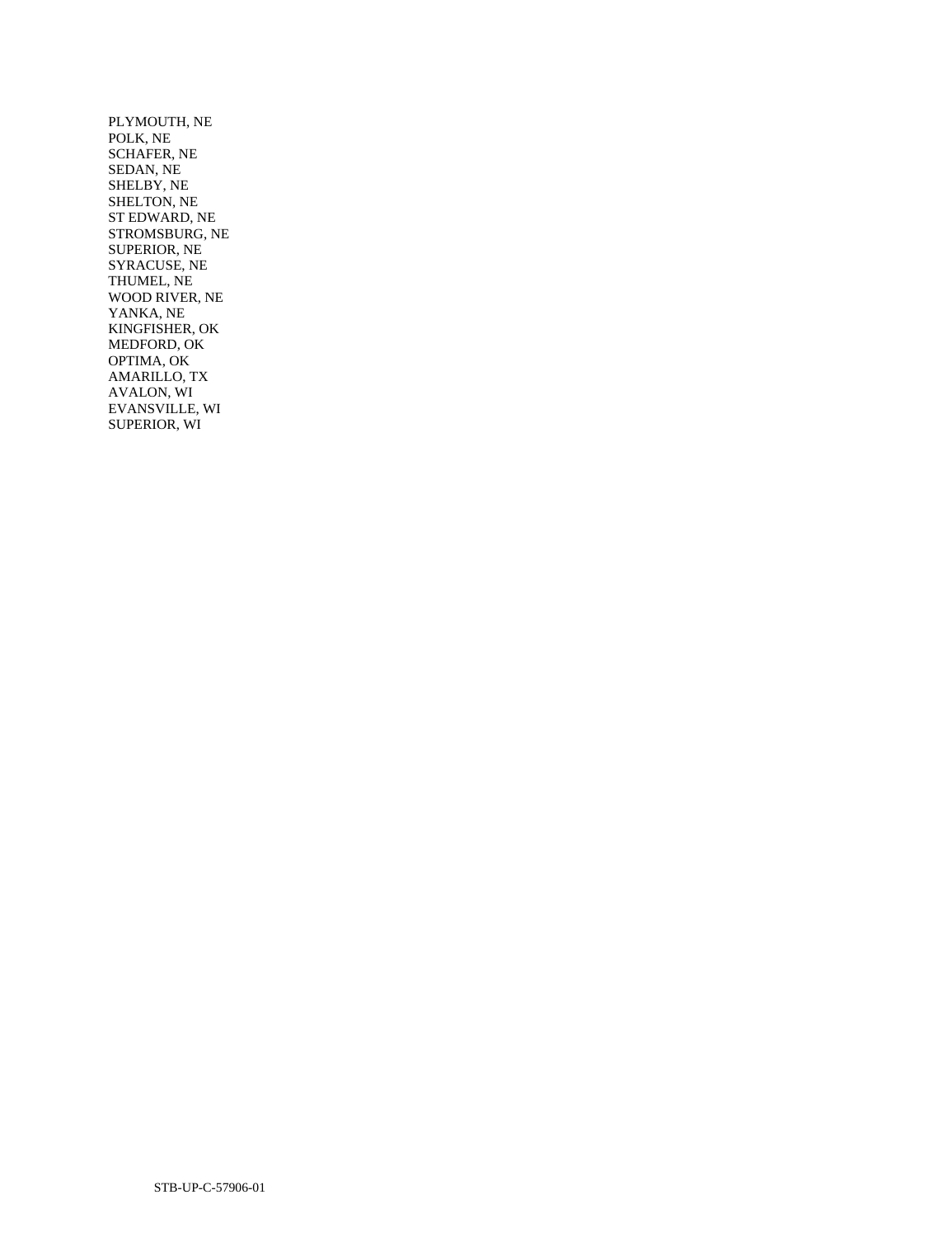

STB-UPUPCQ 100490-N

# **UNION PACIFIC RAILROAD COMPANY**

# **AMENDED CONTRACT SUMMARY**

**Issued:**  February 25, 2022

**Effective:** March 1, 2022

**Issued by:**  Rosa M. La Puente-Flowers Lead Price Applications 1400 Douglas Street Mail Stop 1340 OMAHA, NEBRASKA 68179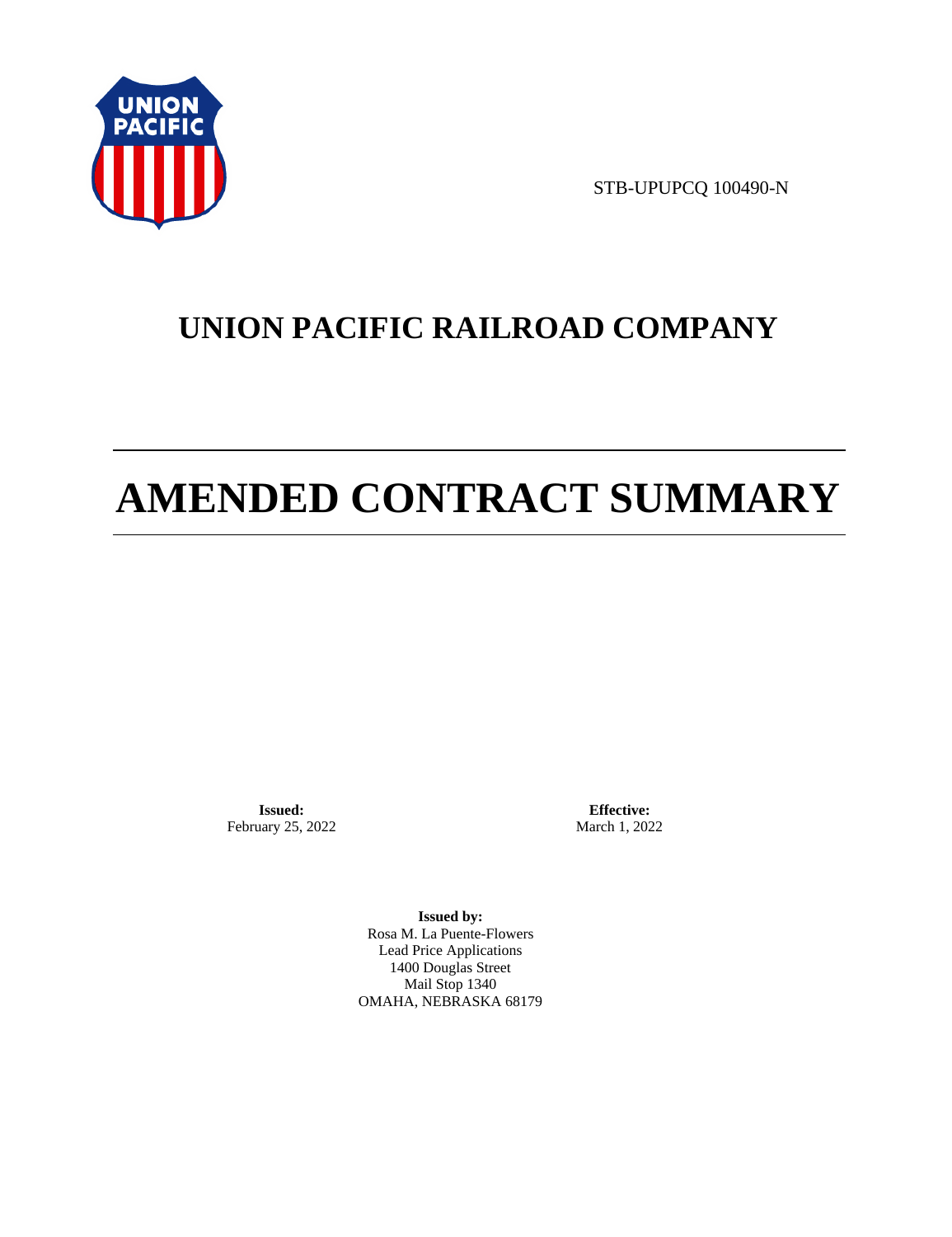# **PARTICIPATING CARRIERS:**

 CANADIAN NATIONAL RAILWAYS **ADDITION**  935 De La Gauchetiere St. West Montreal, PQ H3B 2M9

 UNION PACIFIC RAILROAD COMPANY 1400 Douglas St. Omaha, NE 68179

#### **COMMODITY:**

Malt

#### **SHIPPER:**

 CONSTELLATION BRANDS INC CROWN IMPORTS LLC CIH HOLDINGS MEXICO S DE RL DE CV

#### **ORIGIN(S):**

 WINONA, MN SHAKOPEE, MN MILWAUKEE, WI SALEM, IL PORTLAND GROUP (See Exhibit Definition) POCATELLO, ID SHEBOYGAN, WI WINNIPEG, MB **ADDITION** 

#### **DESTINATION(S):**

 TX, EAGLE PASS/LAREDO (See Exhibit Definition) NOGALES, AZ EAGLE PASS, TX

# **PORT(S):**

Not Applicable

#### **DURATION:**

 Effective Date: January 1, 2015 Amendment Effective Date: March 1, 2022 **ADDITION**  Expiration Date: February 28, 2023 **EXTENSION** 

#### **RAIL CAR DATA:**

No cars dedicated to service under this Contract. Cars are provided on a common carrier basis only.

#### **RATES & CHARGES:**

Not applicable

# **VOLUME:**

Single Car Shipments

# **SPECIAL FEATURES:**

Special Switching Provision

# **SPECIAL NOTICE:**

Not applicable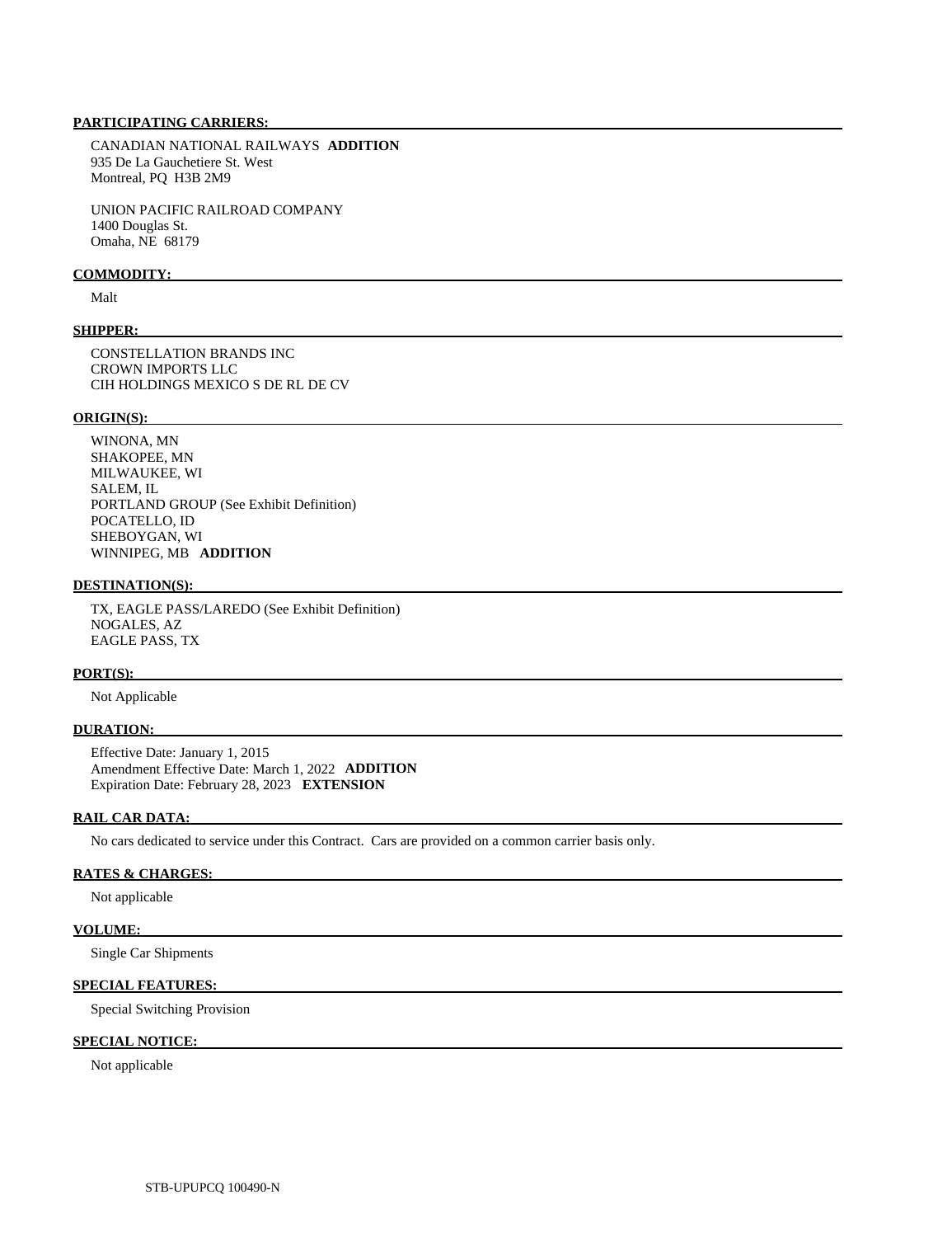# **EXHIBIT DEFINITIONS:**

 PORTLAND GROUP consist of: PORTLAND, OR VANCOUVER, WA TX, EAGLE PASS/LAREDO consist of: EAGLE PASS, TX LAREDO, TX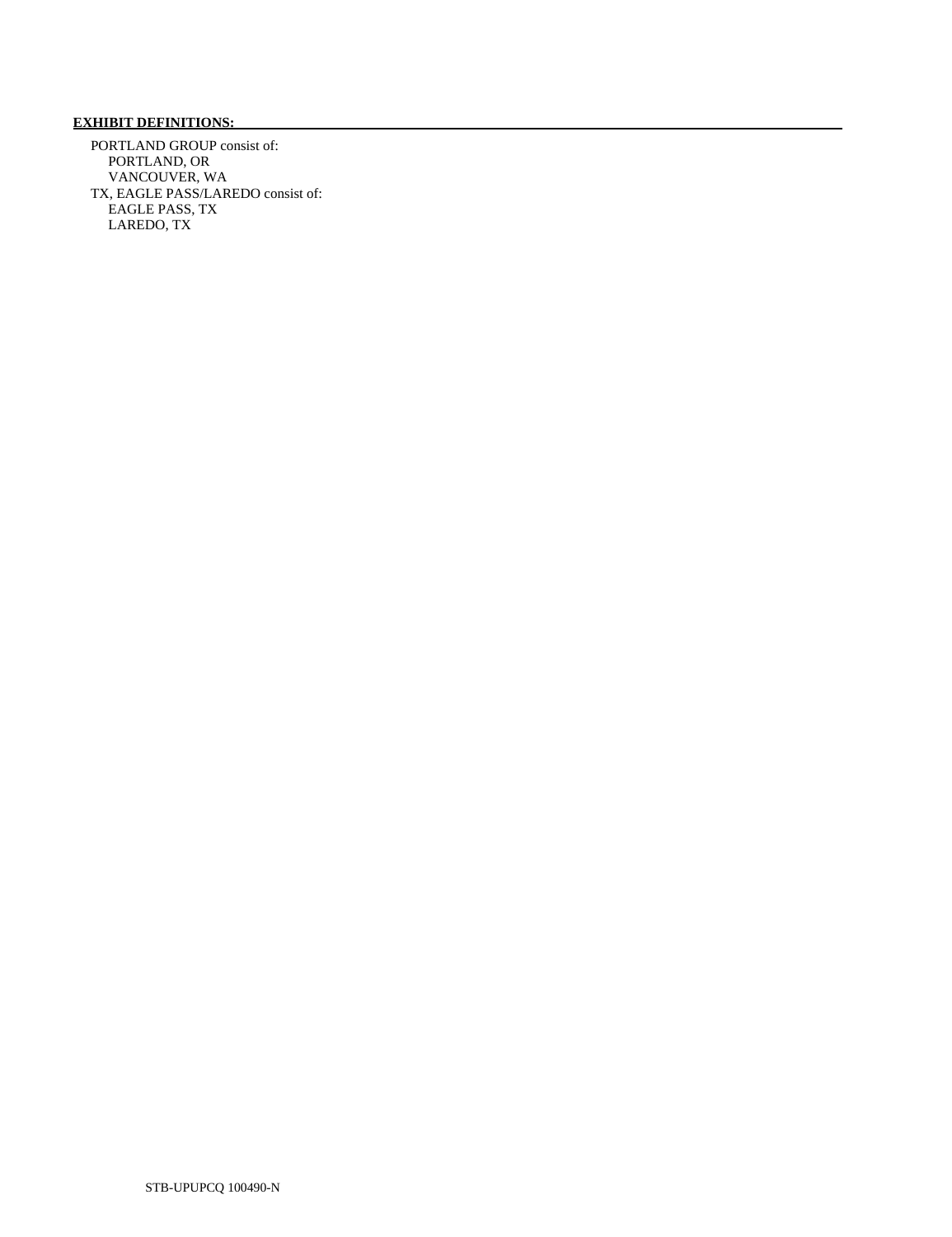

STB-UPUPCQ 101813-DF

# **UNION PACIFIC RAILROAD COMPANY**

# **AMENDED CONTRACT SUMMARY**

**Issued:**  February 22, 2022

**Effective:** June 1, 2021

**Issued by:**  Rosa M. La Puente-Flowers Lead Price Applications 1400 Douglas Street Mail Stop 1340 OMAHA, NEBRASKA 68179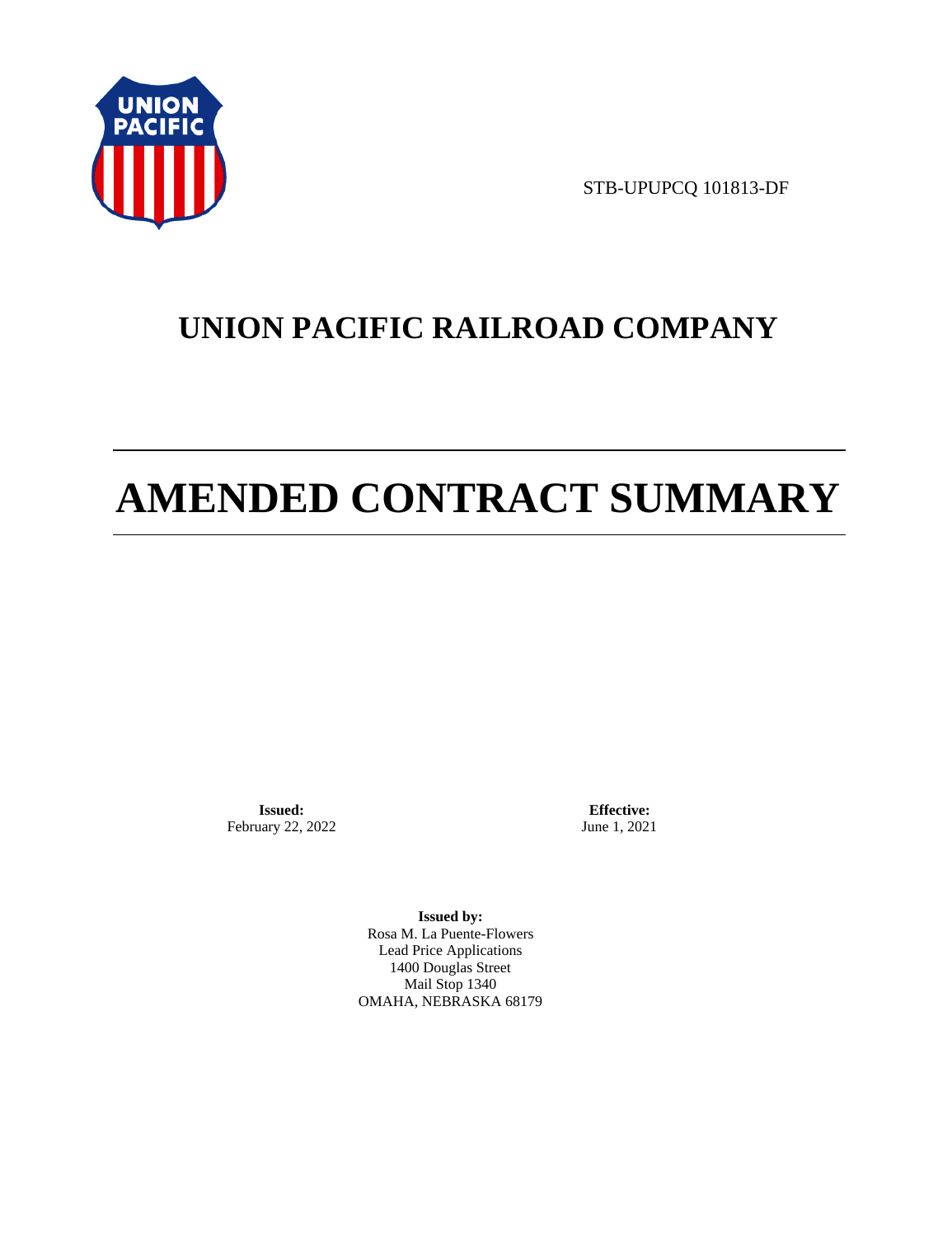# **PARTICIPATING CARRIERS:**

 UNION PACIFIC RAILROAD COMPANY 1400 Douglas St. Omaha, NE 68179

#### **COMMODITY:**

 Wheat Exc.Buckwheat See 01139 Barley

#### **SHIPPER:**

THE SCOULAR COMPANY

#### **ORIGIN(S):**

 DOWNS, KS GOODLAND, KS SIDNEY, NE GRAINFIELD, KS BUFFALO PARK, KS GORHAM, KS HAYS, KS HOISINGTON, KS TOULON, KS VICTORIA, KS WALKER, KS YOCEMENTO, KS DENMARK, KS LINCOLN, KS WINONA, KS BUCKLIN, KS PRATT, KS FREMONT, NE BROWNSON, NE SALINA, KS LEVANT, KS PITTSBURG, KS ADRIAN, MO SEIBERT, CO BAZINE, KS BISON, KS ALBERT, KS AMY, KS DIGHTON, KS BEELER, KS HANSTON, KS MARIENTHAL, KS JEROME, ID HERSHEY, NE PINE BLUFFS, WY LINDBERGH, WY HOOKER, OK TEXHOMA, OK TYHEE, ID BANCROFT, ID MICHAUD, ID RIRIE, ID REXBURG, ID OGDEN, UT LINCOLN, ID KANSAS CITY, MO STRATTON, CO FREDERICK, OK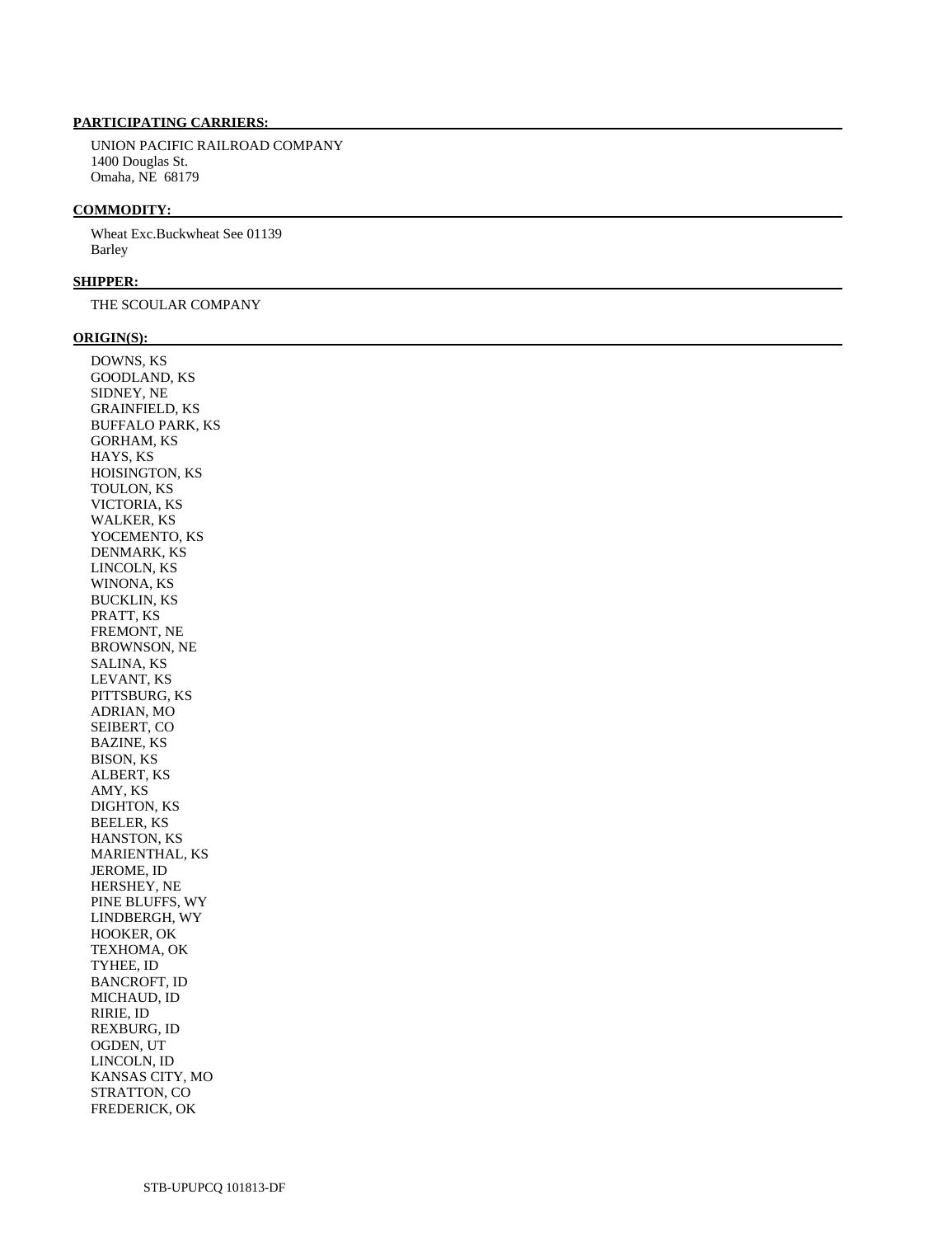HOLLISTER, OK GRANDFIELD, OK AVON, IA DRESDEN, KS SELDEN, KS TALMAGE, ID

#### **DESTINATION(S):**

 CHICAGO, IL DENVER, CO STOCKTON, CA AVON, IA KANSAS CITY, MO ALTON, IL EAST ST LOUIS, IL MT VERNON, IL ST LOUIS, MO MEMPHIS, TN KENOSHA, WI PENDLETON, OR PORT ALLEN, LA TRAVER, CA MODESTO, CA PETALUMA, CA TOLLESON, AZ COLTON, CA LOS ANGELES, CA SAN BERNARDINO, CA FAMOSO, CA FRESNO, CA GOSHEN JCT, CA OAKLAND, CA TAGUS, CA CITY OF COMMERCE, CA PHOENIX, AZ PNW GROUP (See Exhibit Definition) EAGLE PASS, TX EL PASO, TX LAREDO, TX NOGALES, AZ CARLISLE, IA KEARNEY, CA WINONA, MN MILFORD, UT MANKATO, MN MINNEAPOLIS, MN WA - SEATTLE AGS (See Exhibit Definition) OR - PORTLAND AGS (See Exhibit Definition) HATCH, CA PORTLAND, OR SEATTLE, WA WILLIAMS, CA BUCKEYE, AZ VERDEMONT, CA ADRIAN, MO NEW BRAUNFELS, TX BAIN, WI SAN ANTONIO, TX TURLOCK, CA

#### **PORT(S):**

Not Applicable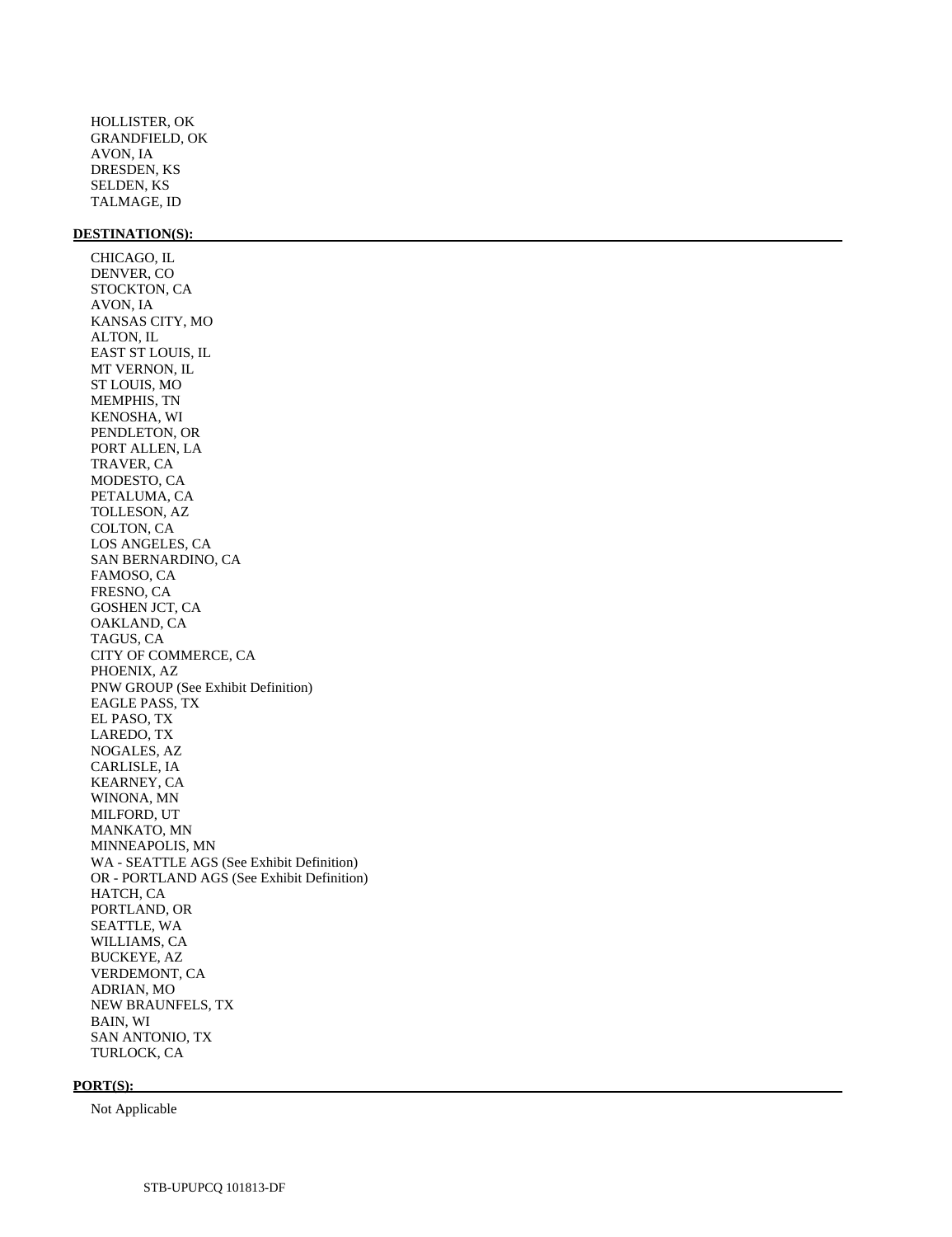# **DURATION:**

 Effective Date: January 1, 2018 Amendment Effective Date: June 1, 2021 **ADDITION**  Expiration Date: May 31, 2022 **EXTENSION** 

# **RAIL CAR DATA:**

Carrier Equipment not involved.

# **RATES & CHARGES:**

Not applicable

# **VOLUME:**

 Minimum shipment of 107 carloads. Multiple Car Shipments Single Car Shipments **DELETION** 

# **SPECIAL FEATURES:**

Special Switching Provision

# **SPECIAL NOTICE:**

Not applicable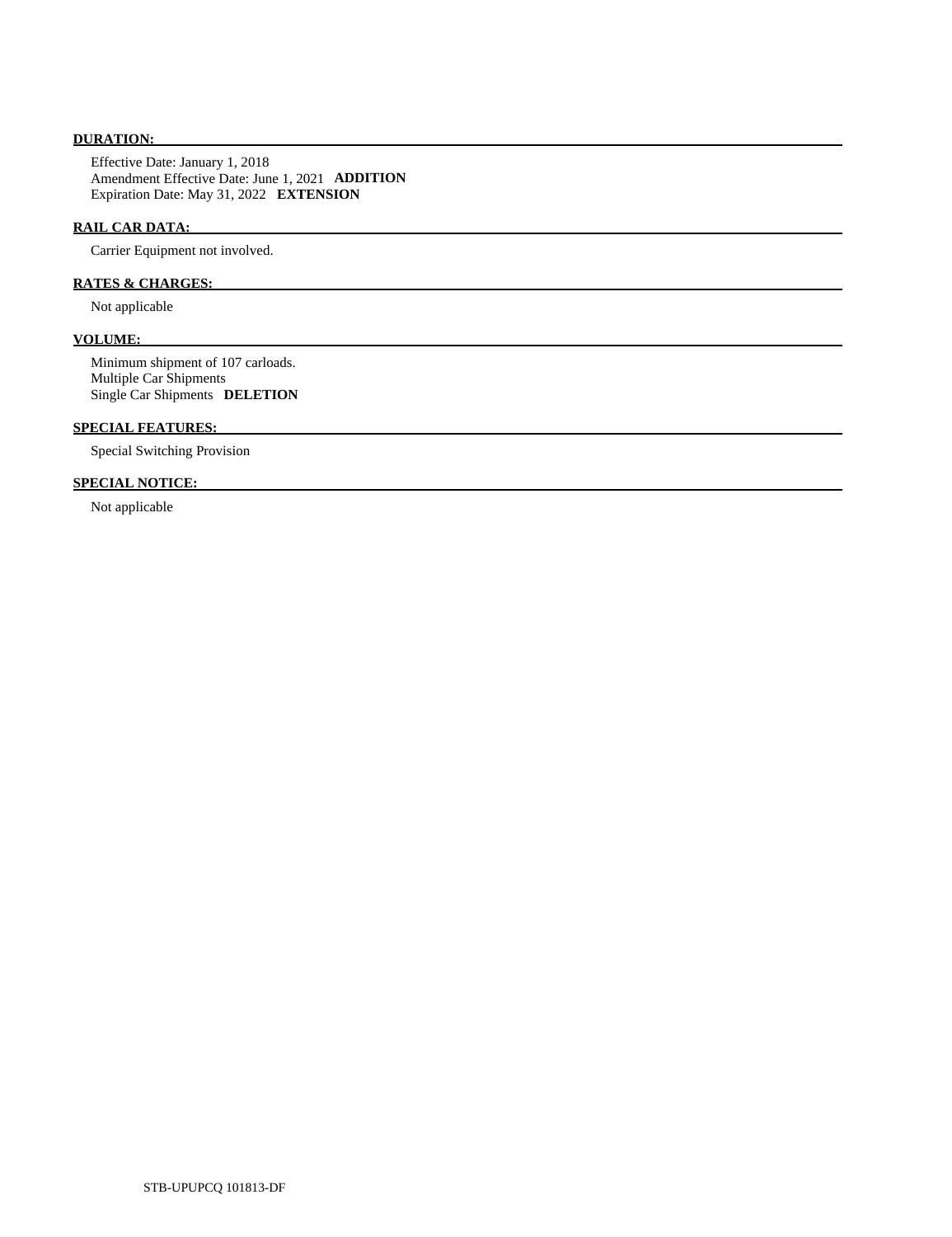PNW GROUP consist of: PORTLAND, OR RIVER GATE, OR KALAMA, WA LONGVIEW, WA WA - SEATTLE AGS consist of: ABERDEEN, WA ABERDEEN JCT, WA ALDERTON, WA ALLISON, WA ANDOVER, WA ARGO, WA AUBURN, WA BALLARD, WA BALLARD JCT, WA BANGOR, WA BAY SHORE, WA BELFAIR, WA BELLINGHAM, WA BELMORE, WA BLACK RIVER, WA BLAJCT, WA BLAKESLEE JCT, WA BREMERTON, WA BRIARWOOD, WA BUCODA, WA BURLINGTON, WA CAMP MURRAY, WA CAPITOL, WA CENPARK, WA CENTRALIA, WA CHEHALIS, WA CLAY CITY, WA CONCORA, WA DIVIDE, WA DUPONT, WA EAST OLYMPIA, WA EAST PUYALLUP, WA EATONVILLE JCT, WA EDMOND, WA EDMONDS, WA ELBE, WA ELMA, WA ESSEX, WA EVERETT, WA EVERETT, WA FERNDALE, WA FIFE, WA FREDERICKSON, WA FT LEWIS, WA GATE, WA GLOBAL GATEWAY NO, WA GRAHAM, WA GRAND MOUND, WA GREENDALE, WA HARBOR ISLAND, WA HILLSDALE, WA HOQUIAM, WA INTERBAY, WA JUNCTION CITY, WA KAPOWSIN, WA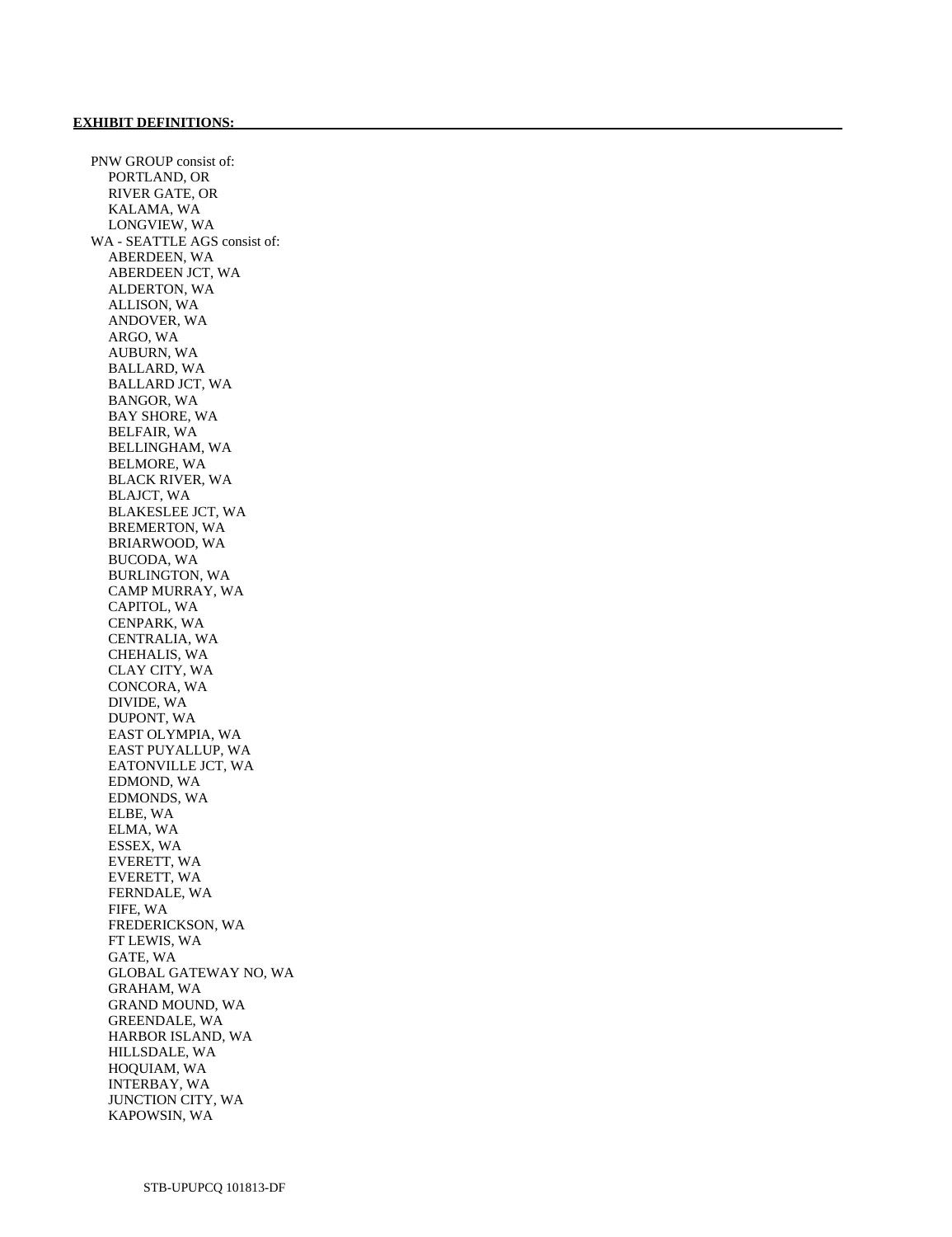KENT, WA KETRON, WA KYRO, WA LAKESIDE, WA LAKEVIEW, WA LOVELAND, WA LYNCH CREEK, WA LYNDEN, WA MALTBY, WA MARMAC, WA MAYTOWN, WA MCCLEARY, WA MCKENNA, WA MCMILLIN, WA MEEKER, WA MIDLAND, WA MINERAL, WA MONROE, WA MONTESANO, WA MORTON, WA MOUNT VERNON, WA MT VERNON, WA NAD JCT, WA NAPAVINE, WA NEW RELIANCE, WA NISQUALLY, WA NORTH PUYALLUP, WA OAKVILLE, WA OFFLAKE, WA OFFUTT LAKE, WA OHOP, WA OLYMPIA, WA PARK JCT, WA PIONEER, WA PORT TOWNSEND, WA PUYALLUP, WA RAINIER, WA RAISH, WA RESERVATION, WA ROCHESTER, WA ROY, WA SEATTLE, WA SEATTLE PIER, WA SHELTON, WA SILVERDALE, WA SKOOKUMCH, WA SKOOKUMCHUCK, WA SOUTH BELFAIR, WA SOUTH TACOMA, WA ST CLAIR, WA STEILACOOM, WA STIMSON, WA SUMNER, WA TACOMA, WA TACOMA EXP, WA TACOMA EXPORT, WA TACOMA JCT, WA TACOMA PCT, WA TAYLOR WAY, WA TENINO, WA THRIFT, WA TITLOW, WA TUKWILA, WA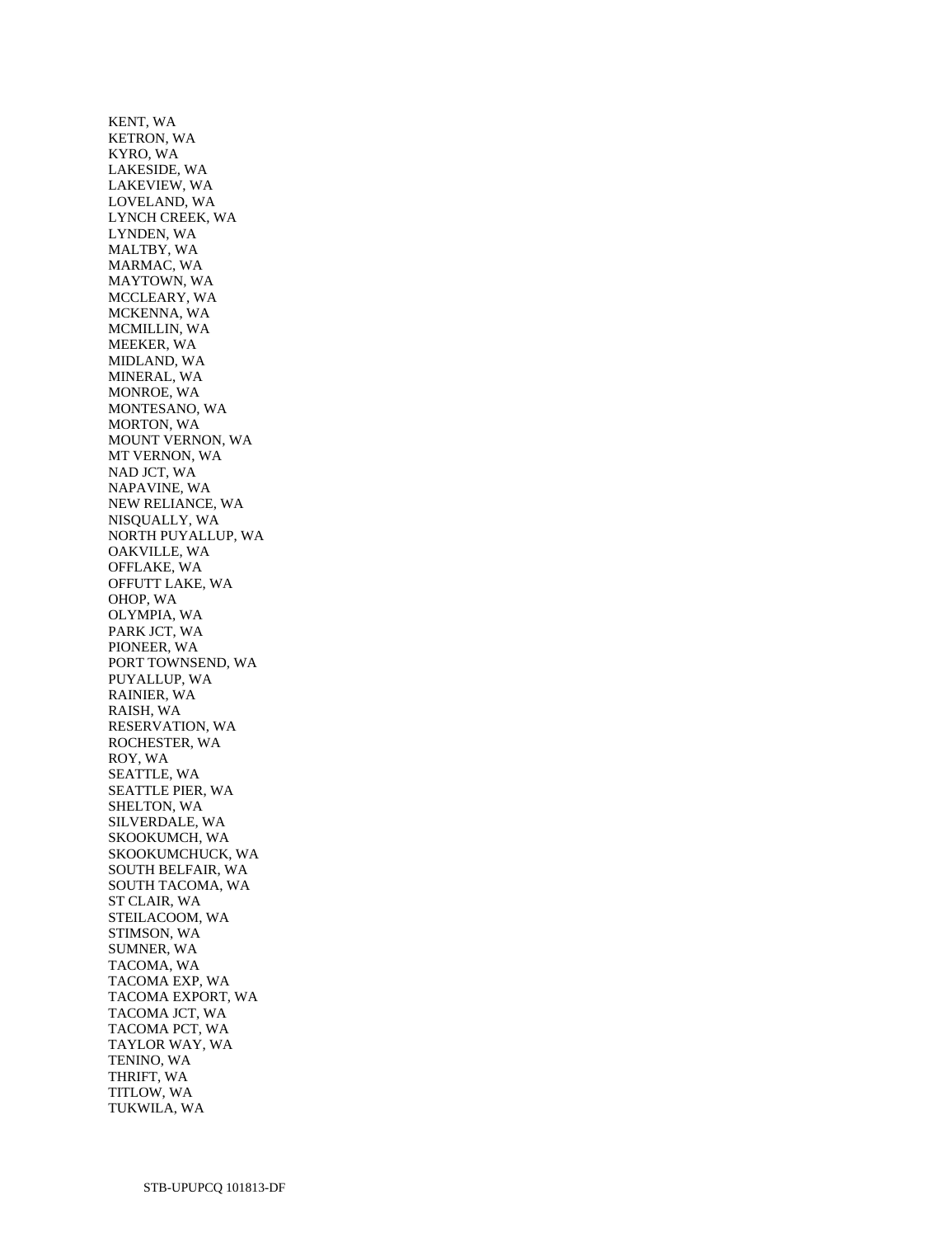TUMWATER, WA VADER, WA WABASH, WA WESCO, WA WEST BLAIR, WA WEST HILLSDALE, WA WEST TACOMA, WA WESTERN JCT, WA WHITES, WA WINLOCK, WA WJCT, WA WOODINVILLE, WA YELM, WA OR - PORTLAND AGS consist of: ALBINA, OR ASTORIA, OR AUMSVILLE, OR AURORA, OR BARNES YARD, OR BATTERSON, OR BONNEVILLE, OR BRIDAL VEIL, OR BROOKS, OR BUXTON, OR CANBY, OR CLACKAMAS, OR COALCA, OR COCHRAN, OR DODSON, OR EAST MILWAUKIE, OR EAST PORTLAND, OR FIR, OR GARBALDI, OR GARIBALDI, OR GEER, OR GERVAIS, OR HEMLOCK, OR HITO, OR HUBBARD, OR KENTON, OR LAKE YARD, OR LIBERAL, OR MILWAUKIE, OR MOHLER, OR MT ANGEL, OR NORTH PORTLAND, OR OREGON CITY, OR OSWEGO, OR PORTLAND, OR PRATUM, OR PULP, OR RENARD, OR RIVER GATE, OR ROCKWOOD, OR SHAW, OR SILVERTON, OR ST JOHNS, OR STAYTON, OR TILLAMOOK, OR TROUTDALE, OR WARRENTON, OR WEST LINN, OR WHEELER, OR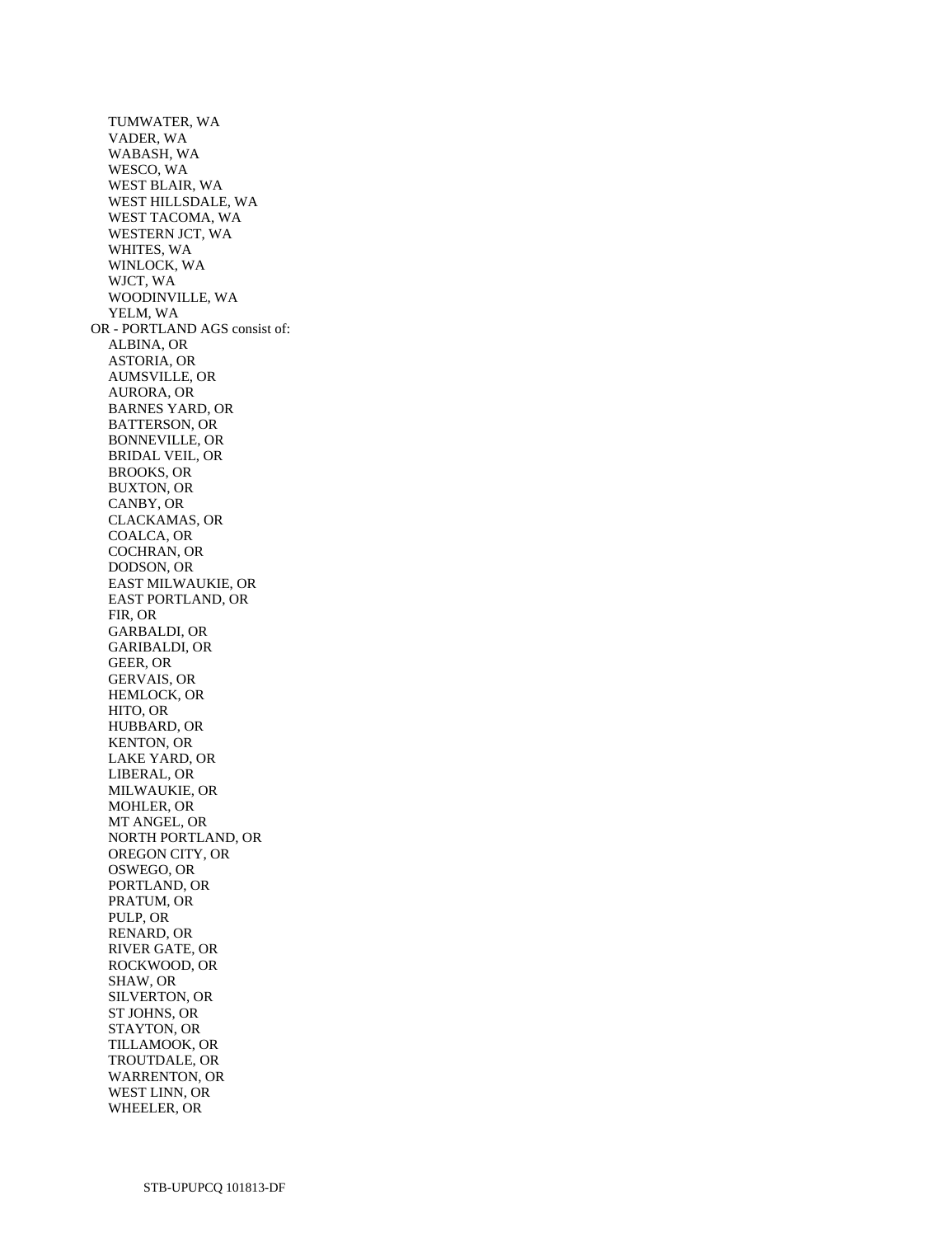WOODBURN, OR AMPERE, WA BARBERTON, WA BATTLE GROUND, WA BRUSH PRAIRIE, WA CAMAS, WA CASTLE ROCK, WA CATHLAMET, WA CHELATCHIE, WA COLUMBIA JCT, WA HEISON, WA HOMAN, WA KALAMA, WA KELSO, WA LONGVIEW, WA OSTRANDER, WA RIDGEFIELD, WA ROCKY POINT, WA RYE JCT, WA VANCOUVER, WA VANCOUVER JCT, WA WASHOUGAL, WA WOODLAND, WA YACOLT, WA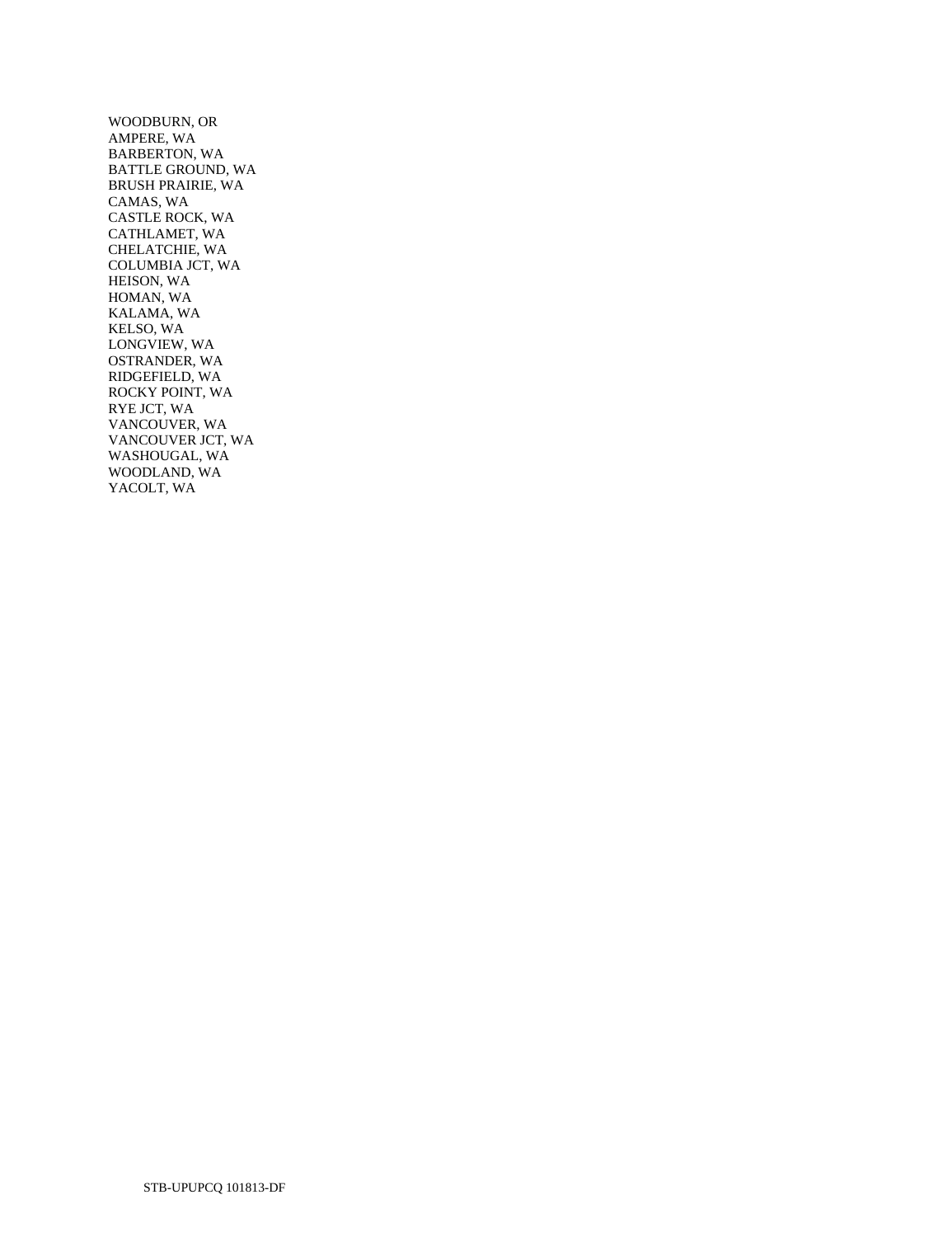

STB-UPUPCQ 102467-U

# **UNION PACIFIC RAILROAD COMPANY**

# **AMENDED CONTRACT SUMMARY**

**Issued:**  February 21, 2022

**Effective:** June 1, 2021

**Issued by:**  Rosa M. La Puente-Flowers Lead Price Applications 1400 Douglas Street Mail Stop 1340 OMAHA, NEBRASKA 68179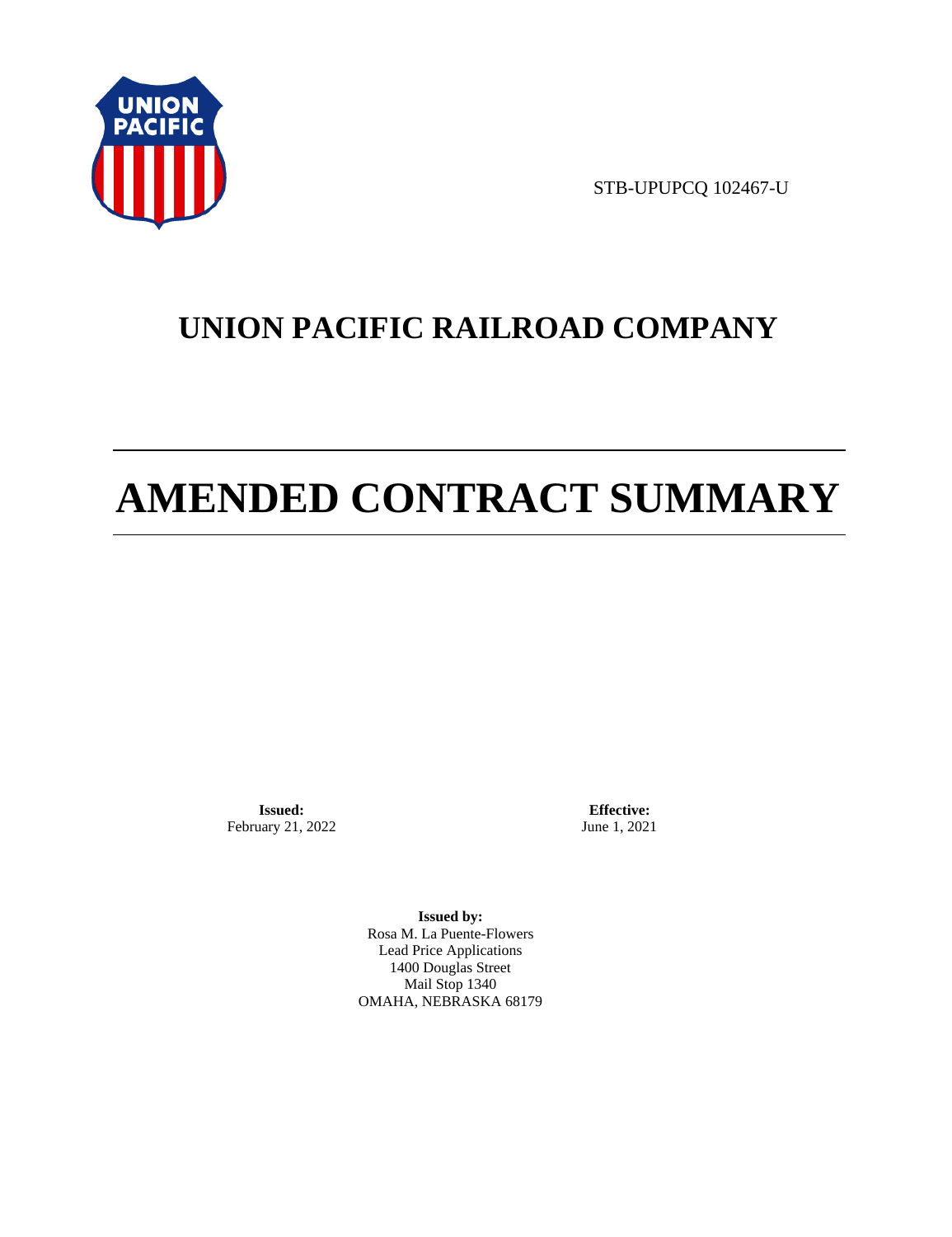#### **PARTICIPATING CARRIERS:**

 AT & L RAILROAD CO INC **ADDITION**  P.o. Box 29 Watonga, OK 73772

 UNION PACIFIC RAILROAD COMPANY 1400 Douglas St. Omaha, NE 68179

#### **COMMODITY:**

 Wheat, Feed, Nec **ADDITION**  Oats **ADDITION**  Wheat, Not Organically Grown Free Of Fertilizer And Or Pesticide Applications **ADDITION**  Wheat, Durum, Amber Or Red **ADDITION**  Oats, Feed, Nec **ADDITION**  Rye **ADDITION**  Rye, Feed, Nec **ADDITION**  Triticale **ADDITION**  Wheat,Organically Grown Free Of Fertilizer & Or Pesticide Applications **ADDITION** 

#### **SHIPPER:**

THE ANDERSONS INC **ADDITION** 

#### **ORIGIN(S):**

 BREWSTER, KS **ADDITION**  CLAYTON, KS **ADDITION**  COLLYER, KS **ADDITION**  COURTLAND, KS **ADDITION**  DOWNS, KS **ADDITION**  DRESDEN, KS **ADDITION**  EDSON, KS **ADDITION**  ESBON, KS **ADDITION**  GEM, KS **ADDITION**  GOODLAND, KS **ADDITION**  GORHAM, KS **ADDITION**  GRAINFIELD, KS **ADDITION**  GRETNA, KS **ADDITION**  GRINNELL, KS **ADDITION**  HAVILAND, KS **ADDITION**  JENNINGS, KS **ADDITION**  KANORADO, KS **ADDITION**  KENSINGTON, KS **ADDITION**  LEBANON, KS **ADDITION**  LEVANT, KS **ADDITION**  MANKATO, KS **ADDITION**  MINGO, KS **ADDITION**  NORTON, KS **ADDITION**  NORWAY, KS **ADDITION**  OAKLEY, KS **ADDITION**  OSBORNE, KS **ADDITION**  PHILLIPSBURG, KS **ADDITION**  PRAIRIE VIEW, KS **ADDITION**  PRATT, KS **ADDITION**  QUINTER, KS **ADDITION**  REXFORD, KS **ADDITION**  RULETON, KS **ADDITION**  SALINA, KS **ADDITION**  SCANDIA, KS **ADDITION**  SELDEN, KS **ADDITION**  SMITH CENTER, KS **ADDITION**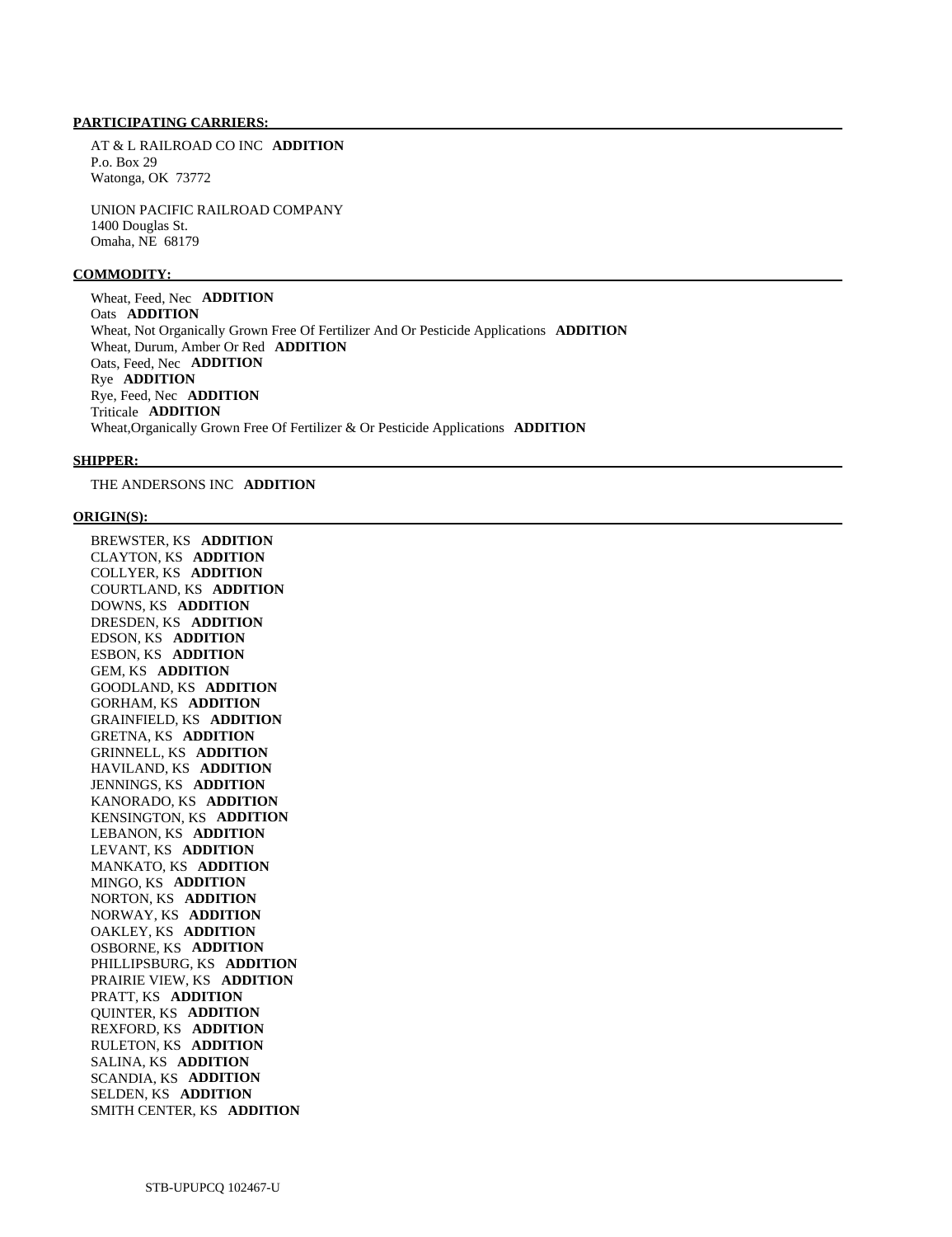STUTTGART, KS **ADDITION**  VICTORIA, KS **ADDITION**  WAKEENEY, KS **ADDITION**  WICHITA, KS **ADDITION**  NE - CHAPPELL AGS (See Exhibit Definition) GOODWELL, OK **ADDITION**  HOOKER, OK **ADDITION**  MEDFORD, OK **ADDITION**  TEXHOMA, OK **ADDITION**  WATONGA, OK **ADDITION**  CORPUS CHRISTI, TX **ADDITION**  STRATFORD, TX **ADDITION**  GRANVILLE, WI **ADDITION**  MILWAUKEE, WI **ADDITION**  ARRIBA, CO **ADDITION**  BETHUNE, CO **ADDITION**  BURLINGTON, CO **ADDITION**  FLAGLER, CO **ADDITION**  GENOA, CO **ADDITION**  SEIBERT, CO **ADDITION**  STRATTON, CO **ADDITION**  VONA, CO **ADDITION**  AGRA, KS **ADDITION**  ALMENA, KS **ADDITION**  ASTOR, KS **ADDITION**  ATHOL, KS **ADDITION**  BELLAIRE, KS **ADDITION**  BELLEVILLE, KS **ADDITION**  BRETON, KS **ADDITION** 

#### **DESTINATION(S):**

 NOGALES, AZ **ADDITION**  CALEXICO, CA **ADDITION**  EAGLE PASS, TX **ADDITION**  EL PASO, TX **ADDITION**  GALENA PARK, TX **ADDITION**  LAREDO, TX **ADDITION**  KANSAS CITY, MO **ADDITION**  TOLLESON, AZ **ADDITION**  SHERMAN, TX **ADDITION**  CHICAGO, IL **ADDITION**  OR - PORTLAND AGS (See Exhibit Definition) NEW BRAUNFELS, TX **ADDITION**  SAN ANTONIO, TX **ADDITION**  CA - LA BASIN AGS (See Exhibit Definition) EAST ST LOUIS, IL **ADDITION**  WINONA, MN **ADDITION**  PORTLAND, OR **ADDITION**  MEMPHIS, TN **ADDITION** 

#### **PORT(S):**

Not Applicable

#### **DURATION:**

 Effective Date: June 1, 2019 Amendment Effective Date: June 1, 2021 **ADDITION**  Expiration Date: February 28, 2022 **EXTENSION** 

#### **RAIL CAR DATA:**

No cars dedicated to service under this Contract. Cars are provided on a common carrier basis only.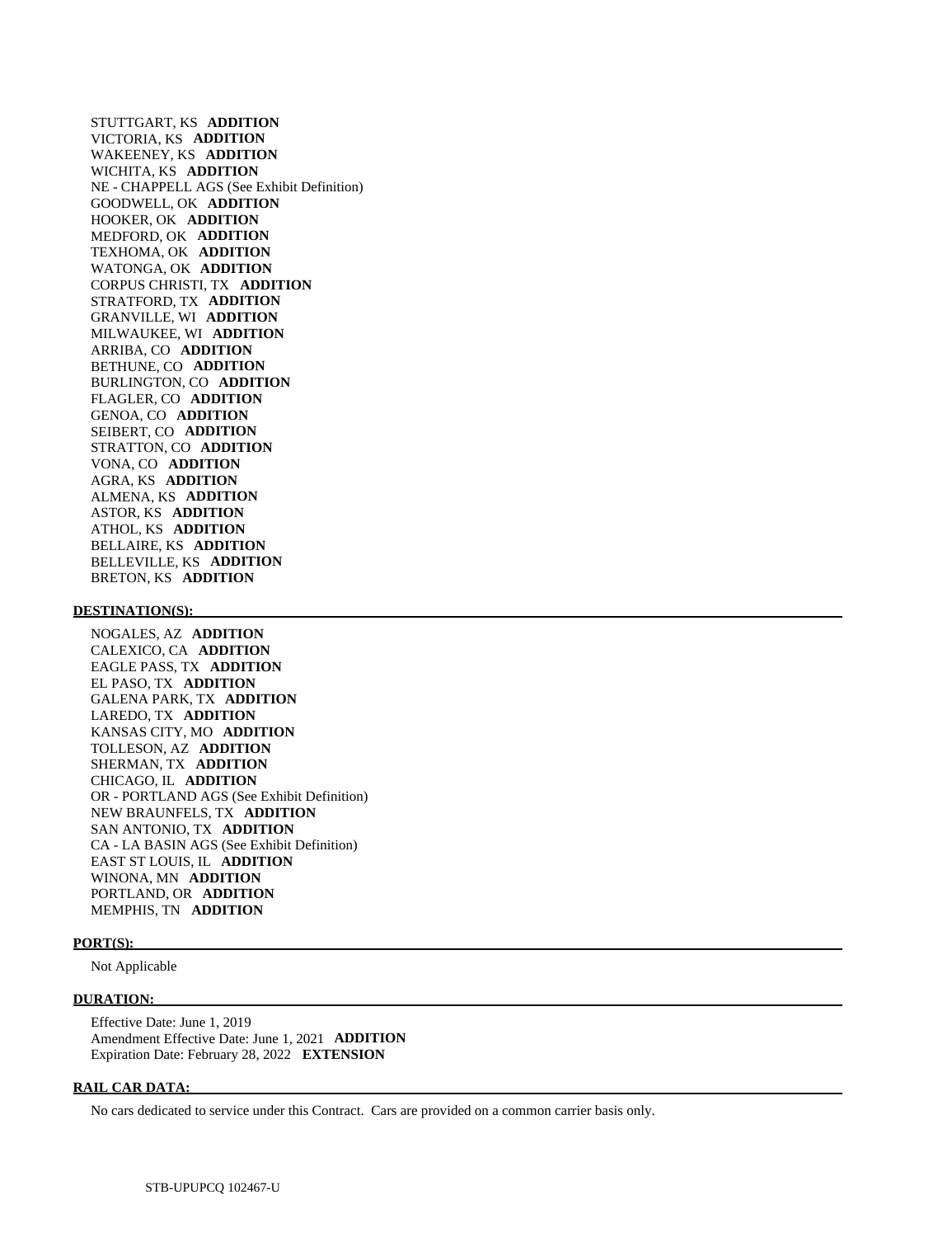# **RATES & CHARGES:**

Not applicable

## **VOLUME:**

 Minimum shipment of 107 carloads. **ADDITION**  Multiple Car Shipments **ADDITION** 

# **SPECIAL FEATURES:**

Special Switching Provision

## **SPECIAL NOTICE:**

Not applicable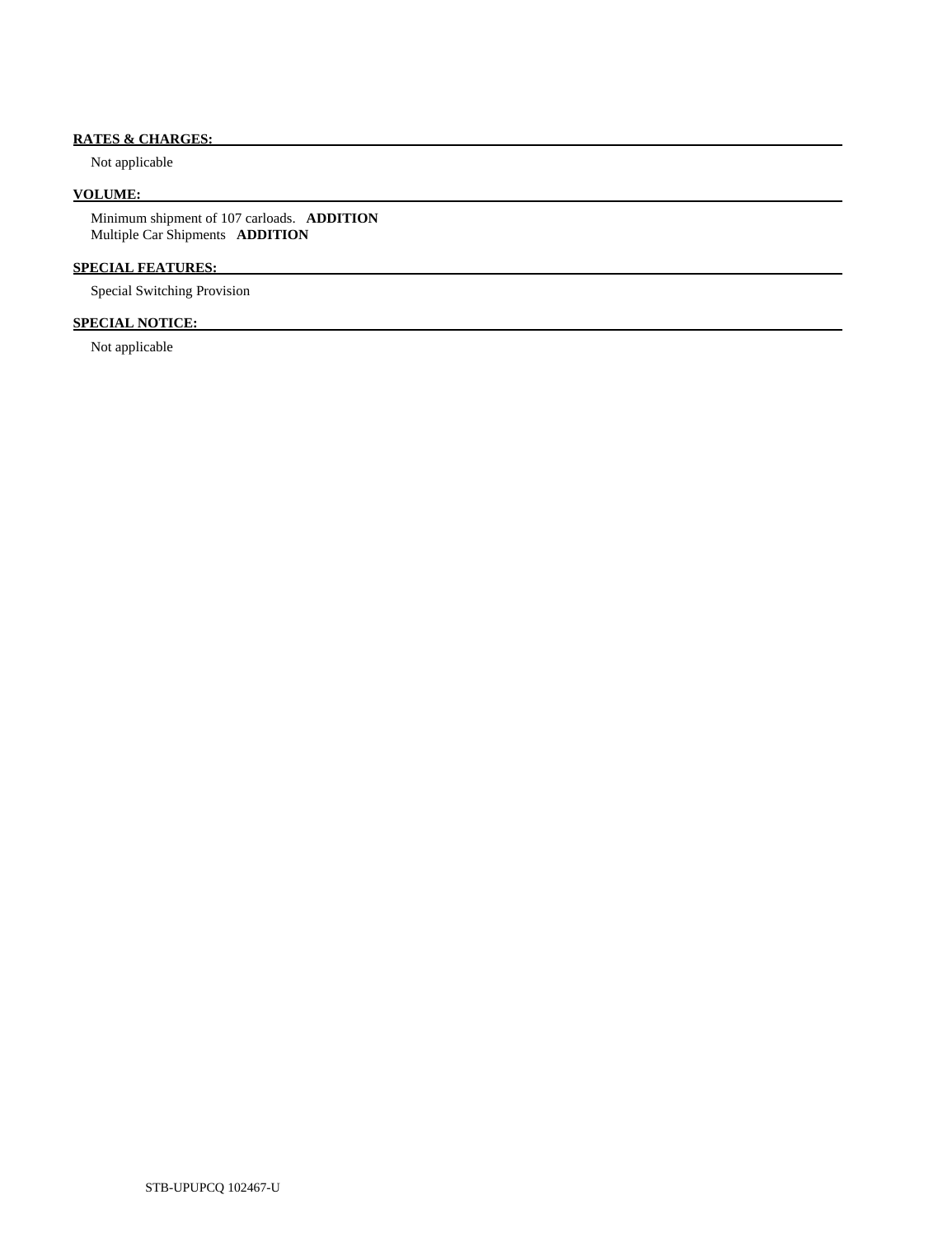#### **EXHIBIT DEFINITIONS:**

 NE - CHAPPELL AGS consist of: AJAY, NE **ADDITION**  BIG SPRINGS, NE **ADDITION**  BRIDGEPORT, NE **ADDITION**  BROADWATER, NE **ADDITION**  BROWNSON, NE **ADDITION**  BRULE, NE **ADDITION**  BUSHNELL, NE **ADDITION**  CHAPPELL, NE **ADDITION**  COLTON, NE **ADDITION**  DIX, NE **ADDITION**  GERING, NE **ADDITION**  HENRY, NE **ADDITION**  HUNTSMAN, NE **ADDITION**  JACINTO, NE **ADDITION**  JOYCE, NE **ADDITION**  KEYSTONE, NE **ADDITION**  KIMBALL, NE **ADDITION**  LEWELLEN, NE **ADDITION**  LISCO, NE **ADDITION**  LODGEPOLE, NE **ADDITION**  LYMAN, NE **ADDITION**  MARTIN, NE **ADDITION**  MELBETA, NE **ADDITION**  NEVENS, NE **ADDITION**  NORTHPORT, NE **ADDITION**  OGALLALA, NE **ADDITION**  OSHKOSH, NE **ADDITION**  OWASCO, NE **ADDITION**  PAXTON, NE **ADDITION**  POTTER, NE **ADDITION**  ROSCOE, NE **ADDITION**  RUTHTON, NE **ADDITION**  SARBEN, NE **ADDITION**  SIDNEY, NE **ADDITION**  SOUTH MITCHELL, NE **ADDITION**  SOUTH MORRILL, NE **ADDITION**  SUNOL, NE **ADDITION**  TOWERS, NE **ADDITION**  OR - PORTLAND AGS consist of: ALBINA, OR **ADDITION**  ASTORIA, OR **ADDITION**  AUMSVILLE, OR **ADDITION**  AURORA, OR **ADDITION**  BARNES YARD, OR **ADDITION**  BATTERSON, OR **ADDITION**  BONNEVILLE, OR **ADDITION**  BRIDAL VEIL, OR **ADDITION**  BROOKS, OR **ADDITION**  BUXTON, OR **ADDITION**  CANBY, OR **ADDITION**  CLACKAMAS, OR **ADDITION**  COALCA, OR **ADDITION**  COCHRAN, OR **ADDITION**  DODSON, OR **ADDITION**  EAST MILWAUKIE, OR **ADDITION**  EAST PORTLAND, OR **ADDITION**  FIR, OR **ADDITION**  GARBALDI, OR **ADDITION**  GARIBALDI, OR **ADDITION**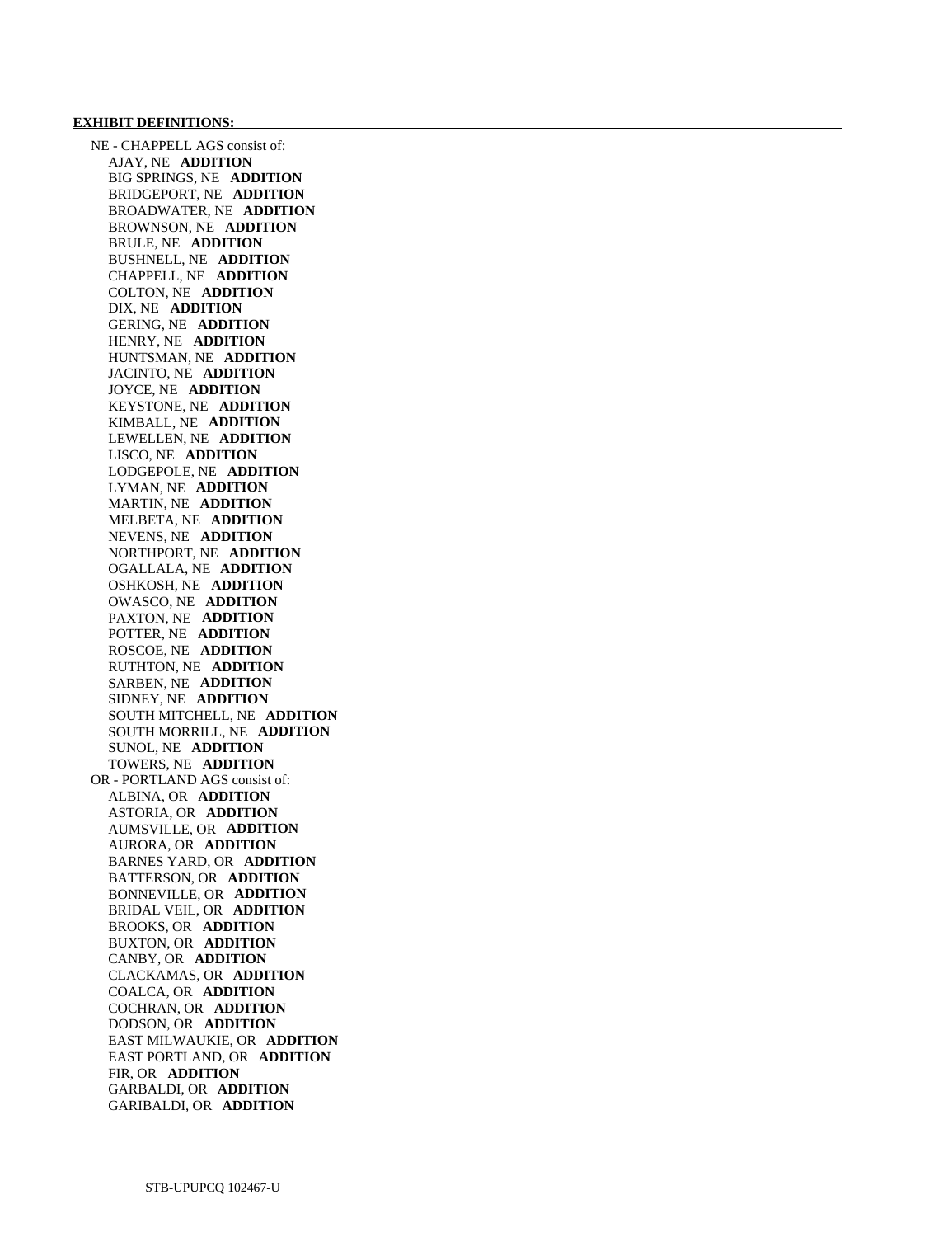GEER, OR **ADDITION**  GERVAIS, OR **ADDITION**  HEMLOCK, OR **ADDITION**  HITO, OR **ADDITION**  HUBBARD, OR **ADDITION**  KENTON, OR **ADDITION**  LAKE YARD, OR **ADDITION**  LIBERAL, OR **ADDITION**  MILWAUKIE, OR **ADDITION**  MOHLER, OR **ADDITION**  MT ANGEL, OR **ADDITION**  NORTH PORTLAND, OR **ADDITION**  OREGON CITY, OR **ADDITION**  OSWEGO, OR **ADDITION**  PORTLAND, OR **ADDITION**  PRATUM, OR **ADDITION**  PULP, OR **ADDITION**  RENARD, OR **ADDITION**  RIVER GATE, OR **ADDITION**  ROCKWOOD, OR **ADDITION**  SHAW, OR **ADDITION**  SILVERTON, OR **ADDITION**  ST JOHNS, OR **ADDITION**  STAYTON, OR **ADDITION**  TILLAMOOK, OR **ADDITION**  TROUTDALE, OR **ADDITION**  WARRENTON, OR **ADDITION**  WEST LINN, OR **ADDITION**  WHEELER, OR **ADDITION**  WOODBURN, OR **ADDITION**  AMPERE, WA **ADDITION**  BARBERTON, WA **ADDITION**  BATTLE GROUND, WA **ADDITION**  BRUSH PRAIRIE, WA **ADDITION**  CAMAS, WA **ADDITION**  CASTLE ROCK, WA **ADDITION**  CATHLAMET, WA **ADDITION**  CHELATCHIE, WA **ADDITION**  COLUMBIA JCT, WA **ADDITION**  HEISON, WA **ADDITION**  HOMAN, WA **ADDITION**  KALAMA, WA **ADDITION**  KELSO, WA **ADDITION**  LONGVIEW, WA **ADDITION**  OSTRANDER, WA **ADDITION**  RIDGEFIELD, WA **ADDITION**  ROCKY POINT, WA **ADDITION**  RYE JCT, WA **ADDITION**  VANCOUVER, WA **ADDITION**  VANCOUVER JCT, WA **ADDITION**  WASHOUGAL, WA **ADDITION**  WOODLAND, WA **ADDITION**  YACOLT, WA **ADDITION**  CA - LA BASIN AGS consist of: AIRBASE, CA **ADDITION**  ALHAMBRA, CA **ADDITION**  ALRAY, CA **ADDITION**  ANAHEIM, CA **ADDITION**  ARLINGTON, CA **ADDITION**  AURANT, CA **ADDITION**  AZUSA, CA **ADDITION**  BALDWIN PARK, CA **ADDITION**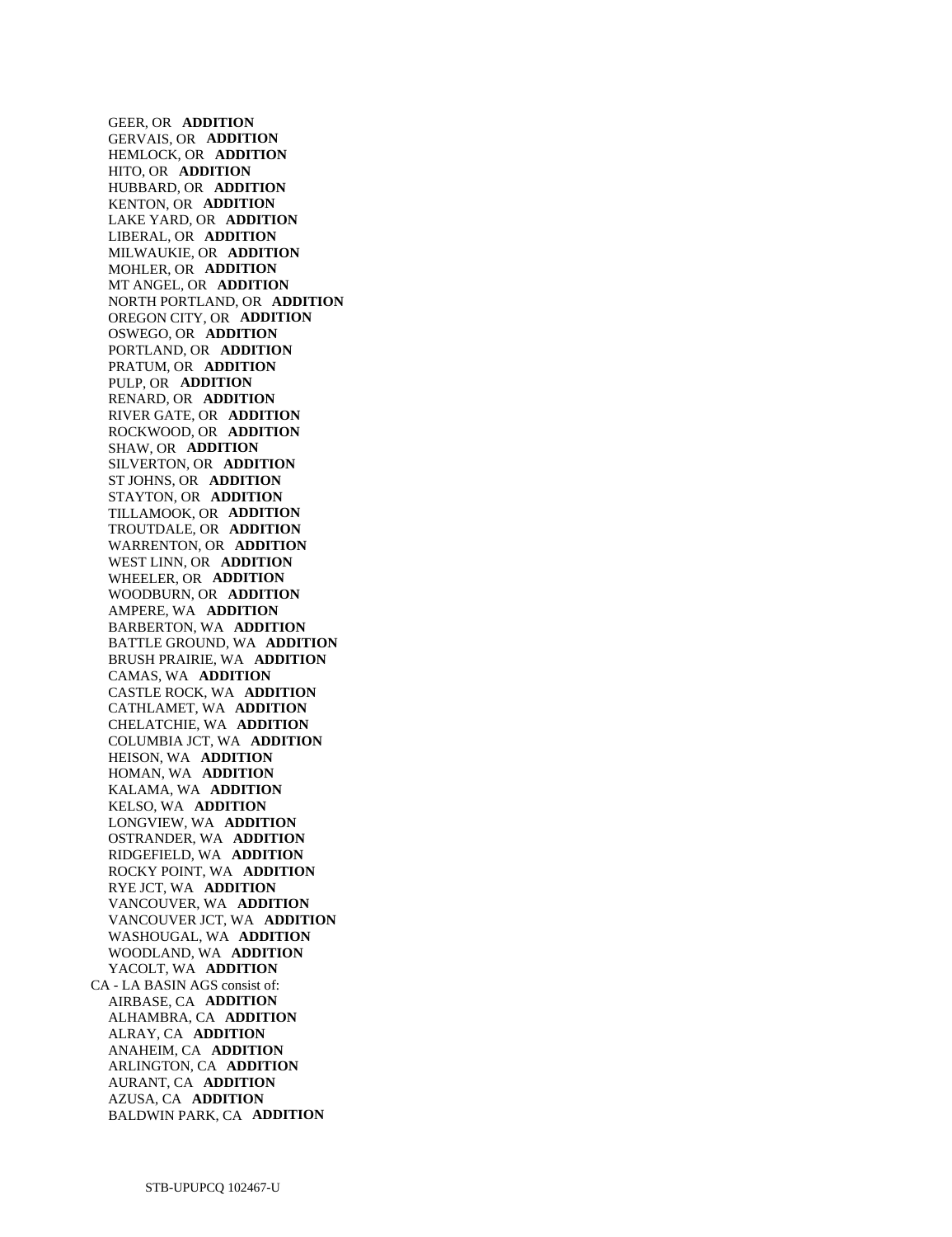BALLOU, CA **ADDITION**  BARODA, CA **ADDITION**  BARSTOW, CA **ADDITION**  BASIN, CA **ADDITION**  BASSETT, CA **ADDITION**  BASTA, CA **ADDITION**  BEAUMONT, CA **ADDITION**  BELL, CA **ADDITION**  BETTERAVIA, CA **ADDITION**  BETTERAVIA JCT, CA **ADDITION**  BREA, CA **ADDITION**  BUENA PARK, CA **ADDITION**  BURBANK, CA **ADDITION**  CAJON, CA **ADDITION**  CAMARILLO, CA **ADDITION**  CANOGA PARK, CA **ADDITION**  CAPITAN, CA **ADDITION**  CARMENITA, CA **ADDITION**  CARPINTERIA, CA **ADDITION**  CARR, CA **ADDITION**  CARSON, CA **ADDITION**  CHAMPAGNE, CA **ADDITION**  CHATSWORTH, CA **ADDITION**  CHINO, CA **ADDITION**  CIMA, CA **ADDITION**  CITY OF COMMERCE, CA **ADDITION**  CITY OF INDUSTRY, CA **ADDITION**  COLTON, CA **ADDITION**  COLTON GATX, CA **ADDITION**  COMPTON, CA **ADDITION**  CONCEPCION, CA **ADDITION**  CORONA, CA **ADDITION**  COSTA MESA, CA **ADDITION**  COVINA, CA **ADDITION**  CRESTMORE, CA **ADDITION**  CRUTCHER, CA **ADDITION**  CUSHENBURY, CA **ADDITION**  DAGGETT, CA **ADDITION**  DECLEZVILLE, CA **ADDITION**  DEL AMO, CA **ADDITION**  DENIS, CA **ADDITION**  DES MOINES, CA **ADDITION**  DEVORE, CA **ADDITION**  DIKE, CA **ADDITION**  DOLORES, CA **ADDITION**  DOMINGUEZ, CA **ADDITION**  DONLON, CA **ADDITION**  DOWNEY, CA **ADDITION**  DUNN, CA **ADDITION**  DYER, CA **ADDITION**  E SANTA BARBARA, CA **ADDITION**  EAST SAN PEDRO, CA **ADDITION**  EAST WATSON, CA **ADDITION**  EL MONTE, CA **ADDITION**  EL SEGUNDO, CA **ADDITION**  ELFTMAN, CA **ADDITION**  ELLWOOD, CA **ADDITION**  FIELD, CA **ADDITION**  FIRESTONE PARK, CA **ADDITION**  FONTANA, CA **ADDITION**  FROST, CA **ADDITION**  FRUITLAND, CA **ADDITION**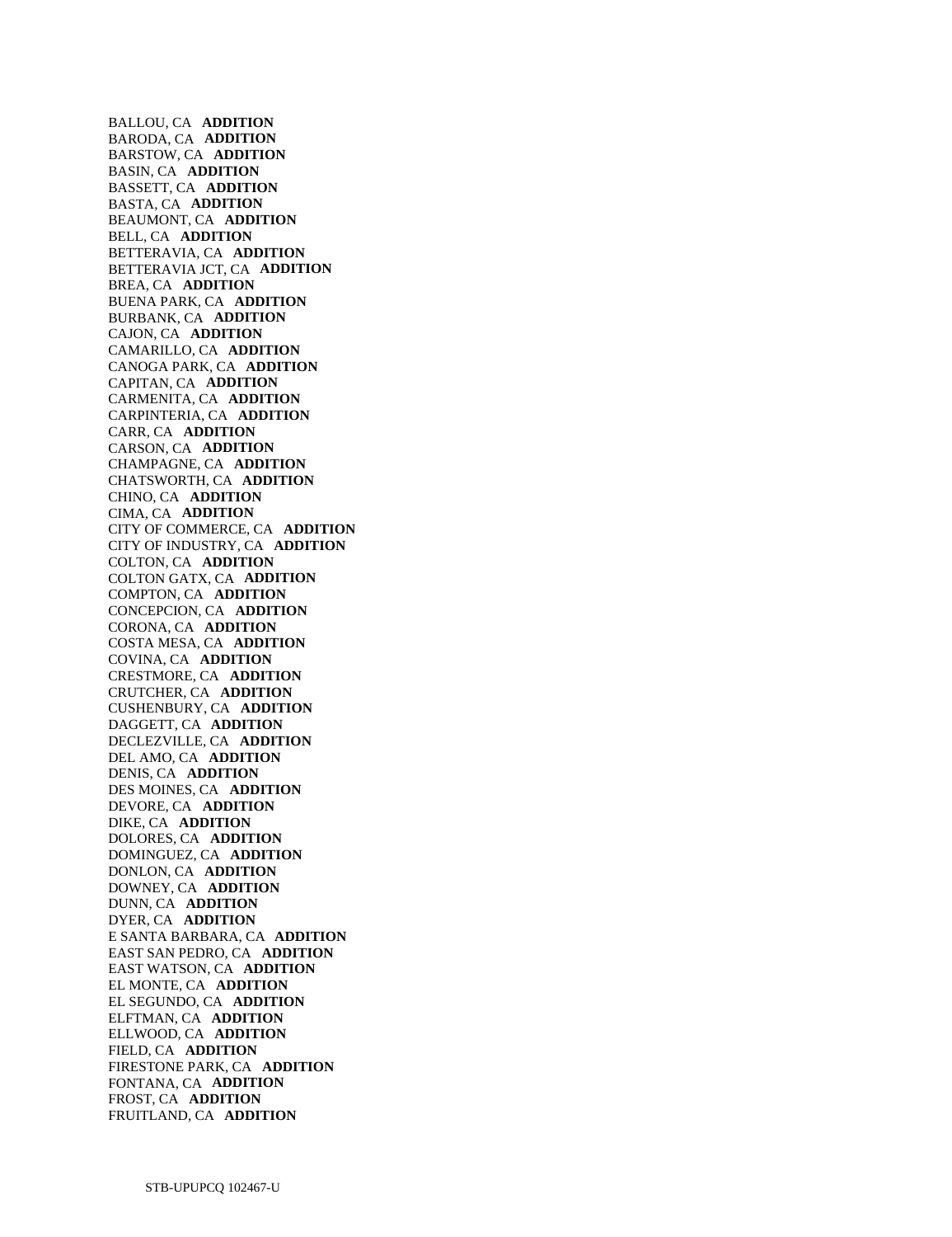FULLERTON, CA **ADDITION**  GARDENA, CA **ADDITION**  GAVIOTA, CA **ADDITION**  GEMCO, CA **ADDITION**  GLENDALE, CA **ADDITION**  GLOBAL GATEWAY SO, CA **ADDITION**  GOLETA, CA **ADDITION**  GRAND TERRACE, CA **ADDITION**  GUASTI, CA **ADDITION**  HAROLD, CA **ADDITION**  HAWTHORNE, CA **ADDITION**  HELENDALE, CA **ADDITION**  HESPERIA, CA **ADDITION**  HEWITT, CA **ADDITION**  HIGHGROVE, CA **ADDITION**  HINKLEY, CA **ADDITION**  HIVOLT, CA **ADDITION**  HOBART, CA **ADDITION**  HODGE, CA **ADDITION**  HOLLYDALE, CA **ADDITION**  HONBY, CA **ADDITION**  HONDA, CA **ADDITION**  HUNTINGTON PARK, CA **ADDITION**  ICTF, CA **ADDITION**  IRVING, CA **ADDITION**  IRWINDALE, CA **ADDITION**  IVANPAH, CA **ADDITION**  KAISER, CA **ADDITION**  KEENBROOK, CA **ADDITION**  KELSO, CA **ADDITION**  LA HABRA, CA **ADDITION**  LA HARBOR APM TERMI, CA **ADDITION**  LA METRO, CA **ADDITION**  LA MIRADA, CA **ADDITION**  LA PATERA, CA **ADDITION**  LA VERNE, CA **ADDITION**  LAKEWOOD, CA **ADDITION**  LANCASTER, CA **ADDITION**  LANG, CA **ADDITION**  LATC, CA **ADDITION**  LAXT, CA **ADDITION**  LEESDALE, CA **ADDITION**  LENWOOD, CA **ADDITION**  LOMA LINDA, CA **ADDITION**  LOMPOC, CA **ADDITION**  LONG BEACH, CA **ADDITION**  LONG BEACH A PIER, CA **ADDITION**  LONG BEACH E PIER, CA **ADDITION**  LONG BEACH ITS, CA **ADDITION**  LONG BEACH LBC, CA **ADDITION**  LONG BEACH PCT, CA **ADDITION**  LONG BEACH T PIER, CA **ADDITION**  LOS ANGELES, CA **ADDITION**  LOS ANGELES HARBOR, CA **ADDITION**  LOS ANGELES JCT, CA **ADDITION**  LOS NIETOS, CA **ADDITION**  LYNWOOD, CA **ADDITION**  MANIX, CA **ADDITION**  MANUEL, CA **ADDITION**  MARLBORO, CA **ADDITION**  MARNE, CA **ADDITION**  MAYWOOD, CA **ADDITION**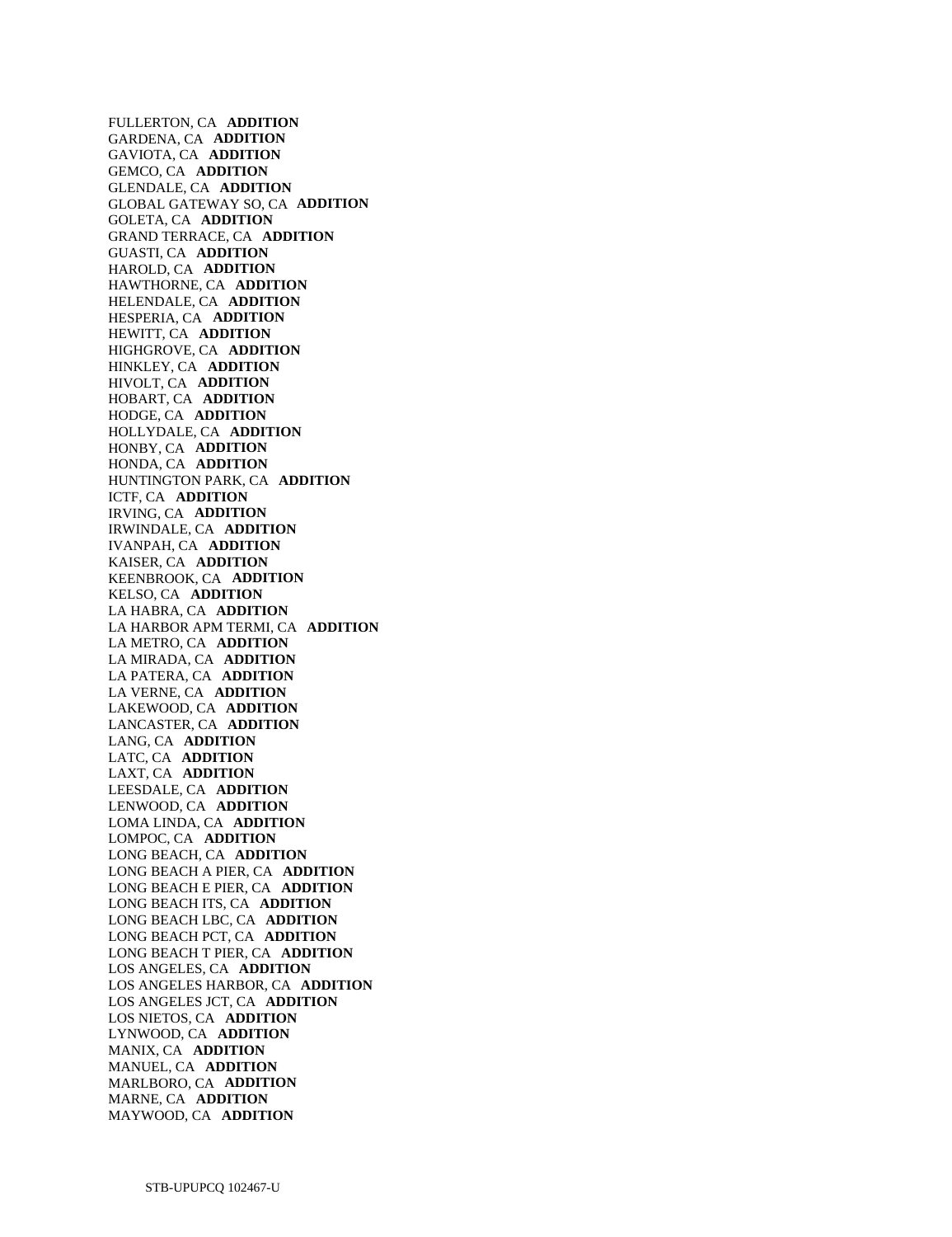MEAD TRANSFER, CA **ADDITION**  MIRA LOMA, CA **ADDITION**  MONTALVO, CA **ADDITION**  MONTCLAIR, CA **ADDITION**  MONTEBELLO, CA **ADDITION**  MOORPARK, CA **ADDITION**  NADEAU, CA **ADDITION**  NARLON, CA **ADDITION**  NEBO, CA **ADDITION**  NEWHALL, CA **ADDITION**  NIPTON, CA **ADDITION**  NORTH POMONA, CA **ADDITION**  NORTH SANTA MARIA, CA **ADDITION**  NORTH STANTON, CA **ADDITION**  NORTHRIDGE, CA **ADDITION**  NORWALK, CA **ADDITION**  ONO, CA **ADDITION**  ONTARIO, CA **ADDITION**  ORANGE, CA **ADDITION**  ORMAND, CA **ADDITION**  ORO GRANDE, CA **ADDITION**  OXNARD, CA **ADDITION**  PACOIMA, CA **ADDITION**  PALMDALE, CA **ADDITION**  PARAMOUNT, CA **ADDITION**  PATATA, CA **ADDITION**  PEDLEY, CA **ADDITION**  PICO RIVERA, CA **ADDITION**  POMONA, CA **ADDITION**  PORT HUENEME, CA **ADDITION**  POST, CA **ADDITION**  PT HUENEME NAV BASE, CA **ADDITION**  RAVENNA, CA **ADDITION**  RAYMER, CA **ADDITION**  REDLANDS, CA **ADDITION**  REYES, CA **ADDITION**  RIALTO, CA **ADDITION**  RIOCO, CA **ADDITION**  RIVERSIDE, CA **ADDITION**  ROSEMARY, CA **ADDITION**  SACATE, CA **ADDITION**  SAN BERNARDINO, CA **ADDITION**  SAN DIMAS, CA **ADDITION**  SAN FERNANDO, CA **ADDITION**  SAN GABRIEL, CA **ADDITION**  SAN PEDRO, CA **ADDITION**  SANTA ANA, CA **ADDITION**  SANTA BARBARA, CA **ADDITION**  SANTA FE SPRINGS, CA **ADDITION**  SANTA MARIA, CA **ADDITION**  SANTA PAULA, CA **ADDITION**  SANTA SUSANA, CA **ADDITION**  SATICOY, CA **ADDITION**  SAUGUS, CA **ADDITION**  SEA CLIFF, CA **ADDITION**  SIMI VALLEY, CA **ADDITION**  SMELTZER, CA **ADDITION**  SOMIS, CA **ADDITION**  SOUTH ANAHEIM, CA **ADDITION**  SOUTH FONTANA, CA **ADDITION**  SOUTH GATE, CA **ADDITION**  SOUTH LOS ANGELES, CA **ADDITION**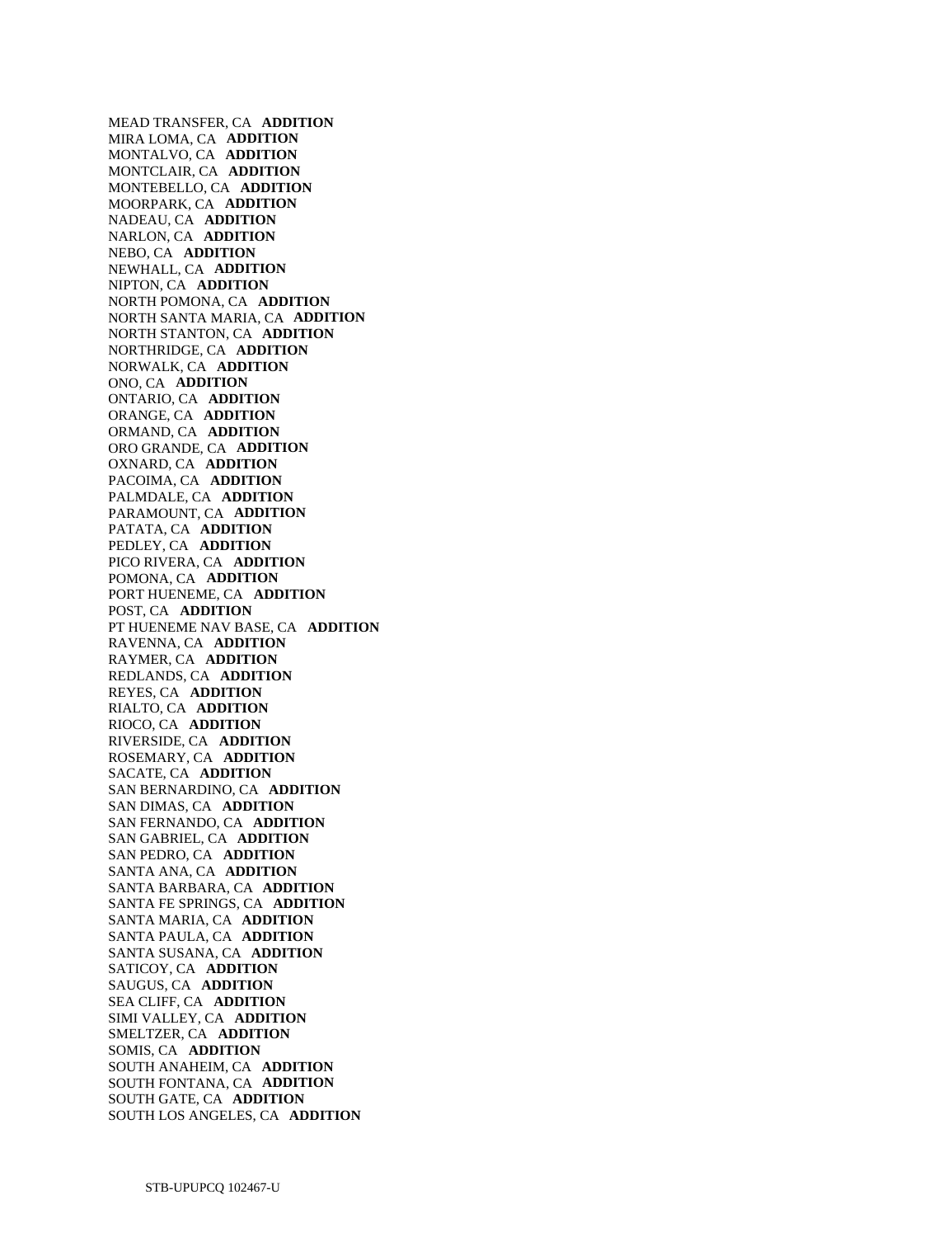SOUTH OXNARD, CA **ADDITION**  SOUTH SANTA ANA, CA **ADDITION**  SOUTH VANDENBERG, CA **ADDITION**  SPADRA, CA **ADDITION**  SUDDEN, CA **ADDITION**  SUMMIT, CA **ADDITION**  SUN VALLEY, CA **ADDITION**  SURF, CA **ADDITION**  SYLMAR, CA **ADDITION**  TANGAIR, CA **ADDITION**  TEMPLE CITY, CA **ADDITION**  TERMINAL ISLAND, CA **ADDITION**  THENARD, CA **ADDITION**  THORN, CA **ADDITION**  TICTF, CA **ADDITION**  TORRANCE, CA **ADDITION**  VALLA, CA **ADDITION**  VENTURA, CA **ADDITION**  VERDEMONT, CA **ADDITION**  VERNON, CA **ADDITION**  VICTORVILLE, CA **ADDITION**  VINA VISTA, CA **ADDITION**  VINCENT, CA **ADDITION**  WALKER, CA **ADDITION**  WALNUT, CA **ADDITION**  WASH, CA **ADDITION**  WATSON, CA **ADDITION**  WATTS, CA **ADDITION**  WEST BASIN, CA **ADDITION**  WEST COLTON, CA **ADDITION**  WEST COVINA, CA **ADDITION**  WEST GLENDALE, CA **ADDITION**  WEST YERMO, CA **ADDITION**  WESTMINSTER, CA **ADDITION**  WHITE HILLS, CA **ADDITION**  WHITTIER JCT, CA **ADDITION**  WILDS, CA **ADDITION**  WILMINGTON, CA **ADDITION**  WINGFOOT, CA **ADDITION**  WINTERSBURG, CA **ADDITION**  WISE, CA **ADDITION**  WORKMAN, CA **ADDITION**  YERMO, CA **ADDITION**  YUSEN TERMINAL, CA **ADDITION**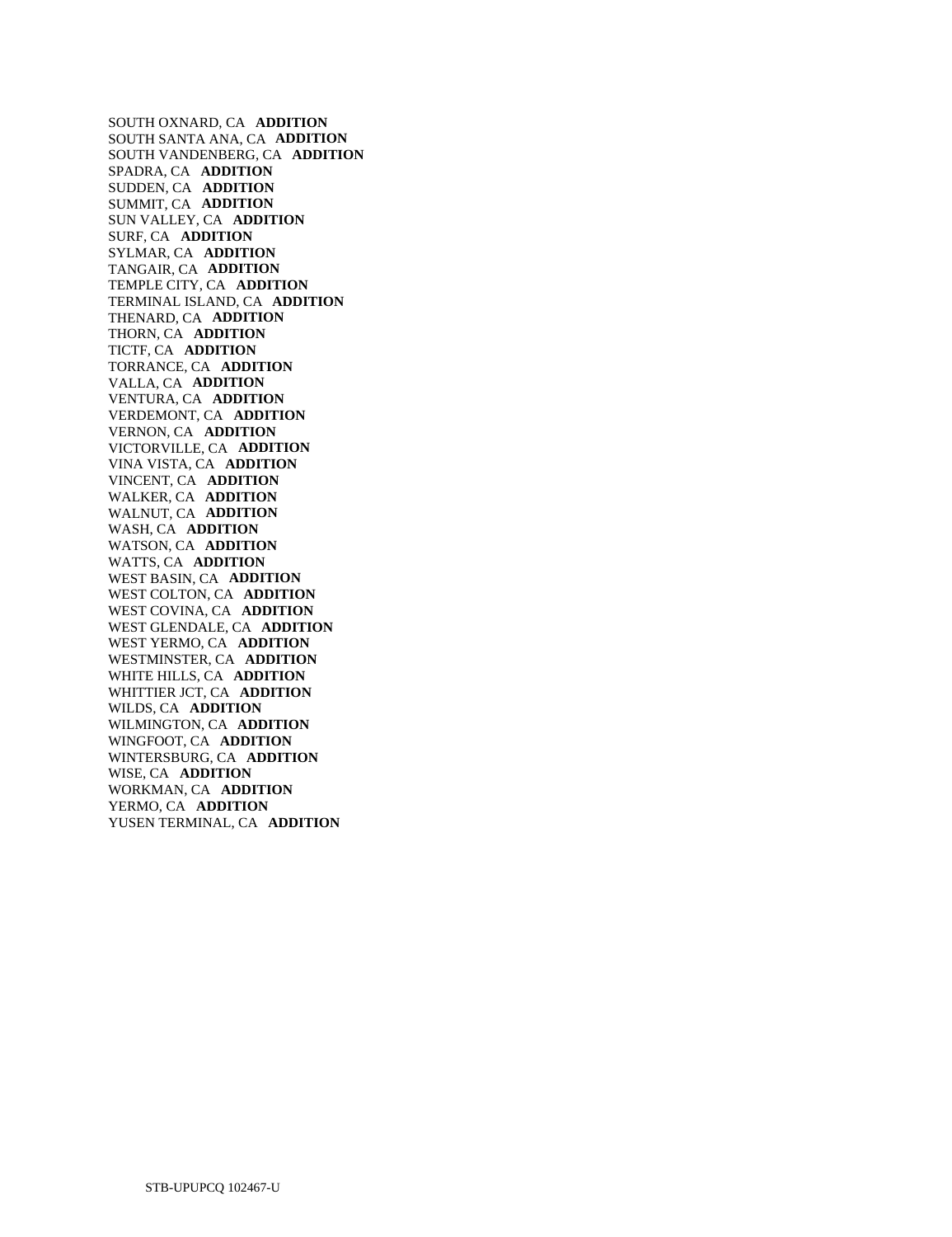

STB-UPUPCQ 102534-W

# **UNION PACIFIC RAILROAD COMPANY**

# **AMENDED CONTRACT SUMMARY**

**Issued:**  February 22, 2022

**Effective:** September 1, 2021

**Issued by:**  Rosa M. La Puente-Flowers Lead Price Applications 1400 Douglas Street Mail Stop 1340 OMAHA, NEBRASKA 68179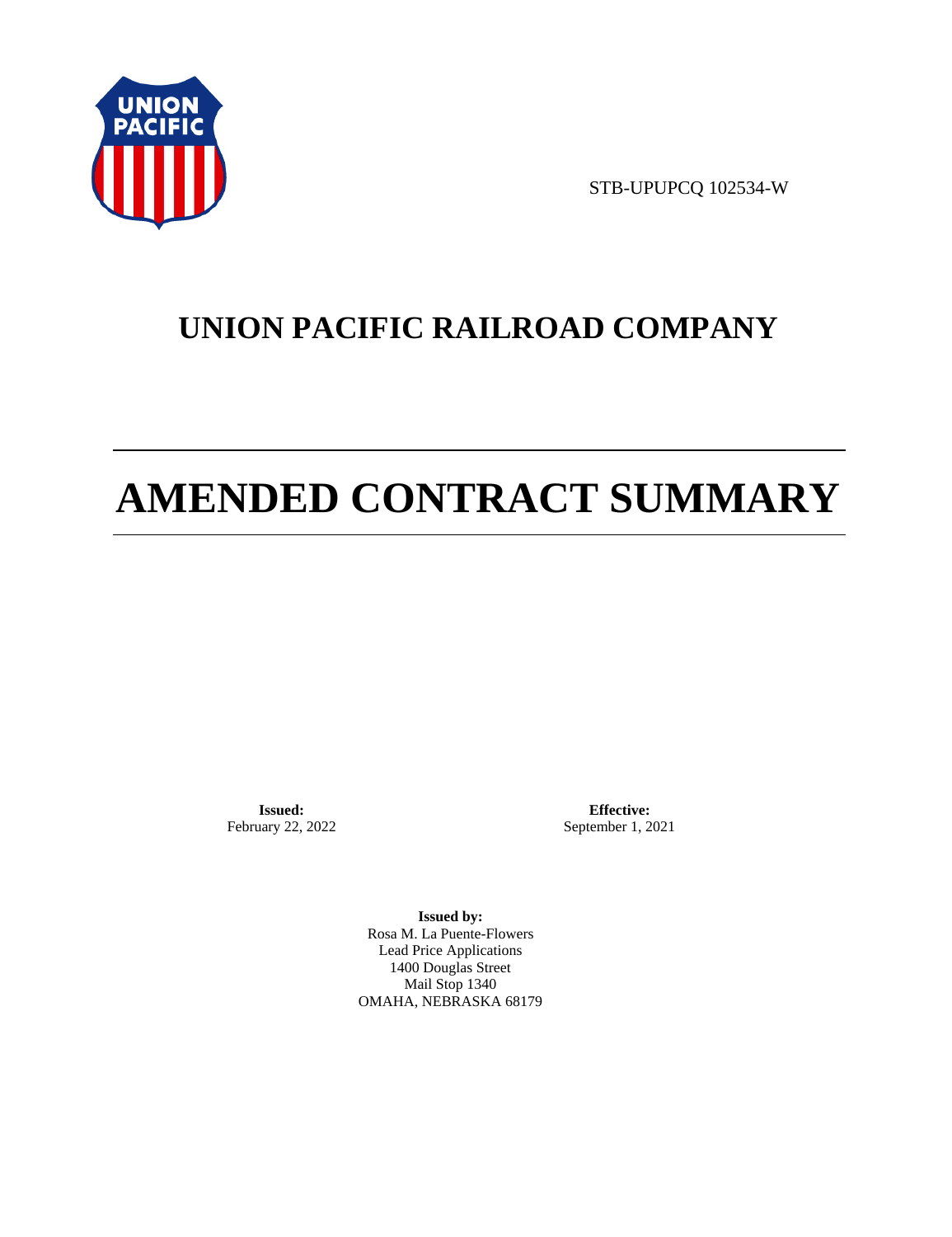### **PARTICIPATING CARRIERS:**

 UNION PACIFIC RAILROAD COMPANY 1400 Douglas St. Omaha, NE 68179

#### **COMMODITY:**

Sorghum Grains **ADDITION** 

#### **SHIPPER:**

CARGILL INC

#### **ORIGIN(S):**

 LABETTE, KS **ADDITION**  EAGLE PASS, TX **ADDITION**  PARAGOULD, AR **ADDITION**  HEARNE, TX **ADDITION**  HOOKS, TX **ADDITION**  LAREDO, TX **ADDITION**  WICHITA FALLS, TX **ADDITION**  HUTCHINSON, KS **ADDITION**  BROWNSVILLE, TX **ADDITION**  CRESSON, TX **ADDITION**  HOCKLEY, TX **ADDITION**  LOLITA, TX **ADDITION**  FT WORTH, TX **ADDITION**  SALINA, KS **ADDITION**  TOPEKA, KS **ADDITION**  WAKEENEY, KS **ADDITION**  CHEYENNE WELLS, CO **ADDITION**  COLBY, KS **ADDITION**  HARLINGEN, TX **ADDITION**  GRAND ISLAND, NE **ADDITION**  EAST ST LOUIS, IL **ADDITION**  OMAHA, NE **ADDITION**  CONNELL, TX **ADDITION**  CEDAR RAPIDS, IA **ADDITION** 

#### **DESTINATION(S):**

 GRAND ISLAND, NE **ADDITION**  SIOUX CITY, IA **ADDITION**  KANSAS CITY, MO **ADDITION**  EAST ST LOUIS, IL **ADDITION**  OMAHA, NE **ADDITION**  EDDYVILLE, IA **ADDITION**  CHICAGO, IL **ADDITION**  CEDAR RAPIDS, IA **ADDITION**  BATON ROUGE, LA **ADDITION**  CAMANCHE, IA **ADDITION**  AVONDALE, LA **ADDITION**  HOOKS, TX **ADDITION**  HOUSTON, TX **ADDITION**  BLAIR, NE **ADDITION**  BRIDGEPORT, IA **ADDITION**  FT DODGE, IA **ADDITION**  MEMPHIS, TN **ADDITION**  OR - PORTLAND AGS (See Exhibit Definition) WORTHINGTON, MN **ADDITION**  IOWA FALLS, IA **ADDITION**  TIMPIE, UT **ADDITION**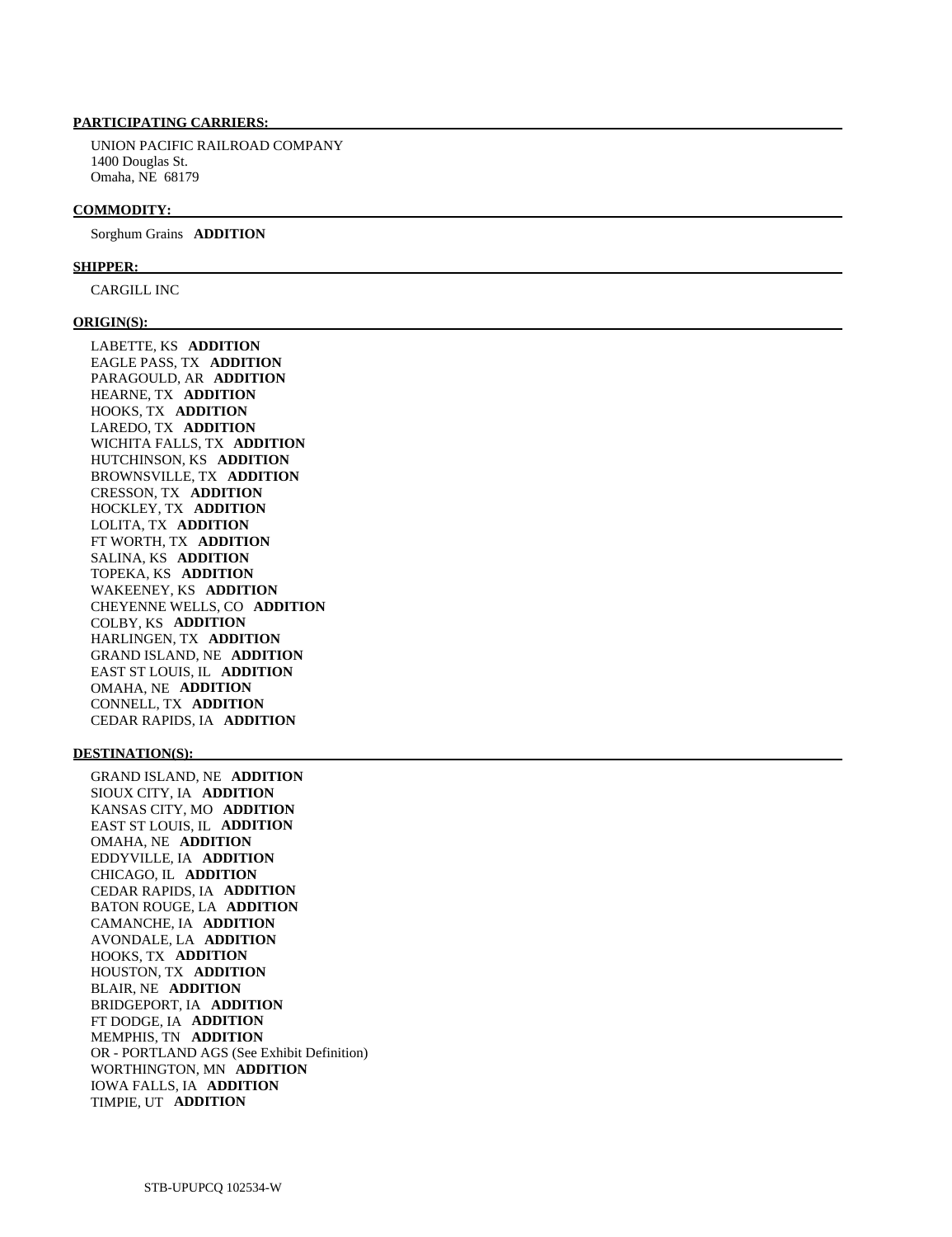#### **PORT(S):**

Not Applicable

#### **DURATION:**

 Effective Date: August 1, 2019 Amendment Effective Date: September 1, 2021 **ADDITION**  Expiration Date: July 31, 2022 **EXTENSION** 

#### **RAIL CAR DATA:**

No cars dedicated to service under this Contract. Cars are provided on a common carrier basis only.

#### **RATES & CHARGES:**

Subject to increases.

#### **VOLUME:**

 Minimum shipment of 107 carloads. **ADDITION**  Multiple Car Shipments **ADDITION** 

#### **SPECIAL FEATURES:**

 Special Switching Provision Not Applicable. This change pertained only to confidential data. (Switching)

#### **SPECIAL NOTICE:**

Not applicable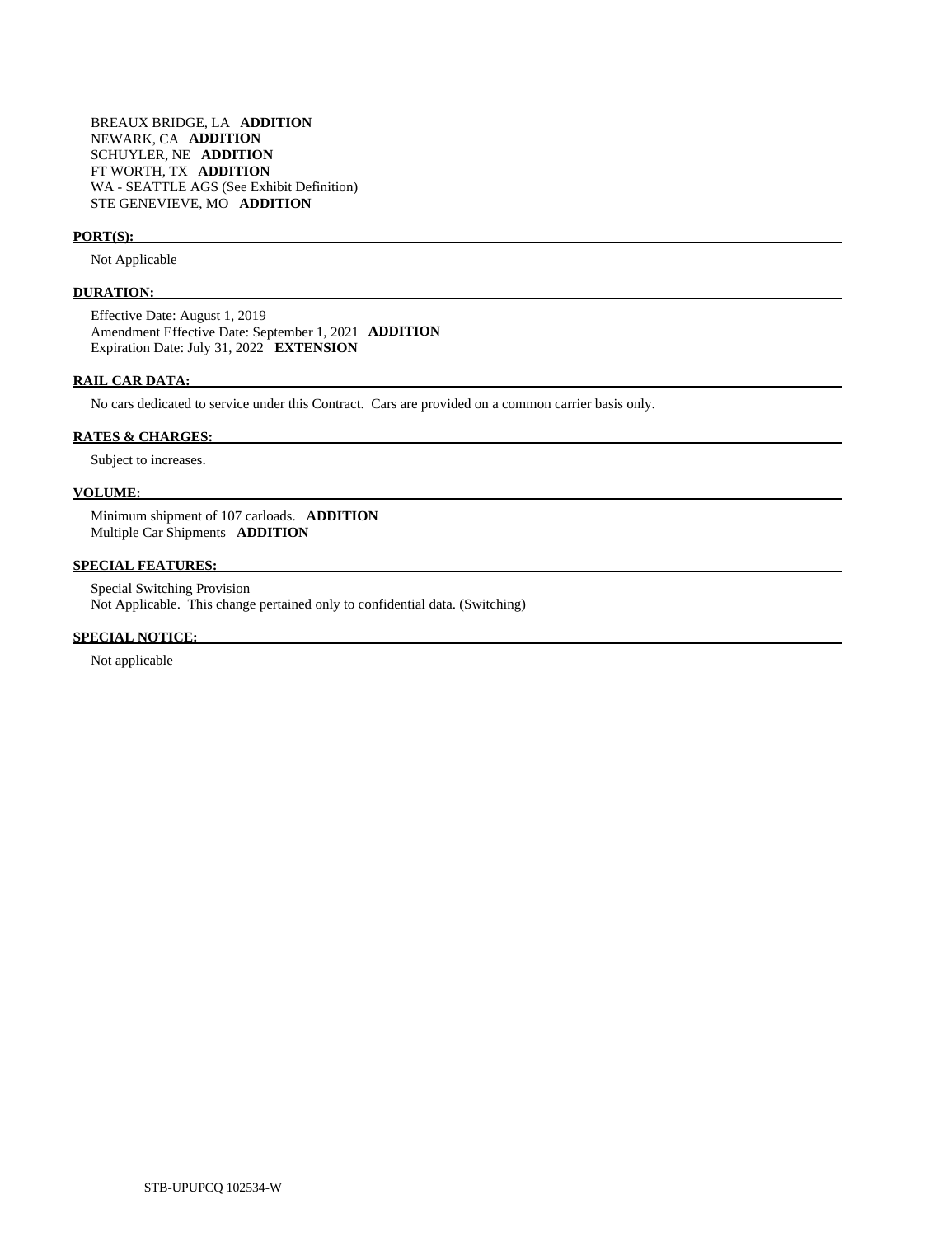OR - PORTLAND AGS consist of: ALBINA, OR **ADDITION**  ASTORIA, OR **ADDITION**  AUMSVILLE, OR **ADDITION**  AURORA, OR **ADDITION**  BARNES YARD, OR **ADDITION**  BATTERSON, OR **ADDITION**  BONNEVILLE, OR **ADDITION**  BRIDAL VEIL, OR **ADDITION**  BROOKS, OR **ADDITION**  BUXTON, OR **ADDITION**  CANBY, OR **ADDITION**  CLACKAMAS, OR **ADDITION**  COALCA, OR **ADDITION**  COCHRAN, OR **ADDITION**  DODSON, OR **ADDITION**  EAST MILWAUKIE, OR **ADDITION**  EAST PORTLAND, OR **ADDITION**  FIR, OR **ADDITION**  GARBALDI, OR **ADDITION**  GARIBALDI, OR **ADDITION**  GEER, OR **ADDITION**  GERVAIS, OR **ADDITION**  HEMLOCK, OR **ADDITION**  HITO, OR **ADDITION**  HUBBARD, OR **ADDITION**  KENTON, OR **ADDITION**  LAKE YARD, OR **ADDITION**  LIBERAL, OR **ADDITION**  MILWAUKIE, OR **ADDITION**  MOHLER, OR **ADDITION**  MT ANGEL, OR **ADDITION**  NORTH PORTLAND, OR **ADDITION**  OREGON CITY, OR **ADDITION**  OSWEGO, OR **ADDITION**  PORTLAND, OR **ADDITION**  PRATUM, OR **ADDITION**  PULP, OR **ADDITION**  RENARD, OR **ADDITION**  RIVER GATE, OR **ADDITION**  ROCKWOOD, OR **ADDITION**  SHAW, OR **ADDITION**  SILVERTON, OR **ADDITION**  ST JOHNS, OR **ADDITION**  STAYTON, OR **ADDITION**  TILLAMOOK, OR **ADDITION**  TROUTDALE, OR **ADDITION**  WARRENTON, OR **ADDITION**  WEST LINN, OR **ADDITION**  WHEELER, OR **ADDITION**  WOODBURN, OR **ADDITION**  AMPERE, WA **ADDITION**  BARBERTON, WA **ADDITION**  BATTLE GROUND, WA **ADDITION**  BRUSH PRAIRIE, WA **ADDITION**  CAMAS, WA **ADDITION**  CASTLE ROCK, WA **ADDITION**  CATHLAMET, WA **ADDITION**  CHELATCHIE, WA **ADDITION**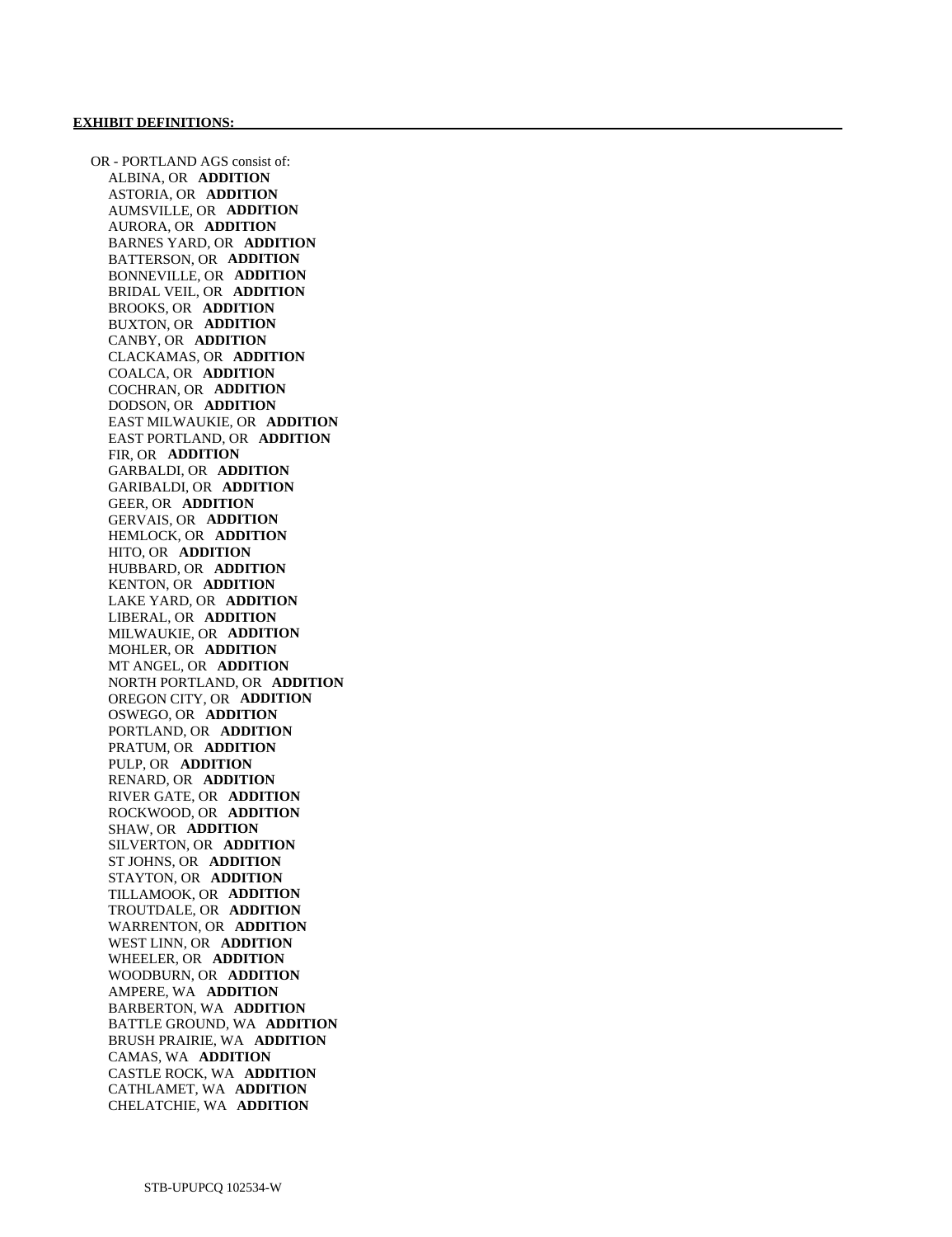COLUMBIA JCT, WA **ADDITION**  HEISON, WA **ADDITION**  HOMAN, WA **ADDITION**  KALAMA, WA **ADDITION**  KELSO, WA **ADDITION**  LONGVIEW, WA **ADDITION**  OSTRANDER, WA **ADDITION**  RIDGEFIELD, WA **ADDITION**  ROCKY POINT, WA **ADDITION**  RYE JCT, WA **ADDITION**  VANCOUVER, WA **ADDITION**  VANCOUVER JCT, WA **ADDITION**  WASHOUGAL, WA **ADDITION**  WOODLAND, WA **ADDITION**  YACOLT, WA **ADDITION**  WA - SEATTLE AGS consist of: ABERDEEN, WA **ADDITION**  ABERDEEN JCT, WA **ADDITION**  ALDERTON, WA **ADDITION**  ALLISON, WA **ADDITION**  ANDOVER, WA **ADDITION**  ARGO, WA **ADDITION**  AUBURN, WA **ADDITION**  BALLARD, WA **ADDITION**  BALLARD JCT, WA **ADDITION**  BANGOR, WA **ADDITION**  BAY SHORE, WA **ADDITION**  BELFAIR, WA **ADDITION**  BELLINGHAM, WA **ADDITION**  BELMORE, WA **ADDITION**  BLACK RIVER, WA **ADDITION**  BLAJCT, WA **ADDITION**  BLAKESLEE JCT, WA **ADDITION**  BREMERTON, WA **ADDITION**  BRIARWOOD, WA **ADDITION**  BUCODA, WA **ADDITION**  BURLINGTON, WA **ADDITION**  CAMP MURRAY, WA **ADDITION**  CAPITOL, WA **ADDITION**  CENPARK, WA **ADDITION**  CENTRALIA, WA **ADDITION**  CHEHALIS, WA **ADDITION**  CLAY CITY, WA **ADDITION**  CONCORA, WA **ADDITION**  DIVIDE, WA **ADDITION**  DUPONT, WA **ADDITION**  EAST OLYMPIA, WA **ADDITION**  EAST PUYALLUP, WA **ADDITION**  EATONVILLE JCT, WA **ADDITION**  EDMOND, WA **ADDITION**  EDMONDS, WA **ADDITION**  ELBE, WA **ADDITION**  ELMA, WA **ADDITION**  ESSEX, WA **ADDITION**  EVERETT, WA **ADDITION**  EVERETT, WA **ADDITION**  FERNDALE, WA **ADDITION**  FIFE, WA **ADDITION**  FREDERICKSON, WA **ADDITION**  FT LEWIS, WA **ADDITION**  GATE, WA **ADDITION**  GLOBAL GATEWAY NO, WA **ADDITION**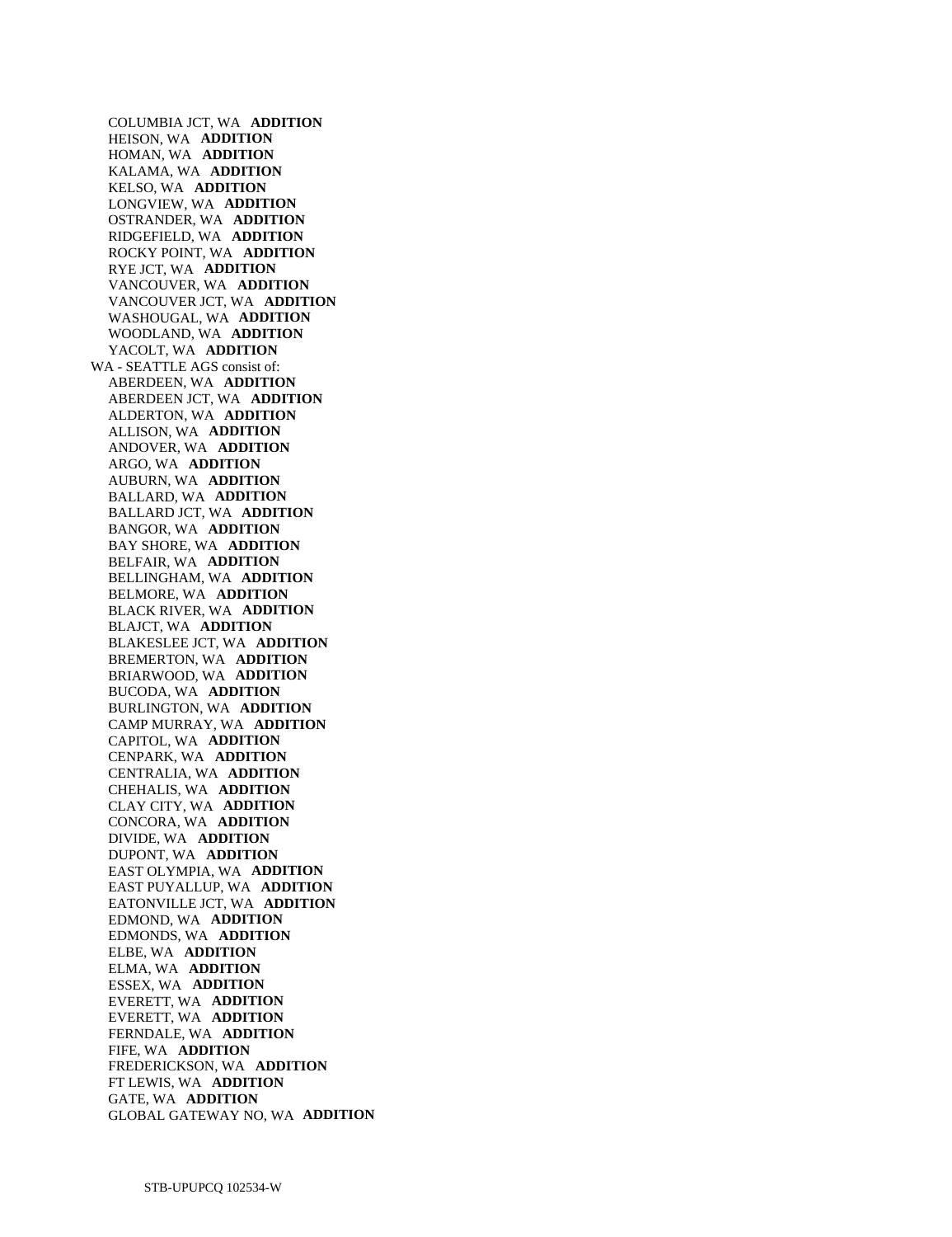GRAHAM, WA **ADDITION**  GRAND MOUND, WA **ADDITION**  GREENDALE, WA **ADDITION**  HARBOR ISLAND, WA **ADDITION**  HILLSDALE, WA **ADDITION**  HOQUIAM, WA **ADDITION**  INTERBAY, WA **ADDITION**  JUNCTION CITY, WA **ADDITION**  KAPOWSIN, WA **ADDITION**  KENT, WA **ADDITION**  KETRON, WA **ADDITION**  KYRO, WA **ADDITION**  LAKESIDE, WA **ADDITION**  LAKEVIEW, WA **ADDITION**  LOVELAND, WA **ADDITION**  LYNCH CREEK, WA **ADDITION**  LYNDEN, WA **ADDITION**  MALTBY, WA **ADDITION**  MARMAC, WA **ADDITION**  MAYTOWN, WA **ADDITION**  MCCLEARY, WA **ADDITION**  MCKENNA, WA **ADDITION**  MCMILLIN, WA **ADDITION**  MEEKER, WA **ADDITION**  MIDLAND, WA **ADDITION**  MINERAL, WA **ADDITION**  MONROE, WA **ADDITION**  MONTESANO, WA **ADDITION**  MORTON, WA **ADDITION**  MOUNT VERNON, WA **ADDITION**  MT VERNON, WA **ADDITION**  NAD JCT, WA **ADDITION**  NAPAVINE, WA **ADDITION**  NEW RELIANCE, WA **ADDITION**  NISQUALLY, WA **ADDITION**  NORTH PUYALLUP, WA **ADDITION**  OAKVILLE, WA **ADDITION**  OFFLAKE, WA **ADDITION**  OFFUTT LAKE, WA **ADDITION**  OHOP, WA **ADDITION**  OLYMPIA, WA **ADDITION**  PARK JCT, WA **ADDITION**  PIONEER, WA **ADDITION**  PORT TOWNSEND, WA **ADDITION**  PUYALLUP, WA **ADDITION**  RAINIER, WA **ADDITION**  RAISH, WA **ADDITION**  RESERVATION, WA **ADDITION**  ROCHESTER, WA **ADDITION**  ROY, WA **ADDITION**  SEATTLE, WA **ADDITION**  SEATTLE PIER, WA **ADDITION**  SHELTON, WA **ADDITION**  SILVERDALE, WA **ADDITION**  SKOOKUMCH, WA **ADDITION**  SKOOKUMCHUCK, WA **ADDITION**  SOUTH BELFAIR, WA **ADDITION**  SOUTH TACOMA, WA **ADDITION**  ST CLAIR, WA **ADDITION**  STEILACOOM, WA **ADDITION**  STIMSON, WA **ADDITION**  SUMNER, WA **ADDITION**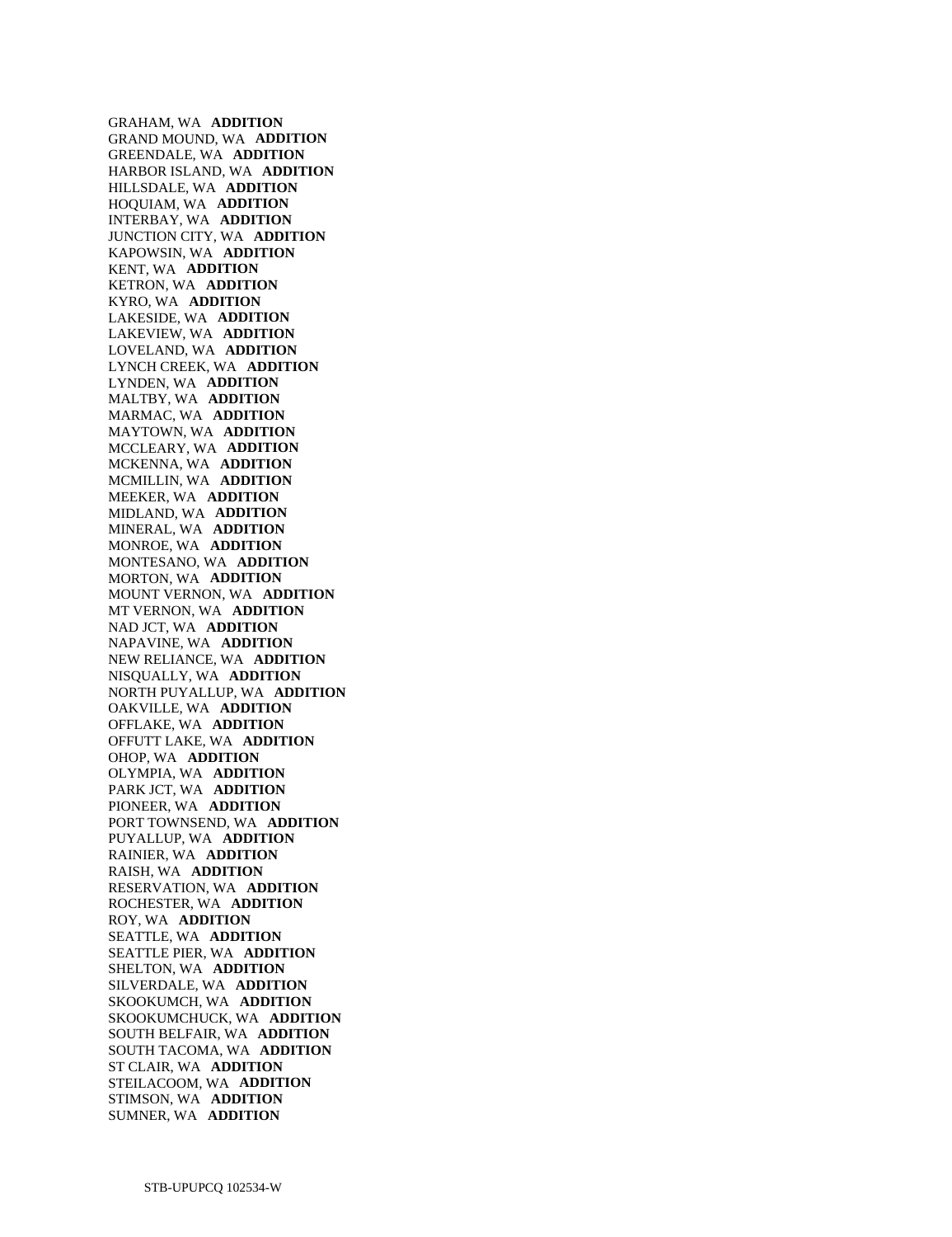TACOMA, WA **ADDITION**  TACOMA EXP, WA **ADDITION**  TACOMA EXPORT, WA **ADDITION**  TACOMA JCT, WA **ADDITION**  TACOMA PCT, WA **ADDITION**  TAYLOR WAY, WA **ADDITION**  TENINO, WA **ADDITION**  THRIFT, WA **ADDITION**  TITLOW, WA **ADDITION**  TUKWILA, WA **ADDITION**  TUMWATER, WA **ADDITION**  VADER, WA **ADDITION**  WABASH, WA **ADDITION**  WESCO, WA **ADDITION**  WEST BLAIR, WA **ADDITION**  WEST HILLSDALE, WA **ADDITION**  WEST TACOMA, WA **ADDITION**  WESTERN JCT, WA **ADDITION**  WHITES, WA **ADDITION**  WINLOCK, WA **ADDITION**  WJCT, WA **ADDITION**  WOODINVILLE, WA **ADDITION**  YELM, WA **ADDITION**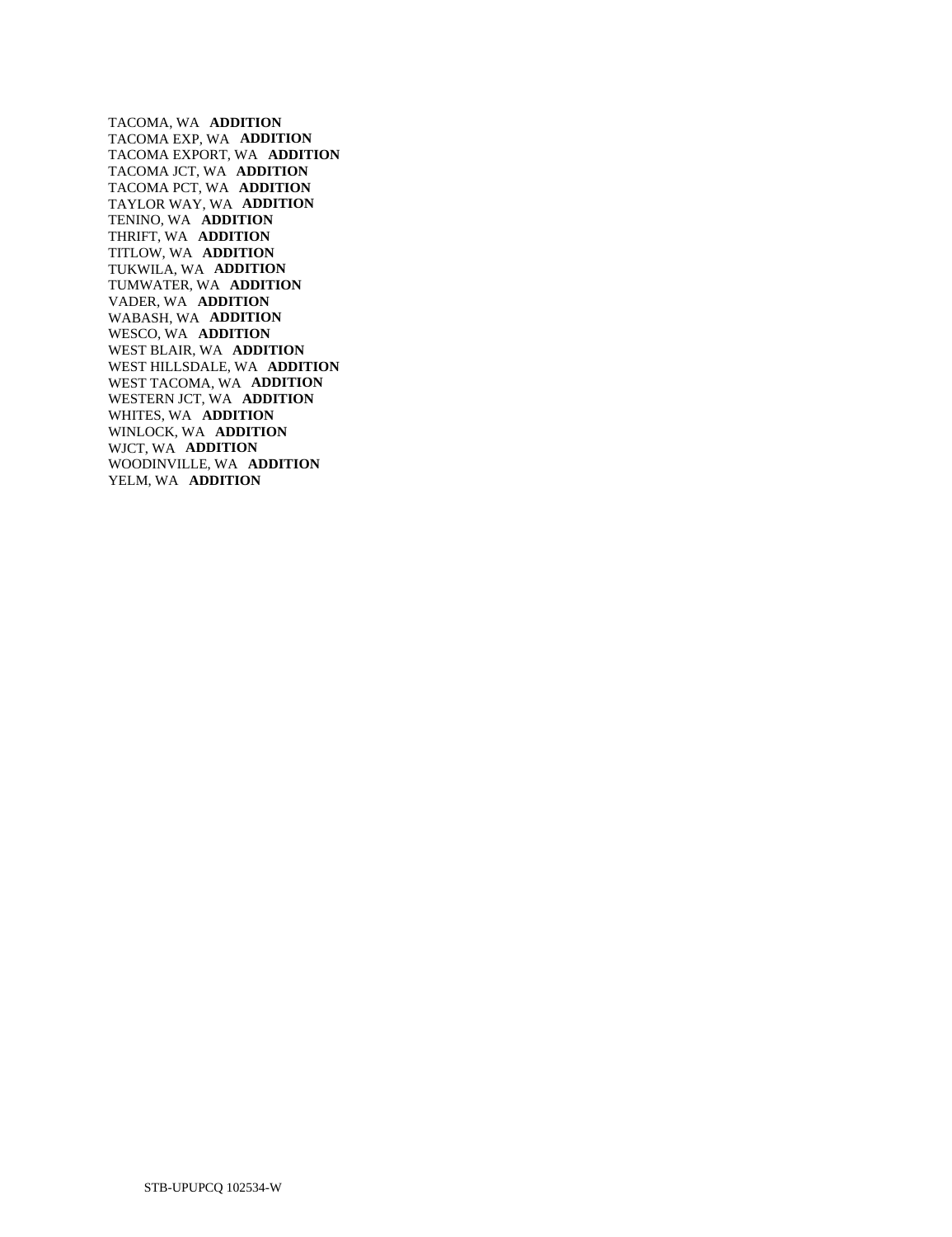

STB-UPUPCQ 102874-T

# **UNION PACIFIC RAILROAD COMPANY**

# **AMENDED CONTRACT SUMMARY**

**Issued:**  February 24, 2022

**Effective:** July 1, 2021

**Issued by:**  Rosa M. La Puente-Flowers Lead Price Applications 1400 Douglas Street Mail Stop 1340 OMAHA, NEBRASKA 68179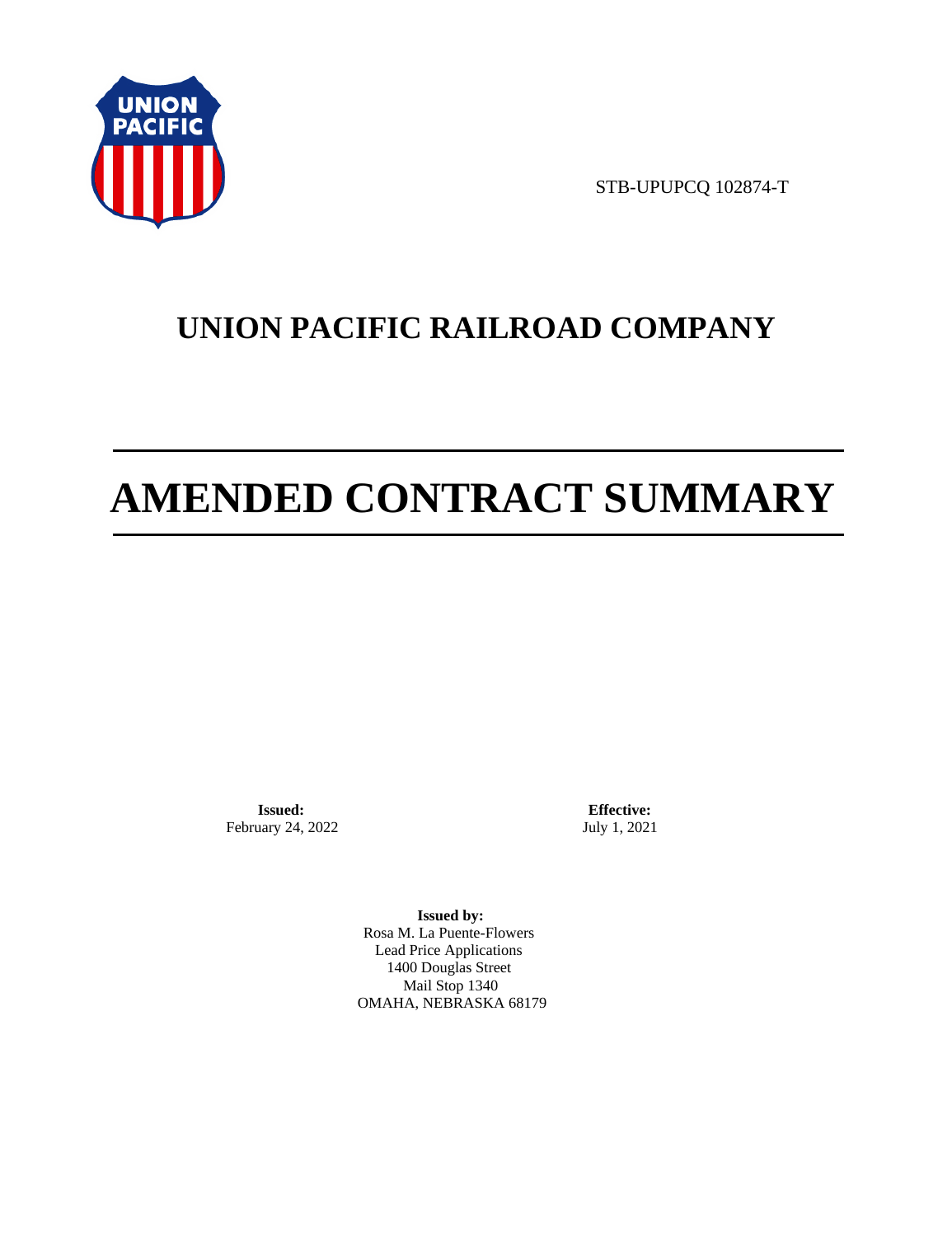#### **PARTICIPATING CARRIERS:**

 UNION PACIFIC RAILROAD COMPANY 1400 Douglas St. Omaha, NE 68179

#### **COMMODITY:**

 Corn Exc.Popcorn See 01152 Wheat Exc.Buckwheat See 01139

#### **SHIPPER:**

 COMARK EQUITY ALLIANCE LLC CHISHOLM TRAIL TERMINAL LLC

#### **ORIGIN(S):**

 NE - HASTINGS AGS (See Exhibit Definition) NE - COZAD AGS (See Exhibit Definition) SOUTH SIOUX CITY, NE SIOUX CITY, IA NE - NCRC AGS (See Exhibit Definition) TEXHOMA, OK MOUNTAIN LAKE, MN NE - GRAND ISLAND AGS (See Exhibit Definition) NE - GROUP 3 AGS (See Exhibit Definition) MN - BREWSTER AGS (See Exhibit Definition) IA - INTERIOR IOWA HEAVY AGS (See Exhibit Definition) LINCOLN, NE MEDFORD, OK

#### **DESTINATION(S):**

 OK - OPTIMA AGS (See Exhibit Definition) MEDFORD, OK TEXHOMA, OK MEMPHIS, TN NEW BRAUNFELS, TX SAGINAW, TX OR - PORTLAND AGS (See Exhibit Definition)

#### **PORT(S):**

Not Applicable

#### **DURATION:**

 Effective Date: July 1, 2020 Amendment Effective Date: July 1, 2021 **ADDITION**  Expiration Date: June 30, 2022 **EXTENSION** 

#### **RAIL CAR DATA:**

No cars dedicated to service under this Contract. Cars are provided on a common carrier basis only.

#### **RATES & CHARGES:**

Not applicable

#### **VOLUME:**

Minimum shipment of 107 carloads.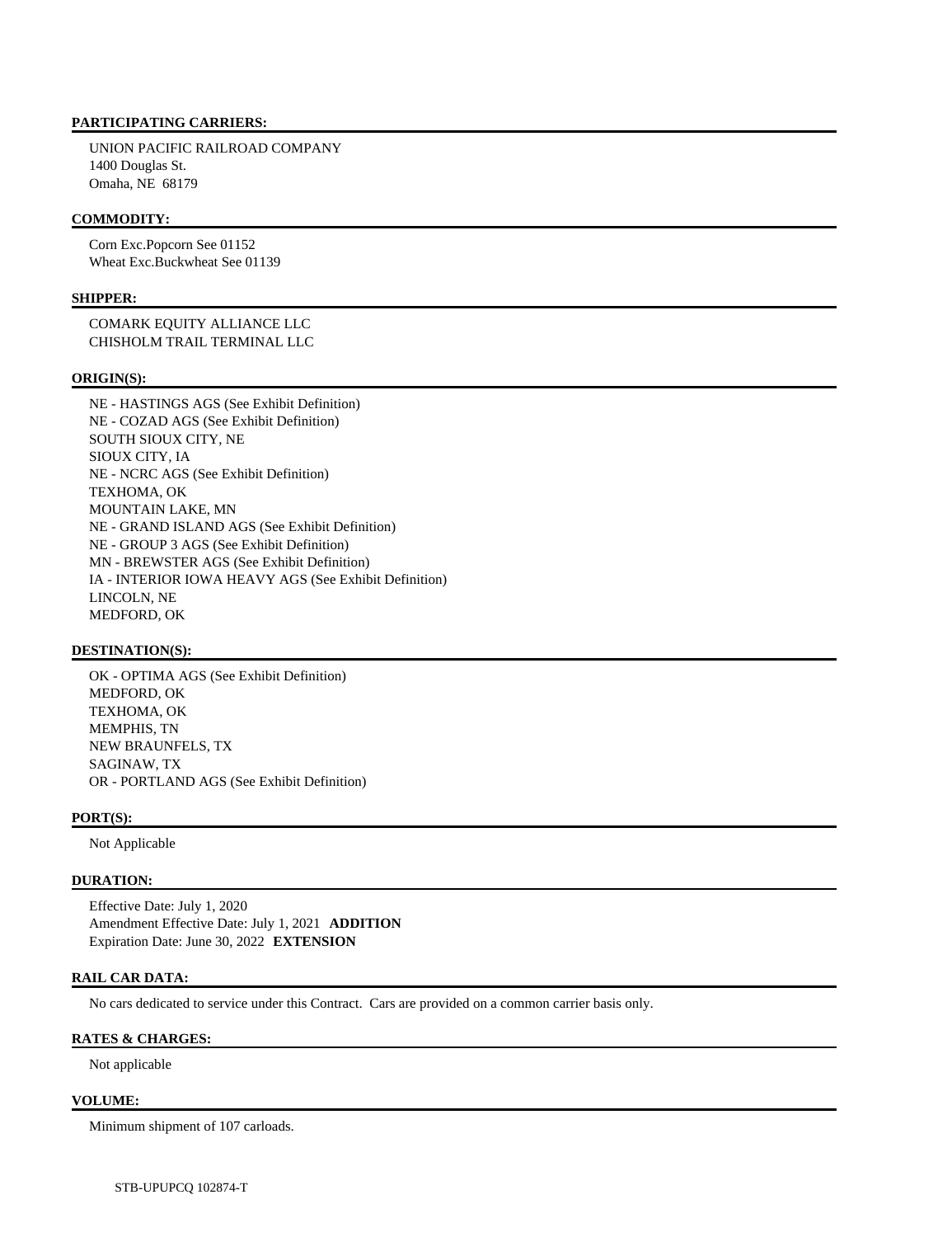# **SPECIAL FEATURES:**

Special Switching Provision

# **SPECIAL NOTICE:**

Not applicable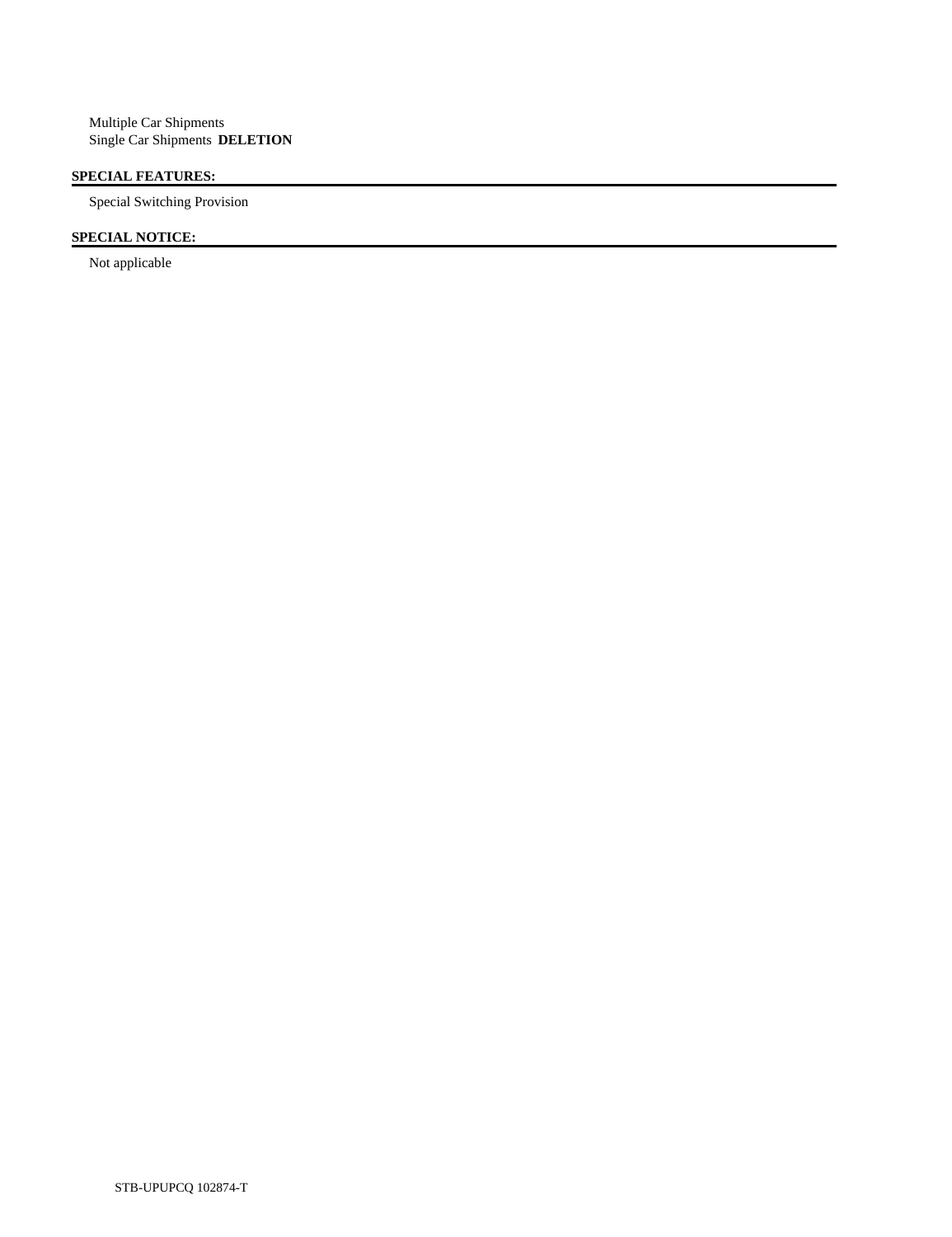## **EXHIBIT DEFINITIONS:**

 NE - HASTINGS AGS consist of: GLENVIL, NE HASTINGS, NE HAYLAND, NE JEFFERS, NE LEVEL, NE NE - COZAD AGS consist of: ALFALFA CENTER, NE BECK, NE BIRDWOOD, NE BRADY, NE BUDA, NE COZAD, NE DARR, NE ELM CREEK, NE FARR, NE GENTLEMAN PLANT, NE GENTLEMAN POWER PLANT, NE GIBBON, NE GOTHENBURG, NE HERSHEY, NE JOSSELYN, NE KEARNEY, NE KEITH, NE LEXINGTON, NE MAXWELL, NE NORTH PLATTE, NE ODESSA, NE OFALLONS, NE OPTIC, NE OVERTON, NE PAWNEE, NE SUTHERLAND, NE TRUED, NE VARNER, NE WILLOW ISLAND, NE NE - NCRC AGS consist of: ALBION, NE ARCHER, NE BELGRADE, NE BELGRADE, NE BRAINARD, NE CAREY, NE CEDAR RAPIDS, NE COTESFIELD, NE DAVID CITY, NE DURANT, NE ELBA, NE ENOLA, NE FULLERTON, NE GENOA, NE HEBER, NE HORDVILLE, NE HUMPHREY, NE MADISON, NE MONROE, NE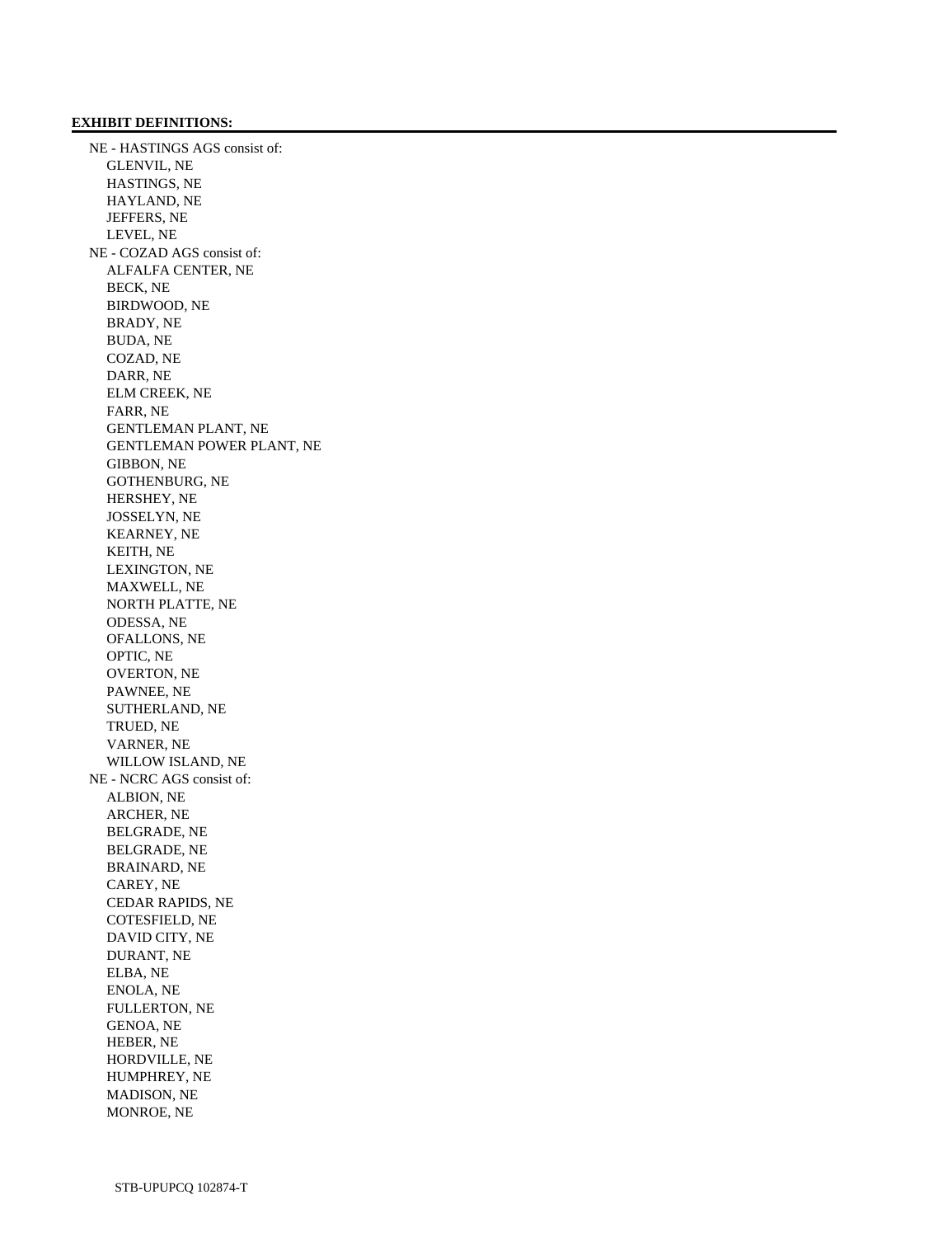NORFOLK, NE NORTH LOUP, NE OCONEE, NE ORD, NE OSCEOLA, NE PALMER, NE PLATTE CENTER, NE POLK, NE PRIMROSE, NE RISING CITY, NE SAUNDERS, NE SCOTIA JCT, NE SHELBY, NE SHELDONVILLE, NE SPALDING, NE ST EDWARD, NE ST LIBORY, NE ST PAUL, NE STOCK YARD SIDING, NE STOCK YARDS SIDING, NE STROMSBURG, NE TARNOV, NE YANKA, NE NE - GRAND ISLAND AGS consist of: ALDA, NE CENTRAL CITY, NE CHAPMAN, NE CLARKS, NE DENMAN, NE GRAND ISLAND, NE GULFOIL, NE HAVENS, NE PADDOCK, NE RIVER, NE SHELTON, NE SILVER CREEK, NE THUMEL, NE WOOD RIVER, NE NE - GROUP 3 AGS consist of: COUNCIL BLUFFS, IA ISLAND PARK, IA RIGG, IA AMES, NE ARLINGTON, NE BEHLEN, NE BLAIR, NE COLUMBUS, NE DOULOM, NE DUNCAN, NE ELKHORN, NE FREMONT, NE FT CROOK, NE GILMORE, NE GILMORE JCT, NE HOWER, NE KENNARD, NE KRUMEL, NE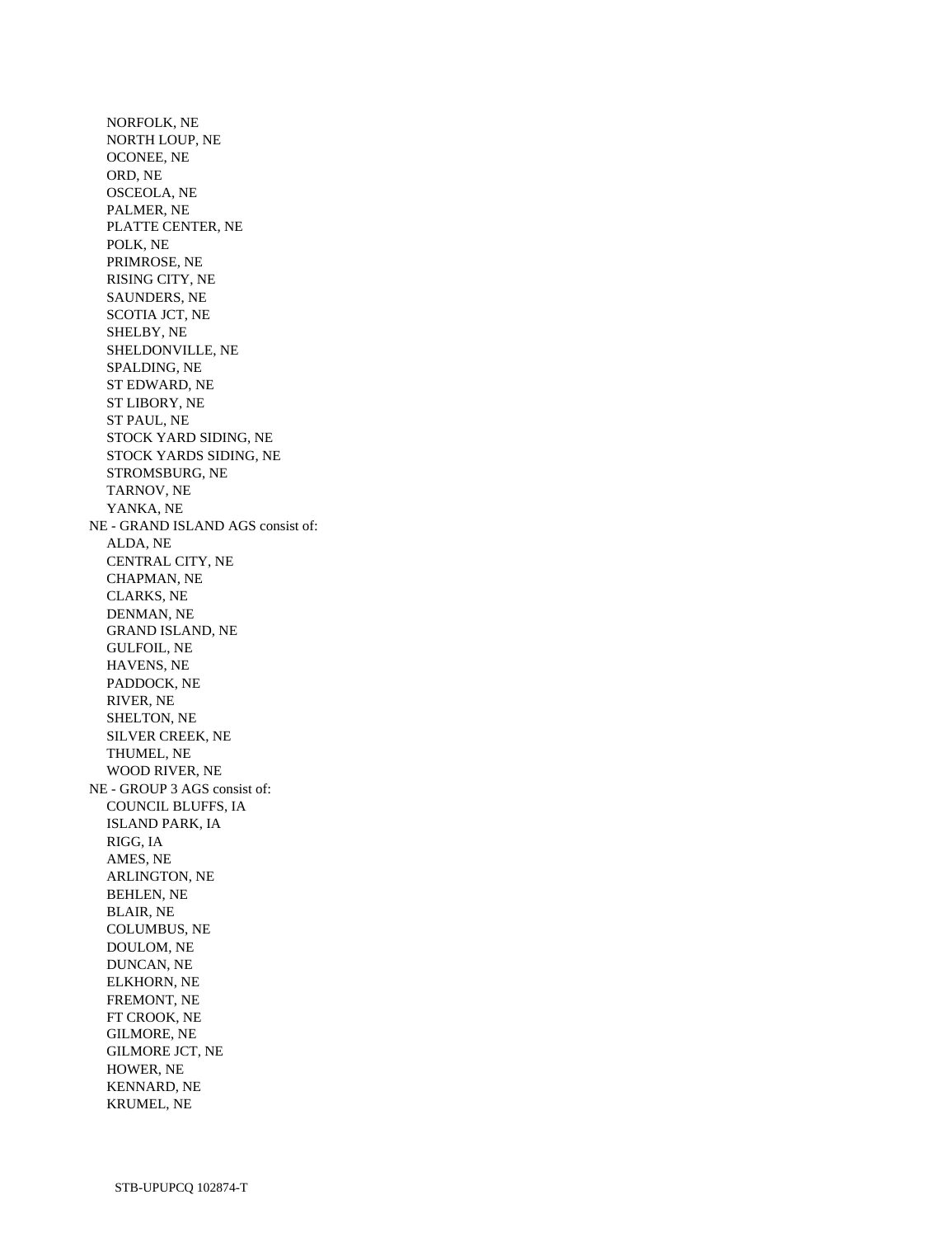LA PLATTE, NE LANE, NE MEAD, NE MERCER, NE MILLARD, NE MOORMAN, NE NASCO, NE NORTH BEND, NE OMAHA, NE RICHLAND, NE ROGERS, NE RUF, NE SCHAFER, NE SCHUYLER, NE SEYMOUR, NE SOUTH OMAHA, NE SOUTH OMAHA, NE SUMMIT, NE TROXEL, NE VALLEY, NE WAHOO, NE WAHPCO, NE WATERLOO, NE WECO, NE WESTON, NE WOODY, NE YUTAN, NE MN - BREWSTER AGS consist of: ADRIAN, MN AGATE, MN BEAVER CREEK, MN BIGELOW, MN BINGHAM LAKE, MN BREWSTER, MN BUTTERFIELD, MN FIVE STAR, MN HERON LAKE, MN KASOTA, MN LAKE CRYSTAL, MN LUVERNE, MN MADELIA, MN MAGNOLIA, MN MANKATO, MN MANLEY, MN MILOMA, MN MINNEOPA, MN MOUNTAIN LAKE, MN ODIN, MN OTTAWA, MN RUSHMORE, MN ST JAMES, MN TRIMONT, MN WILDER, MN WINDOM, MN WORTHINGTON, MN IA - INTERIOR IOWA HEAVY AGS consist of: ALGONA, IA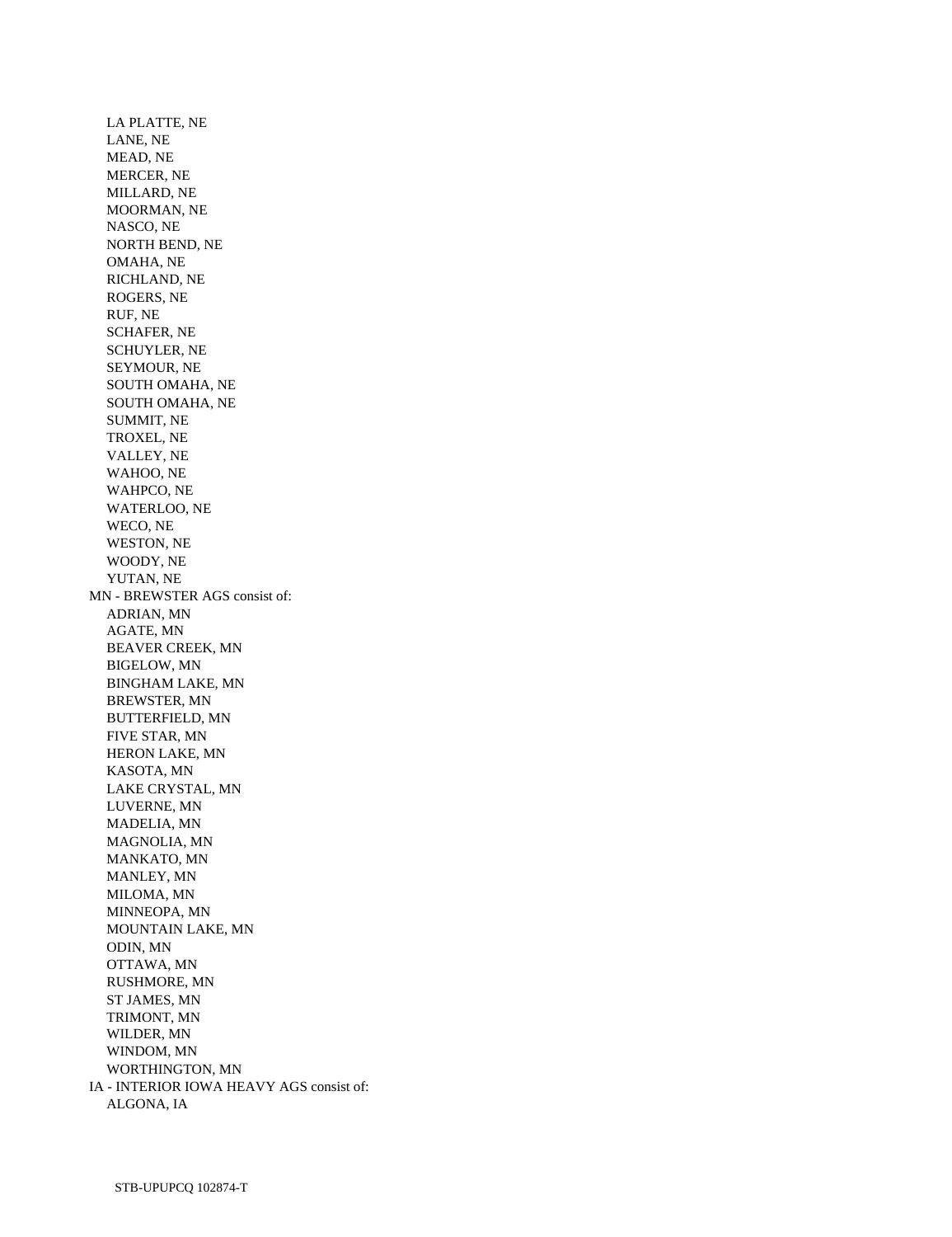ALLENDORF, IA ARMSTRONG, IA ARTHUR, IA AURELIA, IA BODE, IA BURT, IA CALLENDER, IA CHEROKEE, IA EAGLE GROVE, IA EMMETSBURG, IA FARNHAMVILLE, IA FLORENCE, IA FT DODGE, IA GALBRAITH, IA GOLDFIELD, IA GOWRIE, IA GYPSUM, IA HANLONTOWN, IA HARDY, IA HARRIS, IA HARTLEY, IA INDUSTRY, IA IRVINGTON, IA JEWELL, IA JOICE, IA KAMRAR, IA KANAWHA, IA LAKE MILLS, IA LAKE PARK, IA LAKOTA, IA **ADDITION**  LENA, IA LIVERMORE, IA LUVERNE, IA MAPLE HILL, IA MARCUS, IA MONTGOMERY, IA MOORLAND, IA OCHEYEDAN, IA OLAF, IA OSGOOD, IA OTTOSEN, IA PATON, IA RAKE, IA RANDALL, IA RENWICK, IA RODMAN, IA ROELYN, IA SANBORN, IA SCARVILLE, IA SPIRIT LAKE, IA STORY CITY, IA SUPERIOR, IA **ADDITION**  SWEA CITY, IA TARA, IA VINCENT, IA WALL LAKE, IA WEBSTER CITY, IA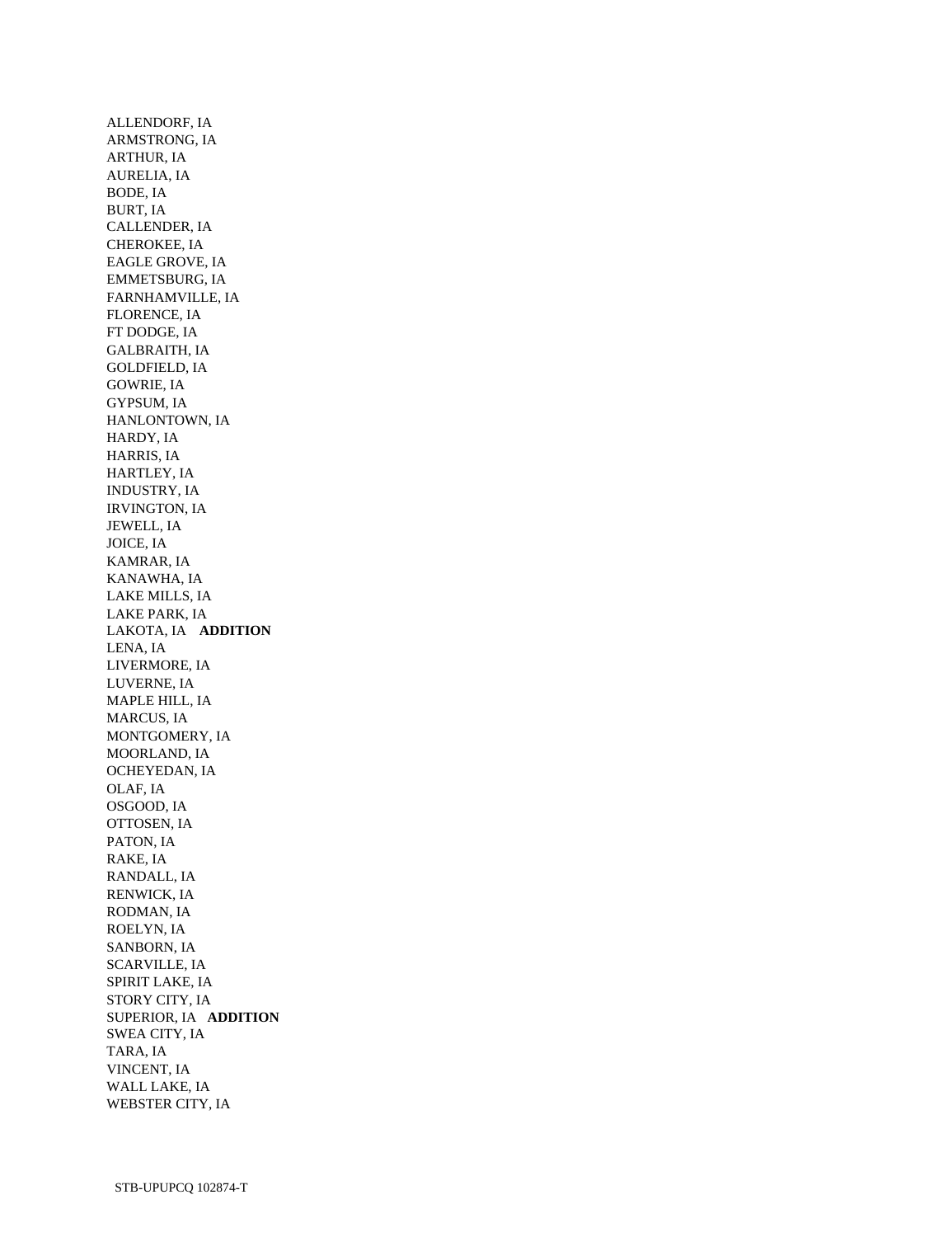WEST BEND, IA WEST FT DODGE, IA WEST OKOBOJI, IA WILLIAMS, IA BLUE EARTH, MN BRICELYN, MN EASTON, MN FAIRMONT, MN FOX LAKE, MN FROST, MN GUCKEEN, MN IMOGENE, MN KIESTER, MN MARNA, MN WELCOME, MN OK - OPTIMA AGS consist of: LIBERAL, KS SHAMROCK, KS CLAYTON, NM GOODWELL, OK GUYMON, OK HOOKER, OK OPTIMA, OK TEXHOMA, OK TYRONE, OK BRYDEN, TX CAPPS, TX CHAMBERLIN, TX CHANNING, TX CONLEN, TX DALHART, TX DUMAS, TX **ADDITION**  ETTER, TX **ADDITION**  ETTER JCT, TX **ADDITION**  HALE, TX HARTLEY, TX MACHOVEC, TX MORSE JCT, TX PRINGLE, TX ROMERO, TX SHEERIN, TX STRATFORD, TX TEXHOMA, TX TEXLINE, TX WARE, TX OR - PORTLAND AGS consist of: ALBINA, OR **ADDITION**  ASTORIA, OR **ADDITION**  AUMSVILLE, OR **ADDITION**  AURORA, OR **ADDITION**  BARNES YARD, OR **ADDITION**  BATTERSON, OR **ADDITION**  BONNEVILLE, OR **ADDITION**  BRIDAL VEIL, OR **ADDITION**  BROOKS, OR **ADDITION**  BUXTON, OR **ADDITION**  CANBY, OR **ADDITION**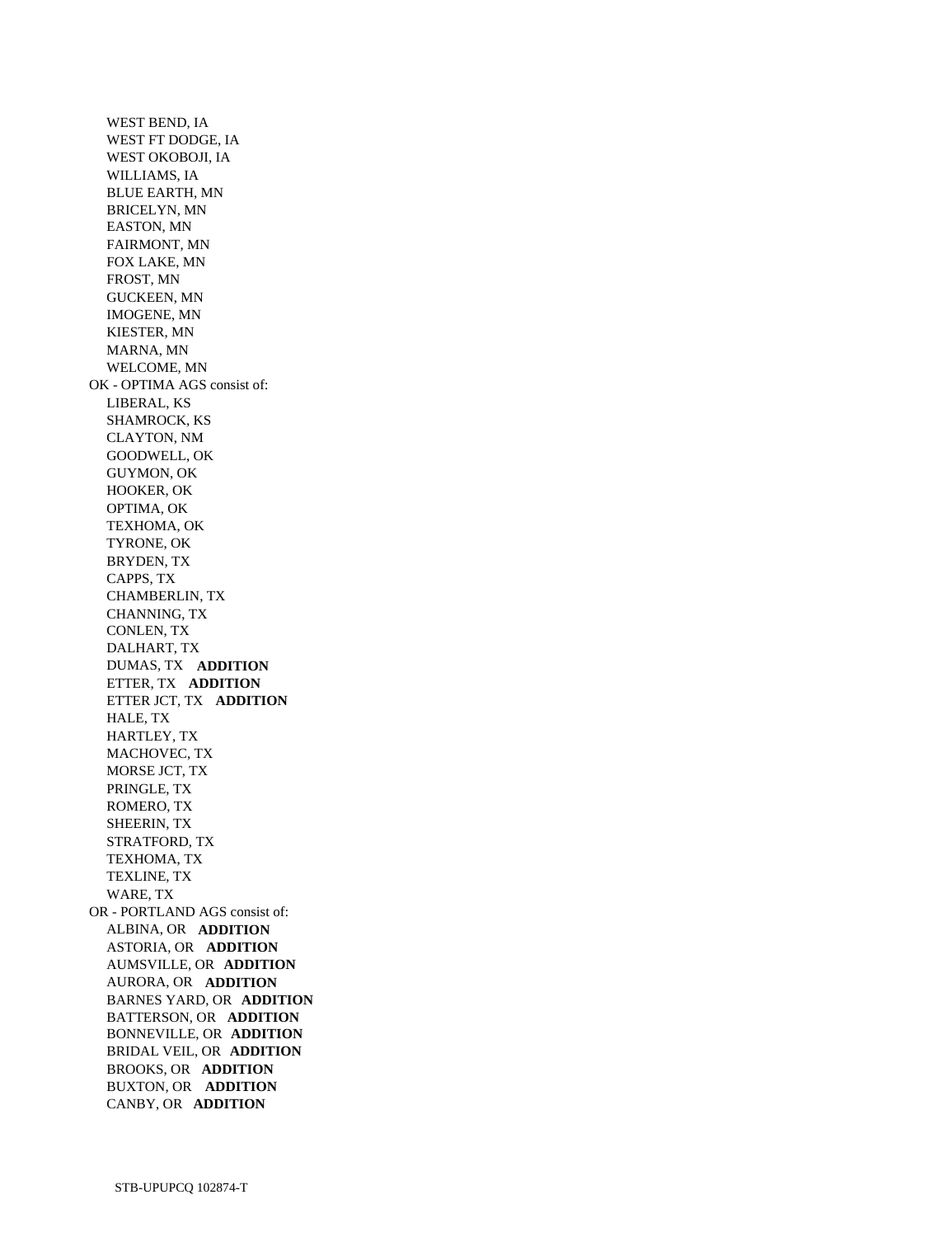CLACKAMAS, OR **ADDITION**  COALCA, OR **ADDITION**  COCHRAN, OR **ADDITION**  DODSON, OR **ADDITION**  EAST MILWAUKIE, OR **ADDITION**  EAST PORTLAND, OR **ADDITION**  FIR, OR **ADDITION**  GARBALDI, OR **ADDITION**  GARIBALDI, OR **ADDITION**  GEER, OR **ADDITION**  GERVAIS, OR **ADDITION**  HEMLOCK, OR **ADDITION**  HITO, OR **ADDITION**  HUBBARD, OR **ADDITION**  KENTON, OR **ADDITION**  LAKE YARD, OR **ADDITION**  LIBERAL, OR **ADDITION**  MILWAUKIE, OR **ADDITION**  MOHLER, OR **ADDITION**  MT ANGEL, OR **ADDITION**  NORTH PORTLAND, OR **ADDITION**  OREGON CITY, OR **ADDITION**  OSWEGO, OR **ADDITION**  PORTLAND, OR **ADDITION**  PRATUM, OR **ADDITION**  PULP, OR **ADDITION**  RENARD, OR **ADDITION**  RIVER GATE, OR **ADDITION**  ROCKWOOD, OR **ADDITION**  SHAW, OR **ADDITION**  SILVERTON, OR **ADDITION**  ST JOHNS, OR **ADDITION**  STAYTON, OR **ADDITION**  TILLAMOOK, OR **ADDITION**  TROUTDALE, OR **ADDITION**  WARRENTON, OR **ADDITION**  WEST LINN, OR **ADDITION**  WHEELER, OR **ADDITION**  WOODBURN, OR **ADDITION**  AMPERE, WA **ADDITION**  BARBERTON, WA **ADDITION**  BATTLE GROUND, WA **ADDITION**  BRUSH PRAIRIE, WA **ADDITION**  CAMAS, WA **ADDITION**  CASTLE ROCK, WA **ADDITION**  CATHLAMET, WA **ADDITION**  CHELATCHIE, WA **ADDITION**  COLUMBIA JCT, WA **ADDITION**  HEISON, WA **ADDITION**  HOMAN, WA **ADDITION**  KALAMA, WA **ADDITION**  KELSO, WA **ADDITION**  LONGVIEW, WA **ADDITION**  OSTRANDER, WA **ADDITION**  RIDGEFIELD, WA **ADDITION**  ROCKY POINT, WA **ADDITION**  RYE JCT, WA **ADDITION**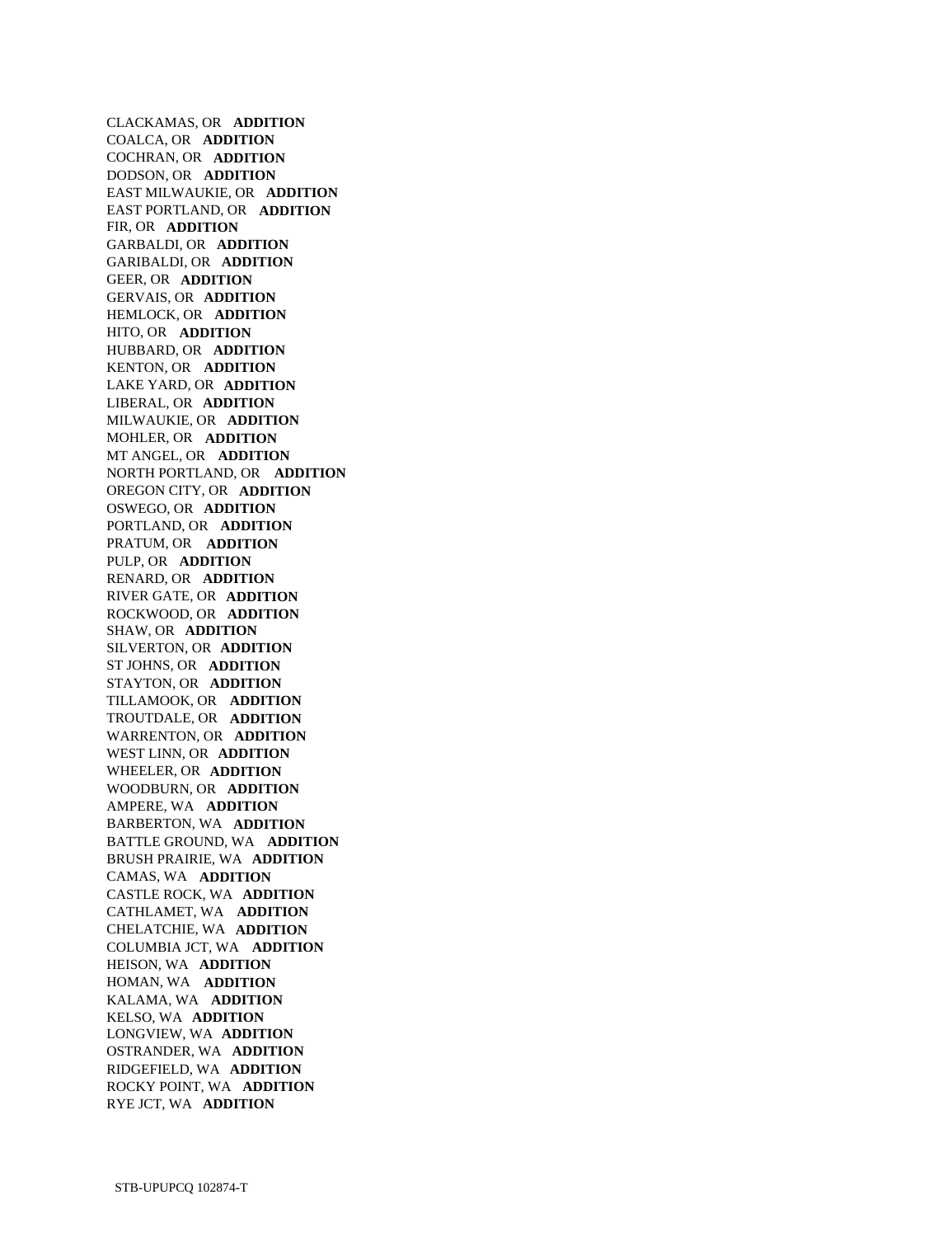VANCOUVER, WA **ADDITION**  VANCOUVER JCT, WA **ADDITION**  WASHOUGAL, WA **ADDITION**  WOODLAND, WA **ADDITION**  YACOLT, WA **ADDITION**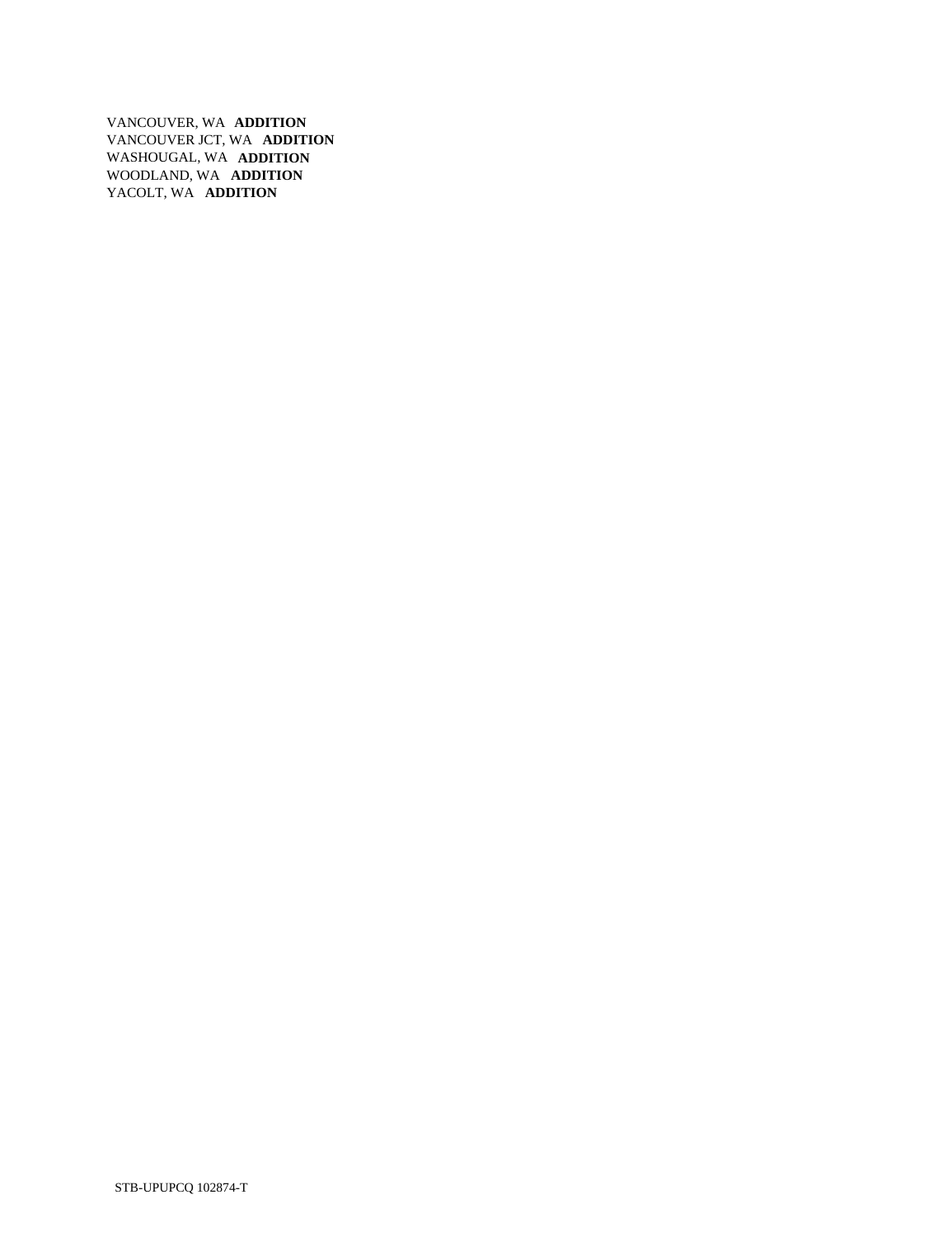

STB-UPUPCQ 103366-C

# **UNION PACIFIC RAILROAD COMPANY**

# **AMENDED CONTRACT SUMMARY**

**Issued:**  February 23, 2022

**Effective:** October 1, 2021

**Issued by:**  Rosa M. La Puente-Flowers Lead Price Applications 1400 Douglas Street Mail Stop 1340 OMAHA, NEBRASKA 68179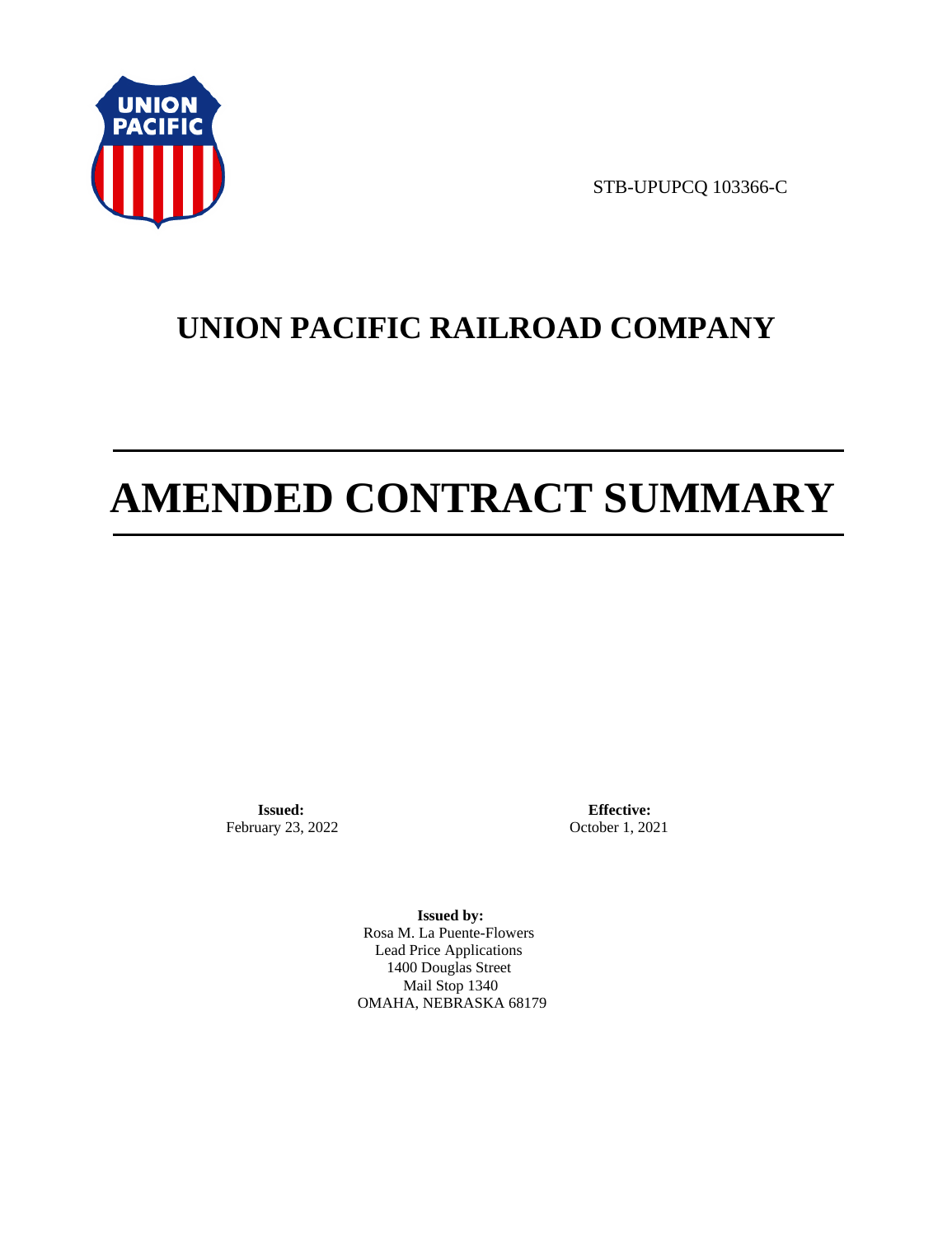#### **PARTICIPATING CARRIERS:**

 FERROCARRIL MEXICANO S A DE C V Col. Bosques De Las Lomas Mexico City, DF 11700

 UNION PACIFIC RAILROAD COMPANY 1400 Douglas St. Omaha, NE 68179

# **COMMODITY:**

 Distillers Mash, Spent, F Eed, Protein Content >=40% Spent Grain Mash, Feed Distillers Mash, Spent, Not Wholly From Grain Or Grain Products, Feed

#### **SHIPPER:**

GAVILON GLOBAL AG HOLDINGS LLC

#### **ORIGIN(S):**

 GRANITE FALLS, MN HERON LAKE, MN BIG SPRING, TX **ADDITION**  PLACEDO, TX **ADDITION**  HONDO, TX **ADDITION** 

#### **DESTINATION(S):**

 CA - SJVR AGS (See Exhibit Definition) EAGLE PASS, TX EL PASO, TX CA - SERA AGS (See Exhibit Definition) TRAVER, CA TX - FWWR AGS (See Exhibit Definition) STRATFORD, TX LAREDO, TX BROWNSVILLE, TX HARLINGEN, TX LA BARCA, JA **ADDITION**  PATTI, MH **ADDITION**  VIBORILLAS, QA **ADDITION**  SAN JUAN/ENCARNACION/CHICALOTE (See Exhibit Definition) VINEDO/TORREON GOMEZ (See Exhibit Definition) CA - FRESNO AGS (See Exhibit Definition) CA - SACRAMENTO AGS (See Exhibit Definition) CA - MET AGS (See Exhibit Definition)

# **PORT(S):**

Not Applicable

#### **DURATION:**

 Effective Date: October 1, 2021 Amendment Effective Date: October 1, 2021 **ADDITION**  Expiration Date: September 30, 2022 **EXTENSION** 

#### **RAIL CAR DATA:**

Carrier Equipment not involved.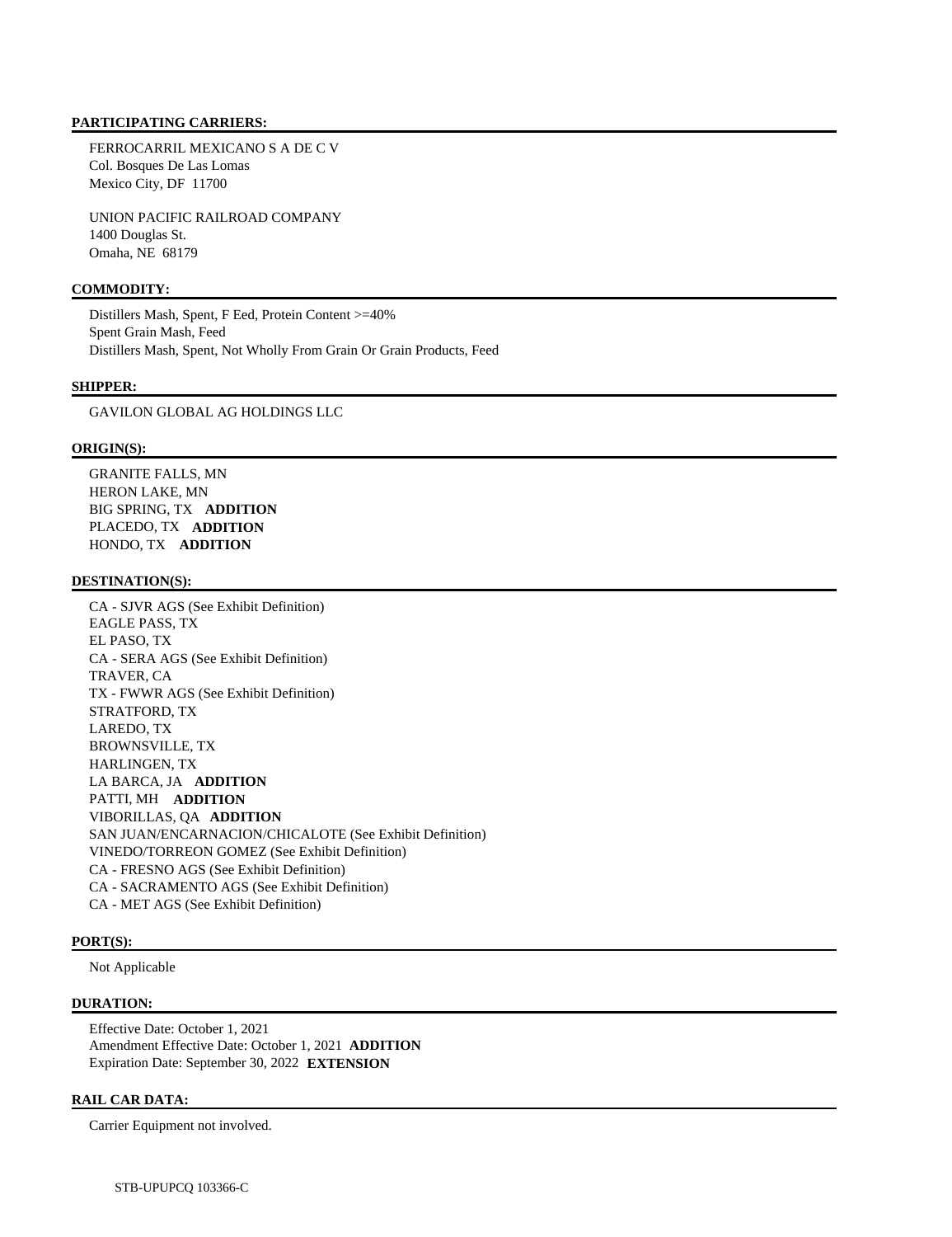# **RATES & CHARGES:**

Not applicable

## **VOLUME:**

Single Car Shipments

# **SPECIAL FEATURES:**

Special Switching Provision

# **SPECIAL NOTICE:**

Not applicable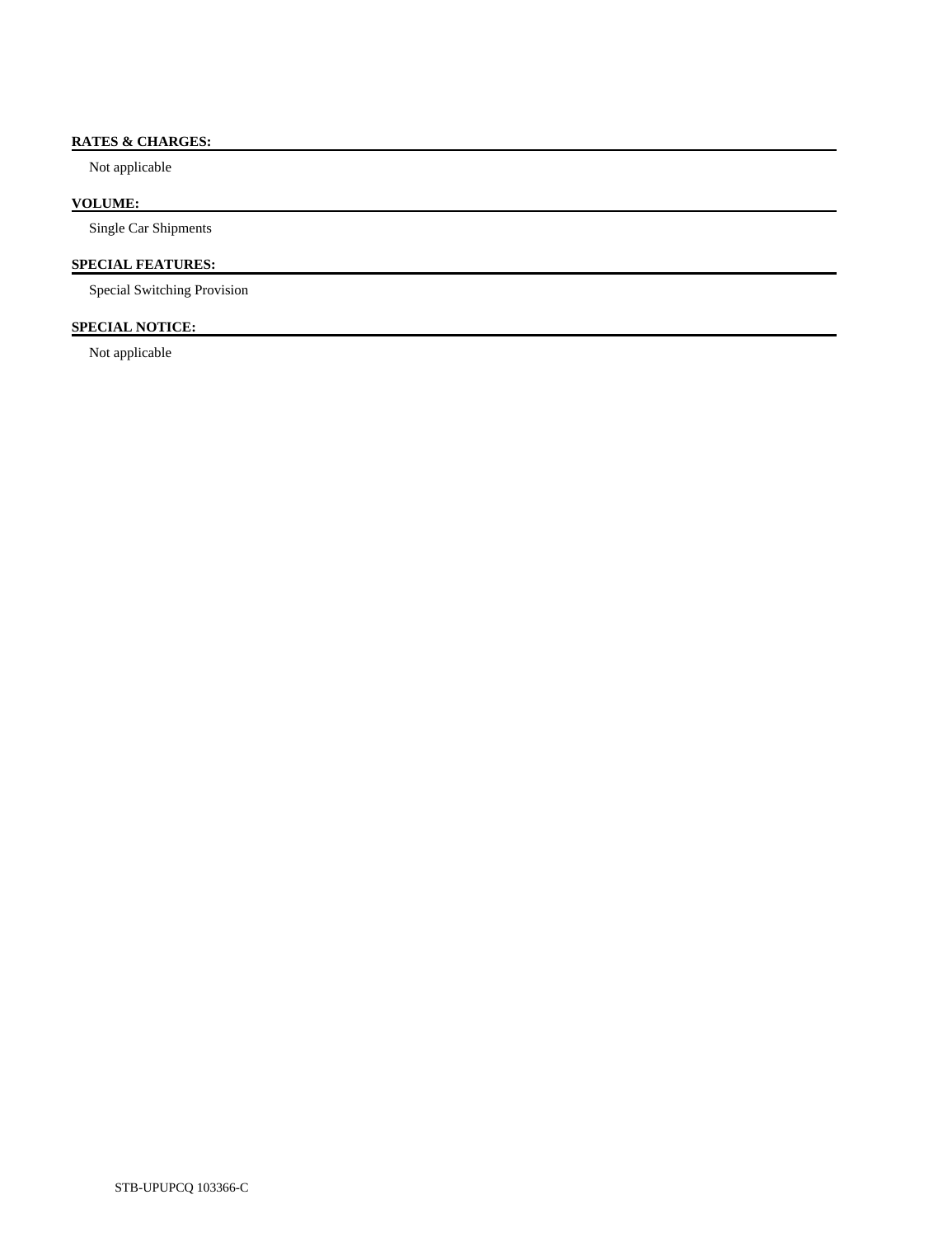CA - SJVR AGS consist of: ALGOSO, CA ARMONA, CA ARVIN, CA BAKERSFIELD, CA BAKERSFIELD CORRALS, CA BARTONETTE, CA BENITO, CA BOWERBANK, CA BURR, CA BURRELL, CA BUTTONWILLOW, CA CALICO, CA CAMEO, CA CIMARRON, CA CINCOTTA, CA CLOTHO, CA CONNER, CA CRAYOLD, CA CROMIR, CA DELKERN, CA DI GIORGIO, CA DINUBA, CA ELMCO, CA EXETER, CA FARMERSVILLE, CA FIREBAUGH, CA FLOYD, CA GARINTEE, CA GOLDLEAF, CA GOSFORD, CA GULF, CA HAMMER FIELD, CA HANFORD, CA HARPERTOWN, CA HELM, CA HOLLIS, CA HURON, CA INGLE, CA IVANHOE, CA IVORY, CA JAMESAN, CA KAYANDEE, CA KERMAN, CA KILOWATT, CA LACJAC, CA LAMONT, CA LANDCO, CA LAS PALMAS, CA LEMOORE, CA LEVEE, CA LINDSAY, CA LISKO, CA LOCANS, CA LOIS, CA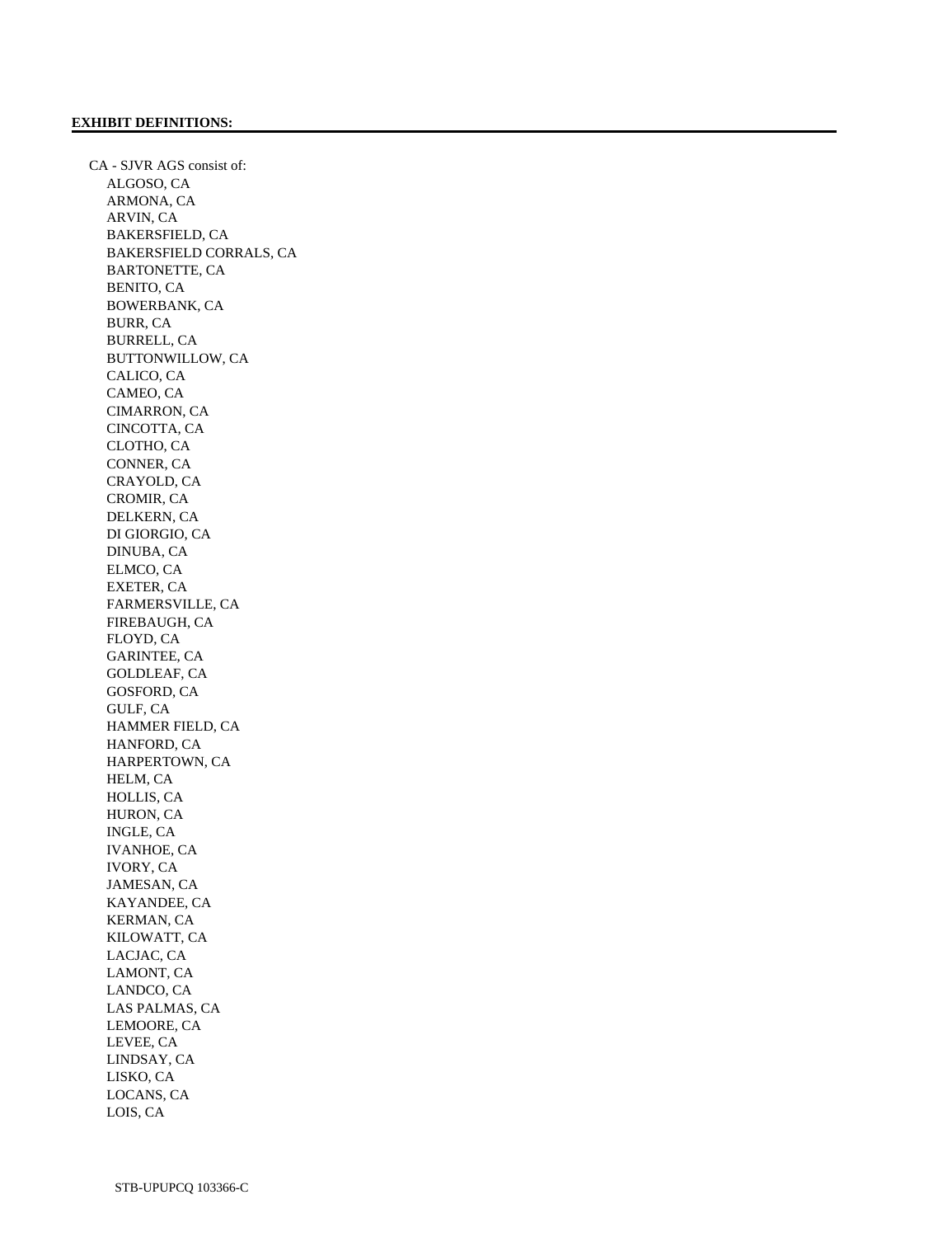LOMA, CA LONSMITH, CA LYLA, CA MAGUNDEN, CA MALTHA, CA MENDOTA, CA MILLUX, CA MONSON, CA OIL JCT, CA OXALIS, CA PATCH, CA PONCA, CA PORTERVILLE, CA PRATTON, CA RECTOR, CA REEDLEY, CA RIBIER, CA RIO BRAVO, CA ROGAS, CA ROLINDA, CA ROSSI, CA SAN JOAQUIN, CA SANGER, CA SEGURO, CA STEVENS, CA STOUT, CA STRADER, CA STRAND, CA STRATHMORE, CA TERRA BELLA, CA TRANQUILITY, CA UVA, CA VANCE, CA VANGUARD, CA VENOLA, CA VISALIA, CA WEST LAMONT, CA WESTHAVEN, CA WIBLE ORCHARD, CA ZANTE, CA CA - SERA AGS consist of: ARNOLD, CA ATLAS, CA CHINESE, CA CHINESE CAMP, CA CLARKSBURG, CA CLIFFSIDE, CA CONAWAY, CA COOPERSTOWN, CA HEBRON, CA HETCH HETCHY JCT, CA JAMESTOWN, CA KEYSTONE, CA LIME SPUR, CA LOVDAL, CA OAKDALE, CA PAULSELL, CA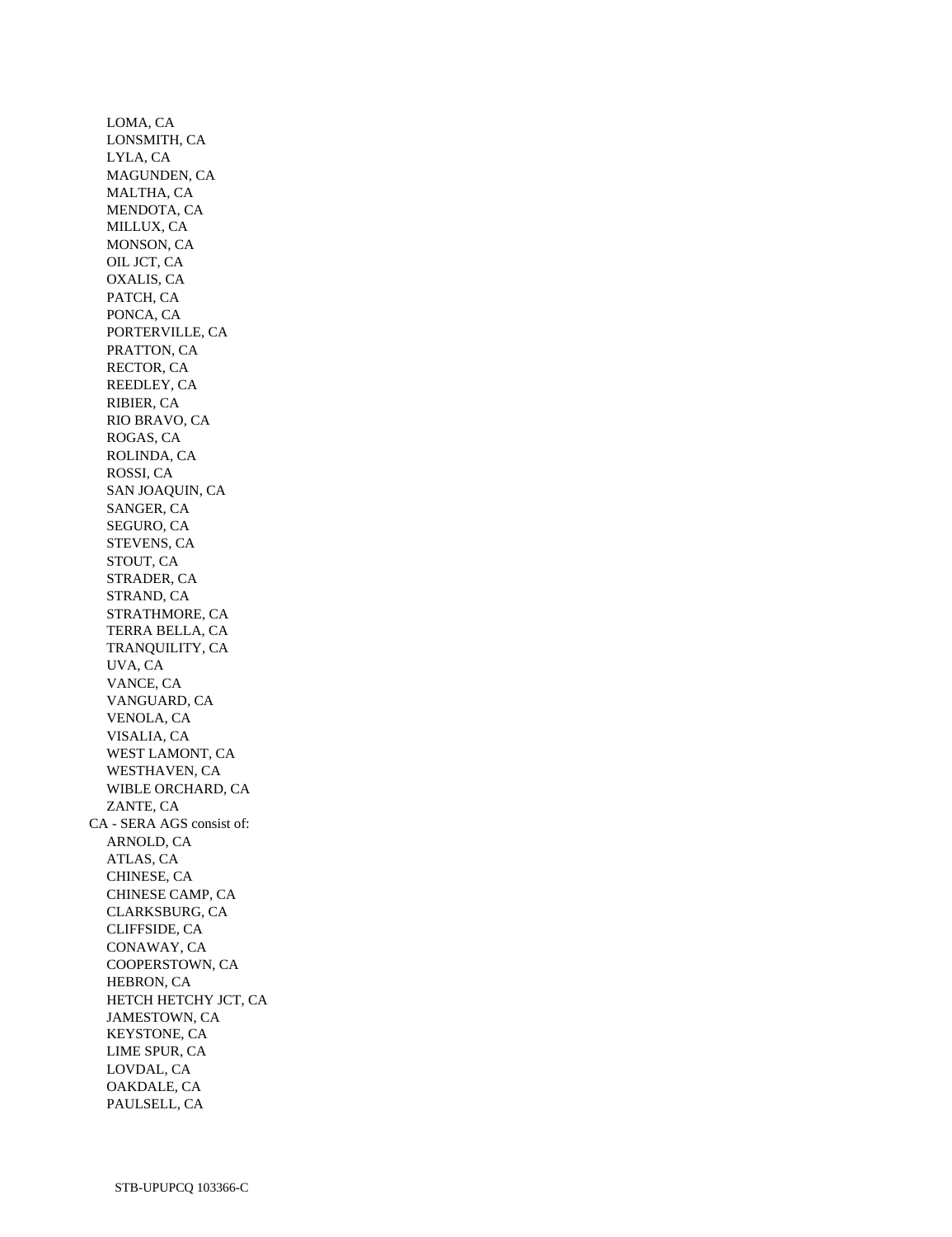RIVERBANK, CA SONORA, CA STANDARD, CA WARNERVILLE, CA WEST SACRAMENTO, CA TX - FWWR AGS consist of: ALLIANCE, TX BIRDS, TX BLANKET, TX BLUFF DALE, TX BLUFFDALE, TX BROWNWOOD, TX CLEBURNE, TX COMANCHE, TX COMYN, TX COPPELL, TX CRESSON, TX DE LEON, TX DECORDOVA SDG, TX DELAWARE, TX DFW, TX DUBLIN, TX GODLEY, TX GORMAN, TX GRANBURY, TX GRAPEVINE, TX IMMERMERE, TX MT AIRY, TX NORTH FT WORTH, TX PEACH, TX PRIMROSE, TX PROCTOR, TX RICKER, TX SAN ANGELO JCT, TX SMITHFIELD, TX STEPHENVILLE, TX TOLAR, TX WAPLES, TX SAN JUAN/ENCARNACION/CHICALOTE consist of: CHICALOTE, AG **ADDITION**  ENCARNACION, JA **ADDITION**  SAN JUAN DE LOS LAG, JA **ADDITION**  VINEDO/TORREON GOMEZ consist of: TORREON, CU **ADDITION**  GOMEZ PALACIO, DG **ADDITION**  VINEDO, DG **ADDITION**  CA - FRESNO AGS consist of: AGNEW, CA **ADDITION**  ALPAUGH, CA **ADDITION**  AROMAS, CA **ADDITION**  ATASCADERO, CA **ADDITION**  BAHIA, CA **ADDITION**  BEALVILLE, CA **ADDITION**  BENA, CA **ADDITION**  BERENDA, CA **ADDITION**  BERRYESSA, CA **ADDITION**  BETTERAVIA JUNCTION, CA **ADDITION**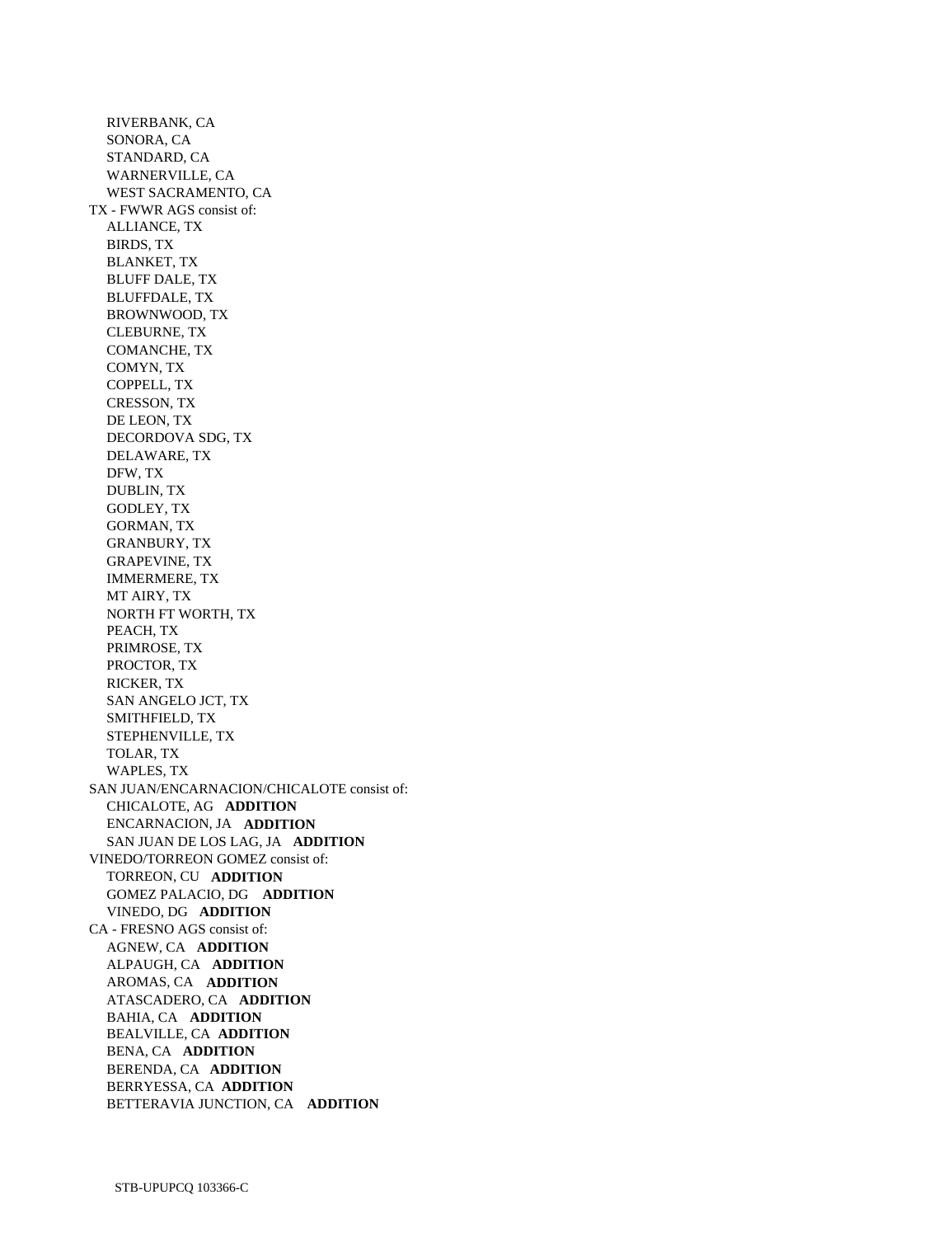BIOLA JUNCTION, CA **ADDITION**  BOLSA, CA **ADDITION**  BORDEN, CA **ADDITION**  BRADLEY, CA **ADDITION**  BROMELA, CA **ADDITION**  CABERNET, CA **ADDITION**  CABLE, CA **ADDITION**  CALIENTE, CA **ADDITION**  CALLENDER, CA **ADDITION**  CALWA, CA **ADDITION**  CAMERON, CA **ADDITION**  CAMPBELL, CA **ADDITION**  CAMPHORA, CA **ADDITION**  CANTIL, CA **ADDITION**  CARNADERO, CA **ADDITION**  CASTRO, CA **ADDITION**  CASTROVILLE, CA **ADDITION**  CAWELO, CA **ADDITION**  CHAFFEE, CA **ADDITION**  CHORRO, CA **ADDITION**  CHOWCHILLA, CA **ADDITION**  CLIFF, CA **ADDITION**  COOPER, CA **ADDITION**  CORCORAN, CA **ADDITION**  CORPORAL, CA **ADDITION**  COYOTE, CA **ADDITION**  CREAL, CA **ADDITION**  CREEGAN, CA **ADDITION**  CUESTA, CA **ADDITION**  DELANO, CA **ADDITION**  DEVON, CA **ADDITION**  DOUGHERTY, CA **ADDITION**  EARLIMART, CA **ADDITION**  EAST SAN LUIS OBIS, CA **ADDITION**  EDISON, CA **ADDITION**  FAMOSO, CA **ADDITION**  FELTON, CA **ADDITION**  FLETA, CA **ADDITION**  FOWLER, CA **ADDITION**  FRESNO, CA **ADDITION**  GIANT, CA **ADDITION**  GILROY, CA **ADDITION**  GOBLE, CA **ADDITION**  GONZALES, CA **ADDITION**  SPLC CA, GOSHEN (SPLC as described in OPSL 6000 series.) **ADDITION**  GOSHEN JCT, CA **ADDITION**  GUADALUPE, CA **ADDITION**  HIGBY, CA **ADDITION**  HOLLISTER, CA **ADDITION**  IRRIGOSA, CA **ADDITION**  JASTRO, CA **ADDITION**  KERN JCT, CA **ADDITION**  KING CITY, CA **ADDITION**  KINGSBURG, CA **ADDITION**  KRUG, CA **ADDITION**  LERDO, CA **ADDITION**  LICK, CA **ADDITION**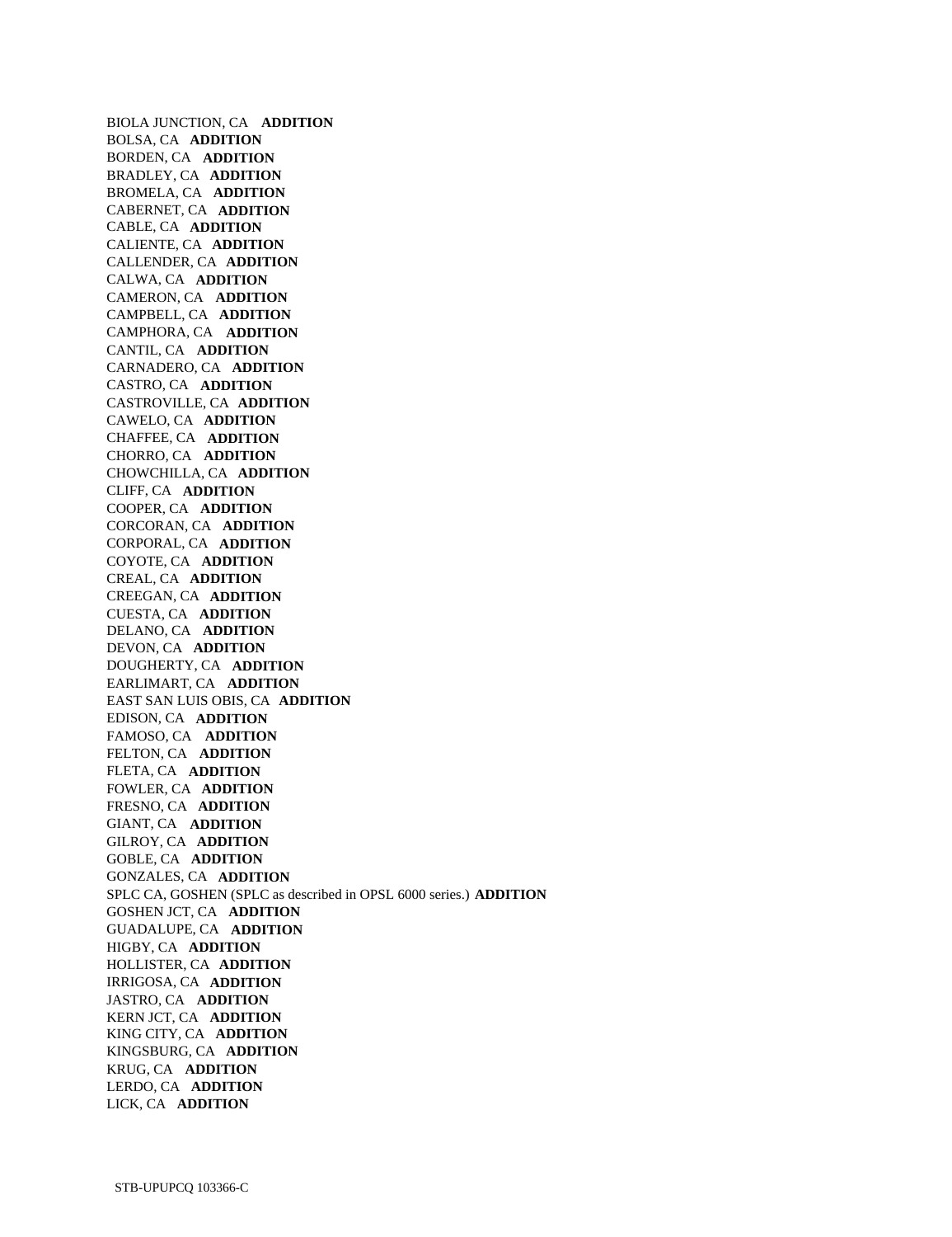LINGARD, CA **ADDITION**  LOGAN, CA **ADDITION**  LUTHER, CA **ADDITION**  MADERA, CA **ADDITION**  MALAGA, CA **ADDITION**  MARCEL, CA **ADDITION**  MCFARLAND, CA **ADDITION**  MCKAY, CA **ADDITION**  MOJAVE, CA **ADDITION**  MOLUS, CA **ADDITION**  MONOLITH, CA **ADDITION**  MONTA VISTA, CA **ADDITION**  MORGAN HILL, CA **ADDITION**  MOSS LANDING, CA **ADDITION**  MOUNTAIN VIEW, CA **ADDITION**  NAPA, CA **ADDITION**  NEIL, CA **ADDITION**  NORTH SAN JOSE, CA **ADDITION**  NOTARB, CA **ADDITION**  OAK GROVE, CA **ADDITION**  OAK KNOLL, CA **ADDITION**  OAKVILLE, CA **ADDITION**  OCEANO, CA **ADDITION**  OLYMPIA, CA **ADDITION**  PASO ROBLES, CA **ADDITION**  PENTLAND, CA **ADDITION**  PERMANENTE, CA **ADDITION**  PERRY, CA **ADDITION**  PISMO, CA **ADDITION**  PIXLEY, CA **ADDITION**  ROSAMOND, CA **ADDITION**  ROWEN, CA **ADDITION**  RUCKER, CA **ADDITION**  RUTHERFORD, CA **ADDITION**  SACO, CA **ADDITION**  SALINAS, CA **ADDITION**  SALTDALE, CA **ADDITION**  SAN ARDO, CA **ADDITION**  SAN JOSE, CA **ADDITION**  SAN LUCAS, CA **ADDITION**  SAN LUIS OBISPO, CA **ADDITION**  SAN MARTIN, CA **ADDITION**  SAN MIGUEL, CA **ADDITION**  SAN PABLO, CA **ADDITION**  SANBORN, CA **ADDITION**  SANTA CLARA, CA **ADDITION**  SANTA MARGARITA, CA **ADDITION**  SARGENT, CA **ADDITION**  SEARLES, CA **ADDITION**  SEBASTIANA, CA **ADDITION**  SELMA, CA **ADDITION**  SERRANO, CA **ADDITION**  SLATER, CA **ADDITION**  SOLEDAD, CA **ADDITION**  SPANGLER, CA **ADDITION**  SPENCE, CA **ADDITION**  SPRECKELS JCT, CA **ADDITION**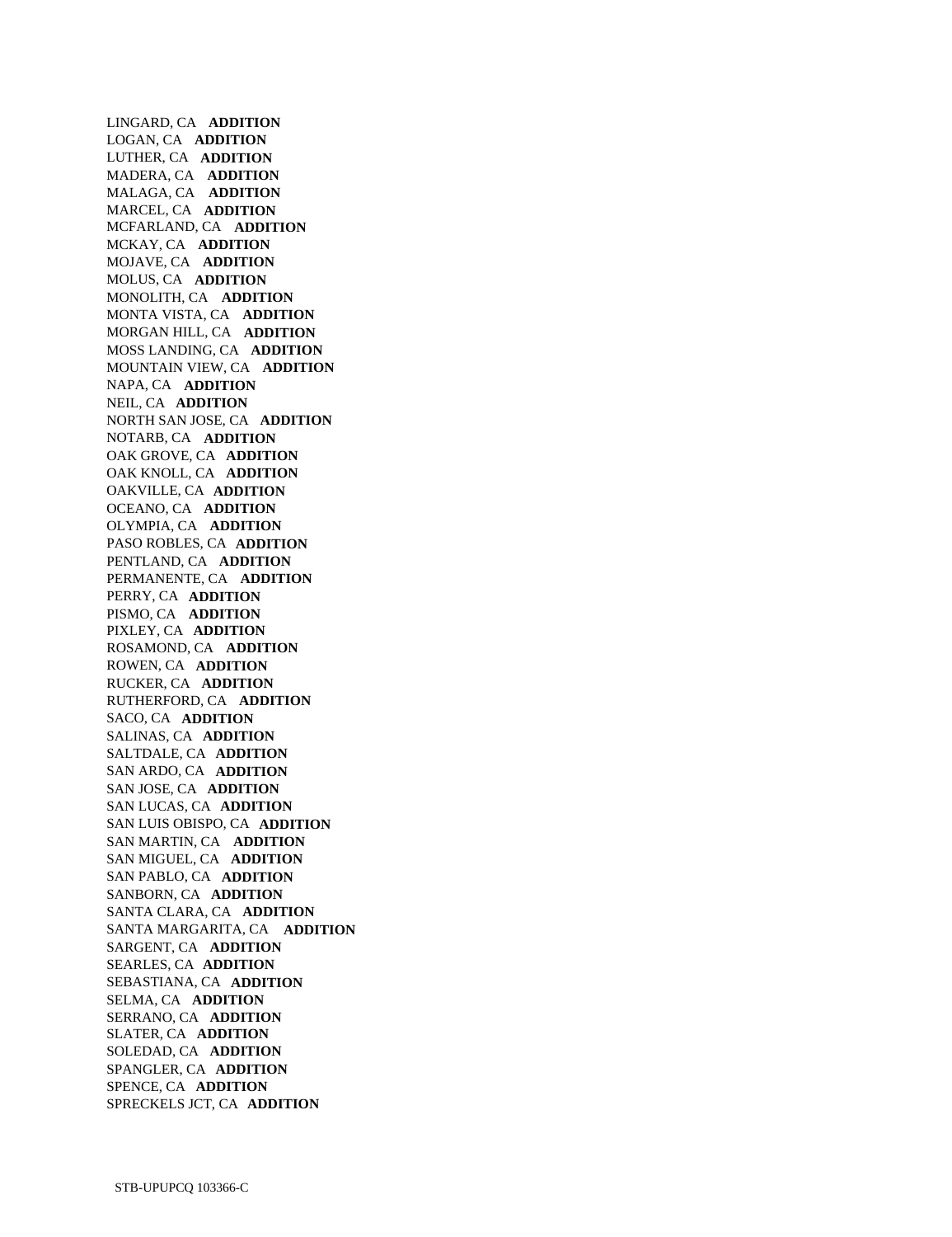ST HELENA, CA **ADDITION**  SUMMIT SWITCH, CA **ADDITION**  SUN MAID, CA **ADDITION**  SUNNYVALE, CA **ADDITION**  TAFT, CA **ADDITION**  TAGUS, CA **ADDITION**  TEHACHAPI, CA **ADDITION**  TEMPLETON, CA **ADDITION**  THOMANN, CA **ADDITION**  TIPTON, CA **ADDITION**  TOLENAS, CA **ADDITION**  TRAVER, CA TRONA, CA **ADDITION**  TULARE, CA **ADDITION**  UNION, CA **ADDITION**  VASONA, CA **ADDITION**  VINLAND, CA **ADDITION**  W SANTA BARBARA, CA **ADDITION**  WALDORF, CA **ADDITION**  WALONG, CA **ADDITION**  WAYNE, CA **ADDITION**  WESTEND, CA **ADDITION**  WOODFORD, CA **ADDITION**  WOODLAKE, CA **ADDITION**  WUNPOST, CA **ADDITION**  YOUNTVILLE, CA **ADDITION**  CA - SACRAMENTO AGS consist of: ALAMEDA, CA **ADDITION**  ALBA, CA **ADDITION**  ALBRAE, CA **ADDITION**  ALICIA, CA **ADDITION**  ALTAMONT, CA **ADDITION**  ALVARADO, CA **ADDITION**  ALVISO, CA **ADDITION**  ANTELOPE, CA **ADDITION**  ANTIOCH, CA **ADDITION**  APPLEGATE, CA **ADDITION**  ATHERTON, CA **ADDITION**  ATLANTA, CA **ADDITION**  ATWATER, CA **ADDITION**  AUBURN, CA **ADDITION**  AVON, CA **ADDITION**  BAUMBERG, CA **ADDITION**  BAYSHORE, CA **ADDITION**  BEAR CREEK, CA **ADDITION**  BELLE HAVEN, CA **ADDITION**  BELMONT, CA **ADDITION**  BENALI, CA **ADDITION**  BENICIA, CA **ADDITION**  BERKELEY, CA **ADDITION**  BIXLER, CA **ADDITION**  BLACKLANDS, CA **ADDITION**  BLUE CANON, CA **ADDITION**  BOMBAY, CA **ADDITION**  BOWMAN, CA **ADDITION**  BOYD, CA **ADDITION**  BRENTWOOD, CA **ADDITION**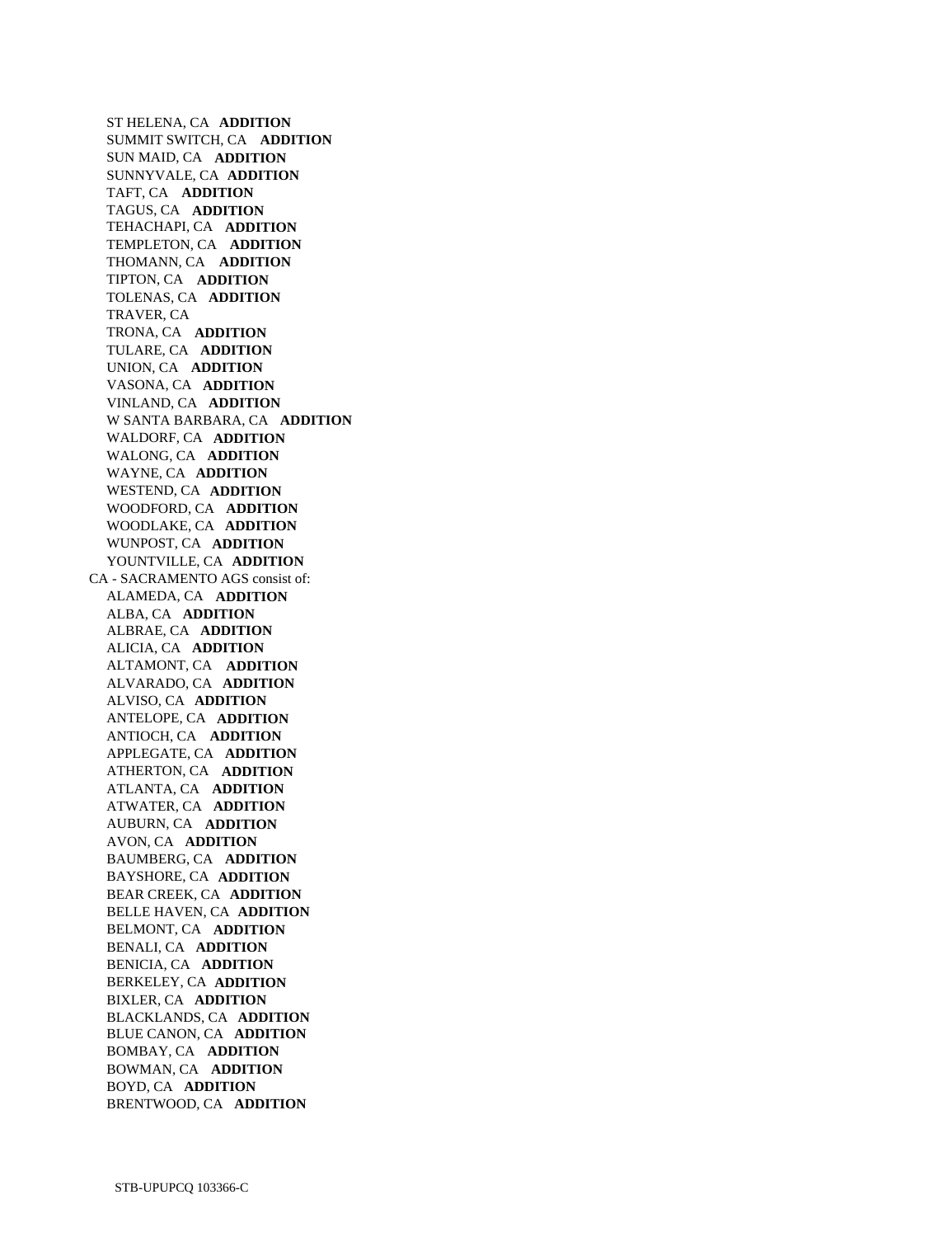BRISBANE, CA **ADDITION**  BROCK, CA **ADDITION**  BRONCO, CA **ADDITION**  BURLINGAME, CA **ADDITION**  BYRON, CA **ADDITION**  CALLA, CA **ADDITION**  CANNON, CA **ADDITION**  CAPE HORN, CA **ADDITION**  CARBONDALE, CA **ADDITION**  CARPENTER, CA **ADDITION**  CASTLE, CA **ADDITION**  CENTRALIA, CA **ADDITION**  CERES, CA **ADDITION**  CHEMURGIC, CA **ADDITION**  CHEROKEE, CA **ADDITION**  CISCO, CA **ADDITION**  CITRUS, CA **ADDITION**  CLAY, CA **ADDITION**  CLIPPER GAP, CA **ADDITION**  COCHRAN, CA **ADDITION**  COLFAX, CA **ADDITION**  CONCORD, CA **ADDITION**  CORDOVA, CA **ADDITION**  CROCKETT, CA **ADDITION**  DANTONI JUNCTION, CA **ADDITION**  DECOTO, CA **ADDITION**  DEL PASO, CA **ADDITION**  DELHI, CA **ADDITION**  DETOUR, CA **ADDITION**  DIXON, CA **ADDITION**  DRAWBRIDGE, CA **ADDITION**  DU PONT, CA **ADDITION**  EAST ANTIOCH, CA **ADDITION**  EAST APPLEGATE, CA **ADDITION**  EAST OAKLAND, CA **ADDITION**  EAST SIDE, CA **ADDITION**  EAST STOCKTON, CA **ADDITION**  EL PINAL, CA **ADDITION**  ELK GROVE, CA **ADDITION**  ELMHURST, CA **ADDITION**  ELMIRA, CA **ADDITION**  ELVAS, CA **ADDITION**  EMERYVILLE, CA **ADDITION**  EMIGRANT GAP, CA **ADDITION**  ERLE, CA **ADDITION**  ESCALON, CA **ADDITION**  ESTUDILLO, CA **ADDITION**  EWING, CA **ADDITION**  FERGUS, CA **ADDITION**  FLORIN, CA **ADDITION**  FLORIN RD, CA **ADDITION**  FLORIN ROAD, CA **ADDITION**  FOOTHILL, CA **ADDITION**  FRANKLIN, CA **ADDITION**  FREMONT, CA **ADDITION**  FRENCH CAMP, CA **ADDITION**  FRUITRIDGE, CA **ADDITION**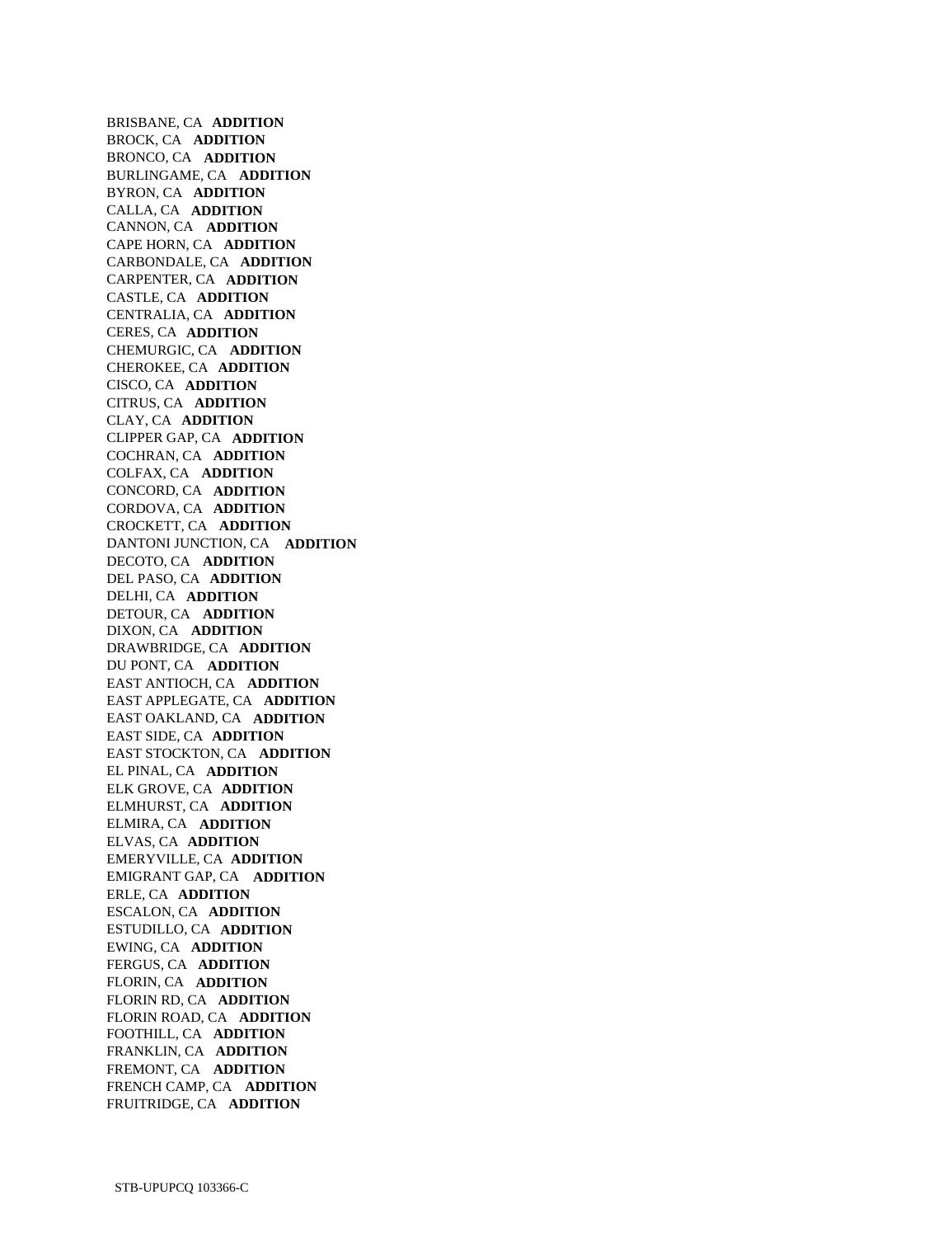FRUITVALE, CA **ADDITION**  GALT, CA **ADDITION**  GILLIS, CA **ADDITION**  GLOBE, CA **ADDITION**  GOLD RUN, CA **ADDITION**  GUILD, CA **ADDITION**  HATCH, CA **ADDITION**  HAYWARD, CA **ADDITION**  HEARST, CA **ADDITION**  HENDERSON, CA **ADDITION**  HERCULES, CA **ADDITION**  HERSHEY, CA **ADDITION**  HOLT, CA **ADDITION**  INDIAN HILL, CA **ADDITION**  IONE, CA **ADDITION**  IRVINGTON, CA **ADDITION**  JANNEY, CA **ADDITION**  JOHNSTON, CA **ADDITION**  KEARNEY, CA **ADDITION**  KENWOOD, CA **ADDITION**  KETTLEMAN, CA **ADDITION**  KEYES, CA **ADDITION**  KINGDON, CA **ADDITION**  KNIGHTSEN, CA **ADDITION**  KOHLER, CA **ADDITION**  LAGUNA, CA **ADDITION**  LAGUNA CREEK, CA **ADDITION**  LANE, CA **ADDITION**  LATHROP, CA **ADDITION**  LINCOLN, CA **ADDITION**  LINDEN, CA **ADDITION**  LIVERMORE, CA **ADDITION**  LIVINGSTON, CA **ADDITION**  LODI, CA **ADDITION**  LODI JCT, CA **ADDITION**  LOOMIS, CA **ADDITION**  LOS MEDANOS, CA **ADDITION**  MAGRA, CA **ADDITION**  MANTECA, CA **ADDITION**  MANTECA JCT, CA **ADDITION**  MARTELL, CA **ADDITION**  MARTINEZ, CA **ADDITION**  MAYHEW, CA **ADDITION**  MCAVOY, CA **ADDITION**  MELROSE, CA **ADDITION**  MENLO PARK, CA **ADDITION**  MERCED, CA **ADDITION**  MIDAS, CA **ADDITION**  MIDDLE RIVER, CA **ADDITION**  MIDWAY, CA **ADDITION**  MIKON, CA **ADDITION**  MILLBRAE, CA **ADDITION**  MILLS, CA **ADDITION**  MILPITAS, CA **ADDITION**  MOCOCO, CA **ADDITION**  MONSANTO, CA **ADDITION**  MOORE, CA **ADDITION**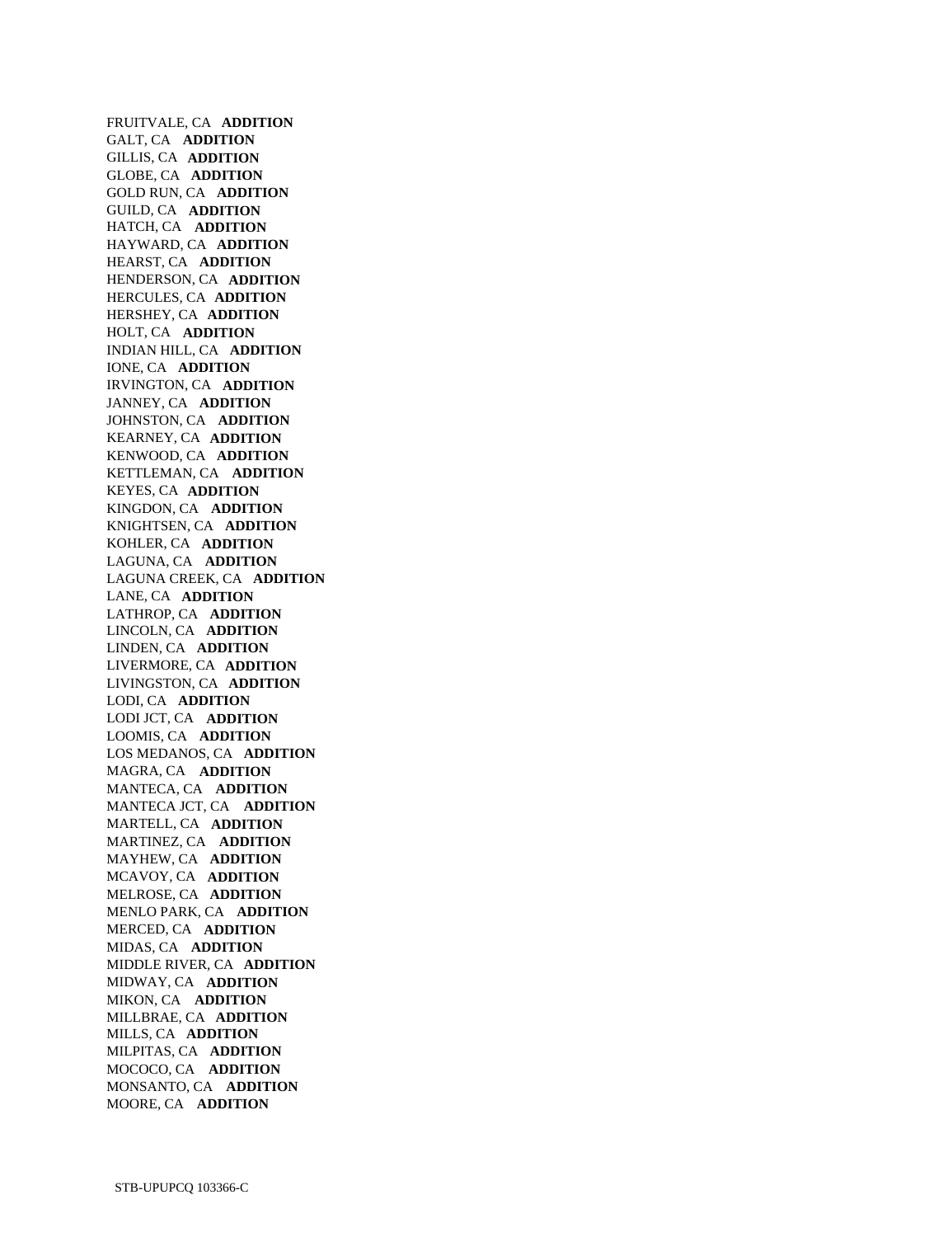MOUNKES, CA **ADDITION**  MT EDEN, CA **ADDITION**  MULFORD, CA **ADDITION**  NEED, CA **ADDITION**  NEW ENGLAND MILL, CA **ADDITION**  NEWARK, CA **ADDITION**  NEWCASTLE, CA **ADDITION**  NEWLOVE, CA **ADDITION**  NICHOLS, CA **ADDITION**  NILES, CA **ADDITION**  NIMBUS, CA **ADDITION**  NORTON, CA **ADDITION**  NUMMI, CA **ADDITION**  OAKLAND, CA **ADDITION**  OAKLAND INT GATEWAY, CA **ADDITION**  OAKLAND PIER 58, CA **ADDITION**  OAKLAND PIER 62, CA **ADDITION**  OAKLEY, CA **ADDITION**  OLEUM, CA **ADDITION**  ORTEGA, CA **ADDITION**  ORWOOD, CA **ADDITION**  OSTROM, CA **ADDITION**  OZOL, CA **ADDITION**  PABRICO, CA **ADDITION**  PALO ALTO, CA **ADDITION**  PEARSON, CA **ADDITION**  PERKINS, CA **ADDITION**  PINOLE, CA **ADDITION**  PITTSBURG, CA **ADDITION**  PLANEHAVEN, CA **ADDITION**  PLEASANT GROVE, CA **ADDITION**  PLEASANTON, CA **ADDITION**  POLK, CA **ADDITION**  PORT CHICAGO, CA **ADDITION**  PORT STOCKTON, CA **ADDITION**  RADUM, CA **ADDITION**  RANCHO SECO, CA **ADDITION**  RAVENSWOOD, CA **ADDITION**  REDWOOD CITY, CA **ADDITION**  REDWOOD HARBOR, CA **ADDITION**  REDWOOD JUNCTION, CA **ADDITION**  RIPON, CA **ADDITION**  RIVERVIEW, CA **ADDITION**  ROBERT, CA **ADDITION**  ROCKLIN, CA **ADDITION**  RODEO, CA **ADDITION**  ROGERS, CA **ADDITION**  ROSEVILLE, CA **ADDITION**  RUSSELL, CA **ADDITION**  SACRAMENTO, CA **ADDITION**  SALIDA, CA **ADDITION**  SAN CARLOS, CA **ADDITION**  SAN FRANCISCO, CA **ADDITION**  SAN LEANDRO, CA **ADDITION**  SAN LORENZO, CA **ADDITION**  SAN MATEO, CA **ADDITION**  SANDO, CA **ADDITION**